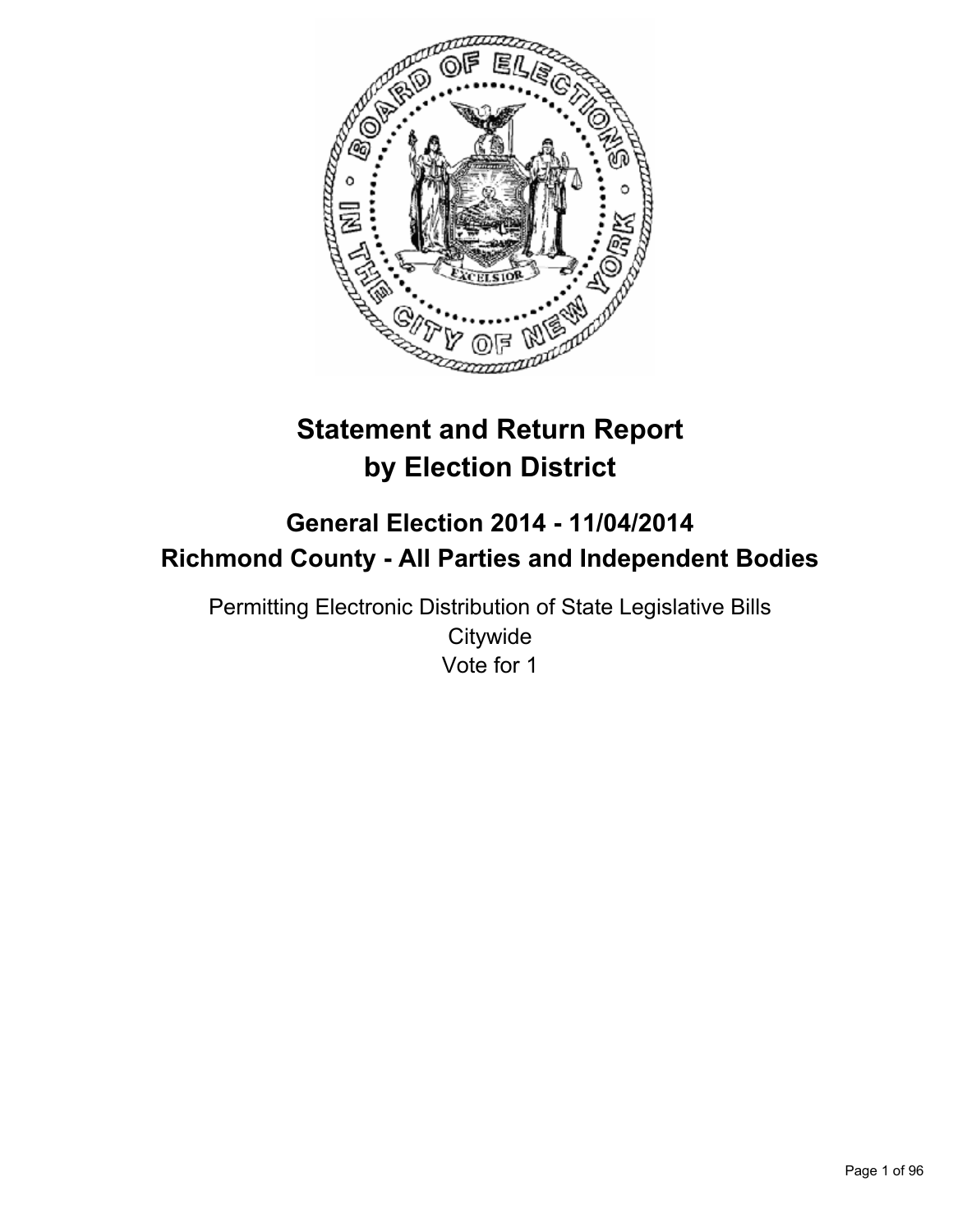

| <b>PUBLIC COUNTER</b>                                    | 330 |
|----------------------------------------------------------|-----|
| <b>EMERGENCY</b>                                         | 0   |
| ABSENTEE/MILITARY                                        | 16  |
| <b>FEDERAL</b>                                           | 2   |
| <b>SPECIAL PRESIDENTIAL</b>                              | 0   |
| AFFIDAVIT                                                | 4   |
| <b>Total Ballots</b>                                     | 352 |
| Less - Inapplicable Federal/Special Presidential Ballots | (2) |
| <b>Total Applicable Ballots</b>                          | 350 |
| <b>YES</b>                                               | 256 |
| <b>NO</b>                                                | 49  |
| <b>Total Votes</b>                                       | 305 |
| Unrecorded                                               | 45  |

#### **002/61**

| <b>PUBLIC COUNTER</b>                                    | 248 |
|----------------------------------------------------------|-----|
| <b>EMERGENCY</b>                                         | 0   |
| ABSENTEE/MILITARY                                        | 6   |
| <b>FEDERAL</b>                                           | 1   |
| SPECIAL PRESIDENTIAL                                     | 0   |
| <b>AFFIDAVIT</b>                                         | 0   |
| <b>Total Ballots</b>                                     | 255 |
| Less - Inapplicable Federal/Special Presidential Ballots | (1) |
| <b>Total Applicable Ballots</b>                          | 254 |
| <b>YES</b>                                               | 92  |
| <b>NO</b>                                                | 27  |
| <b>Total Votes</b>                                       | 119 |
| Unrecorded                                               | 135 |

| PUBLIC COUNTER                                           | 371 |
|----------------------------------------------------------|-----|
| <b>EMERGENCY</b>                                         | 0   |
| ABSENTEE/MILITARY                                        | 18  |
| <b>FEDERAL</b>                                           | 3   |
| <b>SPECIAL PRESIDENTIAL</b>                              | 0   |
| AFFIDAVIT                                                | 6   |
| <b>Total Ballots</b>                                     | 398 |
| Less - Inapplicable Federal/Special Presidential Ballots | (3) |
| <b>Total Applicable Ballots</b>                          | 395 |
| <b>YES</b>                                               | 280 |
| <b>NO</b>                                                | 55  |
| <b>Total Votes</b>                                       | 335 |
| Unrecorded                                               | 60  |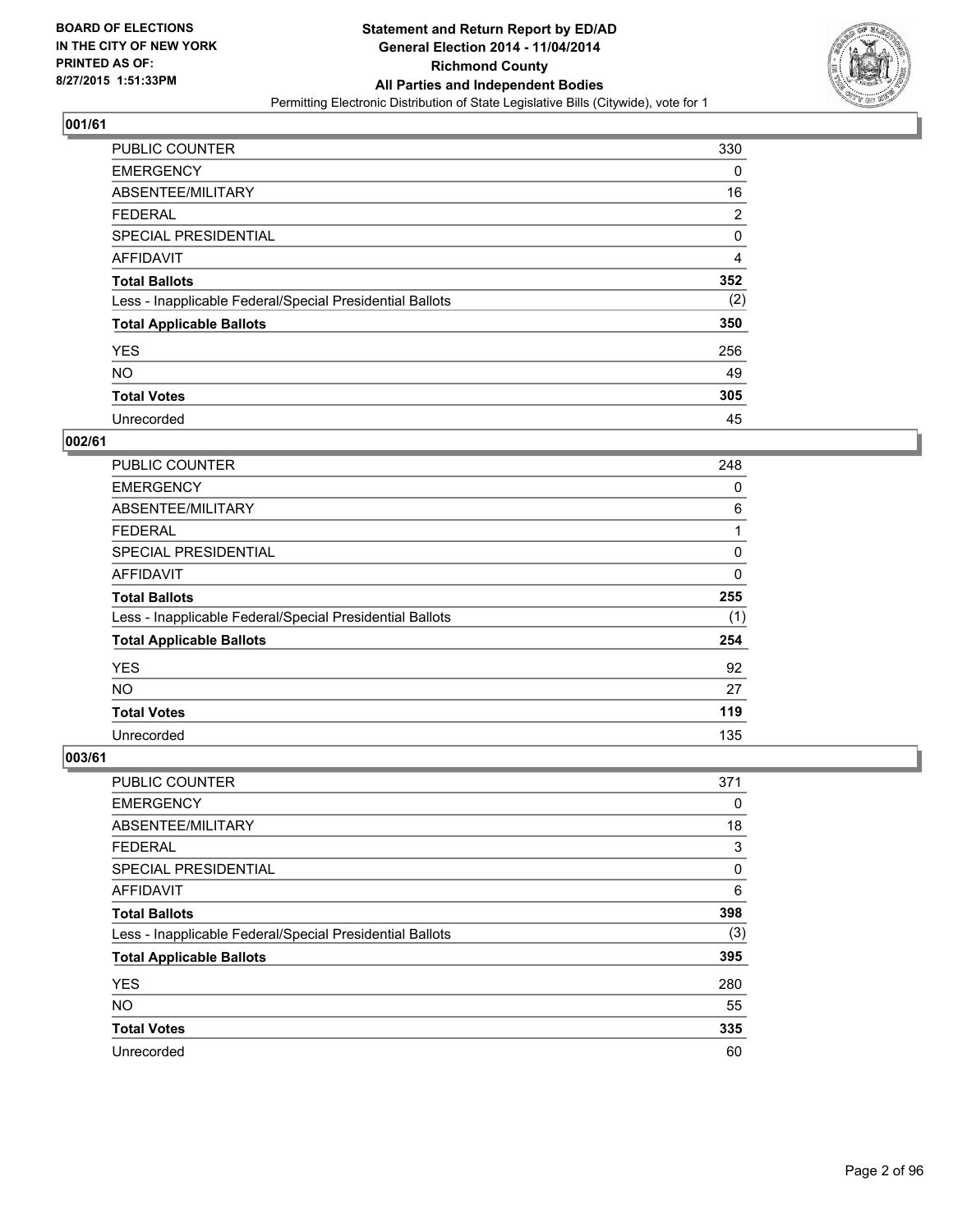

| <b>PUBLIC COUNTER</b>                                    | 384 |
|----------------------------------------------------------|-----|
| <b>EMERGENCY</b>                                         | 0   |
| ABSENTEE/MILITARY                                        | 20  |
| <b>FEDERAL</b>                                           | 2   |
| <b>SPECIAL PRESIDENTIAL</b>                              | 0   |
| AFFIDAVIT                                                | 9   |
| <b>Total Ballots</b>                                     | 415 |
| Less - Inapplicable Federal/Special Presidential Ballots | (2) |
| <b>Total Applicable Ballots</b>                          | 413 |
| <b>YES</b>                                               | 279 |
| <b>NO</b>                                                | 41  |
| <b>Total Votes</b>                                       | 320 |
| Unrecorded                                               | 93  |

#### **005/61**

| PUBLIC COUNTER                                           | 207 |
|----------------------------------------------------------|-----|
| <b>EMERGENCY</b>                                         | 0   |
| ABSENTEE/MILITARY                                        | 10  |
| <b>FEDERAL</b>                                           | 3   |
| SPECIAL PRESIDENTIAL                                     | 0   |
| <b>AFFIDAVIT</b>                                         | 5   |
| <b>Total Ballots</b>                                     | 225 |
| Less - Inapplicable Federal/Special Presidential Ballots | (3) |
| <b>Total Applicable Ballots</b>                          | 222 |
| <b>YES</b>                                               | 155 |
| <b>NO</b>                                                | 20  |
| <b>Total Votes</b>                                       | 175 |
| Unrecorded                                               | 47  |

| PUBLIC COUNTER                                           | 211 |
|----------------------------------------------------------|-----|
| <b>EMERGENCY</b>                                         | 0   |
| ABSENTEE/MILITARY                                        | 47  |
| <b>FEDERAL</b>                                           | 2   |
| <b>SPECIAL PRESIDENTIAL</b>                              | 0   |
| AFFIDAVIT                                                | 1   |
| <b>Total Ballots</b>                                     | 261 |
| Less - Inapplicable Federal/Special Presidential Ballots | (2) |
| <b>Total Applicable Ballots</b>                          | 259 |
| <b>YES</b>                                               | 113 |
| <b>NO</b>                                                | 27  |
| <b>Total Votes</b>                                       | 140 |
| Unrecorded                                               | 119 |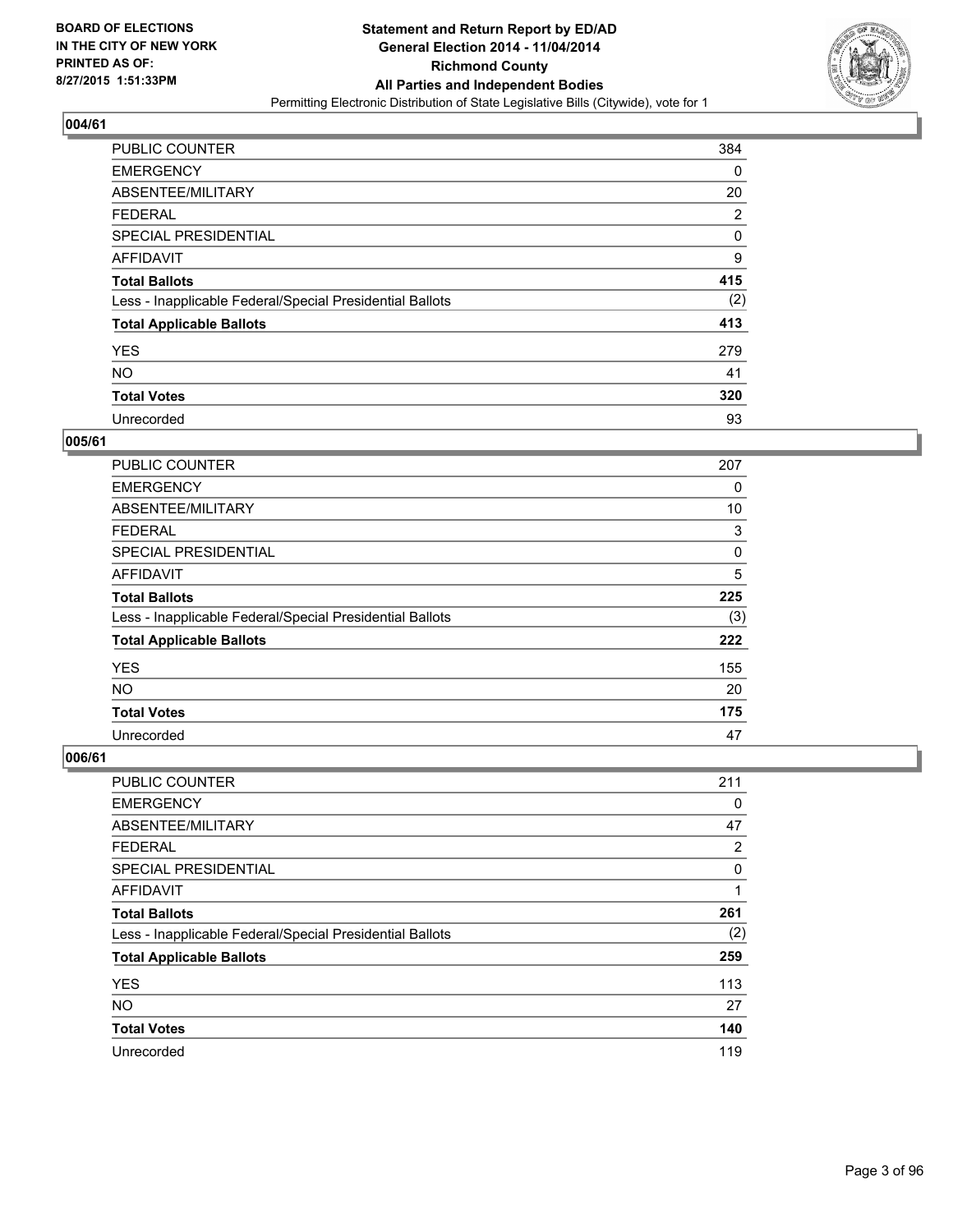

| <b>PUBLIC COUNTER</b>                                    | 255 |
|----------------------------------------------------------|-----|
| <b>EMERGENCY</b>                                         | 0   |
| ABSENTEE/MILITARY                                        | 8   |
| <b>FEDERAL</b>                                           | 0   |
| <b>SPECIAL PRESIDENTIAL</b>                              | 0   |
| <b>AFFIDAVIT</b>                                         | 3   |
| <b>Total Ballots</b>                                     | 266 |
| Less - Inapplicable Federal/Special Presidential Ballots | 0   |
| <b>Total Applicable Ballots</b>                          | 266 |
| <b>YES</b>                                               | 113 |
| <b>NO</b>                                                | 23  |
| <b>Total Votes</b>                                       | 136 |
| Unrecorded                                               | 130 |

#### **008/61**

| <b>PUBLIC COUNTER</b>                                    | 292 |
|----------------------------------------------------------|-----|
| <b>EMERGENCY</b>                                         | 0   |
| ABSENTEE/MILITARY                                        | 6   |
| FEDERAL                                                  | 0   |
| <b>SPECIAL PRESIDENTIAL</b>                              | 0   |
| <b>AFFIDAVIT</b>                                         | 4   |
| <b>Total Ballots</b>                                     | 302 |
| Less - Inapplicable Federal/Special Presidential Ballots | 0   |
| <b>Total Applicable Ballots</b>                          | 302 |
| <b>YES</b>                                               | 189 |
| <b>NO</b>                                                | 37  |
| <b>Total Votes</b>                                       | 226 |
| Unrecorded                                               | 76  |

| <b>PUBLIC COUNTER</b>                                    | 419 |
|----------------------------------------------------------|-----|
| <b>EMERGENCY</b>                                         | 0   |
| ABSENTEE/MILITARY                                        | 26  |
| <b>FEDERAL</b>                                           | 2   |
| SPECIAL PRESIDENTIAL                                     | 0   |
| AFFIDAVIT                                                | 1   |
| <b>Total Ballots</b>                                     | 448 |
| Less - Inapplicable Federal/Special Presidential Ballots | (2) |
| <b>Total Applicable Ballots</b>                          | 446 |
| <b>YES</b>                                               | 227 |
| <b>NO</b>                                                | 53  |
| <b>Total Votes</b>                                       | 280 |
| Unrecorded                                               | 166 |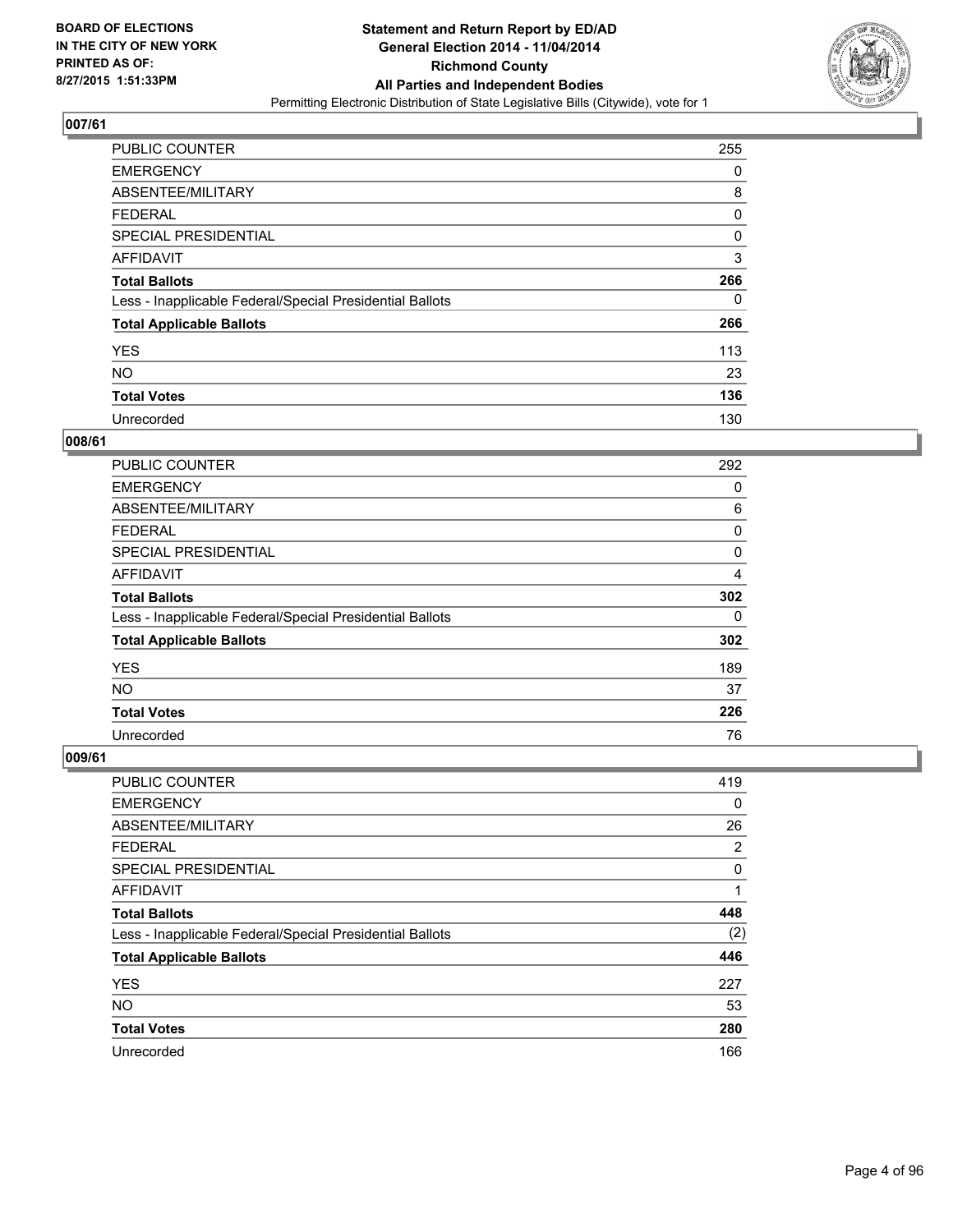

| PUBLIC COUNTER                                           | 334 |
|----------------------------------------------------------|-----|
| <b>EMERGENCY</b>                                         | 0   |
| ABSENTEE/MILITARY                                        | 15  |
| <b>FEDERAL</b>                                           | 0   |
| <b>SPECIAL PRESIDENTIAL</b>                              | 0   |
| AFFIDAVIT                                                | 8   |
| <b>Total Ballots</b>                                     | 357 |
| Less - Inapplicable Federal/Special Presidential Ballots | 0   |
| <b>Total Applicable Ballots</b>                          | 357 |
| <b>YES</b>                                               | 144 |
| <b>NO</b>                                                | 29  |
| <b>Total Votes</b>                                       | 173 |
| Unrecorded                                               | 184 |

## **011/61**

| <b>PUBLIC COUNTER</b>                                    | 171      |
|----------------------------------------------------------|----------|
| <b>EMERGENCY</b>                                         | 0        |
| ABSENTEE/MILITARY                                        | 36       |
| FEDERAL                                                  | 2        |
| <b>SPECIAL PRESIDENTIAL</b>                              | 0        |
| <b>AFFIDAVIT</b>                                         | $\Omega$ |
| <b>Total Ballots</b>                                     | 209      |
| Less - Inapplicable Federal/Special Presidential Ballots | (2)      |
| <b>Total Applicable Ballots</b>                          | 207      |
| <b>YES</b>                                               | 117      |
| <b>NO</b>                                                | 34       |
| <b>Total Votes</b>                                       | 151      |
| Unrecorded                                               | 56       |

| PUBLIC COUNTER                                           | 468 |
|----------------------------------------------------------|-----|
| <b>EMERGENCY</b>                                         | 0   |
| ABSENTEE/MILITARY                                        | 10  |
| <b>FEDERAL</b>                                           | 0   |
| <b>SPECIAL PRESIDENTIAL</b>                              | 0   |
| AFFIDAVIT                                                | 3   |
| <b>Total Ballots</b>                                     | 481 |
| Less - Inapplicable Federal/Special Presidential Ballots | 0   |
| <b>Total Applicable Ballots</b>                          | 481 |
| <b>YES</b>                                               | 300 |
| <b>NO</b>                                                | 79  |
| <b>Total Votes</b>                                       | 379 |
| Unrecorded                                               | 102 |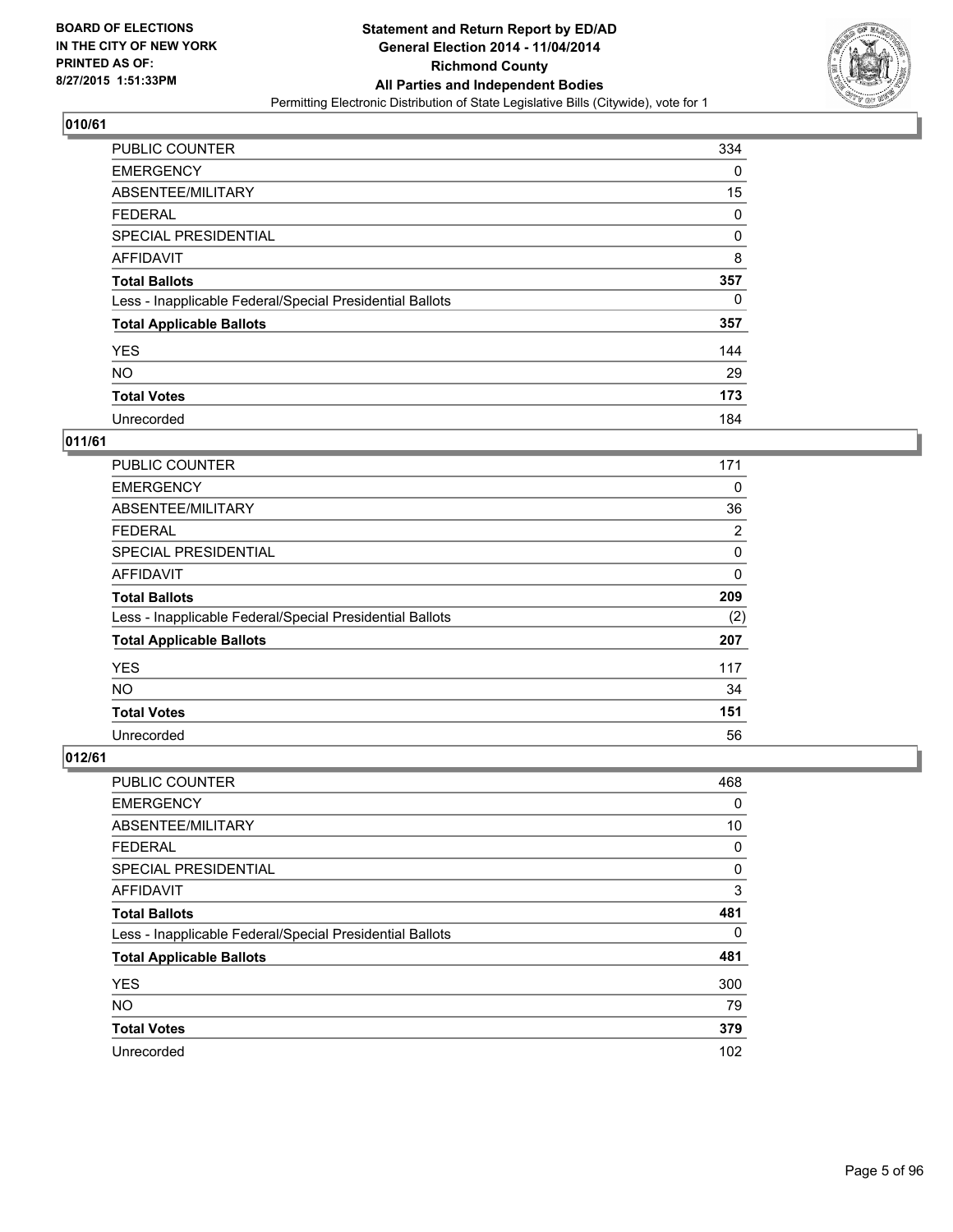

| <b>PUBLIC COUNTER</b>                                    | 385 |
|----------------------------------------------------------|-----|
| <b>EMERGENCY</b>                                         | 0   |
| ABSENTEE/MILITARY                                        | 19  |
| <b>FEDERAL</b>                                           | 0   |
| SPECIAL PRESIDENTIAL                                     | 0   |
| AFFIDAVIT                                                | 8   |
| <b>Total Ballots</b>                                     | 412 |
| Less - Inapplicable Federal/Special Presidential Ballots | 0   |
| <b>Total Applicable Ballots</b>                          | 412 |
| <b>YES</b>                                               | 232 |
| <b>NO</b>                                                | 65  |
| <b>Total Votes</b>                                       | 297 |
| Unrecorded                                               | 115 |

## **014/61**

| PUBLIC COUNTER                                           | 336 |
|----------------------------------------------------------|-----|
| <b>EMERGENCY</b>                                         | 0   |
| ABSENTEE/MILITARY                                        | 14  |
| <b>FEDERAL</b>                                           |     |
| <b>SPECIAL PRESIDENTIAL</b>                              | 0   |
| <b>AFFIDAVIT</b>                                         | 1   |
| <b>Total Ballots</b>                                     | 352 |
| Less - Inapplicable Federal/Special Presidential Ballots | (1) |
| <b>Total Applicable Ballots</b>                          | 351 |
| <b>YES</b>                                               | 192 |
| <b>NO</b>                                                | 50  |
| <b>Total Votes</b>                                       | 242 |
| Unrecorded                                               | 109 |

| <b>PUBLIC COUNTER</b>                                    | 336 |
|----------------------------------------------------------|-----|
| <b>EMERGENCY</b>                                         | 0   |
| ABSENTEE/MILITARY                                        | 14  |
| <b>FEDERAL</b>                                           | 6   |
| <b>SPECIAL PRESIDENTIAL</b>                              | 0   |
| AFFIDAVIT                                                | 0   |
| <b>Total Ballots</b>                                     | 356 |
| Less - Inapplicable Federal/Special Presidential Ballots | (6) |
| <b>Total Applicable Ballots</b>                          | 350 |
| <b>YES</b>                                               | 177 |
| <b>NO</b>                                                | 55  |
| <b>Total Votes</b>                                       | 232 |
| Unrecorded                                               | 118 |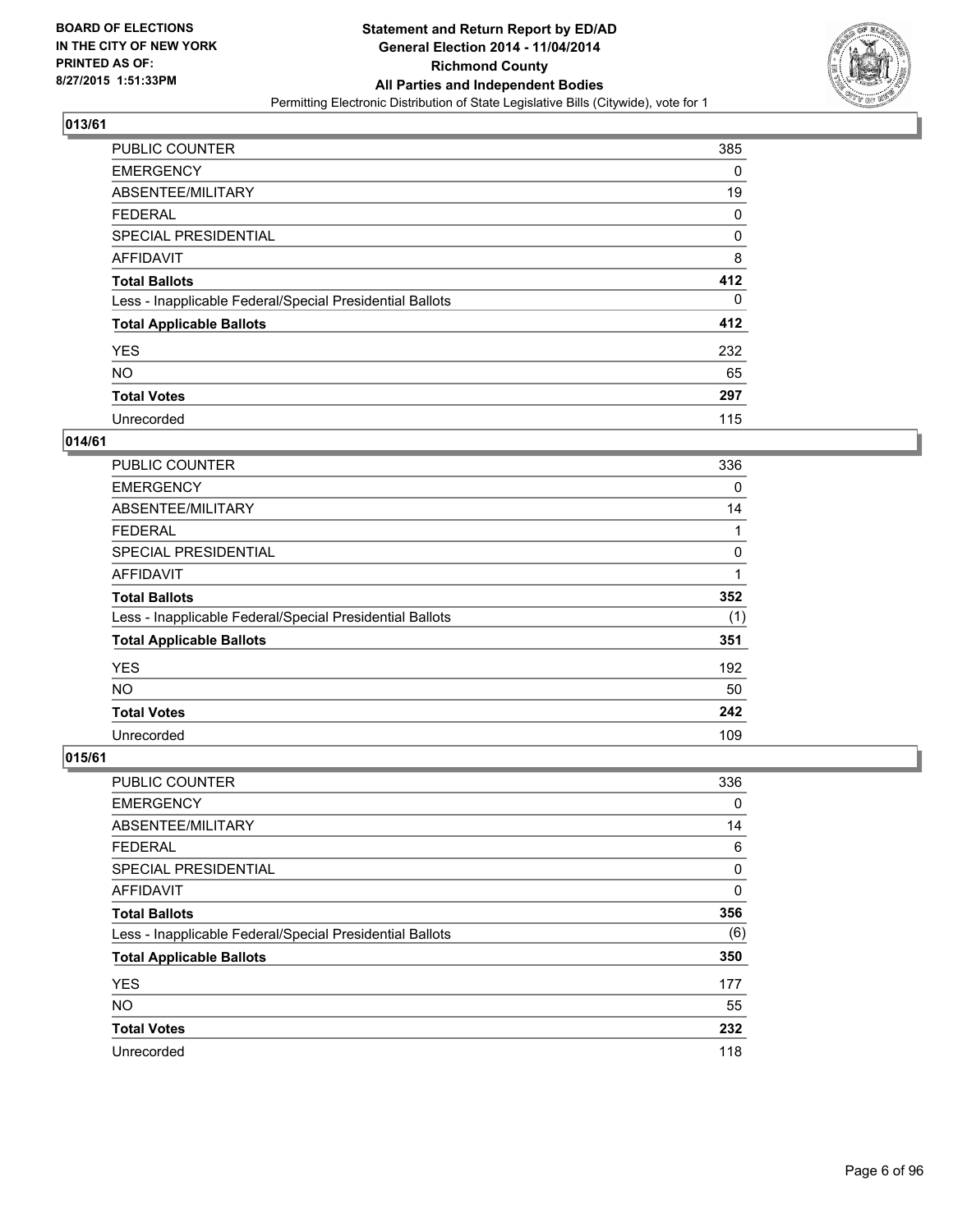

| <b>PUBLIC COUNTER</b>                                    | 225            |
|----------------------------------------------------------|----------------|
| <b>EMERGENCY</b>                                         | 0              |
| ABSENTEE/MILITARY                                        | 10             |
| <b>FEDERAL</b>                                           | 0              |
| SPECIAL PRESIDENTIAL                                     | 0              |
| AFFIDAVIT                                                | $\overline{2}$ |
| <b>Total Ballots</b>                                     | 237            |
| Less - Inapplicable Federal/Special Presidential Ballots | 0              |
| <b>Total Applicable Ballots</b>                          | 237            |
| <b>YES</b>                                               | 123            |
| <b>NO</b>                                                | 34             |
| <b>Total Votes</b>                                       | 157            |
| Unrecorded                                               | 80             |

#### **017/61**

| PUBLIC COUNTER                                           | 258 |
|----------------------------------------------------------|-----|
| <b>EMERGENCY</b>                                         | 0   |
| ABSENTEE/MILITARY                                        | 13  |
| <b>FEDERAL</b>                                           | 4   |
| <b>SPECIAL PRESIDENTIAL</b>                              | 0   |
| <b>AFFIDAVIT</b>                                         | 6   |
| <b>Total Ballots</b>                                     | 281 |
| Less - Inapplicable Federal/Special Presidential Ballots | (4) |
| <b>Total Applicable Ballots</b>                          | 277 |
| <b>YES</b>                                               | 146 |
| <b>NO</b>                                                | 50  |
| <b>Total Votes</b>                                       | 196 |
| Unrecorded                                               | 81  |

| PUBLIC COUNTER                                           | 305            |
|----------------------------------------------------------|----------------|
| <b>EMERGENCY</b>                                         | 0              |
| ABSENTEE/MILITARY                                        | 12             |
| <b>FEDERAL</b>                                           | 1              |
| <b>SPECIAL PRESIDENTIAL</b>                              | 0              |
| AFFIDAVIT                                                | $\overline{2}$ |
| <b>Total Ballots</b>                                     | 320            |
| Less - Inapplicable Federal/Special Presidential Ballots | (1)            |
| <b>Total Applicable Ballots</b>                          | 319            |
| <b>YES</b>                                               | 200            |
| <b>NO</b>                                                | 61             |
| <b>Total Votes</b>                                       | 261            |
| Unrecorded                                               | 58             |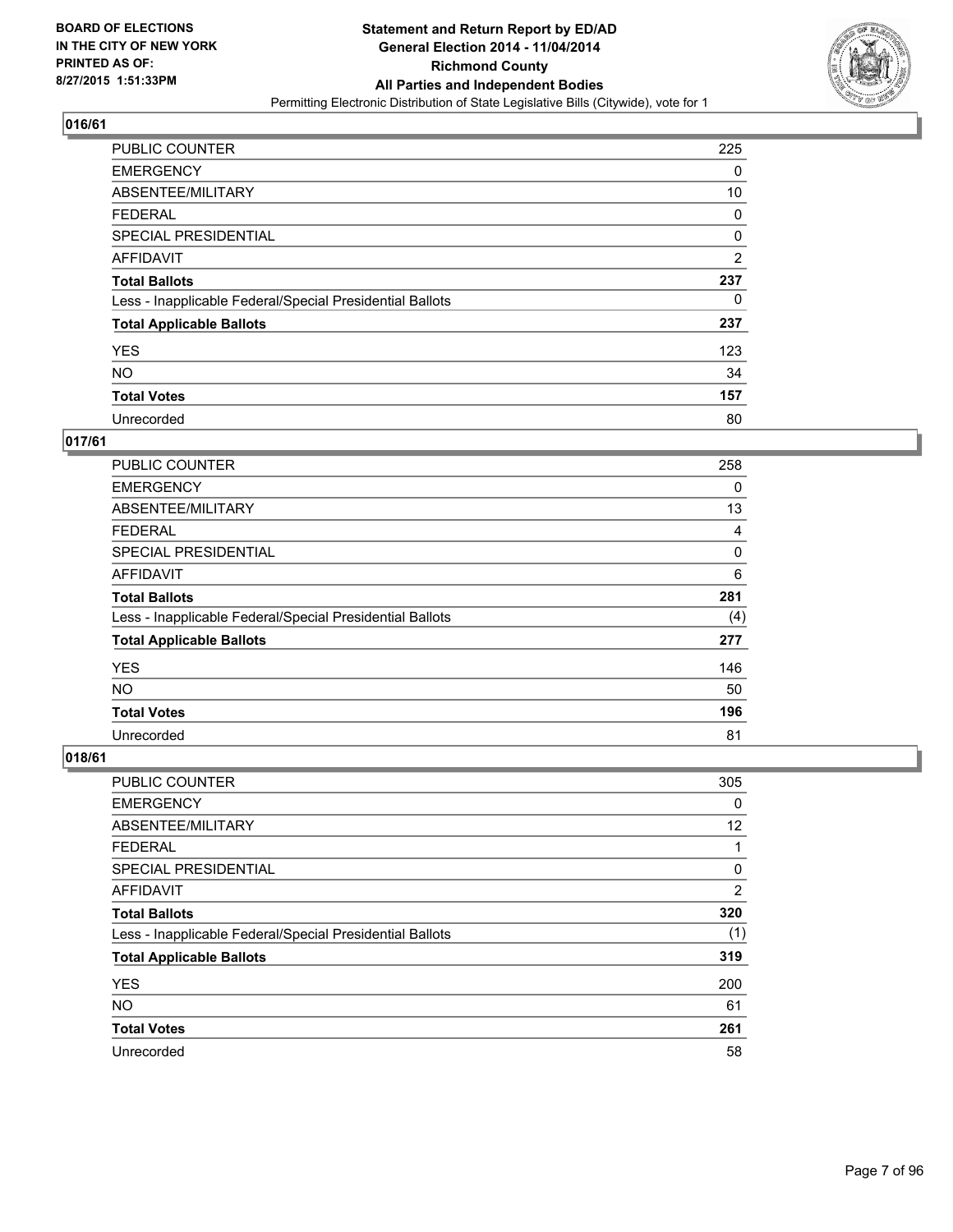

| <b>PUBLIC COUNTER</b>                                    | 233 |
|----------------------------------------------------------|-----|
| <b>EMERGENCY</b>                                         | 0   |
| ABSENTEE/MILITARY                                        | 13  |
| <b>FEDERAL</b>                                           | 0   |
| <b>SPECIAL PRESIDENTIAL</b>                              | 0   |
| <b>AFFIDAVIT</b>                                         | 5   |
| <b>Total Ballots</b>                                     | 251 |
| Less - Inapplicable Federal/Special Presidential Ballots | 0   |
| <b>Total Applicable Ballots</b>                          | 251 |
| <b>YES</b>                                               | 164 |
| <b>NO</b>                                                | 38  |
| <b>Total Votes</b>                                       | 202 |
| Unrecorded                                               | 49  |

#### **020/61**

| <b>PUBLIC COUNTER</b>                                    | 305 |
|----------------------------------------------------------|-----|
| <b>EMERGENCY</b>                                         | 0   |
| ABSENTEE/MILITARY                                        | 14  |
| FEDERAL                                                  | 0   |
| <b>SPECIAL PRESIDENTIAL</b>                              | 0   |
| <b>AFFIDAVIT</b>                                         | 6   |
| <b>Total Ballots</b>                                     | 325 |
| Less - Inapplicable Federal/Special Presidential Ballots | 0   |
| <b>Total Applicable Ballots</b>                          | 325 |
| <b>YES</b>                                               | 192 |
| <b>NO</b>                                                | 57  |
| <b>Total Votes</b>                                       | 249 |
| Unrecorded                                               | 76  |

| <b>PUBLIC COUNTER</b>                                    | 300            |
|----------------------------------------------------------|----------------|
| <b>EMERGENCY</b>                                         | 0              |
| ABSENTEE/MILITARY                                        | 13             |
| <b>FEDERAL</b>                                           | 0              |
| <b>SPECIAL PRESIDENTIAL</b>                              | 0              |
| AFFIDAVIT                                                | $\overline{2}$ |
| <b>Total Ballots</b>                                     | 315            |
| Less - Inapplicable Federal/Special Presidential Ballots | 0              |
| <b>Total Applicable Ballots</b>                          | 315            |
| <b>YES</b>                                               | 193            |
| <b>NO</b>                                                | 49             |
| <b>Total Votes</b>                                       | 242            |
| Unrecorded                                               | 73             |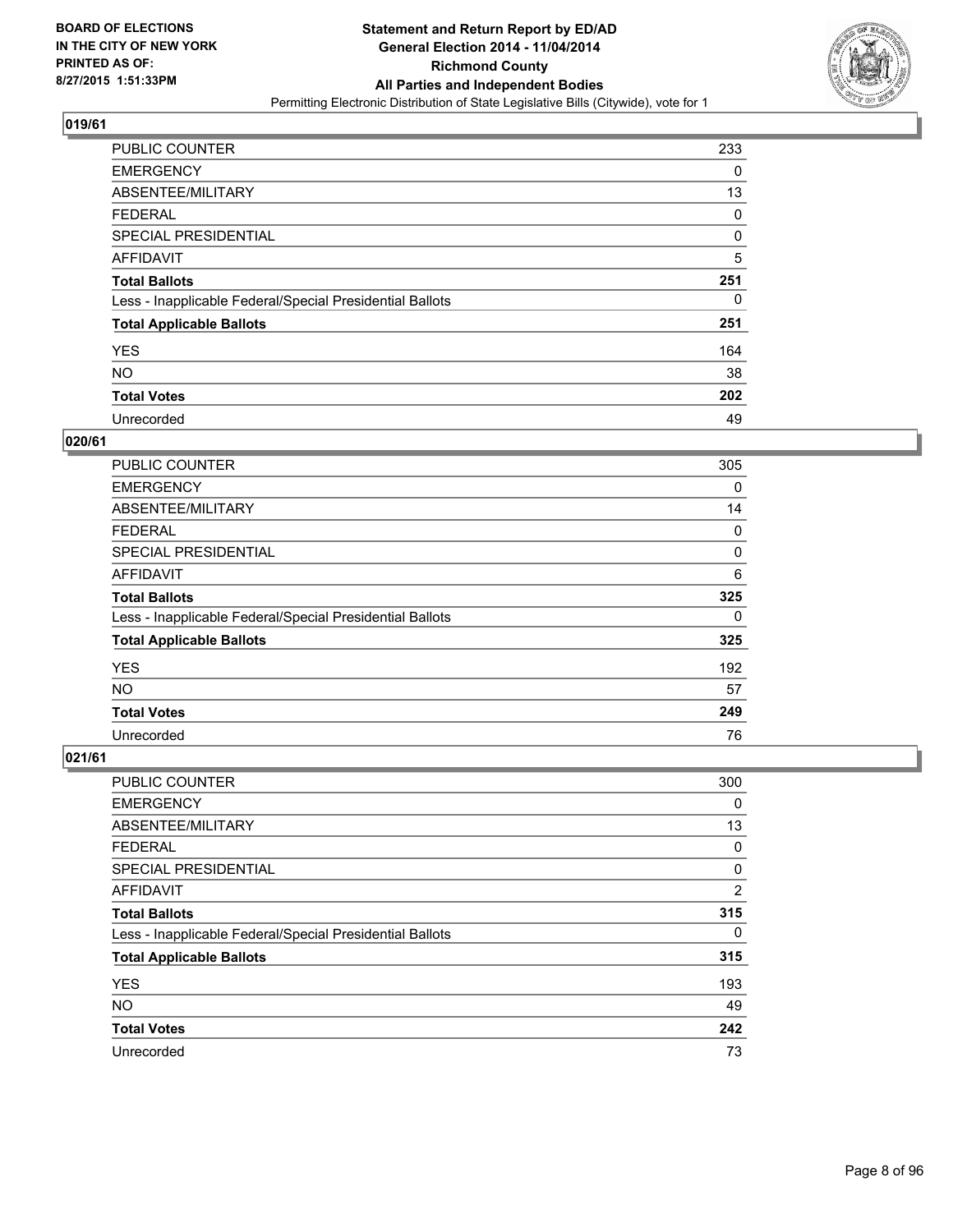

| <b>PUBLIC COUNTER</b>                                    | 320 |
|----------------------------------------------------------|-----|
| <b>EMERGENCY</b>                                         | 0   |
| ABSENTEE/MILITARY                                        | 4   |
| <b>FEDERAL</b>                                           | 0   |
| <b>SPECIAL PRESIDENTIAL</b>                              | 0   |
| AFFIDAVIT                                                | 5   |
| <b>Total Ballots</b>                                     | 329 |
| Less - Inapplicable Federal/Special Presidential Ballots | 0   |
| <b>Total Applicable Ballots</b>                          | 329 |
| <b>YES</b>                                               | 130 |
| <b>NO</b>                                                | 42  |
| <b>Total Votes</b>                                       | 172 |
| Unrecorded                                               | 157 |

## **023/61**

| <b>PUBLIC COUNTER</b>                                    | 261            |
|----------------------------------------------------------|----------------|
| <b>EMERGENCY</b>                                         | 0              |
| ABSENTEE/MILITARY                                        | 11             |
| <b>FEDERAL</b>                                           |                |
| <b>SPECIAL PRESIDENTIAL</b>                              | 0              |
| <b>AFFIDAVIT</b>                                         | $\overline{2}$ |
| <b>Total Ballots</b>                                     | 275            |
| Less - Inapplicable Federal/Special Presidential Ballots | (1)            |
| <b>Total Applicable Ballots</b>                          | 274            |
| <b>YES</b>                                               | 169            |
| <b>NO</b>                                                | 62             |
| <b>Total Votes</b>                                       | 231            |
| Unrecorded                                               | 43             |

| PUBLIC COUNTER                                           | 348 |
|----------------------------------------------------------|-----|
| <b>EMERGENCY</b>                                         | 0   |
| ABSENTEE/MILITARY                                        | 9   |
| <b>FEDERAL</b>                                           | 1   |
| <b>SPECIAL PRESIDENTIAL</b>                              | 0   |
| AFFIDAVIT                                                | 0   |
| <b>Total Ballots</b>                                     | 358 |
| Less - Inapplicable Federal/Special Presidential Ballots | (1) |
| <b>Total Applicable Ballots</b>                          | 357 |
| <b>YES</b>                                               | 173 |
| <b>NO</b>                                                | 45  |
| <b>Total Votes</b>                                       | 218 |
| Unrecorded                                               | 139 |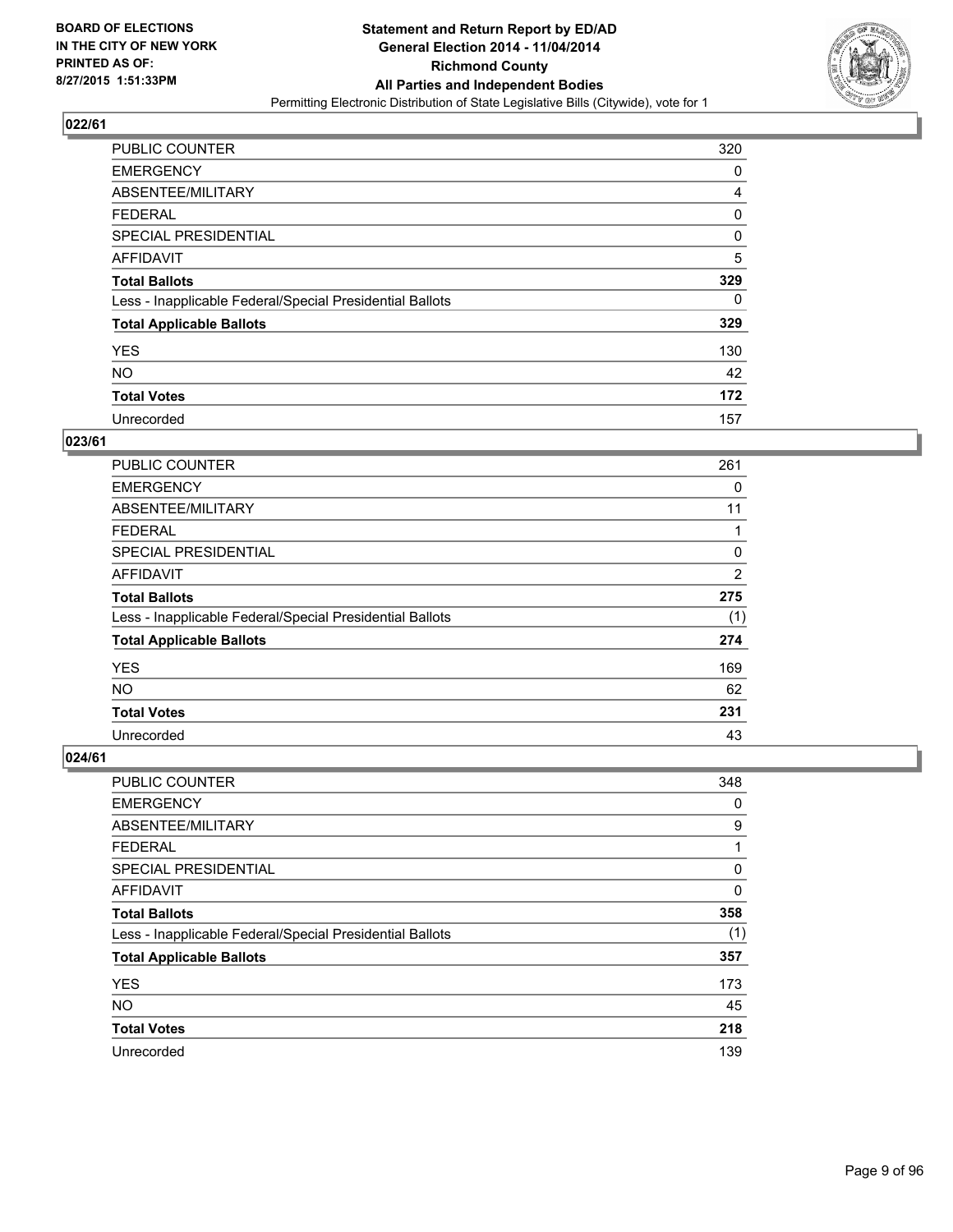

| <b>PUBLIC COUNTER</b>                                    | 322            |
|----------------------------------------------------------|----------------|
| <b>EMERGENCY</b>                                         | 0              |
| ABSENTEE/MILITARY                                        | 15             |
| <b>FEDERAL</b>                                           | 0              |
| SPECIAL PRESIDENTIAL                                     | 0              |
| AFFIDAVIT                                                | $\overline{2}$ |
| <b>Total Ballots</b>                                     | 339            |
| Less - Inapplicable Federal/Special Presidential Ballots | 0              |
| <b>Total Applicable Ballots</b>                          | 339            |
| <b>YES</b>                                               | 169            |
| <b>NO</b>                                                | 53             |
| <b>Total Votes</b>                                       | 222            |
| Unrecorded                                               | 117            |

## **026/61**

| PUBLIC COUNTER                                           | 278 |
|----------------------------------------------------------|-----|
| <b>EMERGENCY</b>                                         | 0   |
| ABSENTEE/MILITARY                                        | 7   |
| FEDERAL                                                  | 0   |
| <b>SPECIAL PRESIDENTIAL</b>                              | 0   |
| <b>AFFIDAVIT</b>                                         | 3   |
| <b>Total Ballots</b>                                     | 288 |
| Less - Inapplicable Federal/Special Presidential Ballots | 0   |
| <b>Total Applicable Ballots</b>                          | 288 |
| <b>YES</b>                                               | 170 |
| <b>NO</b>                                                | 44  |
| <b>Total Votes</b>                                       | 214 |
| Unrecorded                                               | 74  |

| PUBLIC COUNTER                                           | 261            |
|----------------------------------------------------------|----------------|
| <b>EMERGENCY</b>                                         | 0              |
| ABSENTEE/MILITARY                                        | 7              |
| <b>FEDERAL</b>                                           | 2              |
| <b>SPECIAL PRESIDENTIAL</b>                              | 0              |
| AFFIDAVIT                                                | $\overline{2}$ |
| <b>Total Ballots</b>                                     | 272            |
| Less - Inapplicable Federal/Special Presidential Ballots | (2)            |
| <b>Total Applicable Ballots</b>                          | 270            |
| <b>YES</b>                                               | 176            |
| <b>NO</b>                                                | 41             |
| <b>Total Votes</b>                                       | 217            |
| Unrecorded                                               | 53             |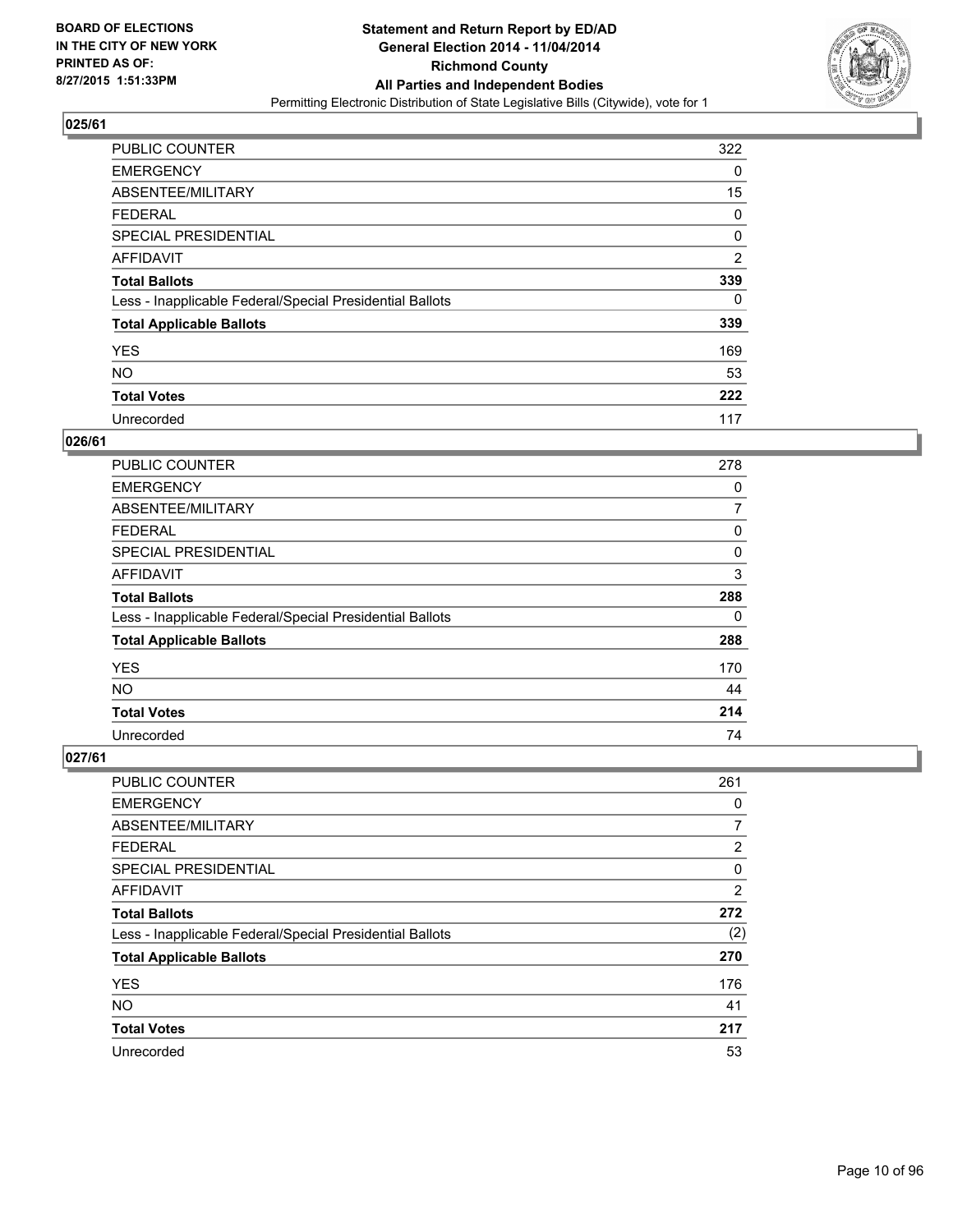

| <b>PUBLIC COUNTER</b>                                    | 252 |
|----------------------------------------------------------|-----|
| <b>EMERGENCY</b>                                         | 0   |
| ABSENTEE/MILITARY                                        | 8   |
| <b>FEDERAL</b>                                           |     |
| <b>SPECIAL PRESIDENTIAL</b>                              | 0   |
| <b>AFFIDAVIT</b>                                         | 2   |
| <b>Total Ballots</b>                                     | 263 |
| Less - Inapplicable Federal/Special Presidential Ballots | (1) |
| <b>Total Applicable Ballots</b>                          | 262 |
| <b>YES</b>                                               | 143 |
| <b>NO</b>                                                | 39  |
| <b>Total Votes</b>                                       | 182 |
| Unrecorded                                               | 80  |

## **029/61**

| <b>PUBLIC COUNTER</b>                                    | 223 |
|----------------------------------------------------------|-----|
| <b>EMERGENCY</b>                                         | 0   |
| ABSENTEE/MILITARY                                        | 6   |
| <b>FEDERAL</b>                                           | 0   |
| <b>SPECIAL PRESIDENTIAL</b>                              | 0   |
| <b>AFFIDAVIT</b>                                         | 3   |
| <b>Total Ballots</b>                                     | 232 |
| Less - Inapplicable Federal/Special Presidential Ballots | 0   |
| <b>Total Applicable Ballots</b>                          | 232 |
| <b>YES</b>                                               | 150 |
| <b>NO</b>                                                | 38  |
| <b>Total Votes</b>                                       | 188 |
| Unrecorded                                               | 44  |

| PUBLIC COUNTER                                           | 304 |
|----------------------------------------------------------|-----|
| <b>EMERGENCY</b>                                         | 0   |
| ABSENTEE/MILITARY                                        | 5   |
| <b>FEDERAL</b>                                           | 0   |
| <b>SPECIAL PRESIDENTIAL</b>                              | 0   |
| AFFIDAVIT                                                | 8   |
| <b>Total Ballots</b>                                     | 317 |
| Less - Inapplicable Federal/Special Presidential Ballots | 0   |
| <b>Total Applicable Ballots</b>                          | 317 |
| <b>YES</b>                                               | 176 |
| <b>NO</b>                                                | 56  |
| <b>Total Votes</b>                                       | 232 |
| Unrecorded                                               | 85  |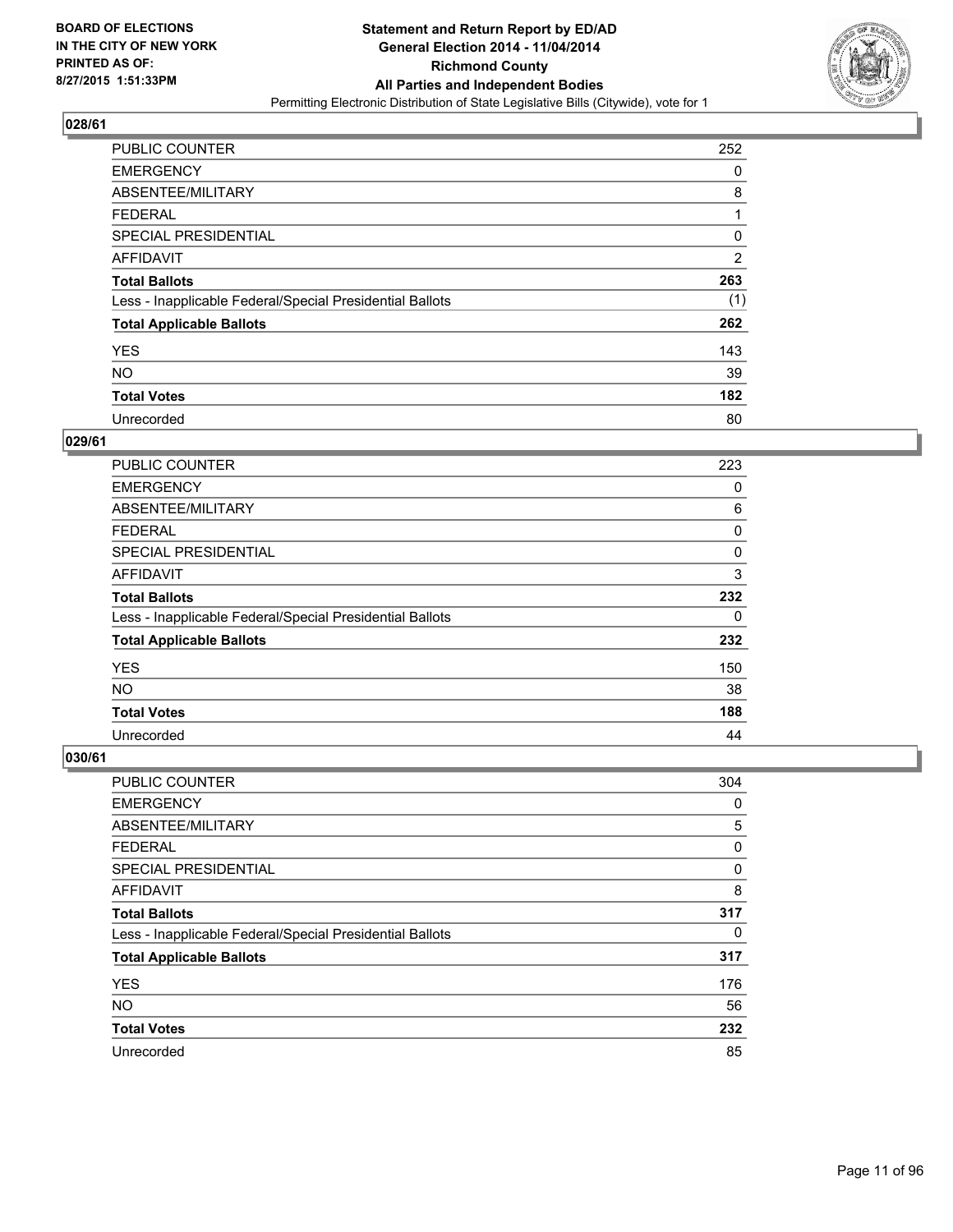

| <b>PUBLIC COUNTER</b>                                    | 240 |
|----------------------------------------------------------|-----|
| <b>EMERGENCY</b>                                         | 0   |
| ABSENTEE/MILITARY                                        | 5   |
| <b>FEDERAL</b>                                           | 0   |
| SPECIAL PRESIDENTIAL                                     | 0   |
| AFFIDAVIT                                                | 4   |
| <b>Total Ballots</b>                                     | 249 |
| Less - Inapplicable Federal/Special Presidential Ballots | 0   |
| <b>Total Applicable Ballots</b>                          | 249 |
| <b>YES</b>                                               | 162 |
| <b>NO</b>                                                | 35  |
| <b>Total Votes</b>                                       | 197 |
| Unrecorded                                               | 52  |

## **032/61**

| <b>PUBLIC COUNTER</b>                                    | 180 |
|----------------------------------------------------------|-----|
| <b>EMERGENCY</b>                                         | 0   |
| ABSENTEE/MILITARY                                        | 24  |
| FEDERAL                                                  | 0   |
| <b>SPECIAL PRESIDENTIAL</b>                              | 0   |
| <b>AFFIDAVIT</b>                                         |     |
| <b>Total Ballots</b>                                     | 205 |
| Less - Inapplicable Federal/Special Presidential Ballots | 0   |
| <b>Total Applicable Ballots</b>                          | 205 |
| <b>YES</b>                                               | 129 |
| <b>NO</b>                                                | 34  |
| <b>Total Votes</b>                                       | 163 |
| Unrecorded                                               | 42  |

| <b>PUBLIC COUNTER</b>                                    | 179 |
|----------------------------------------------------------|-----|
| <b>EMERGENCY</b>                                         | 0   |
| ABSENTEE/MILITARY                                        | 8   |
| <b>FEDERAL</b>                                           | 0   |
| SPECIAL PRESIDENTIAL                                     | 0   |
| AFFIDAVIT                                                | 2   |
| <b>Total Ballots</b>                                     | 189 |
| Less - Inapplicable Federal/Special Presidential Ballots | 0   |
| <b>Total Applicable Ballots</b>                          | 189 |
| <b>YES</b>                                               | 81  |
| <b>NO</b>                                                | 16  |
| <b>Total Votes</b>                                       | 97  |
| Unrecorded                                               | 92  |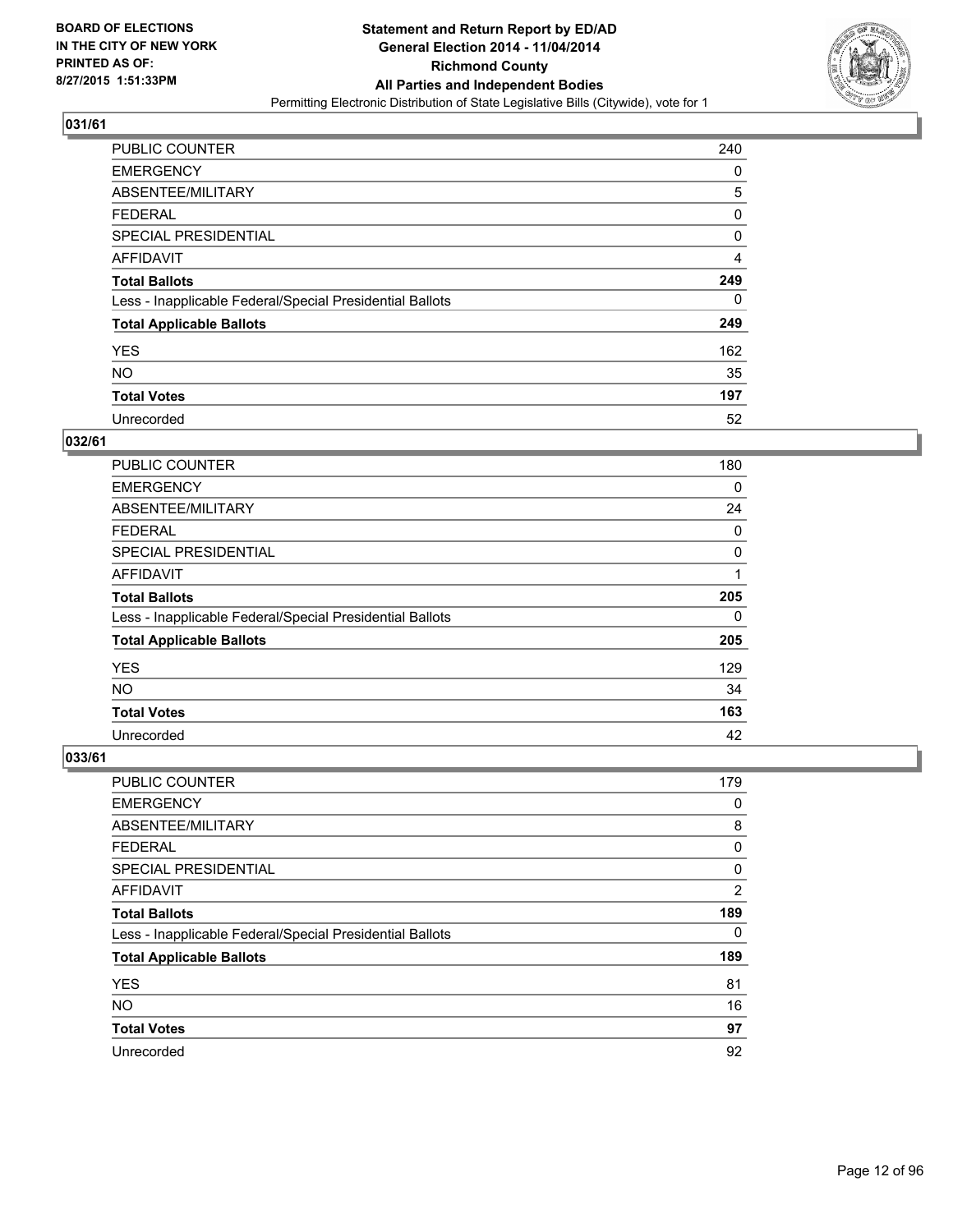

| <b>PUBLIC COUNTER</b>                                    | 349 |
|----------------------------------------------------------|-----|
| <b>EMERGENCY</b>                                         | 0   |
| ABSENTEE/MILITARY                                        | 27  |
| <b>FEDERAL</b>                                           | 0   |
| <b>SPECIAL PRESIDENTIAL</b>                              | 0   |
| AFFIDAVIT                                                | 0   |
| <b>Total Ballots</b>                                     | 376 |
| Less - Inapplicable Federal/Special Presidential Ballots | 0   |
| <b>Total Applicable Ballots</b>                          | 376 |
| <b>YES</b>                                               | 180 |
| <b>NO</b>                                                | 64  |
| <b>Total Votes</b>                                       | 244 |
| Unrecorded                                               | 132 |

## **035/61**

| <b>PUBLIC COUNTER</b>                                    | 292            |
|----------------------------------------------------------|----------------|
| <b>EMERGENCY</b>                                         | 0              |
| ABSENTEE/MILITARY                                        | 4              |
| <b>FEDERAL</b>                                           | 1              |
| <b>SPECIAL PRESIDENTIAL</b>                              | 0              |
| <b>AFFIDAVIT</b>                                         | $\overline{2}$ |
| <b>Total Ballots</b>                                     | 299            |
| Less - Inapplicable Federal/Special Presidential Ballots | (1)            |
| <b>Total Applicable Ballots</b>                          | 298            |
| <b>YES</b>                                               | 163            |
| <b>NO</b>                                                | 50             |
| <b>Total Votes</b>                                       | 213            |
| Unrecorded                                               | 85             |

| PUBLIC COUNTER                                           | 179            |
|----------------------------------------------------------|----------------|
| <b>EMERGENCY</b>                                         | 0              |
| ABSENTEE/MILITARY                                        | 11             |
| <b>FEDERAL</b>                                           | 0              |
| SPECIAL PRESIDENTIAL                                     | 0              |
| AFFIDAVIT                                                | $\overline{2}$ |
| <b>Total Ballots</b>                                     | 192            |
| Less - Inapplicable Federal/Special Presidential Ballots | 0              |
| <b>Total Applicable Ballots</b>                          | 192            |
| <b>YES</b>                                               | 96             |
| <b>NO</b>                                                | 42             |
| <b>Total Votes</b>                                       | 138            |
| Unrecorded                                               | 54             |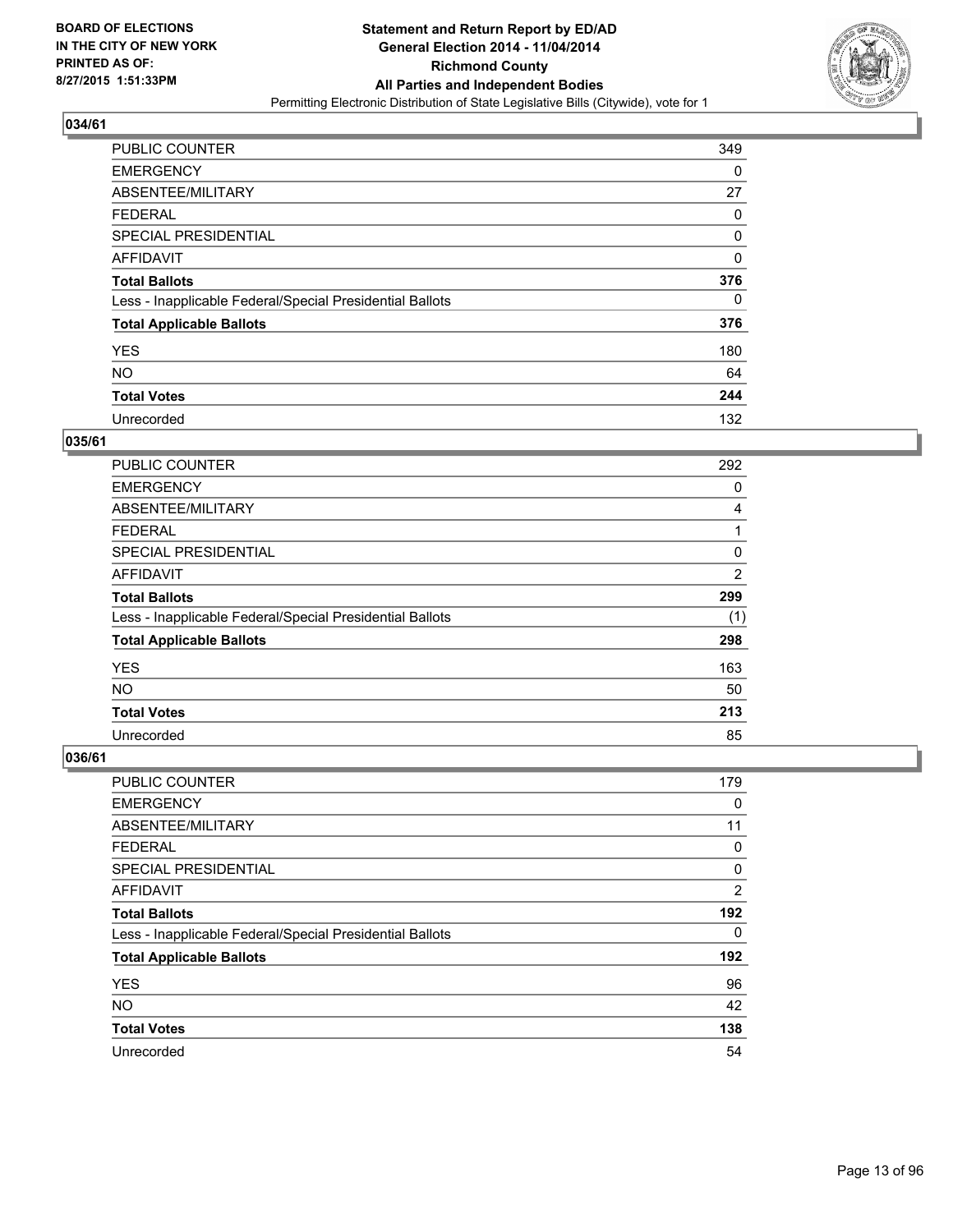

| <b>PUBLIC COUNTER</b>                                    | 322 |
|----------------------------------------------------------|-----|
| <b>EMERGENCY</b>                                         | 0   |
| ABSENTEE/MILITARY                                        | 18  |
| <b>FEDERAL</b>                                           | 3   |
| <b>SPECIAL PRESIDENTIAL</b>                              | 0   |
| <b>AFFIDAVIT</b>                                         | 1   |
| <b>Total Ballots</b>                                     | 344 |
| Less - Inapplicable Federal/Special Presidential Ballots | (3) |
| <b>Total Applicable Ballots</b>                          | 341 |
| <b>YES</b>                                               | 187 |
| <b>NO</b>                                                | 47  |
| <b>Total Votes</b>                                       | 234 |
| Unrecorded                                               | 107 |

#### **038/61**

| <b>PUBLIC COUNTER</b>                                    | 425 |
|----------------------------------------------------------|-----|
| <b>EMERGENCY</b>                                         | 0   |
| ABSENTEE/MILITARY                                        | 15  |
| <b>FEDERAL</b>                                           | 4   |
| SPECIAL PRESIDENTIAL                                     | 0   |
| <b>AFFIDAVIT</b>                                         | 2   |
| <b>Total Ballots</b>                                     | 446 |
| Less - Inapplicable Federal/Special Presidential Ballots | (4) |
| <b>Total Applicable Ballots</b>                          | 442 |
| <b>YES</b>                                               | 289 |
| <b>NO</b>                                                | 65  |
| <b>Total Votes</b>                                       | 354 |
| Unrecorded                                               | 88  |

| PUBLIC COUNTER                                           | 434      |
|----------------------------------------------------------|----------|
| <b>EMERGENCY</b>                                         | $\Omega$ |
| ABSENTEE/MILITARY                                        | 25       |
| <b>FEDERAL</b>                                           | 1        |
| <b>SPECIAL PRESIDENTIAL</b>                              | 0        |
| AFFIDAVIT                                                | 7        |
| <b>Total Ballots</b>                                     | 467      |
| Less - Inapplicable Federal/Special Presidential Ballots | (1)      |
| <b>Total Applicable Ballots</b>                          | 466      |
| <b>YES</b>                                               | 287      |
| <b>NO</b>                                                | 83       |
| <b>Total Votes</b>                                       | 370      |
| Unrecorded                                               | 96       |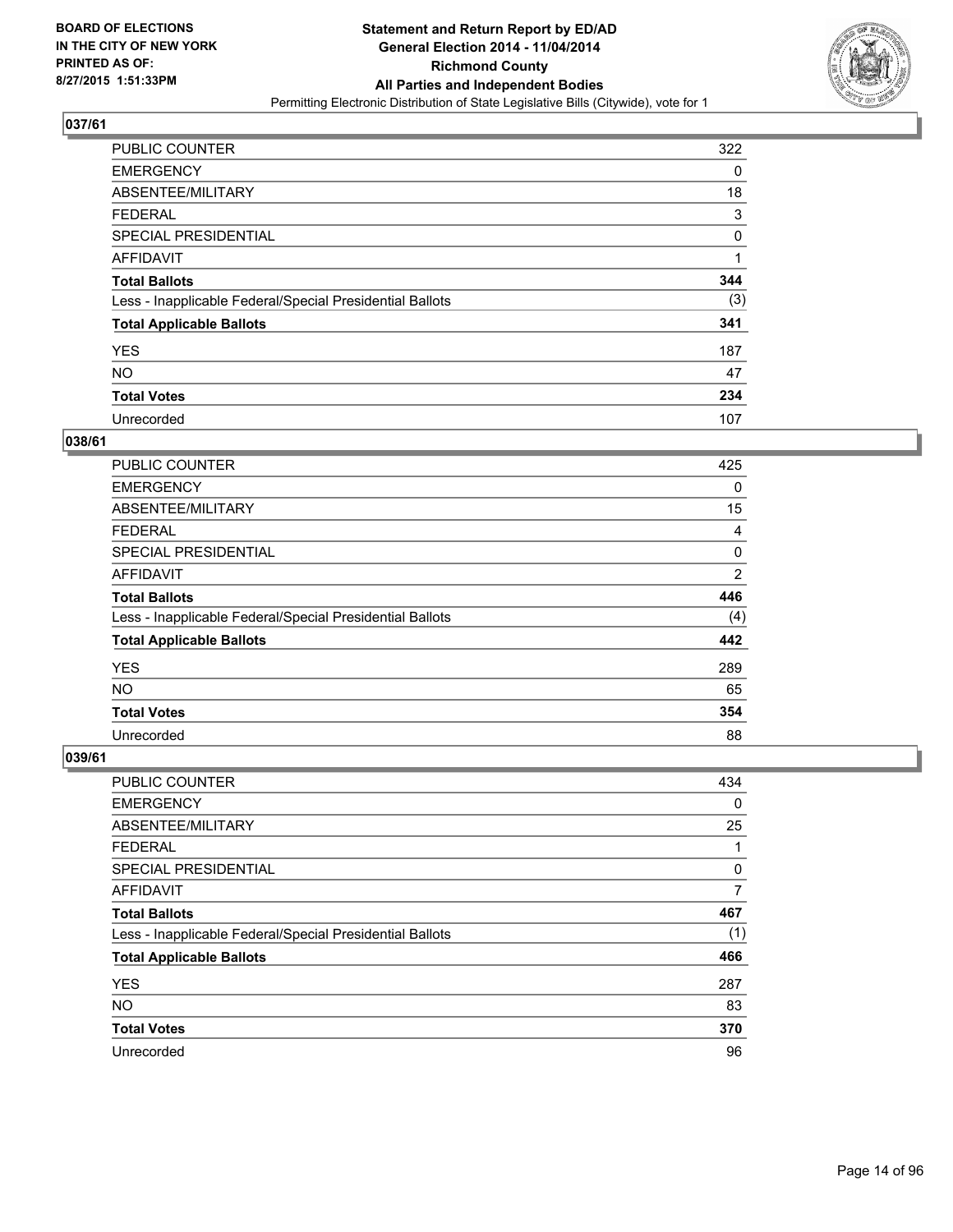

| <b>PUBLIC COUNTER</b>                                    | 498 |
|----------------------------------------------------------|-----|
| <b>EMERGENCY</b>                                         | 0   |
| ABSENTEE/MILITARY                                        | 17  |
| <b>FEDERAL</b>                                           |     |
| <b>SPECIAL PRESIDENTIAL</b>                              | 0   |
| <b>AFFIDAVIT</b>                                         | 3   |
| <b>Total Ballots</b>                                     | 519 |
| Less - Inapplicable Federal/Special Presidential Ballots | (1) |
| <b>Total Applicable Ballots</b>                          | 518 |
| <b>YES</b>                                               | 340 |
| <b>NO</b>                                                | 82  |
| <b>Total Votes</b>                                       | 422 |
| Unrecorded                                               | 96  |

#### **041/61**

| <b>PUBLIC COUNTER</b>                                    | 412 |
|----------------------------------------------------------|-----|
| <b>EMERGENCY</b>                                         | 0   |
| ABSENTEE/MILITARY                                        | 12  |
| <b>FEDERAL</b>                                           | 3   |
| SPECIAL PRESIDENTIAL                                     | 0   |
| <b>AFFIDAVIT</b>                                         | 2   |
| <b>Total Ballots</b>                                     | 429 |
| Less - Inapplicable Federal/Special Presidential Ballots | (3) |
| <b>Total Applicable Ballots</b>                          | 426 |
| <b>YES</b>                                               | 293 |
| <b>NO</b>                                                | 70  |
| <b>Total Votes</b>                                       | 363 |
| Unrecorded                                               | 63  |

| PUBLIC COUNTER                                           | 484         |
|----------------------------------------------------------|-------------|
| <b>EMERGENCY</b>                                         | $\mathbf 0$ |
| ABSENTEE/MILITARY                                        | 16          |
| <b>FEDERAL</b>                                           | 2           |
| SPECIAL PRESIDENTIAL                                     | 0           |
| AFFIDAVIT                                                | 3           |
| <b>Total Ballots</b>                                     | 505         |
| Less - Inapplicable Federal/Special Presidential Ballots | (2)         |
| <b>Total Applicable Ballots</b>                          | 503         |
| <b>YES</b>                                               | 308         |
| <b>NO</b>                                                | 83          |
| <b>Total Votes</b>                                       | 391         |
| Unrecorded                                               | 112         |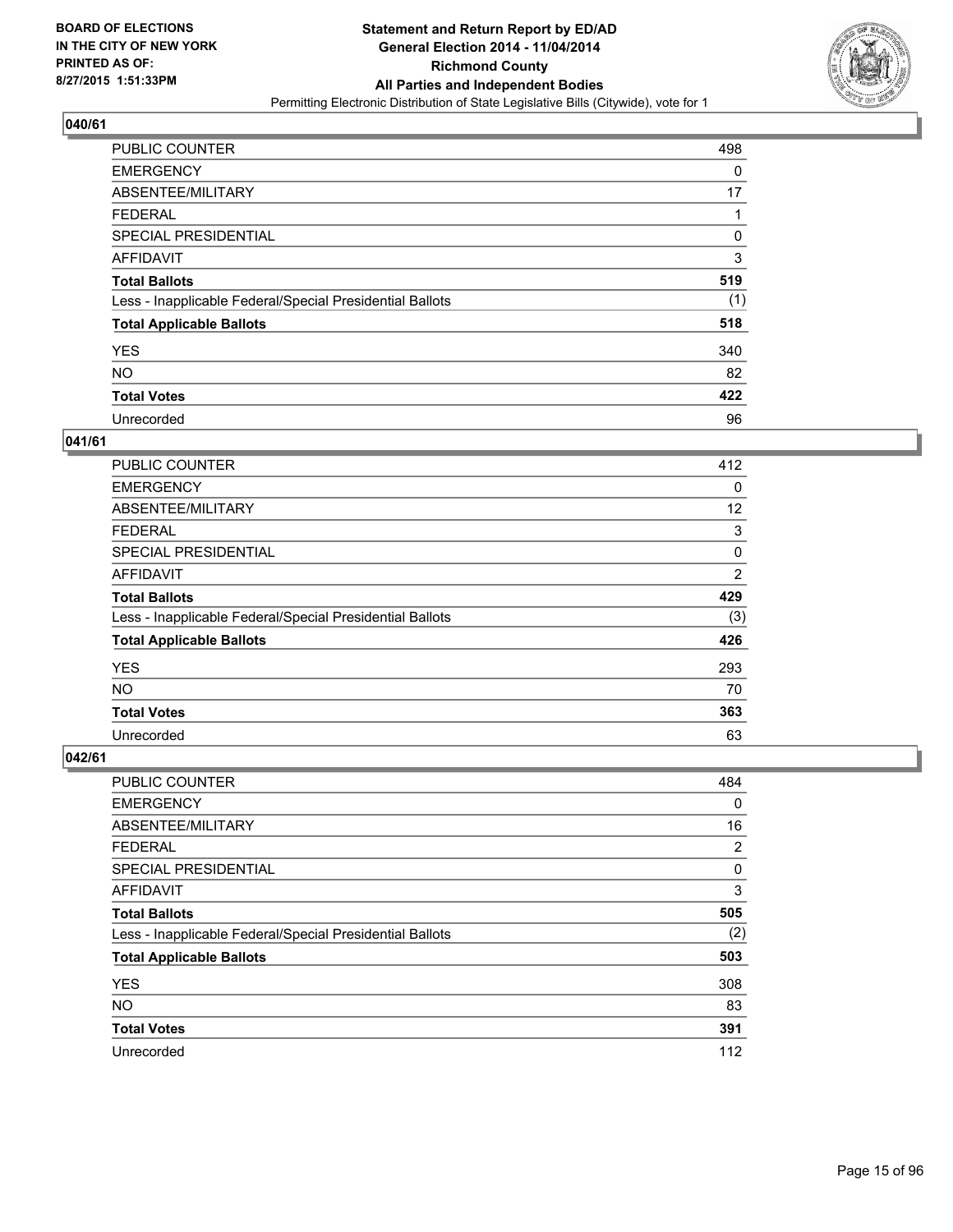

| <b>PUBLIC COUNTER</b>                                    | 406 |
|----------------------------------------------------------|-----|
| <b>EMERGENCY</b>                                         | 0   |
| ABSENTEE/MILITARY                                        | 9   |
| <b>FEDERAL</b>                                           |     |
| <b>SPECIAL PRESIDENTIAL</b>                              | 0   |
| AFFIDAVIT                                                |     |
| <b>Total Ballots</b>                                     | 417 |
| Less - Inapplicable Federal/Special Presidential Ballots | (1) |
| <b>Total Applicable Ballots</b>                          | 416 |
| <b>YES</b>                                               | 268 |
| <b>NO</b>                                                | 73  |
| <b>Total Votes</b>                                       | 341 |
| Unrecorded                                               | 75  |

## **044/61**

| PUBLIC COUNTER                                           | 263 |
|----------------------------------------------------------|-----|
| <b>EMERGENCY</b>                                         | 0   |
| ABSENTEE/MILITARY                                        | 22  |
| FEDERAL                                                  | 1   |
| SPECIAL PRESIDENTIAL                                     | 0   |
| <b>AFFIDAVIT</b>                                         | 3   |
| <b>Total Ballots</b>                                     | 289 |
| Less - Inapplicable Federal/Special Presidential Ballots | (1) |
| <b>Total Applicable Ballots</b>                          | 288 |
| <b>YES</b>                                               | 167 |
| <b>NO</b>                                                | 40  |
| <b>Total Votes</b>                                       | 207 |
| Unrecorded                                               | 81  |

| PUBLIC COUNTER                                           | 300            |
|----------------------------------------------------------|----------------|
| <b>EMERGENCY</b>                                         | 0              |
| ABSENTEE/MILITARY                                        | 11             |
| <b>FEDERAL</b>                                           | 0              |
| <b>SPECIAL PRESIDENTIAL</b>                              | 0              |
| AFFIDAVIT                                                | $\overline{2}$ |
| <b>Total Ballots</b>                                     | 313            |
| Less - Inapplicable Federal/Special Presidential Ballots | 0              |
| <b>Total Applicable Ballots</b>                          | 313            |
| <b>YES</b>                                               | 191            |
| <b>NO</b>                                                | 60             |
| <b>Total Votes</b>                                       | 251            |
| Unrecorded                                               | 62             |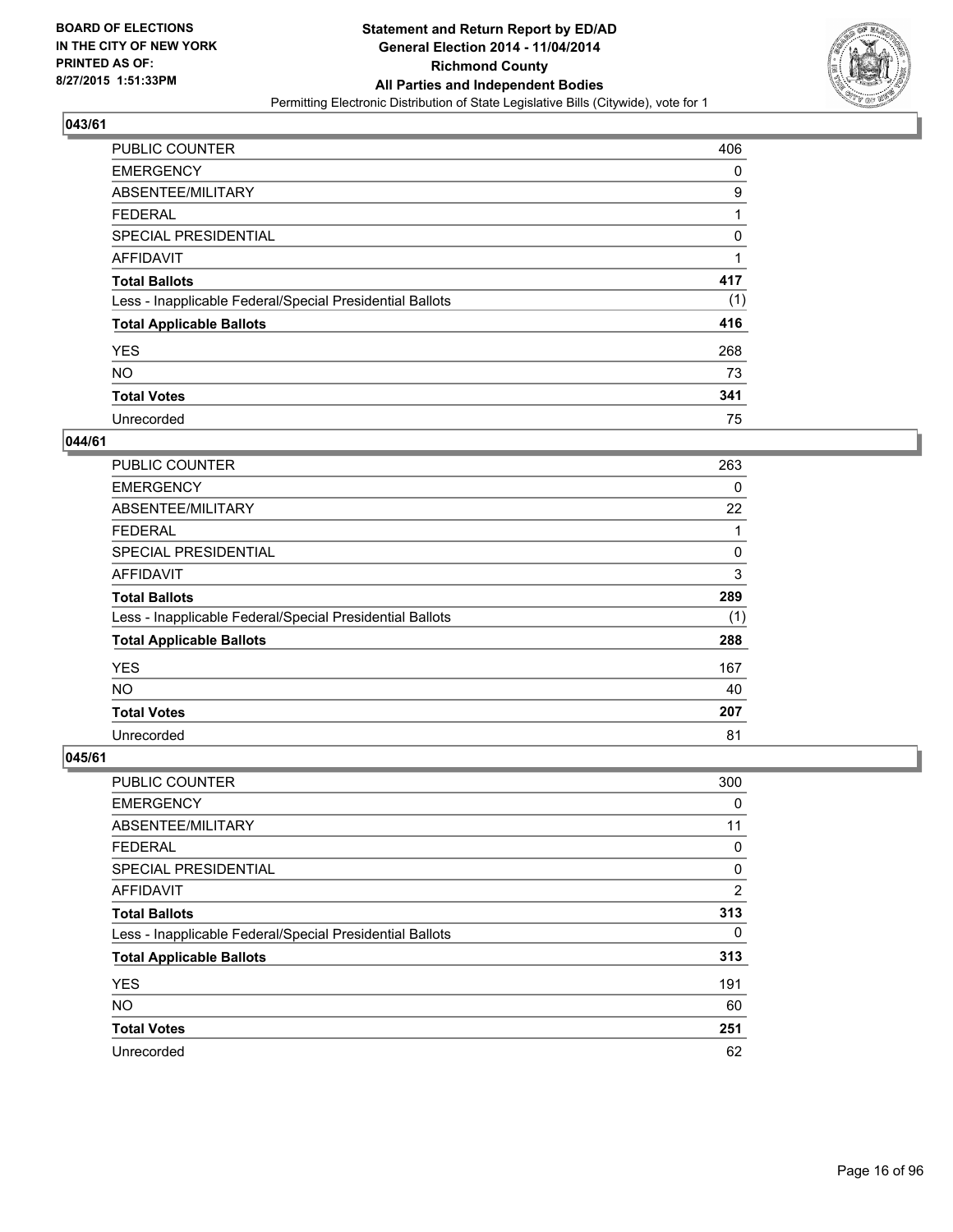

| <b>PUBLIC COUNTER</b>                                    | 388 |
|----------------------------------------------------------|-----|
| <b>EMERGENCY</b>                                         | 0   |
| ABSENTEE/MILITARY                                        | 19  |
| <b>FEDERAL</b>                                           | 0   |
| <b>SPECIAL PRESIDENTIAL</b>                              | 0   |
| AFFIDAVIT                                                | 1   |
| <b>Total Ballots</b>                                     | 408 |
| Less - Inapplicable Federal/Special Presidential Ballots | 0   |
| <b>Total Applicable Ballots</b>                          | 408 |
| <b>YES</b>                                               | 248 |
| <b>NO</b>                                                | 61  |
| <b>Total Votes</b>                                       | 309 |
| Unrecorded                                               | 99  |

#### **047/61**

| <b>PUBLIC COUNTER</b>                                    | 253 |
|----------------------------------------------------------|-----|
| <b>EMERGENCY</b>                                         | 0   |
| ABSENTEE/MILITARY                                        | 13  |
| <b>FEDERAL</b>                                           | 0   |
| <b>SPECIAL PRESIDENTIAL</b>                              | 0   |
| <b>AFFIDAVIT</b>                                         | 1   |
| <b>Total Ballots</b>                                     | 267 |
| Less - Inapplicable Federal/Special Presidential Ballots | 0   |
| <b>Total Applicable Ballots</b>                          | 267 |
| <b>YES</b>                                               | 142 |
| <b>NO</b>                                                | 46  |
| <b>Total Votes</b>                                       | 188 |
| Unrecorded                                               | 79  |

| <b>PUBLIC COUNTER</b>                                    | 274 |
|----------------------------------------------------------|-----|
| <b>EMERGENCY</b>                                         | 0   |
| ABSENTEE/MILITARY                                        | 8   |
| <b>FEDERAL</b>                                           | 0   |
| SPECIAL PRESIDENTIAL                                     | 0   |
| AFFIDAVIT                                                | 1   |
| <b>Total Ballots</b>                                     | 283 |
| Less - Inapplicable Federal/Special Presidential Ballots | 0   |
| <b>Total Applicable Ballots</b>                          | 283 |
| <b>YES</b>                                               | 191 |
| <b>NO</b>                                                | 36  |
| <b>Total Votes</b>                                       | 227 |
| Unrecorded                                               | 56  |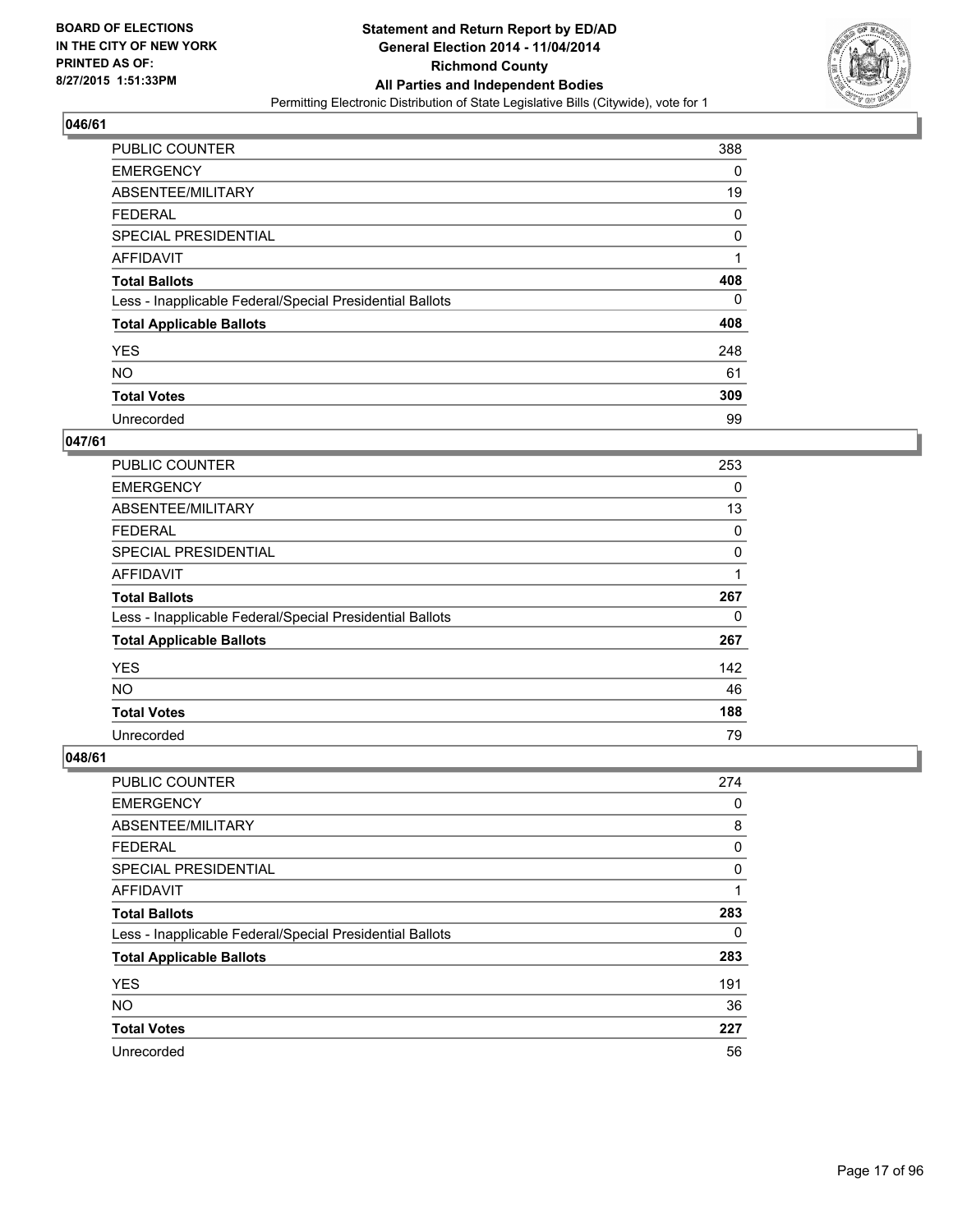

| <b>PUBLIC COUNTER</b>                                    | 392 |
|----------------------------------------------------------|-----|
| <b>EMERGENCY</b>                                         | 0   |
| ABSENTEE/MILITARY                                        | 15  |
| <b>FEDERAL</b>                                           | 5   |
| <b>SPECIAL PRESIDENTIAL</b>                              | 0   |
| <b>AFFIDAVIT</b>                                         | 1   |
| <b>Total Ballots</b>                                     | 413 |
| Less - Inapplicable Federal/Special Presidential Ballots | (5) |
| <b>Total Applicable Ballots</b>                          | 408 |
| <b>YES</b>                                               | 209 |
| <b>NO</b>                                                | 48  |
| <b>Total Votes</b>                                       | 257 |
| Unrecorded                                               | 151 |

#### **050/61**

| PUBLIC COUNTER                                           | 308 |
|----------------------------------------------------------|-----|
| <b>EMERGENCY</b>                                         | 0   |
| ABSENTEE/MILITARY                                        | 5   |
| <b>FEDERAL</b>                                           | 0   |
| <b>SPECIAL PRESIDENTIAL</b>                              | 0   |
| <b>AFFIDAVIT</b>                                         | 6   |
| <b>Total Ballots</b>                                     | 319 |
| Less - Inapplicable Federal/Special Presidential Ballots | 0   |
| <b>Total Applicable Ballots</b>                          | 319 |
| <b>YES</b>                                               | 161 |
| <b>NO</b>                                                | 45  |
| <b>Total Votes</b>                                       | 206 |
| Unrecorded                                               | 113 |

| PUBLIC COUNTER                                           | 281 |
|----------------------------------------------------------|-----|
| <b>EMERGENCY</b>                                         | 0   |
| ABSENTEE/MILITARY                                        | 14  |
| <b>FEDERAL</b>                                           | 1   |
| SPECIAL PRESIDENTIAL                                     | 0   |
| AFFIDAVIT                                                | 3   |
| <b>Total Ballots</b>                                     | 299 |
| Less - Inapplicable Federal/Special Presidential Ballots | (1) |
| <b>Total Applicable Ballots</b>                          | 298 |
| <b>YES</b>                                               | 201 |
| <b>NO</b>                                                | 38  |
| <b>Total Votes</b>                                       | 239 |
| Unrecorded                                               | 59  |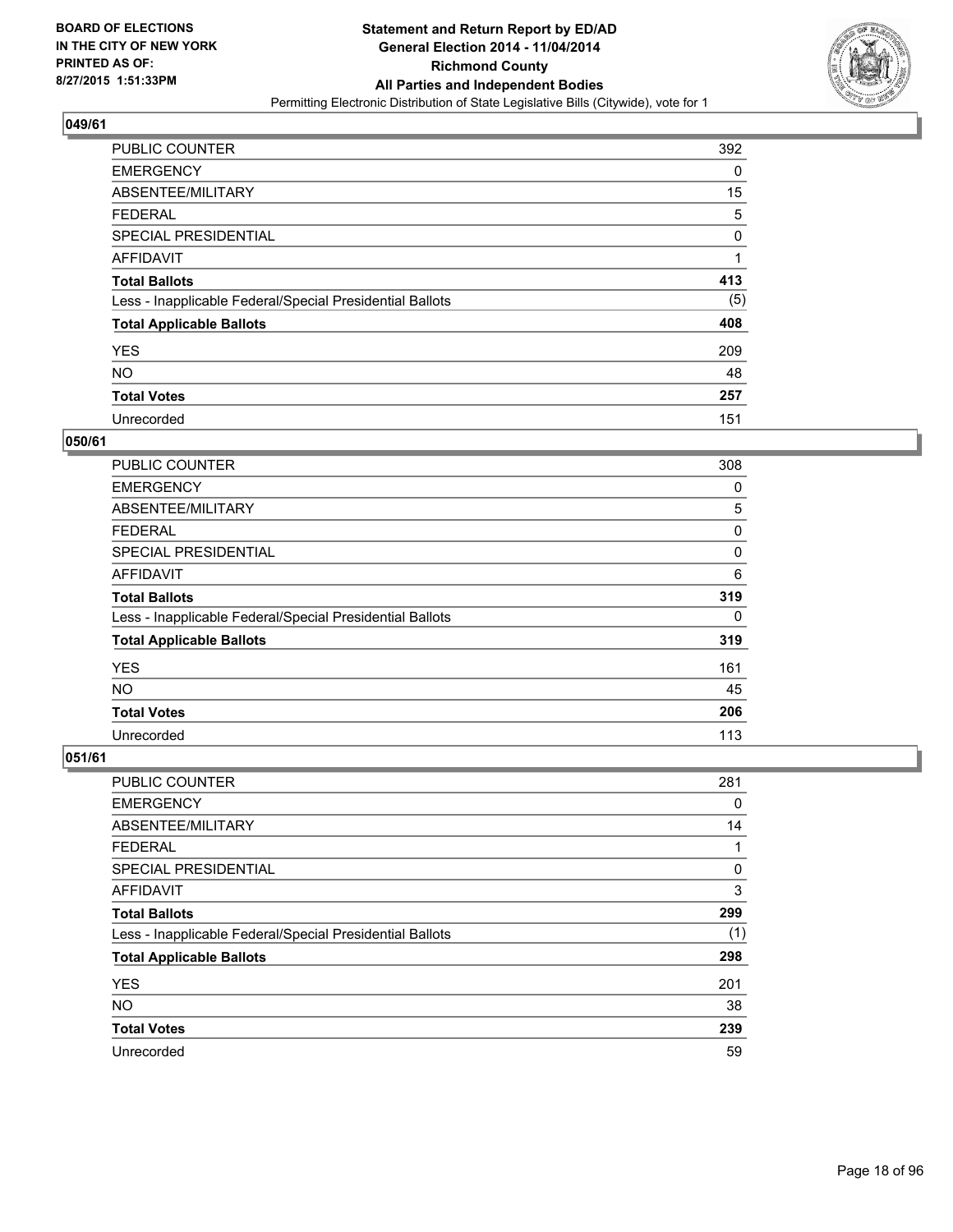

| <b>PUBLIC COUNTER</b>                                    | 189 |
|----------------------------------------------------------|-----|
| <b>EMERGENCY</b>                                         | 0   |
| ABSENTEE/MILITARY                                        | 15  |
| <b>FEDERAL</b>                                           | 4   |
| <b>SPECIAL PRESIDENTIAL</b>                              | 0   |
| <b>AFFIDAVIT</b>                                         | 3   |
| <b>Total Ballots</b>                                     | 211 |
| Less - Inapplicable Federal/Special Presidential Ballots | (4) |
| <b>Total Applicable Ballots</b>                          | 207 |
| <b>YES</b>                                               | 118 |
| <b>NO</b>                                                | 39  |
| <b>Total Votes</b>                                       | 157 |
| Unrecorded                                               | 50  |

#### **053/61**

| <b>PUBLIC COUNTER</b>                                    | 306 |
|----------------------------------------------------------|-----|
| <b>EMERGENCY</b>                                         | 0   |
| ABSENTEE/MILITARY                                        | 7   |
| <b>FEDERAL</b>                                           | 0   |
| <b>SPECIAL PRESIDENTIAL</b>                              | 0   |
| <b>AFFIDAVIT</b>                                         | 9   |
| <b>Total Ballots</b>                                     | 322 |
| Less - Inapplicable Federal/Special Presidential Ballots | 0   |
| <b>Total Applicable Ballots</b>                          | 322 |
| <b>YES</b>                                               | 115 |
| <b>NO</b>                                                | 21  |
| <b>Total Votes</b>                                       | 136 |
| Unrecorded                                               | 186 |

| <b>PUBLIC COUNTER</b>                                    | 162 |
|----------------------------------------------------------|-----|
| <b>EMERGENCY</b>                                         | 0   |
| ABSENTEE/MILITARY                                        | 89  |
| <b>FEDERAL</b>                                           | 0   |
| SPECIAL PRESIDENTIAL                                     | 0   |
| AFFIDAVIT                                                | 0   |
| <b>Total Ballots</b>                                     | 251 |
| Less - Inapplicable Federal/Special Presidential Ballots | 0   |
| <b>Total Applicable Ballots</b>                          | 251 |
| <b>YES</b>                                               | 105 |
| <b>NO</b>                                                | 26  |
| <b>Total Votes</b>                                       | 131 |
| Unrecorded                                               | 120 |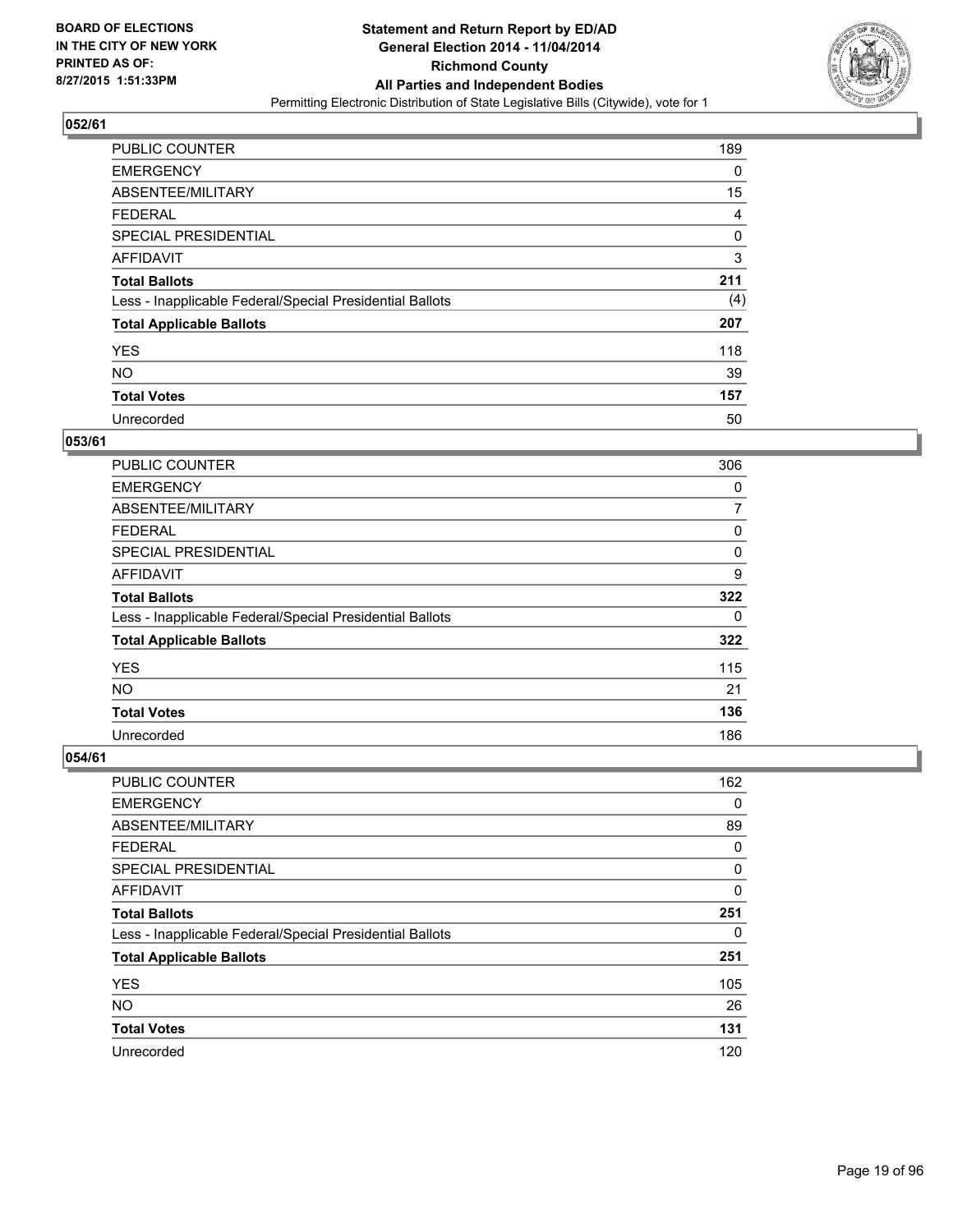

| <b>PUBLIC COUNTER</b>                                    | 294 |
|----------------------------------------------------------|-----|
| <b>EMERGENCY</b>                                         | 0   |
| ABSENTEE/MILITARY                                        | 16  |
| <b>FEDERAL</b>                                           | 4   |
| <b>SPECIAL PRESIDENTIAL</b>                              | 0   |
| AFFIDAVIT                                                | 6   |
| <b>Total Ballots</b>                                     | 320 |
| Less - Inapplicable Federal/Special Presidential Ballots | (4) |
| <b>Total Applicable Ballots</b>                          | 316 |
| <b>YES</b>                                               | 155 |
| <b>NO</b>                                                | 50  |
| <b>Total Votes</b>                                       | 205 |
| Unrecorded                                               | 111 |

#### **056/61**

| <b>PUBLIC COUNTER</b>                                    | 287 |
|----------------------------------------------------------|-----|
| <b>EMERGENCY</b>                                         | 0   |
| ABSENTEE/MILITARY                                        | 22  |
| <b>FEDERAL</b>                                           | 0   |
| SPECIAL PRESIDENTIAL                                     | 0   |
| <b>AFFIDAVIT</b>                                         | 8   |
| <b>Total Ballots</b>                                     | 317 |
| Less - Inapplicable Federal/Special Presidential Ballots | 0   |
| <b>Total Applicable Ballots</b>                          | 317 |
| <b>YES</b>                                               | 167 |
| <b>NO</b>                                                | 42  |
| <b>Total Votes</b>                                       | 209 |
| Unrecorded                                               | 108 |

| PUBLIC COUNTER                                           | 330 |
|----------------------------------------------------------|-----|
| <b>EMERGENCY</b>                                         | 0   |
| ABSENTEE/MILITARY                                        | 19  |
| <b>FEDERAL</b>                                           | 2   |
| <b>SPECIAL PRESIDENTIAL</b>                              | 0   |
| AFFIDAVIT                                                | 1   |
| <b>Total Ballots</b>                                     | 352 |
| Less - Inapplicable Federal/Special Presidential Ballots | (2) |
| <b>Total Applicable Ballots</b>                          | 350 |
| <b>YES</b>                                               | 224 |
| <b>NO</b>                                                | 71  |
| <b>Total Votes</b>                                       | 295 |
| Unrecorded                                               | 55  |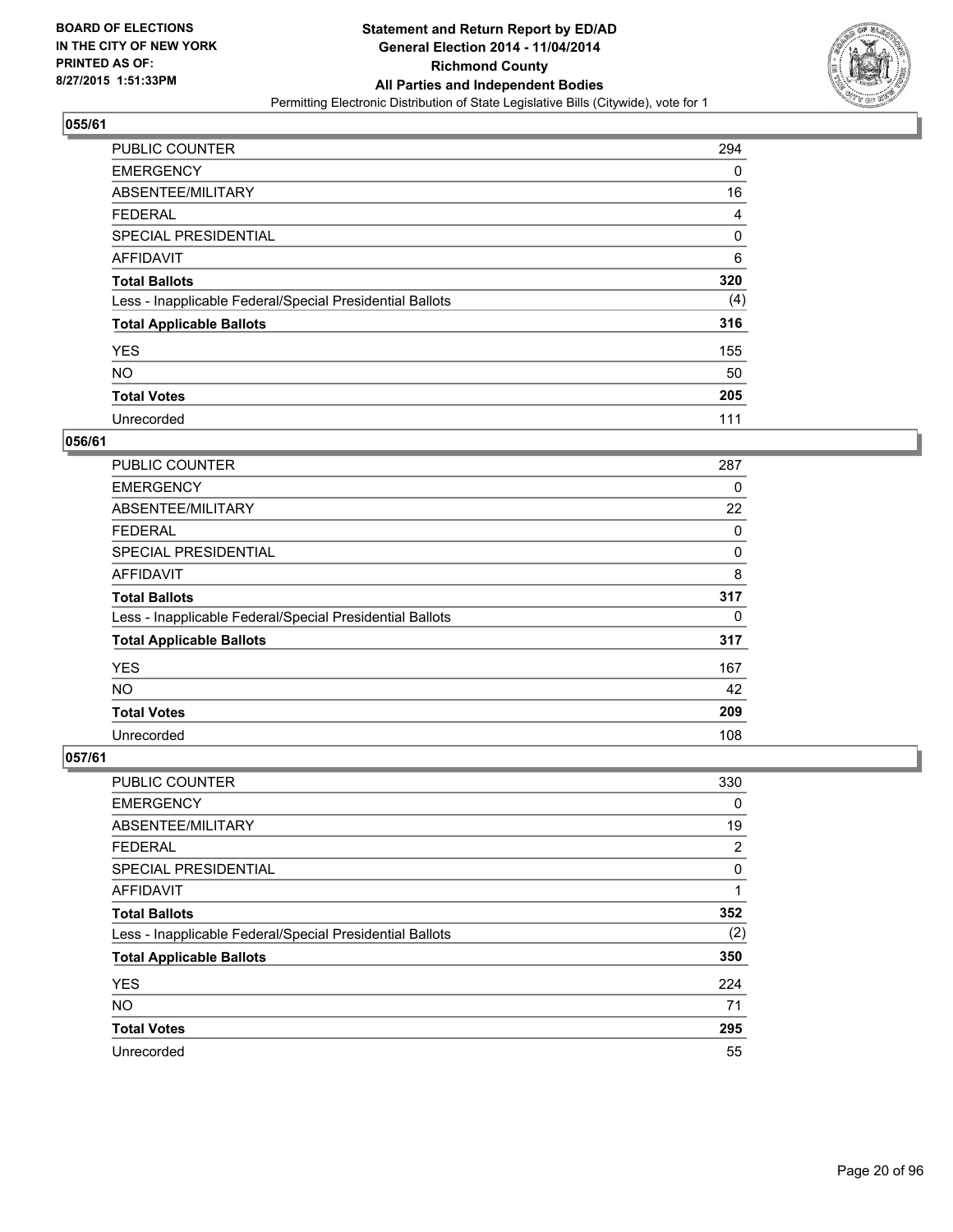

| <b>PUBLIC COUNTER</b>                                    | 363 |
|----------------------------------------------------------|-----|
| <b>EMERGENCY</b>                                         | 0   |
| ABSENTEE/MILITARY                                        | 14  |
| <b>FEDERAL</b>                                           |     |
| <b>SPECIAL PRESIDENTIAL</b>                              | 0   |
| AFFIDAVIT                                                | 7   |
| <b>Total Ballots</b>                                     | 385 |
| Less - Inapplicable Federal/Special Presidential Ballots | (1) |
| <b>Total Applicable Ballots</b>                          | 384 |
| <b>YES</b>                                               | 124 |
| <b>NO</b>                                                | 23  |
| <b>Total Votes</b>                                       | 147 |
| Unrecorded                                               | 237 |

#### **059/61**

| <b>PUBLIC COUNTER</b>                                    | 330 |
|----------------------------------------------------------|-----|
| <b>EMERGENCY</b>                                         | 0   |
| ABSENTEE/MILITARY                                        | 4   |
| <b>FEDERAL</b>                                           | 0   |
| <b>SPECIAL PRESIDENTIAL</b>                              | 0   |
| <b>AFFIDAVIT</b>                                         |     |
| <b>Total Ballots</b>                                     | 335 |
| Less - Inapplicable Federal/Special Presidential Ballots | 0   |
| <b>Total Applicable Ballots</b>                          | 335 |
| <b>YES</b>                                               | 192 |
| <b>NO</b>                                                | 36  |
| <b>Total Votes</b>                                       | 228 |
| Unrecorded                                               | 107 |

| PUBLIC COUNTER                                           | 234 |
|----------------------------------------------------------|-----|
| <b>EMERGENCY</b>                                         | 0   |
| ABSENTEE/MILITARY                                        | 9   |
| <b>FEDERAL</b>                                           | 0   |
| <b>SPECIAL PRESIDENTIAL</b>                              | 0   |
| AFFIDAVIT                                                | 1   |
| <b>Total Ballots</b>                                     | 244 |
| Less - Inapplicable Federal/Special Presidential Ballots | 0   |
| <b>Total Applicable Ballots</b>                          | 244 |
| <b>YES</b>                                               | 97  |
| <b>NO</b>                                                | 28  |
| <b>Total Votes</b>                                       | 125 |
| Unrecorded                                               | 119 |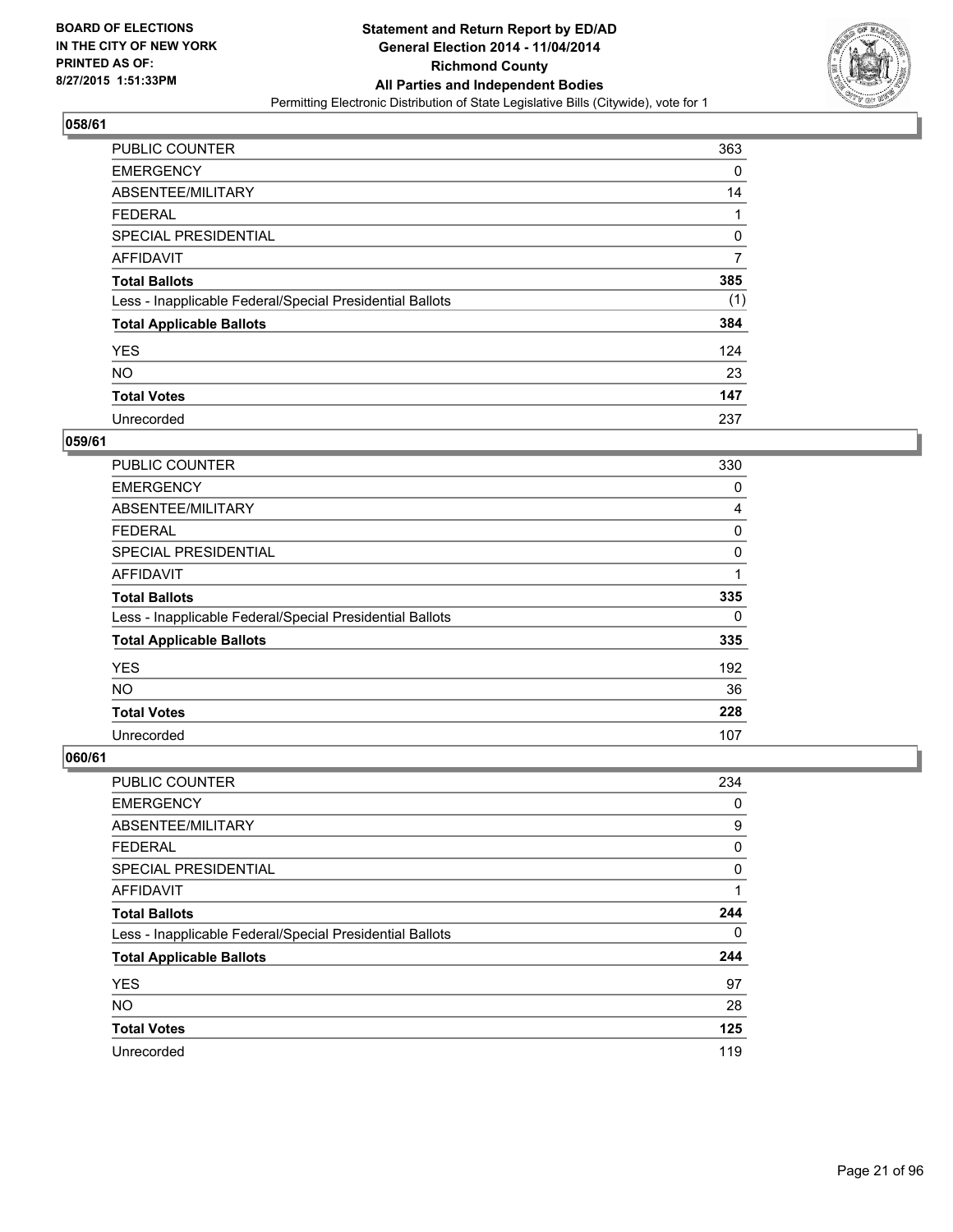

| <b>PUBLIC COUNTER</b>                                    | 345 |
|----------------------------------------------------------|-----|
| <b>EMERGENCY</b>                                         | 0   |
| ABSENTEE/MILITARY                                        | 13  |
| <b>FEDERAL</b>                                           | 0   |
| SPECIAL PRESIDENTIAL                                     | 0   |
| AFFIDAVIT                                                | 8   |
| <b>Total Ballots</b>                                     | 366 |
| Less - Inapplicable Federal/Special Presidential Ballots | 0   |
| <b>Total Applicable Ballots</b>                          | 366 |
| <b>YES</b>                                               | 146 |
| <b>NO</b>                                                | 21  |
| <b>Total Votes</b>                                       | 167 |
| Unrecorded                                               | 199 |

#### **062/61**

| PUBLIC COUNTER                                           | 207         |
|----------------------------------------------------------|-------------|
| <b>EMERGENCY</b>                                         | 0           |
| ABSENTEE/MILITARY                                        | 13          |
| FEDERAL                                                  | 0           |
| <b>SPECIAL PRESIDENTIAL</b>                              | 0           |
| <b>AFFIDAVIT</b>                                         | $\mathbf 0$ |
| <b>Total Ballots</b>                                     | 220         |
| Less - Inapplicable Federal/Special Presidential Ballots | 0           |
| <b>Total Applicable Ballots</b>                          | 220         |
| <b>YES</b>                                               | 151         |
| <b>NO</b>                                                | 34          |
| <b>Total Votes</b>                                       | 185         |
| Unrecorded                                               | 35          |

| PUBLIC COUNTER                                           | 75 |
|----------------------------------------------------------|----|
| <b>EMERGENCY</b>                                         | 0  |
| ABSENTEE/MILITARY                                        | 9  |
| <b>FEDERAL</b>                                           | 0  |
| <b>SPECIAL PRESIDENTIAL</b>                              | 0  |
| AFFIDAVIT                                                | 1  |
| <b>Total Ballots</b>                                     | 85 |
| Less - Inapplicable Federal/Special Presidential Ballots | 0  |
| <b>Total Applicable Ballots</b>                          | 85 |
| <b>YES</b>                                               | 52 |
| <b>NO</b>                                                | 17 |
| <b>Total Votes</b>                                       | 69 |
| Unrecorded                                               | 16 |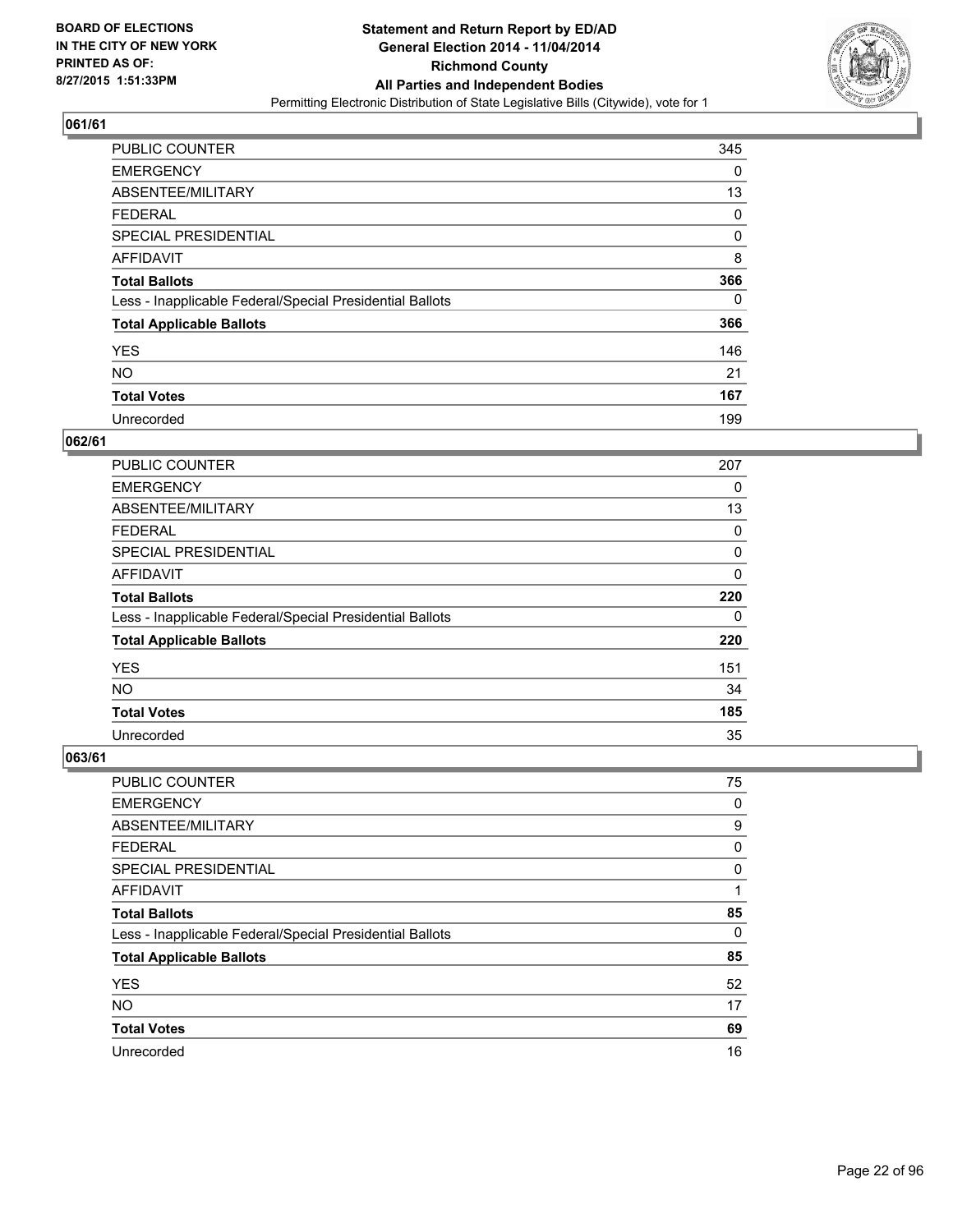

| <b>PUBLIC COUNTER</b>                                    | 138 |
|----------------------------------------------------------|-----|
| <b>EMERGENCY</b>                                         | 0   |
| ABSENTEE/MILITARY                                        | 4   |
| <b>FEDERAL</b>                                           | 0   |
| <b>SPECIAL PRESIDENTIAL</b>                              | 0   |
| AFFIDAVIT                                                | 1   |
| <b>Total Ballots</b>                                     | 143 |
| Less - Inapplicable Federal/Special Presidential Ballots | 0   |
| <b>Total Applicable Ballots</b>                          | 143 |
| <b>YES</b>                                               | 65  |
| <b>NO</b>                                                | 18  |
| <b>Total Votes</b>                                       | 83  |
| Unrecorded                                               | 60  |

#### **065/61**

| PUBLIC COUNTER                                           | 207 |
|----------------------------------------------------------|-----|
| <b>EMERGENCY</b>                                         | 0   |
| ABSENTEE/MILITARY                                        | 5   |
| <b>FEDERAL</b>                                           | 0   |
| <b>SPECIAL PRESIDENTIAL</b>                              | 0   |
| <b>AFFIDAVIT</b>                                         | 4   |
| <b>Total Ballots</b>                                     | 216 |
| Less - Inapplicable Federal/Special Presidential Ballots | 0   |
| <b>Total Applicable Ballots</b>                          | 216 |
| <b>YES</b>                                               | 103 |
| <b>NO</b>                                                | 37  |
| <b>Total Votes</b>                                       | 140 |
| Unrecorded                                               | 76  |

| PUBLIC COUNTER                                           | 0 |
|----------------------------------------------------------|---|
| <b>EMERGENCY</b>                                         | 0 |
| ABSENTEE/MILITARY                                        | 0 |
| <b>FEDERAL</b>                                           | 0 |
| SPECIAL PRESIDENTIAL                                     | 0 |
| <b>AFFIDAVIT</b>                                         | 0 |
| <b>Total Ballots</b>                                     | 0 |
| Less - Inapplicable Federal/Special Presidential Ballots | 0 |
| <b>Total Applicable Ballots</b>                          | 0 |
| <b>YES</b>                                               | 0 |
| <b>NO</b>                                                | 0 |
| <b>Total Votes</b>                                       | 0 |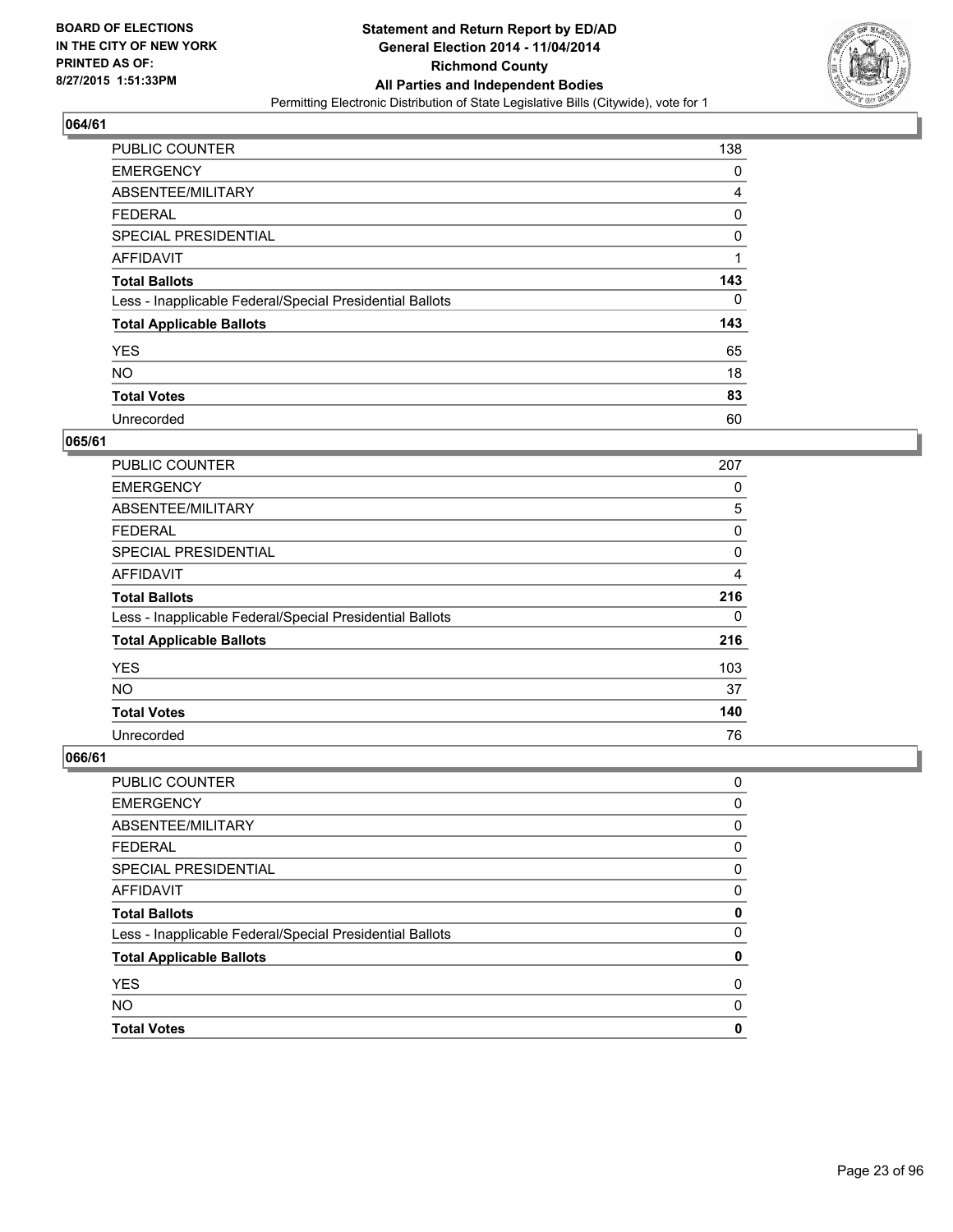

| PUBLIC COUNTER                                           | 0        |
|----------------------------------------------------------|----------|
| <b>EMERGENCY</b>                                         | 0        |
| ABSENTEE/MILITARY                                        | 0        |
| <b>FEDERAL</b>                                           | 0        |
| <b>SPECIAL PRESIDENTIAL</b>                              | 0        |
| <b>AFFIDAVIT</b>                                         | 0        |
| <b>Total Ballots</b>                                     | 0        |
| Less - Inapplicable Federal/Special Presidential Ballots | $\Omega$ |
| <b>Total Applicable Ballots</b>                          | 0        |
| <b>YES</b>                                               | 0        |
| <b>NO</b>                                                | 0        |
| <b>Total Votes</b>                                       | 0        |

| PUBLIC COUNTER                                           | 0 |
|----------------------------------------------------------|---|
| <b>EMERGENCY</b>                                         | 0 |
| ABSENTEE/MILITARY                                        | 0 |
| <b>FEDERAL</b>                                           | 0 |
| SPECIAL PRESIDENTIAL                                     | 0 |
| AFFIDAVIT                                                | 0 |
| <b>Total Ballots</b>                                     | 0 |
| Less - Inapplicable Federal/Special Presidential Ballots | 0 |
| <b>Total Applicable Ballots</b>                          | 0 |
| <b>YES</b>                                               | 0 |
| <b>NO</b>                                                | 0 |
| <b>Total Votes</b>                                       | 0 |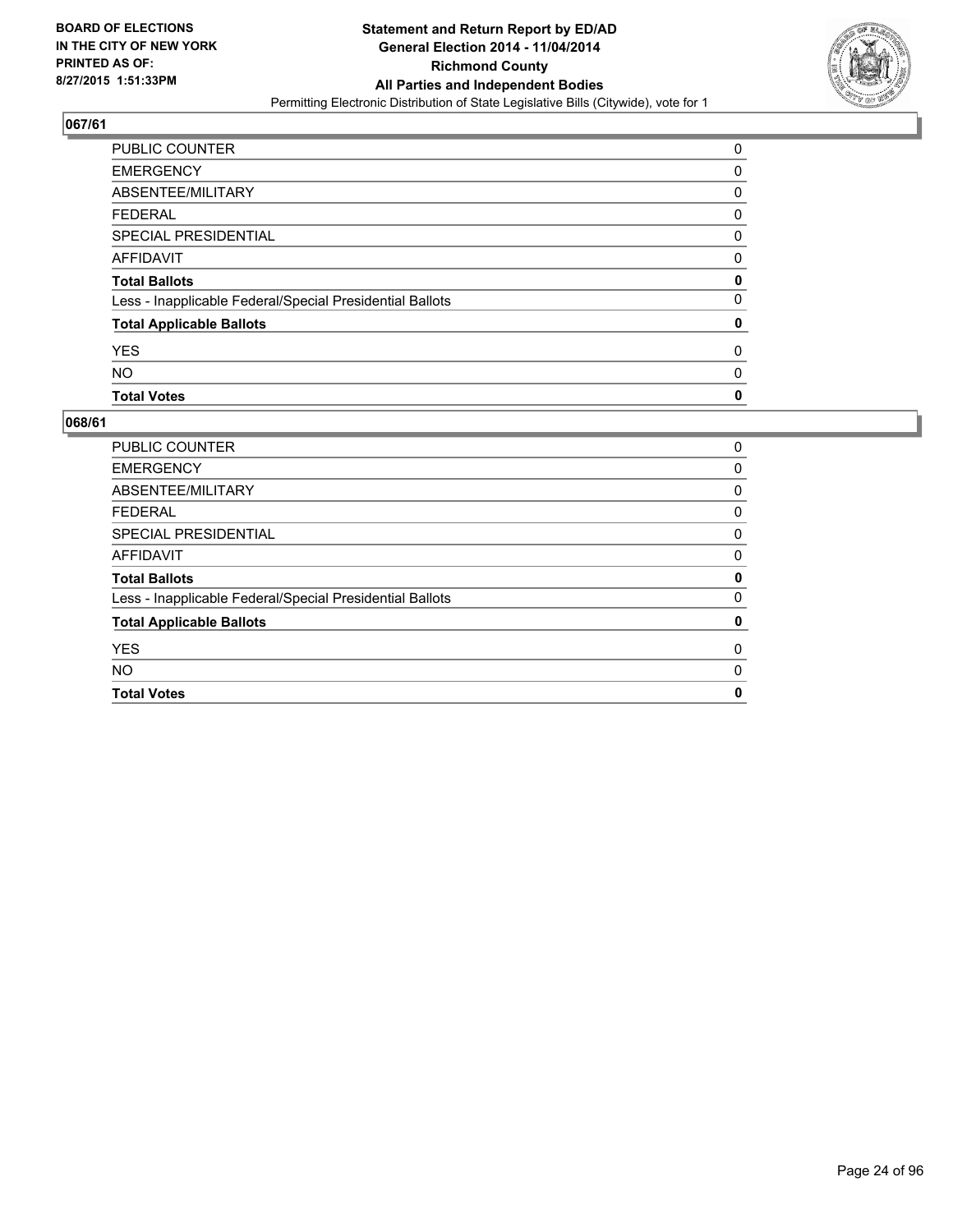

| <b>PUBLIC COUNTER</b>                                    | 374 |
|----------------------------------------------------------|-----|
| <b>EMERGENCY</b>                                         | 0   |
| ABSENTEE/MILITARY                                        | 6   |
| <b>FEDERAL</b>                                           | 0   |
| SPECIAL PRESIDENTIAL                                     | 0   |
| AFFIDAVIT                                                | 1   |
| <b>Total Ballots</b>                                     | 381 |
| Less - Inapplicable Federal/Special Presidential Ballots | 0   |
| <b>Total Applicable Ballots</b>                          | 381 |
| <b>YES</b>                                               | 191 |
| <b>NO</b>                                                | 68  |
| <b>Total Votes</b>                                       | 259 |
| Unrecorded                                               | 122 |

#### **002/62**

| PUBLIC COUNTER                                           | 402            |
|----------------------------------------------------------|----------------|
| <b>EMERGENCY</b>                                         | 0              |
| ABSENTEE/MILITARY                                        | 7              |
| <b>FEDERAL</b>                                           | 0              |
| <b>SPECIAL PRESIDENTIAL</b>                              | 0              |
| <b>AFFIDAVIT</b>                                         | $\overline{2}$ |
| <b>Total Ballots</b>                                     | 411            |
| Less - Inapplicable Federal/Special Presidential Ballots | 0              |
| <b>Total Applicable Ballots</b>                          | 411            |
| <b>YES</b>                                               | 213            |
| <b>NO</b>                                                | 88             |
| <b>Total Votes</b>                                       | 301            |
| Unrecorded                                               | 110            |

| PUBLIC COUNTER                                           | 339            |
|----------------------------------------------------------|----------------|
| <b>EMERGENCY</b>                                         | 0              |
| ABSENTEE/MILITARY                                        | 6              |
| <b>FEDERAL</b>                                           | 1              |
| <b>SPECIAL PRESIDENTIAL</b>                              | 0              |
| AFFIDAVIT                                                | $\overline{2}$ |
| <b>Total Ballots</b>                                     | 348            |
| Less - Inapplicable Federal/Special Presidential Ballots | (1)            |
| <b>Total Applicable Ballots</b>                          | 347            |
| <b>YES</b>                                               | 163            |
| <b>NO</b>                                                | 47             |
| <b>Total Votes</b>                                       | 210            |
| Unrecorded                                               | 137            |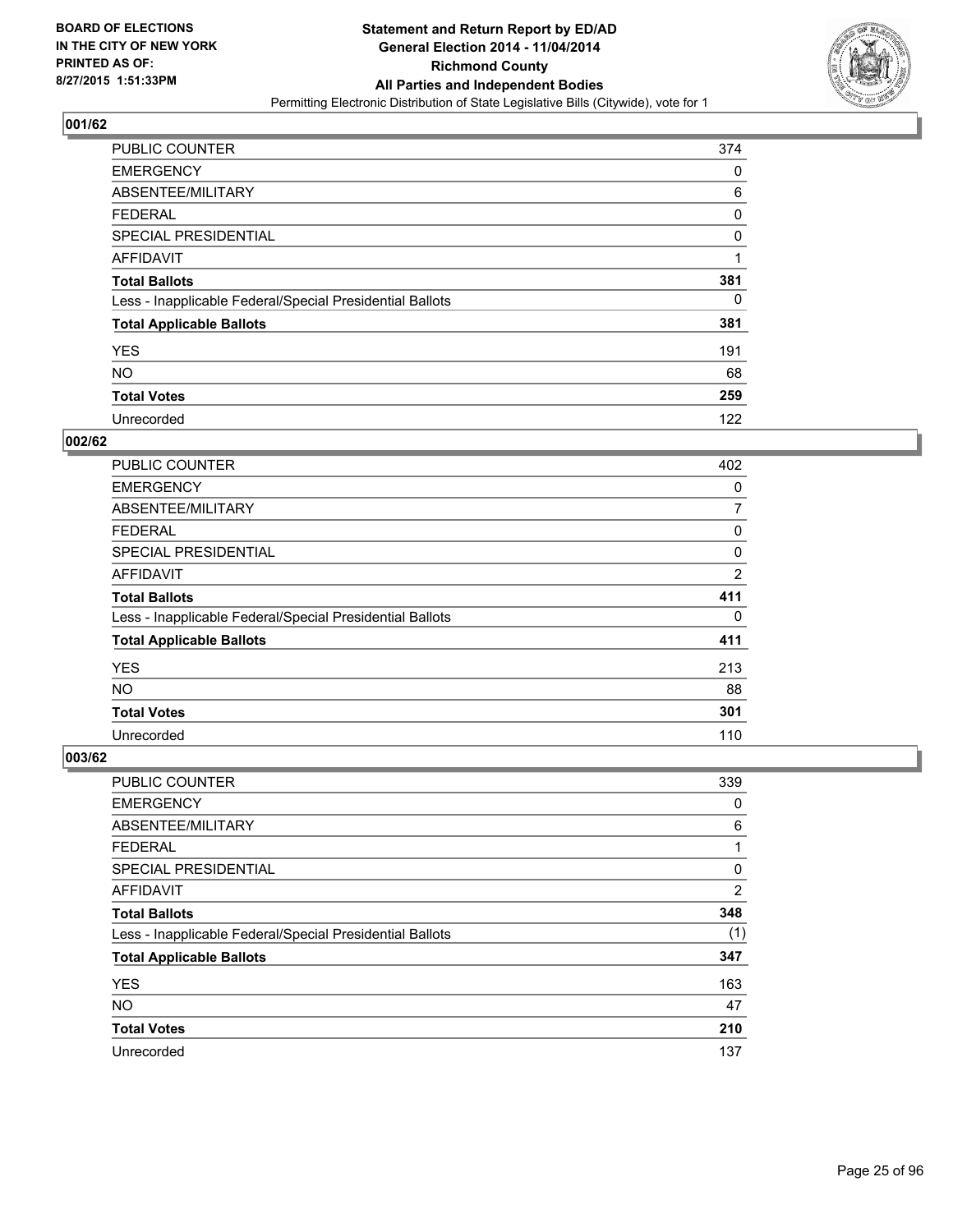

| <b>PUBLIC COUNTER</b>                                    | 302 |
|----------------------------------------------------------|-----|
| <b>EMERGENCY</b>                                         | 0   |
| ABSENTEE/MILITARY                                        | 7   |
| <b>FEDERAL</b>                                           | 0   |
| <b>SPECIAL PRESIDENTIAL</b>                              | 0   |
| AFFIDAVIT                                                | 3   |
| <b>Total Ballots</b>                                     | 312 |
| Less - Inapplicable Federal/Special Presidential Ballots | 0   |
| <b>Total Applicable Ballots</b>                          | 312 |
| <b>YES</b>                                               | 192 |
| <b>NO</b>                                                | 69  |
| <b>Total Votes</b>                                       | 261 |
| Unrecorded                                               | 51  |

#### **005/62**

| PUBLIC COUNTER                                           | 327 |
|----------------------------------------------------------|-----|
| <b>EMERGENCY</b>                                         | 0   |
| ABSENTEE/MILITARY                                        | 8   |
| <b>FEDERAL</b>                                           | 0   |
| <b>SPECIAL PRESIDENTIAL</b>                              | 0   |
| <b>AFFIDAVIT</b>                                         | 3   |
| <b>Total Ballots</b>                                     | 338 |
| Less - Inapplicable Federal/Special Presidential Ballots | 0   |
| <b>Total Applicable Ballots</b>                          | 338 |
| <b>YES</b>                                               | 188 |
| <b>NO</b>                                                | 44  |
| <b>Total Votes</b>                                       | 232 |
| Unrecorded                                               | 106 |

| <b>PUBLIC COUNTER</b>                                    | 373 |
|----------------------------------------------------------|-----|
| <b>EMERGENCY</b>                                         | 0   |
| ABSENTEE/MILITARY                                        | 14  |
| <b>FEDERAL</b>                                           | 0   |
| <b>SPECIAL PRESIDENTIAL</b>                              | 0   |
| AFFIDAVIT                                                | 4   |
| <b>Total Ballots</b>                                     | 391 |
| Less - Inapplicable Federal/Special Presidential Ballots | 0   |
| <b>Total Applicable Ballots</b>                          | 391 |
| <b>YES</b>                                               | 209 |
| <b>NO</b>                                                | 72  |
| <b>Total Votes</b>                                       | 281 |
| Unrecorded                                               | 110 |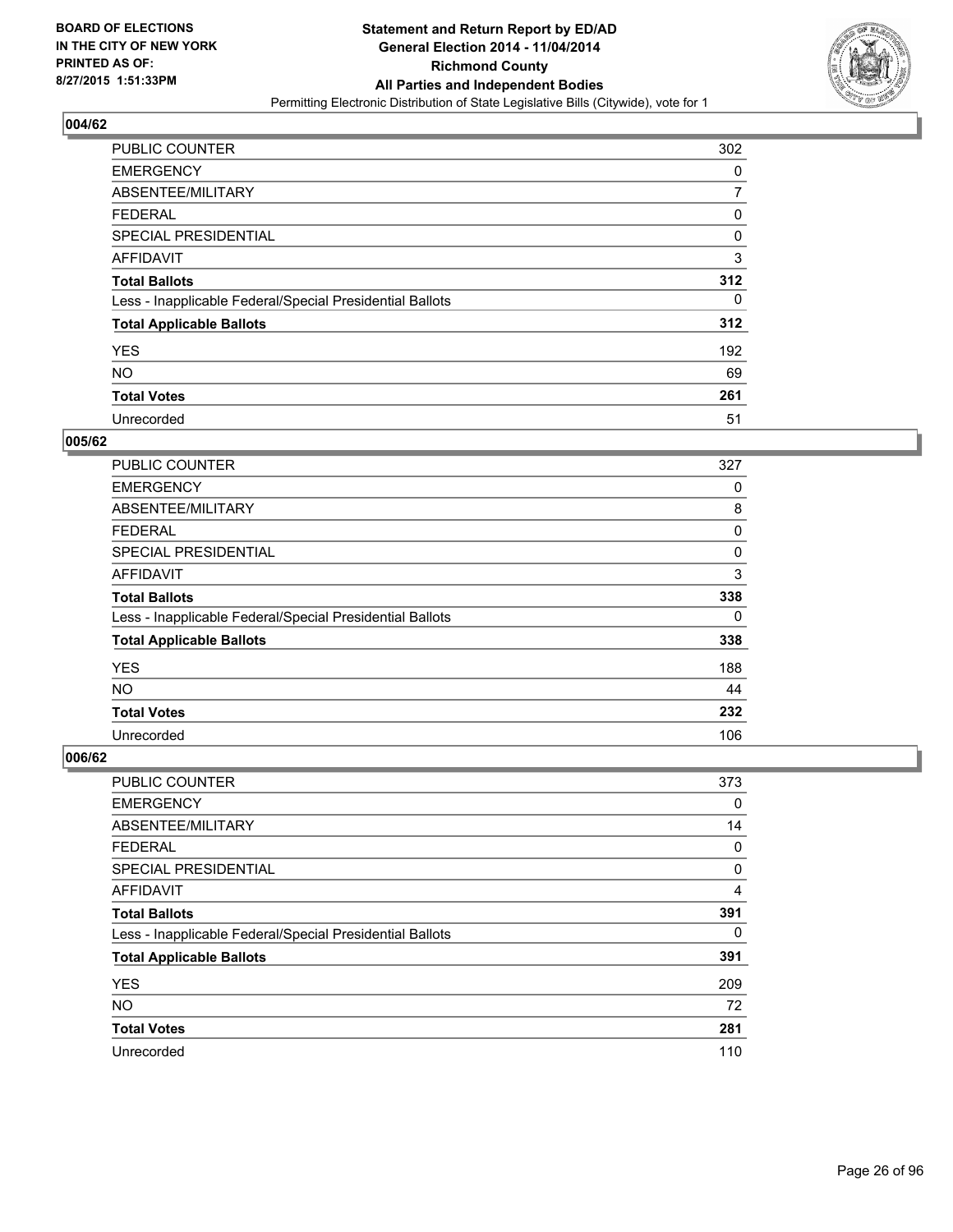

| <b>PUBLIC COUNTER</b>                                    | 383 |
|----------------------------------------------------------|-----|
| <b>EMERGENCY</b>                                         | 0   |
| ABSENTEE/MILITARY                                        | 6   |
| <b>FEDERAL</b>                                           | 0   |
| <b>SPECIAL PRESIDENTIAL</b>                              | 0   |
| AFFIDAVIT                                                | 0   |
| <b>Total Ballots</b>                                     | 389 |
| Less - Inapplicable Federal/Special Presidential Ballots | 0   |
| <b>Total Applicable Ballots</b>                          | 389 |
| <b>YES</b>                                               | 244 |
| <b>NO</b>                                                | 63  |
| <b>Total Votes</b>                                       | 307 |
| Unrecorded                                               | 82  |

#### **008/62**

| PUBLIC COUNTER                                           | 333 |
|----------------------------------------------------------|-----|
| <b>EMERGENCY</b>                                         | 0   |
| ABSENTEE/MILITARY                                        | 9   |
| <b>FEDERAL</b>                                           | 0   |
| <b>SPECIAL PRESIDENTIAL</b>                              | 0   |
| <b>AFFIDAVIT</b>                                         | 3   |
| <b>Total Ballots</b>                                     | 345 |
| Less - Inapplicable Federal/Special Presidential Ballots | 0   |
| <b>Total Applicable Ballots</b>                          | 345 |
| <b>YES</b>                                               | 206 |
| <b>NO</b>                                                | 67  |
| <b>Total Votes</b>                                       | 273 |
| Unrecorded                                               | 72  |

| PUBLIC COUNTER                                           | 196            |
|----------------------------------------------------------|----------------|
| <b>EMERGENCY</b>                                         | 0              |
| ABSENTEE/MILITARY                                        | 9              |
| <b>FEDERAL</b>                                           | 0              |
| <b>SPECIAL PRESIDENTIAL</b>                              | 0              |
| AFFIDAVIT                                                | $\overline{2}$ |
| <b>Total Ballots</b>                                     | 207            |
| Less - Inapplicable Federal/Special Presidential Ballots | 0              |
| <b>Total Applicable Ballots</b>                          | 207            |
| <b>YES</b>                                               | 110            |
| <b>NO</b>                                                | 33             |
| <b>Total Votes</b>                                       | 143            |
| Unrecorded                                               | 64             |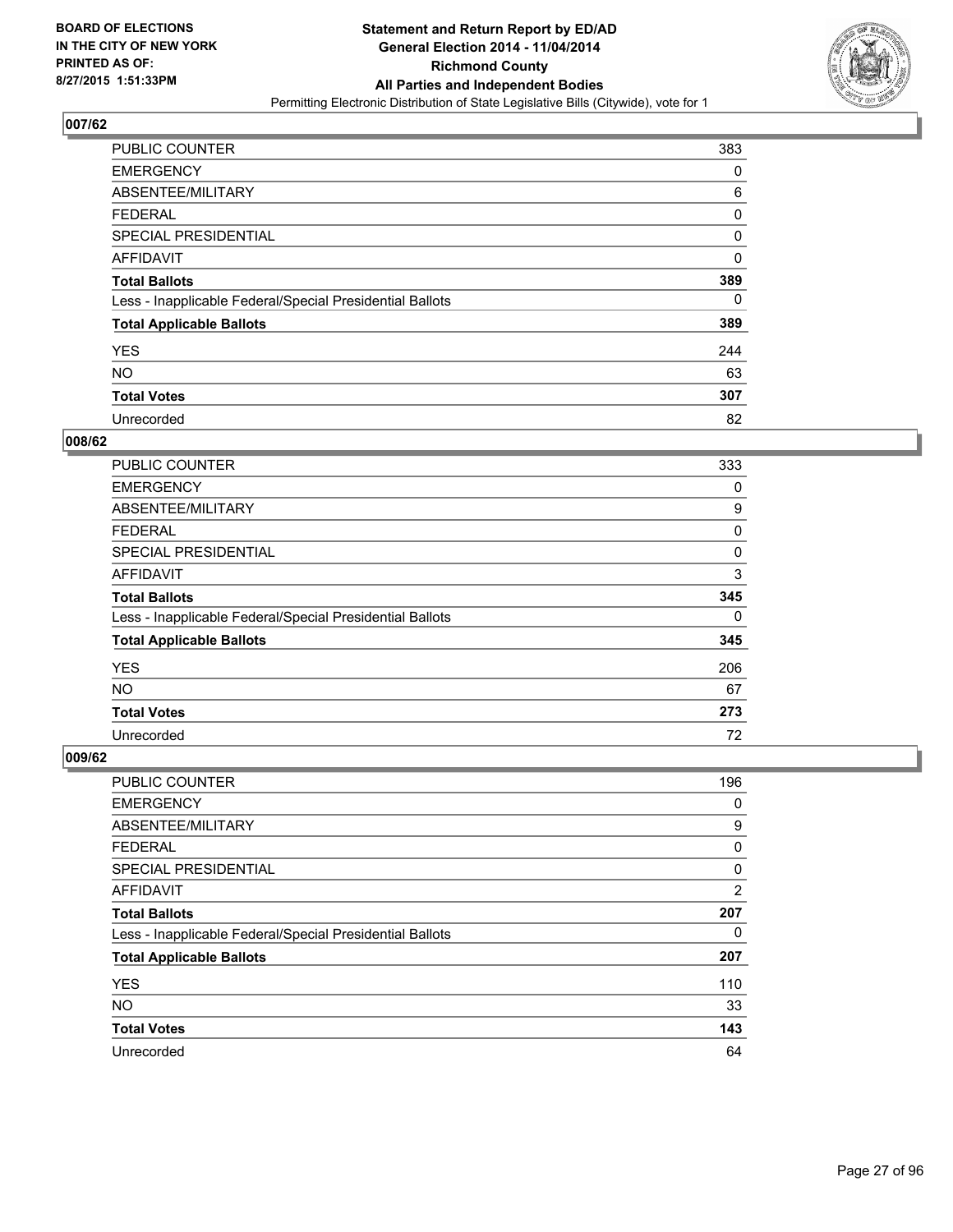

| PUBLIC COUNTER                                           | 176 |
|----------------------------------------------------------|-----|
| <b>EMERGENCY</b>                                         | 0   |
| ABSENTEE/MILITARY                                        | 6   |
| <b>FEDERAL</b>                                           | 0   |
| SPECIAL PRESIDENTIAL                                     | 0   |
| AFFIDAVIT                                                | 0   |
| <b>Total Ballots</b>                                     | 182 |
| Less - Inapplicable Federal/Special Presidential Ballots | 0   |
| <b>Total Applicable Ballots</b>                          | 182 |
| <b>YES</b>                                               | 115 |
| <b>NO</b>                                                | 35  |
| <b>Total Votes</b>                                       | 150 |
| Unrecorded                                               | 32  |

#### **011/62**

| PUBLIC COUNTER                                           | 308 |
|----------------------------------------------------------|-----|
| <b>EMERGENCY</b>                                         | 0   |
| ABSENTEE/MILITARY                                        | 9   |
| <b>FEDERAL</b>                                           | 0   |
| <b>SPECIAL PRESIDENTIAL</b>                              | 0   |
| <b>AFFIDAVIT</b>                                         |     |
| <b>Total Ballots</b>                                     | 318 |
| Less - Inapplicable Federal/Special Presidential Ballots | 0   |
| <b>Total Applicable Ballots</b>                          | 318 |
| <b>YES</b>                                               | 157 |
| <b>NO</b>                                                | 58  |
| <b>Total Votes</b>                                       | 215 |
| Unrecorded                                               | 103 |

| <b>PUBLIC COUNTER</b>                                    | 261 |
|----------------------------------------------------------|-----|
| <b>EMERGENCY</b>                                         | 0   |
| ABSENTEE/MILITARY                                        | 4   |
| <b>FEDERAL</b>                                           | 0   |
| <b>SPECIAL PRESIDENTIAL</b>                              | 0   |
| AFFIDAVIT                                                | 1   |
| <b>Total Ballots</b>                                     | 266 |
| Less - Inapplicable Federal/Special Presidential Ballots | 0   |
| <b>Total Applicable Ballots</b>                          | 266 |
| <b>YES</b>                                               | 117 |
| <b>NO</b>                                                | 53  |
| <b>Total Votes</b>                                       | 170 |
| Unrecorded                                               | 96  |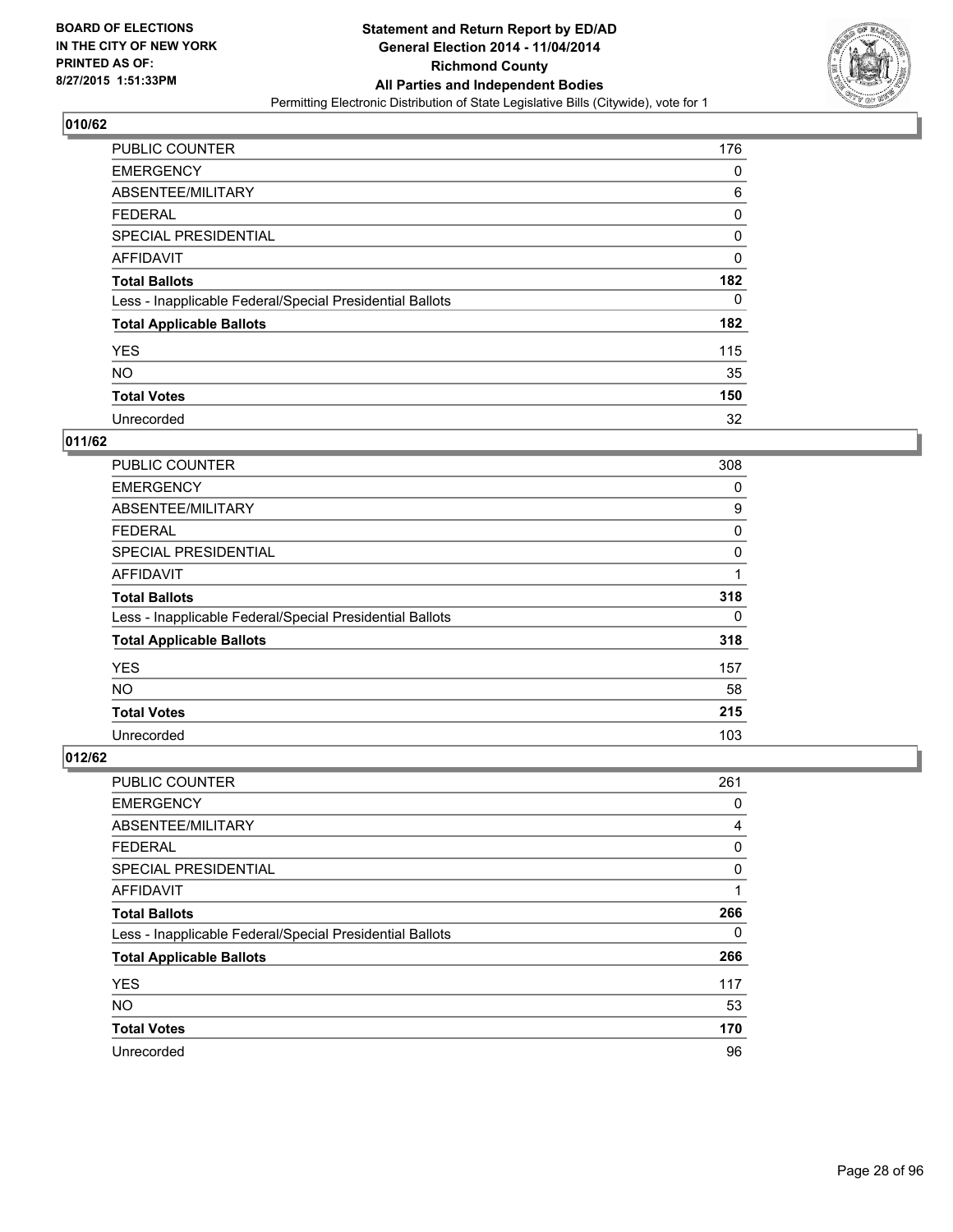

| <b>PUBLIC COUNTER</b>                                    | 289 |
|----------------------------------------------------------|-----|
| <b>EMERGENCY</b>                                         | 0   |
| ABSENTEE/MILITARY                                        | 8   |
| <b>FEDERAL</b>                                           | 0   |
| SPECIAL PRESIDENTIAL                                     | 0   |
| AFFIDAVIT                                                | 5   |
| <b>Total Ballots</b>                                     | 302 |
| Less - Inapplicable Federal/Special Presidential Ballots | 0   |
| <b>Total Applicable Ballots</b>                          | 302 |
| <b>YES</b>                                               | 192 |
| <b>NO</b>                                                | 42  |
| <b>Total Votes</b>                                       | 234 |
| Unrecorded                                               | 68  |

#### **014/62**

| <b>PUBLIC COUNTER</b>                                    | 245 |
|----------------------------------------------------------|-----|
| <b>EMERGENCY</b>                                         | 0   |
| ABSENTEE/MILITARY                                        | 6   |
| <b>FEDERAL</b>                                           | 0   |
| <b>SPECIAL PRESIDENTIAL</b>                              | 0   |
| <b>AFFIDAVIT</b>                                         | 4   |
| <b>Total Ballots</b>                                     | 255 |
| Less - Inapplicable Federal/Special Presidential Ballots | 0   |
| <b>Total Applicable Ballots</b>                          | 255 |
| <b>YES</b>                                               | 122 |
| <b>NO</b>                                                | 42  |
| <b>Total Votes</b>                                       | 164 |
| Unrecorded                                               | 91  |

| PUBLIC COUNTER                                           | 270 |
|----------------------------------------------------------|-----|
| <b>EMERGENCY</b>                                         | 0   |
| ABSENTEE/MILITARY                                        | 3   |
| <b>FEDERAL</b>                                           | 0   |
| <b>SPECIAL PRESIDENTIAL</b>                              | 0   |
| AFFIDAVIT                                                | 3   |
| <b>Total Ballots</b>                                     | 276 |
| Less - Inapplicable Federal/Special Presidential Ballots | 0   |
| <b>Total Applicable Ballots</b>                          | 276 |
| <b>YES</b>                                               | 140 |
| <b>NO</b>                                                | 48  |
| <b>Total Votes</b>                                       | 188 |
| Unrecorded                                               | 88  |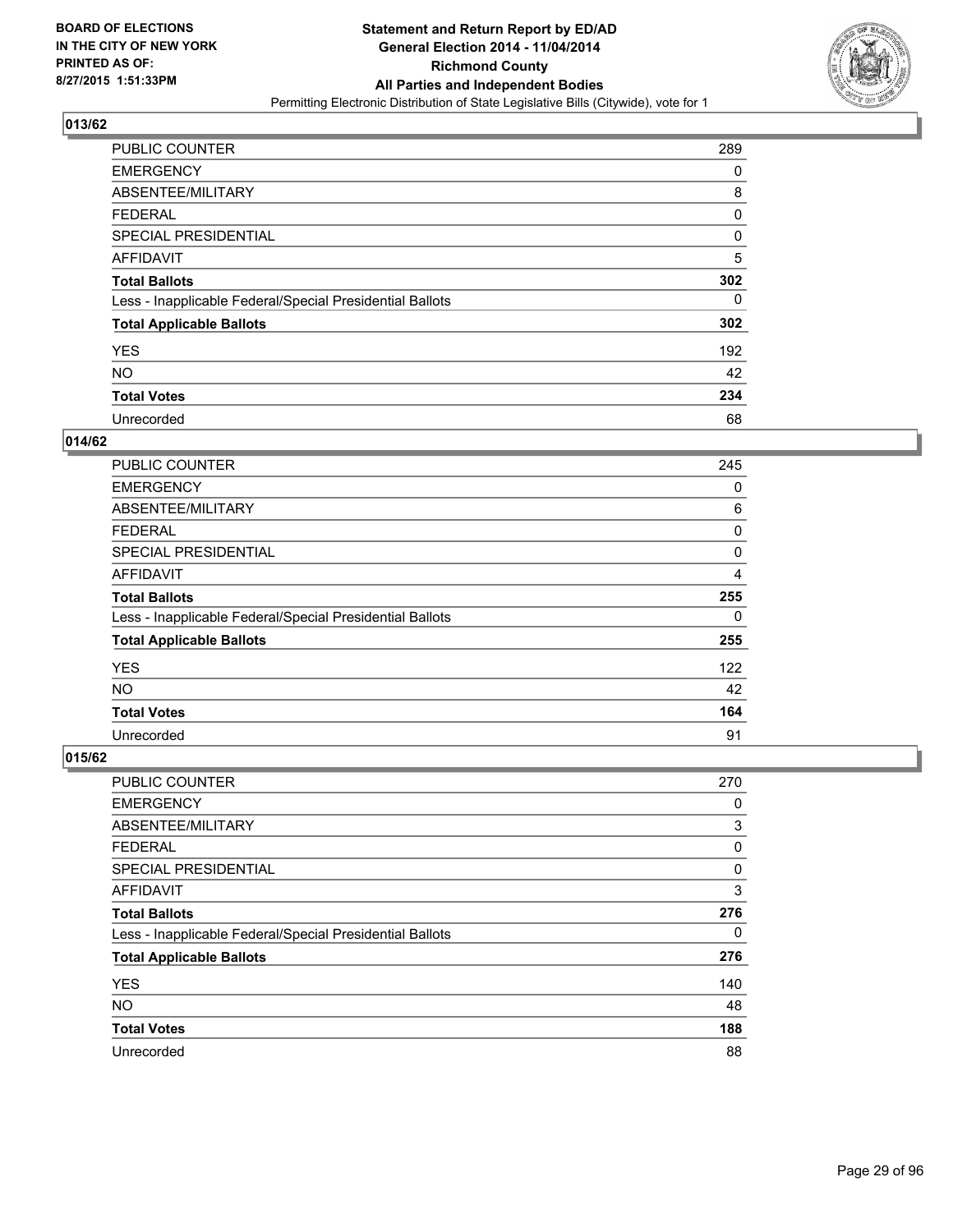

| <b>PUBLIC COUNTER</b>                                    | 263 |
|----------------------------------------------------------|-----|
| <b>EMERGENCY</b>                                         | 0   |
| ABSENTEE/MILITARY                                        | 14  |
| <b>FEDERAL</b>                                           | 0   |
| SPECIAL PRESIDENTIAL                                     | 0   |
| AFFIDAVIT                                                | 7   |
| <b>Total Ballots</b>                                     | 284 |
| Less - Inapplicable Federal/Special Presidential Ballots | 0   |
| <b>Total Applicable Ballots</b>                          | 284 |
| <b>YES</b>                                               | 181 |
| <b>NO</b>                                                | 56  |
| <b>Total Votes</b>                                       | 237 |
| Unrecorded                                               | 47  |

#### **017/62**

| PUBLIC COUNTER                                           | 269 |
|----------------------------------------------------------|-----|
| <b>EMERGENCY</b>                                         | 0   |
| ABSENTEE/MILITARY                                        | 8   |
| <b>FEDERAL</b>                                           | 0   |
| <b>SPECIAL PRESIDENTIAL</b>                              | 0   |
| <b>AFFIDAVIT</b>                                         | 2   |
| <b>Total Ballots</b>                                     | 279 |
| Less - Inapplicable Federal/Special Presidential Ballots | 0   |
| <b>Total Applicable Ballots</b>                          | 279 |
| <b>YES</b>                                               | 152 |
| NO.                                                      | 48  |
| <b>Total Votes</b>                                       | 200 |
| Unrecorded                                               | 79  |

| PUBLIC COUNTER                                           | 297 |
|----------------------------------------------------------|-----|
| <b>EMERGENCY</b>                                         | 0   |
| ABSENTEE/MILITARY                                        | 7   |
| <b>FEDERAL</b>                                           | 0   |
| <b>SPECIAL PRESIDENTIAL</b>                              | 0   |
| AFFIDAVIT                                                | 4   |
| <b>Total Ballots</b>                                     | 308 |
| Less - Inapplicable Federal/Special Presidential Ballots | 0   |
| <b>Total Applicable Ballots</b>                          | 308 |
| <b>YES</b>                                               | 198 |
| <b>NO</b>                                                | 63  |
| <b>Total Votes</b>                                       | 261 |
| Unrecorded                                               | 47  |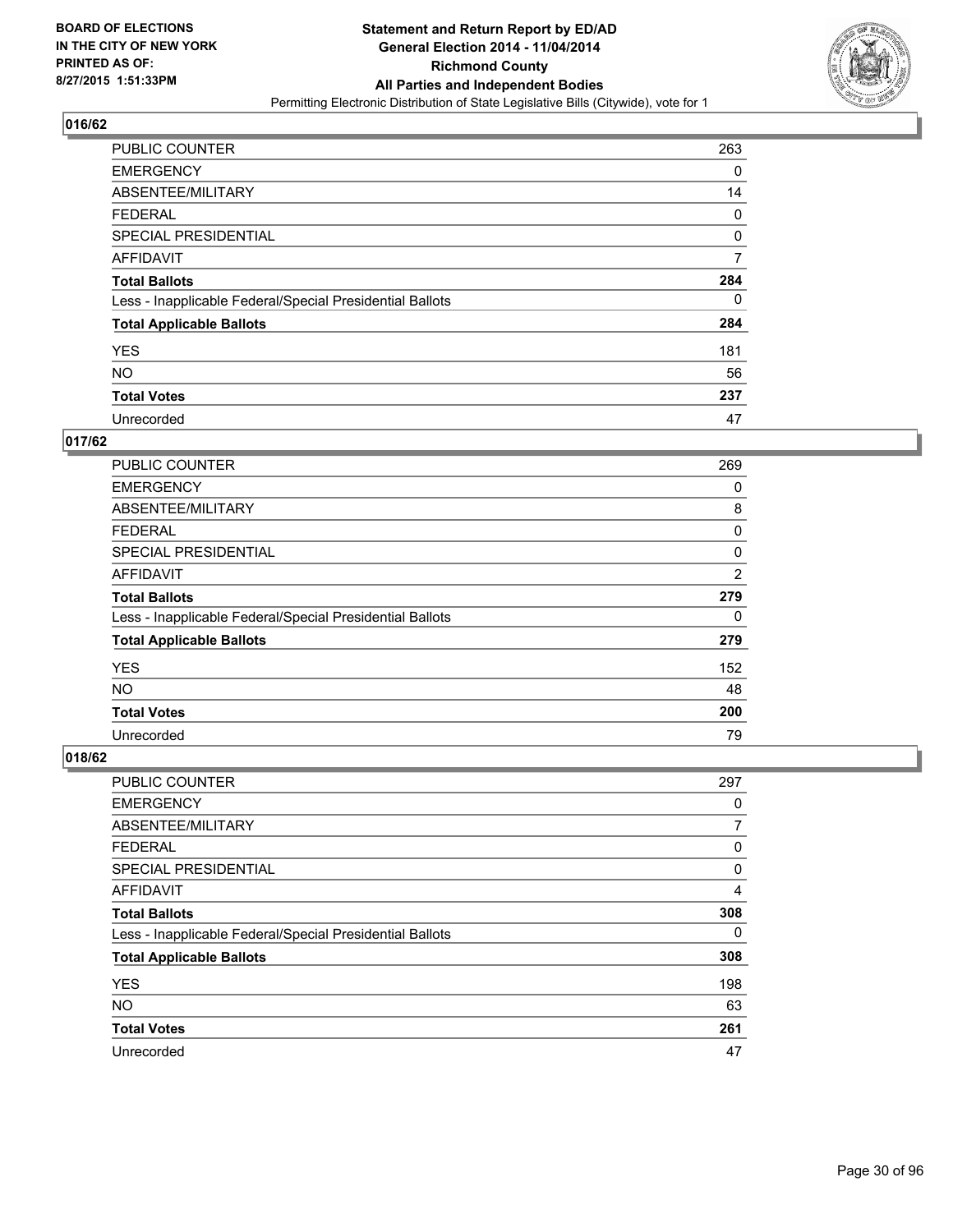

| <b>PUBLIC COUNTER</b>                                    | 331            |
|----------------------------------------------------------|----------------|
| <b>EMERGENCY</b>                                         | 0              |
| ABSENTEE/MILITARY                                        | 9              |
| <b>FEDERAL</b>                                           | 1              |
| <b>SPECIAL PRESIDENTIAL</b>                              | 0              |
| AFFIDAVIT                                                | $\overline{2}$ |
| <b>Total Ballots</b>                                     | 343            |
| Less - Inapplicable Federal/Special Presidential Ballots | (1)            |
| <b>Total Applicable Ballots</b>                          | 342            |
| <b>YES</b>                                               | 186            |
| <b>NO</b>                                                | 82             |
| <b>Total Votes</b>                                       | 268            |
| Unrecorded                                               | 74             |

#### **020/62**

| PUBLIC COUNTER                                           | 287 |
|----------------------------------------------------------|-----|
| <b>EMERGENCY</b>                                         | 0   |
| ABSENTEE/MILITARY                                        | 15  |
| <b>FEDERAL</b>                                           | 0   |
| <b>SPECIAL PRESIDENTIAL</b>                              | 0   |
| <b>AFFIDAVIT</b>                                         | 0   |
| <b>Total Ballots</b>                                     | 302 |
| Less - Inapplicable Federal/Special Presidential Ballots | 0   |
| <b>Total Applicable Ballots</b>                          | 302 |
| <b>YES</b>                                               | 151 |
| NO.                                                      | 47  |
| <b>Total Votes</b>                                       | 198 |
| Unrecorded                                               | 104 |

| <b>PUBLIC COUNTER</b>                                    | 301 |
|----------------------------------------------------------|-----|
| <b>EMERGENCY</b>                                         | 0   |
| ABSENTEE/MILITARY                                        | 13  |
| <b>FEDERAL</b>                                           | 1   |
| <b>SPECIAL PRESIDENTIAL</b>                              | 0   |
| AFFIDAVIT                                                | 1   |
| <b>Total Ballots</b>                                     | 316 |
| Less - Inapplicable Federal/Special Presidential Ballots | (1) |
| <b>Total Applicable Ballots</b>                          | 315 |
| <b>YES</b>                                               | 170 |
| <b>NO</b>                                                | 62  |
| <b>Total Votes</b>                                       | 232 |
| Unrecorded                                               | 83  |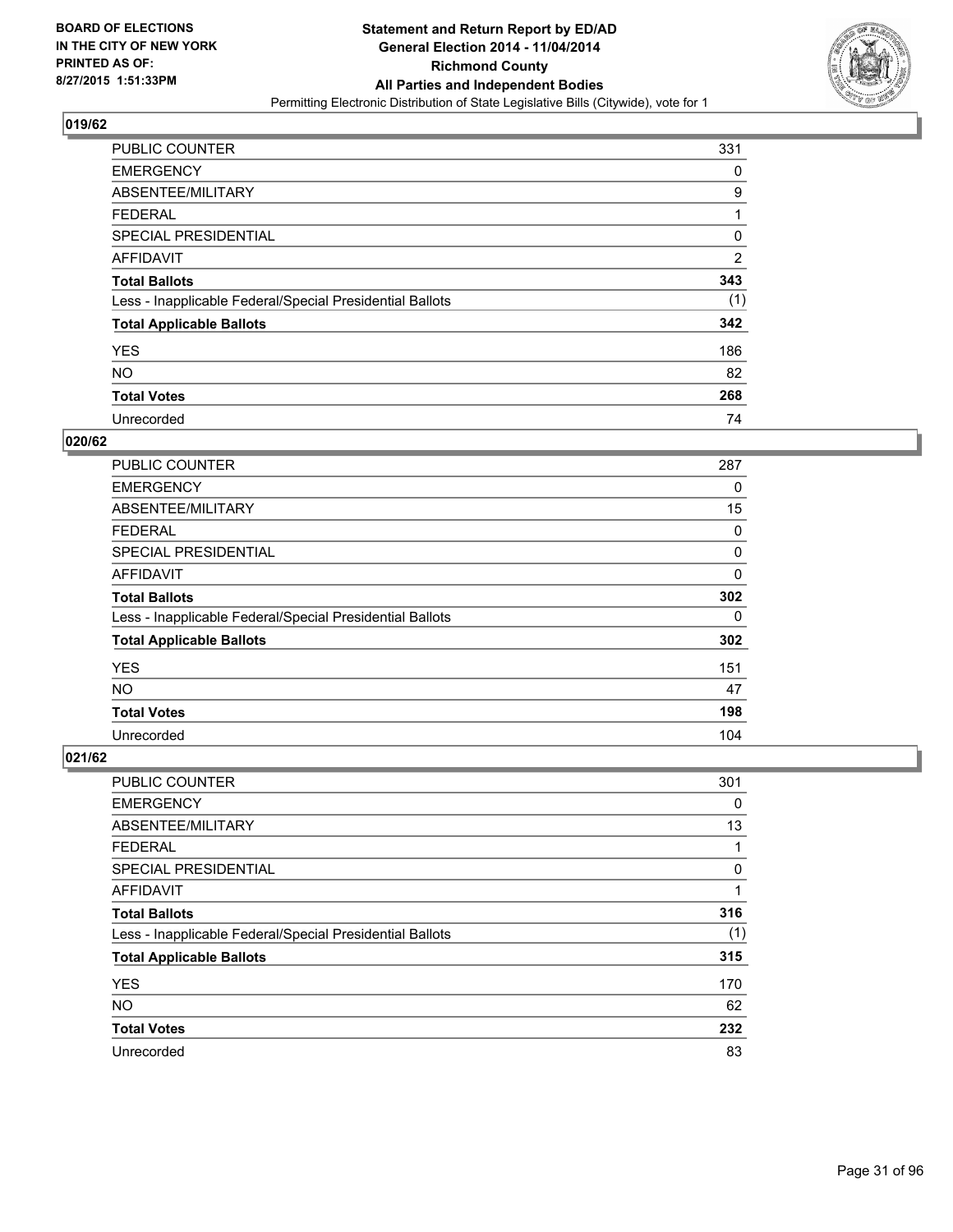

| <b>PUBLIC COUNTER</b>                                    | 313            |
|----------------------------------------------------------|----------------|
| <b>EMERGENCY</b>                                         | 0              |
| ABSENTEE/MILITARY                                        | $\overline{4}$ |
| <b>FEDERAL</b>                                           | 0              |
| SPECIAL PRESIDENTIAL                                     | 0              |
| AFFIDAVIT                                                |                |
| <b>Total Ballots</b>                                     | 318            |
| Less - Inapplicable Federal/Special Presidential Ballots | 0              |
| <b>Total Applicable Ballots</b>                          | 318            |
| <b>YES</b>                                               | 157            |
| <b>NO</b>                                                | 45             |
| <b>Total Votes</b>                                       | 202            |
| Unrecorded                                               | 116            |

#### **023/62**

| <b>PUBLIC COUNTER</b>                                    | 309 |
|----------------------------------------------------------|-----|
| <b>EMERGENCY</b>                                         | 0   |
| ABSENTEE/MILITARY                                        | 19  |
| <b>FEDERAL</b>                                           | 0   |
| <b>SPECIAL PRESIDENTIAL</b>                              | 0   |
| <b>AFFIDAVIT</b>                                         | 0   |
| <b>Total Ballots</b>                                     | 328 |
| Less - Inapplicable Federal/Special Presidential Ballots | 0   |
| <b>Total Applicable Ballots</b>                          | 328 |
| <b>YES</b>                                               | 196 |
| <b>NO</b>                                                | 67  |
| <b>Total Votes</b>                                       | 263 |
| Unrecorded                                               | 65  |

| PUBLIC COUNTER                                           | 256 |
|----------------------------------------------------------|-----|
| <b>EMERGENCY</b>                                         | 0   |
| ABSENTEE/MILITARY                                        | 13  |
| <b>FEDERAL</b>                                           | 0   |
| <b>SPECIAL PRESIDENTIAL</b>                              | 0   |
| AFFIDAVIT                                                | 4   |
| <b>Total Ballots</b>                                     | 273 |
| Less - Inapplicable Federal/Special Presidential Ballots | 0   |
| <b>Total Applicable Ballots</b>                          | 273 |
| <b>YES</b>                                               | 172 |
| <b>NO</b>                                                | 33  |
| <b>Total Votes</b>                                       | 205 |
| Unrecorded                                               | 68  |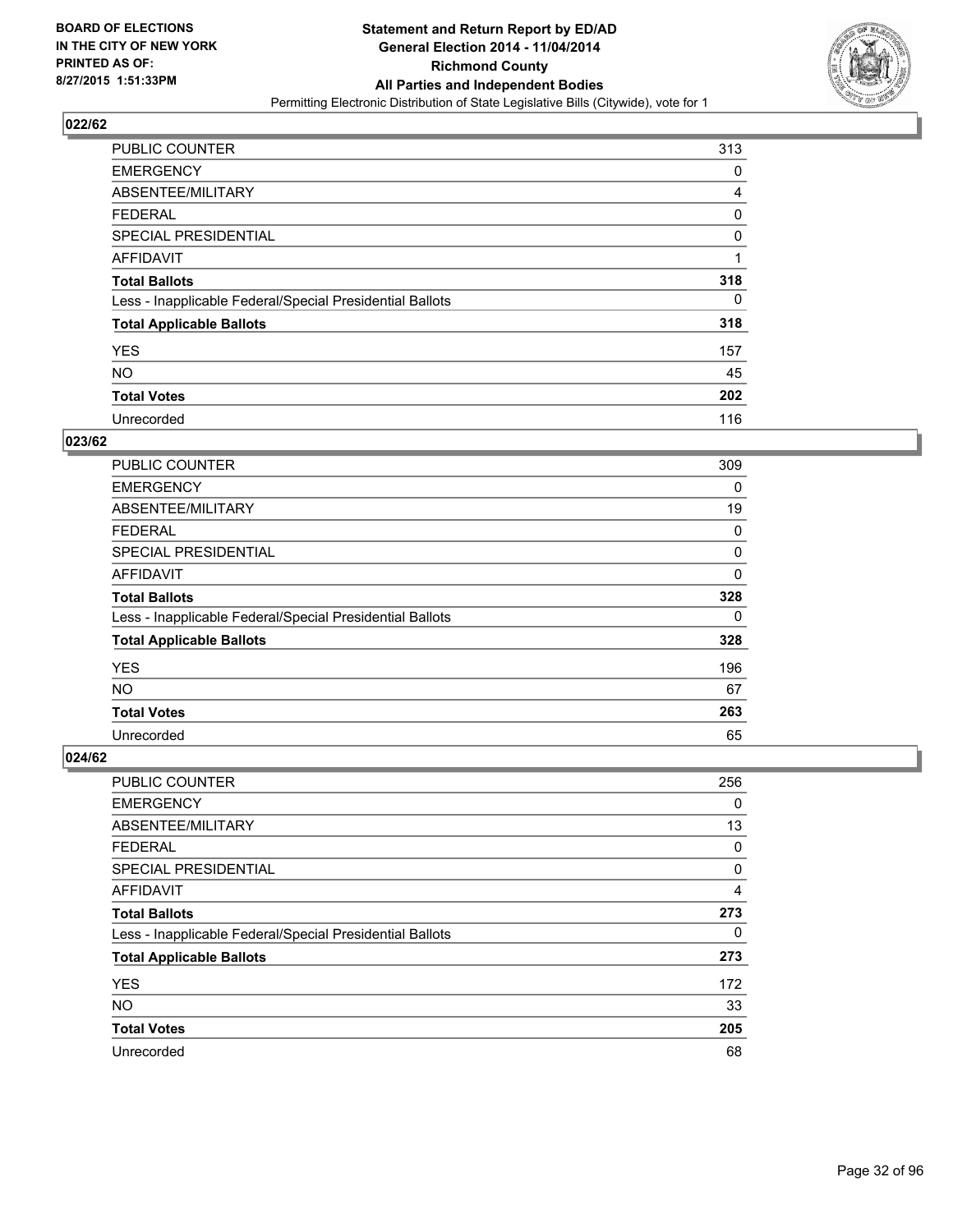

| <b>PUBLIC COUNTER</b>                                    | 308 |
|----------------------------------------------------------|-----|
| <b>EMERGENCY</b>                                         | 0   |
| ABSENTEE/MILITARY                                        | 10  |
| <b>FEDERAL</b>                                           | 0   |
| SPECIAL PRESIDENTIAL                                     | 0   |
| AFFIDAVIT                                                |     |
| <b>Total Ballots</b>                                     | 319 |
| Less - Inapplicable Federal/Special Presidential Ballots | 0   |
| <b>Total Applicable Ballots</b>                          | 319 |
| <b>YES</b>                                               | 169 |
| <b>NO</b>                                                | 49  |
| <b>Total Votes</b>                                       | 218 |
| Unrecorded                                               | 101 |

#### **026/62**

| PUBLIC COUNTER                                           | 309         |
|----------------------------------------------------------|-------------|
| <b>EMERGENCY</b>                                         | 0           |
| ABSENTEE/MILITARY                                        | 11          |
| <b>FEDERAL</b>                                           | 0           |
| <b>SPECIAL PRESIDENTIAL</b>                              | 0           |
| <b>AFFIDAVIT</b>                                         | $\mathbf 0$ |
| <b>Total Ballots</b>                                     | 320         |
| Less - Inapplicable Federal/Special Presidential Ballots | 0           |
| <b>Total Applicable Ballots</b>                          | 320         |
| <b>YES</b>                                               | 201         |
| NO.                                                      | 73          |
| <b>Total Votes</b>                                       | 274         |
| Unrecorded                                               | 46          |

| PUBLIC COUNTER                                           | 300 |
|----------------------------------------------------------|-----|
| <b>EMERGENCY</b>                                         | 0   |
| ABSENTEE/MILITARY                                        | 10  |
| <b>FEDERAL</b>                                           | 2   |
| <b>SPECIAL PRESIDENTIAL</b>                              | 0   |
| AFFIDAVIT                                                | 1   |
| <b>Total Ballots</b>                                     | 313 |
| Less - Inapplicable Federal/Special Presidential Ballots | (2) |
| <b>Total Applicable Ballots</b>                          | 311 |
| <b>YES</b>                                               | 176 |
| <b>NO</b>                                                | 44  |
| <b>Total Votes</b>                                       | 220 |
| Unrecorded                                               | 91  |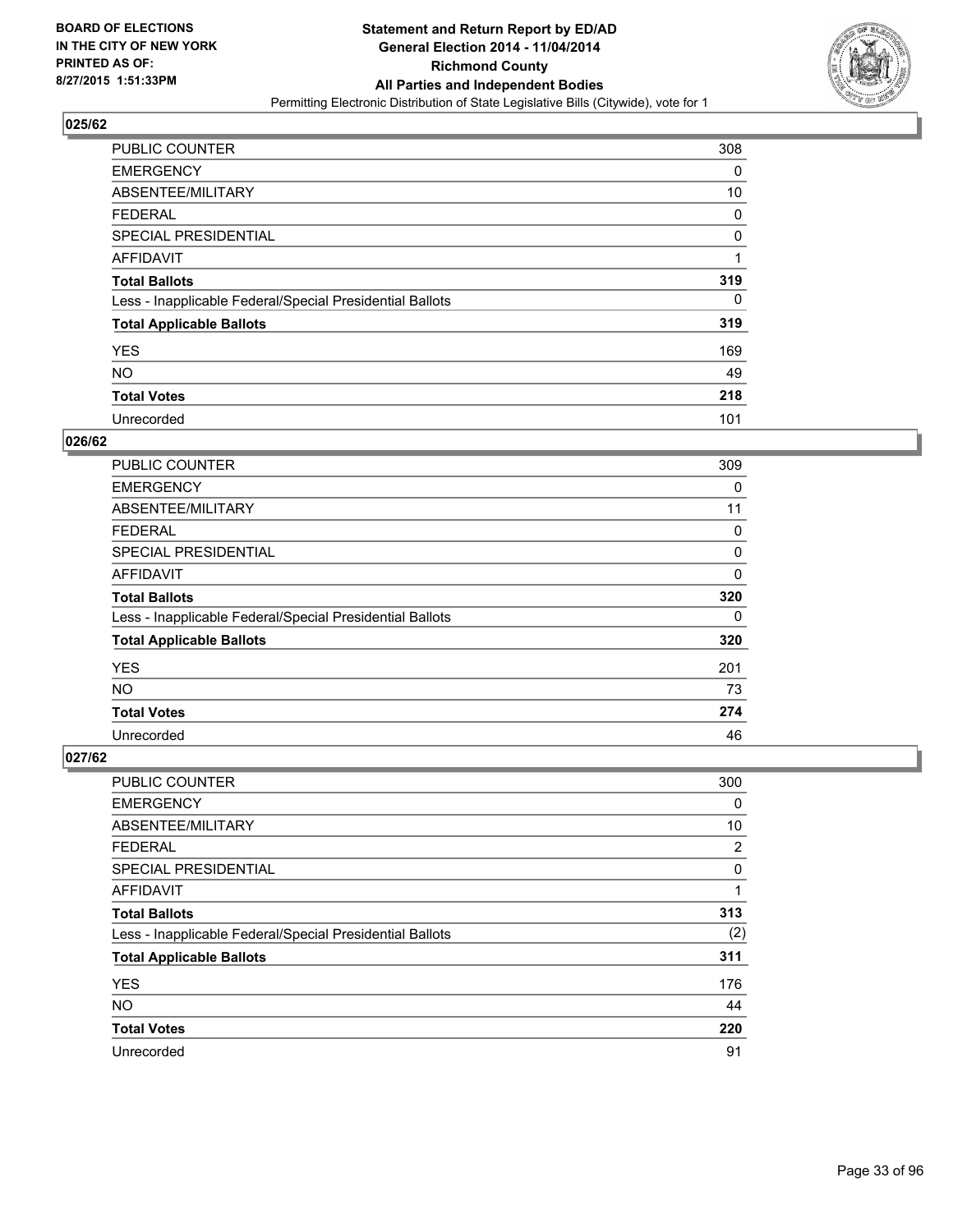

| <b>PUBLIC COUNTER</b>                                    | 292 |
|----------------------------------------------------------|-----|
| <b>EMERGENCY</b>                                         | 0   |
| ABSENTEE/MILITARY                                        |     |
| <b>FEDERAL</b>                                           |     |
| SPECIAL PRESIDENTIAL                                     | 0   |
| AFFIDAVIT                                                |     |
| <b>Total Ballots</b>                                     | 301 |
| Less - Inapplicable Federal/Special Presidential Ballots | (1) |
| <b>Total Applicable Ballots</b>                          | 300 |
| <b>YES</b>                                               | 202 |
| <b>NO</b>                                                | 42  |
| <b>Total Votes</b>                                       | 244 |
| Unrecorded                                               | 56  |

#### **029/62**

| PUBLIC COUNTER                                           | 204         |
|----------------------------------------------------------|-------------|
| <b>EMERGENCY</b>                                         | 0           |
| ABSENTEE/MILITARY                                        | 3           |
| <b>FEDERAL</b>                                           | 2           |
| <b>SPECIAL PRESIDENTIAL</b>                              | 0           |
| <b>AFFIDAVIT</b>                                         | $\mathbf 0$ |
| <b>Total Ballots</b>                                     | 209         |
| Less - Inapplicable Federal/Special Presidential Ballots | (2)         |
| <b>Total Applicable Ballots</b>                          | 207         |
| <b>YES</b>                                               | 142         |
| <b>NO</b>                                                | 35          |
| <b>Total Votes</b>                                       | 177         |
| Unrecorded                                               | 30          |

| PUBLIC COUNTER                                           | 305 |
|----------------------------------------------------------|-----|
| <b>EMERGENCY</b>                                         | 0   |
| ABSENTEE/MILITARY                                        | 10  |
| <b>FEDERAL</b>                                           | 0   |
| <b>SPECIAL PRESIDENTIAL</b>                              | 0   |
| AFFIDAVIT                                                | 3   |
| <b>Total Ballots</b>                                     | 318 |
| Less - Inapplicable Federal/Special Presidential Ballots | 0   |
| <b>Total Applicable Ballots</b>                          | 318 |
| <b>YES</b>                                               | 174 |
| <b>NO</b>                                                | 49  |
| <b>Total Votes</b>                                       | 223 |
| Unrecorded                                               | 95  |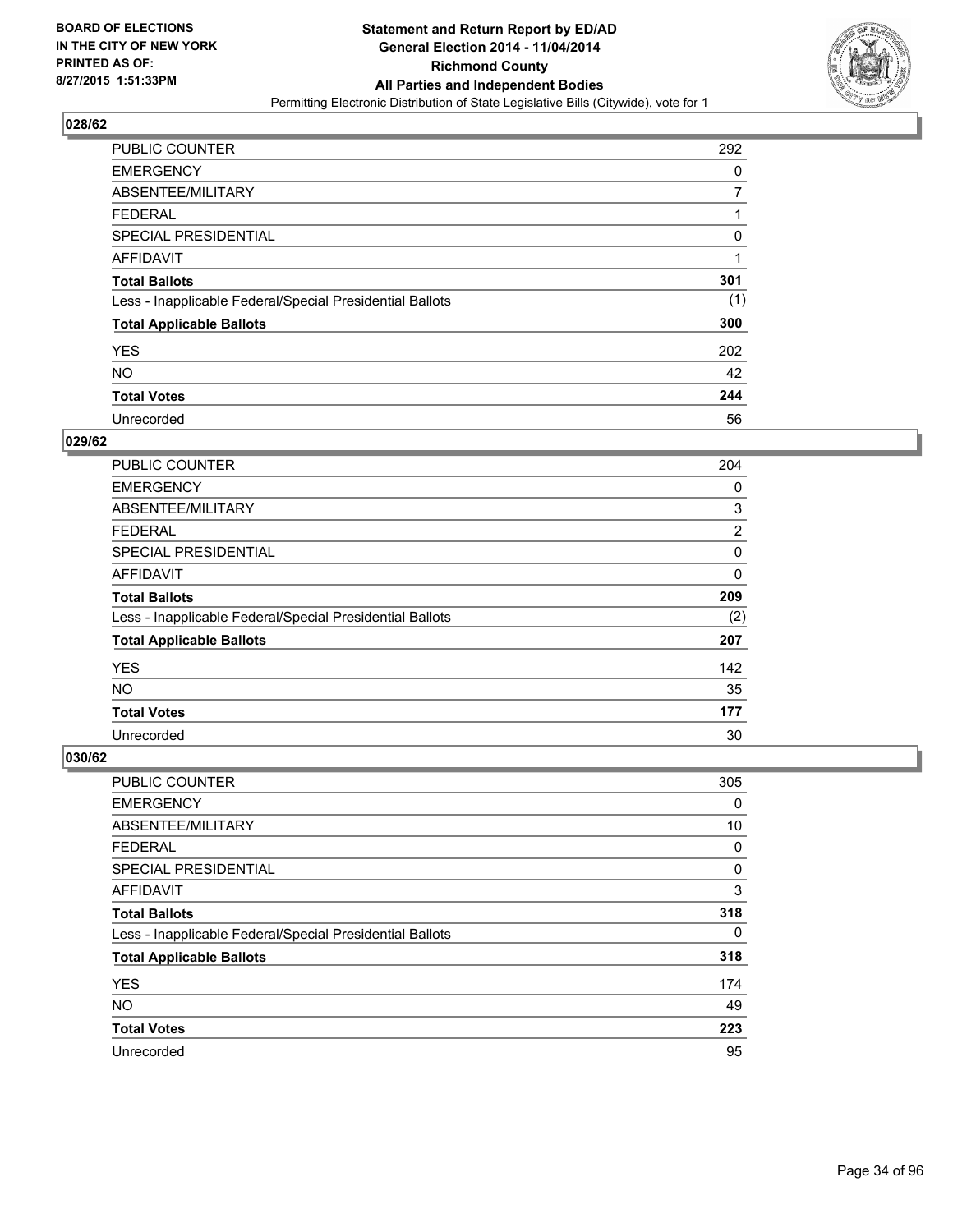

| <b>PUBLIC COUNTER</b>                                    | 364 |
|----------------------------------------------------------|-----|
| <b>EMERGENCY</b>                                         | 0   |
| ABSENTEE/MILITARY                                        | 10  |
| <b>FEDERAL</b>                                           |     |
| SPECIAL PRESIDENTIAL                                     | 0   |
| AFFIDAVIT                                                | 1   |
| <b>Total Ballots</b>                                     | 376 |
| Less - Inapplicable Federal/Special Presidential Ballots | (1) |
| <b>Total Applicable Ballots</b>                          | 375 |
| <b>YES</b>                                               | 175 |
| <b>NO</b>                                                | 82  |
| <b>Total Votes</b>                                       | 257 |
| Unrecorded                                               | 118 |

### **032/62**

| PUBLIC COUNTER                                           | 289 |
|----------------------------------------------------------|-----|
| <b>EMERGENCY</b>                                         | 0   |
| ABSENTEE/MILITARY                                        | 9   |
| <b>FEDERAL</b>                                           | 2   |
| <b>SPECIAL PRESIDENTIAL</b>                              | 0   |
| <b>AFFIDAVIT</b>                                         | 1   |
| <b>Total Ballots</b>                                     | 301 |
| Less - Inapplicable Federal/Special Presidential Ballots | (2) |
| <b>Total Applicable Ballots</b>                          | 299 |
| <b>YES</b>                                               | 160 |
| <b>NO</b>                                                | 62  |
| <b>Total Votes</b>                                       | 222 |
| Unrecorded                                               | 77  |

| PUBLIC COUNTER                                           | 354 |
|----------------------------------------------------------|-----|
| <b>EMERGENCY</b>                                         | 0   |
| ABSENTEE/MILITARY                                        | 7   |
| <b>FEDERAL</b>                                           |     |
| <b>SPECIAL PRESIDENTIAL</b>                              | 0   |
| AFFIDAVIT                                                | 2   |
| <b>Total Ballots</b>                                     | 364 |
| Less - Inapplicable Federal/Special Presidential Ballots | (1) |
| <b>Total Applicable Ballots</b>                          | 363 |
| <b>YES</b>                                               | 211 |
| <b>NO</b>                                                | 59  |
| <b>Total Votes</b>                                       | 270 |
| Unrecorded                                               | 93  |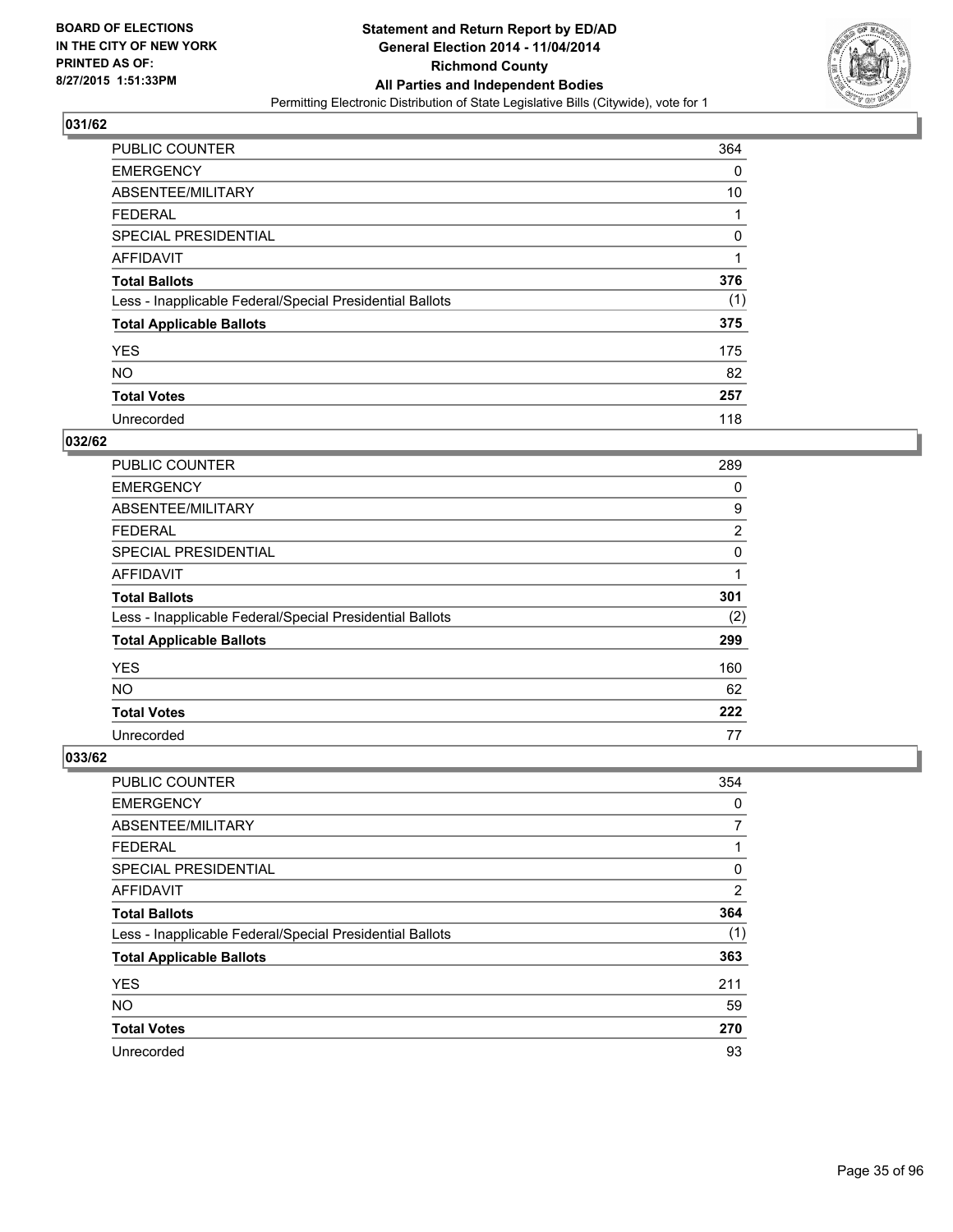

| <b>PUBLIC COUNTER</b>                                    | 344            |
|----------------------------------------------------------|----------------|
| <b>EMERGENCY</b>                                         | 0              |
| ABSENTEE/MILITARY                                        | 16             |
| <b>FEDERAL</b>                                           | $\overline{4}$ |
| <b>SPECIAL PRESIDENTIAL</b>                              | 0              |
| AFFIDAVIT                                                | 0              |
| <b>Total Ballots</b>                                     | 364            |
| Less - Inapplicable Federal/Special Presidential Ballots | (4)            |
| <b>Total Applicable Ballots</b>                          | 360            |
| <b>YES</b>                                               | 193            |
| <b>NO</b>                                                | 71             |
| <b>Total Votes</b>                                       | 264            |
| Unrecorded                                               | 96             |

#### **035/62**

| PUBLIC COUNTER                                           | 350 |
|----------------------------------------------------------|-----|
| <b>EMERGENCY</b>                                         | 0   |
| ABSENTEE/MILITARY                                        | 11  |
| <b>FEDERAL</b>                                           | 0   |
| <b>SPECIAL PRESIDENTIAL</b>                              | 0   |
| <b>AFFIDAVIT</b>                                         | 1   |
| <b>Total Ballots</b>                                     | 362 |
| Less - Inapplicable Federal/Special Presidential Ballots | 0   |
| <b>Total Applicable Ballots</b>                          | 362 |
| <b>YES</b>                                               | 203 |
| <b>NO</b>                                                | 64  |
| <b>Total Votes</b>                                       | 267 |
| Unrecorded                                               | 95  |

| PUBLIC COUNTER                                           | 415 |
|----------------------------------------------------------|-----|
| <b>EMERGENCY</b>                                         | 0   |
| ABSENTEE/MILITARY                                        | 11  |
| FEDERAL                                                  |     |
| <b>SPECIAL PRESIDENTIAL</b>                              | 0   |
| AFFIDAVIT                                                | 2   |
| <b>Total Ballots</b>                                     | 429 |
| Less - Inapplicable Federal/Special Presidential Ballots | (1) |
| <b>Total Applicable Ballots</b>                          | 428 |
| <b>YES</b>                                               | 274 |
| <b>NO</b>                                                | 69  |
| <b>Total Votes</b>                                       | 343 |
| Unrecorded                                               | 85  |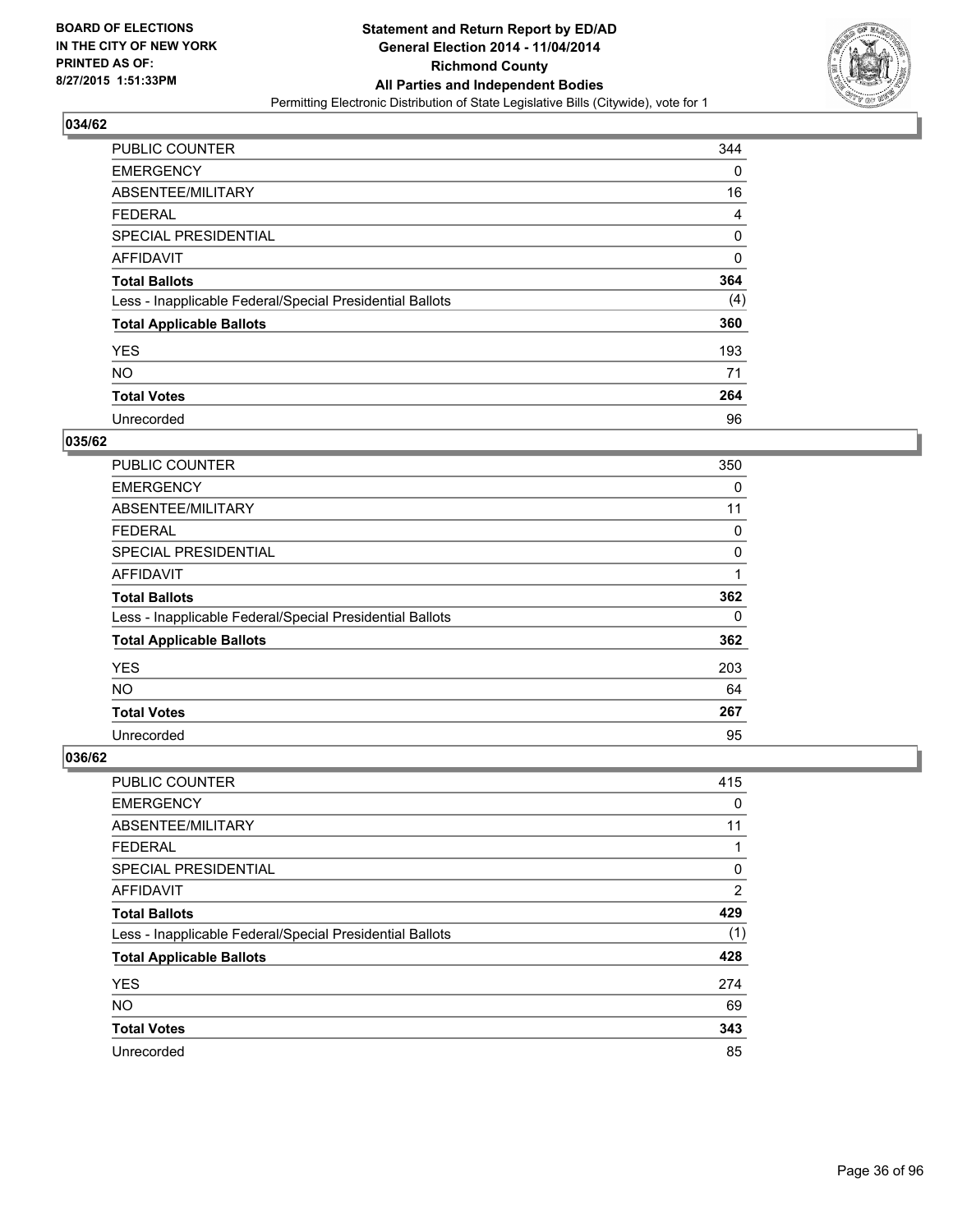

| <b>PUBLIC COUNTER</b>                                    | 390            |
|----------------------------------------------------------|----------------|
| <b>EMERGENCY</b>                                         | 0              |
| ABSENTEE/MILITARY                                        | 12             |
| <b>FEDERAL</b>                                           | 0              |
| SPECIAL PRESIDENTIAL                                     | 0              |
| AFFIDAVIT                                                | $\overline{2}$ |
| <b>Total Ballots</b>                                     | 404            |
| Less - Inapplicable Federal/Special Presidential Ballots | 0              |
| <b>Total Applicable Ballots</b>                          | 404            |
| <b>YES</b>                                               | 241            |
| <b>NO</b>                                                | 84             |
| <b>Total Votes</b>                                       | 325            |
| Unrecorded                                               | 79             |

### **038/62**

| <b>PUBLIC COUNTER</b>                                    | 335            |
|----------------------------------------------------------|----------------|
| <b>EMERGENCY</b>                                         | 0              |
| ABSENTEE/MILITARY                                        | 15             |
| <b>FEDERAL</b>                                           | 1              |
| <b>SPECIAL PRESIDENTIAL</b>                              | 0              |
| <b>AFFIDAVIT</b>                                         | $\overline{2}$ |
| <b>Total Ballots</b>                                     | 353            |
| Less - Inapplicable Federal/Special Presidential Ballots | (1)            |
| <b>Total Applicable Ballots</b>                          | 352            |
| <b>YES</b>                                               | 218            |
| <b>NO</b>                                                | 74             |
| <b>Total Votes</b>                                       | 292            |
| Unrecorded                                               | 60             |

| PUBLIC COUNTER                                           | 367 |
|----------------------------------------------------------|-----|
| <b>EMERGENCY</b>                                         | 0   |
| ABSENTEE/MILITARY                                        | 22  |
| <b>FEDERAL</b>                                           | 0   |
| <b>SPECIAL PRESIDENTIAL</b>                              | 0   |
| AFFIDAVIT                                                | 4   |
| <b>Total Ballots</b>                                     | 393 |
| Less - Inapplicable Federal/Special Presidential Ballots | 0   |
| <b>Total Applicable Ballots</b>                          | 393 |
| <b>YES</b>                                               | 229 |
| <b>NO</b>                                                | 82  |
| <b>Total Votes</b>                                       | 311 |
| Unrecorded                                               | 82  |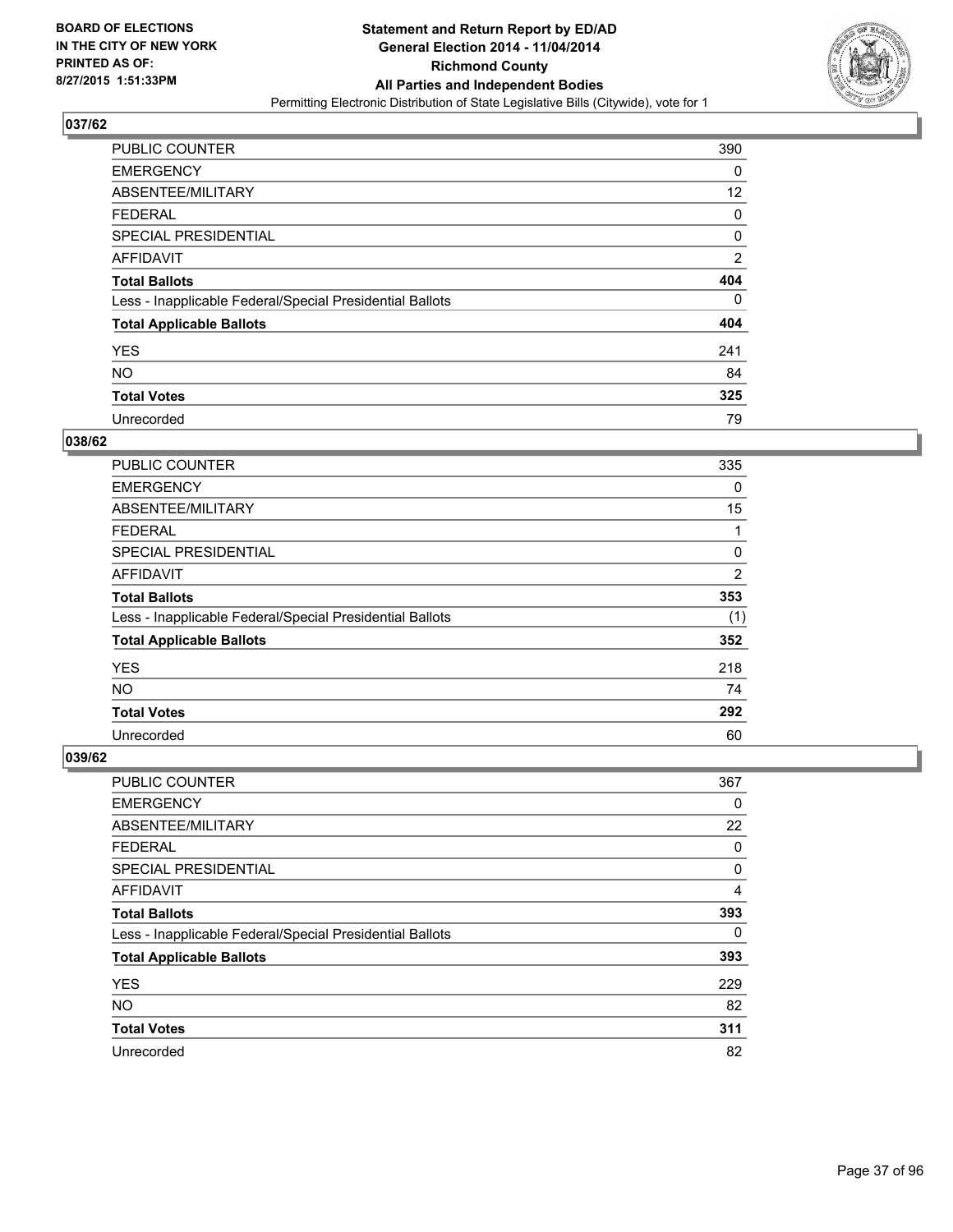

| <b>PUBLIC COUNTER</b>                                    | 324 |
|----------------------------------------------------------|-----|
| <b>EMERGENCY</b>                                         | 0   |
| ABSENTEE/MILITARY                                        | 13  |
| <b>FEDERAL</b>                                           | 0   |
| <b>SPECIAL PRESIDENTIAL</b>                              | 0   |
| AFFIDAVIT                                                | 1   |
| <b>Total Ballots</b>                                     | 338 |
| Less - Inapplicable Federal/Special Presidential Ballots | 0   |
| <b>Total Applicable Ballots</b>                          | 338 |
| <b>YES</b>                                               | 175 |
| <b>NO</b>                                                | 53  |
| <b>Total Votes</b>                                       | 228 |
| Unrecorded                                               | 110 |

### **041/62**

| PUBLIC COUNTER                                           | 281            |
|----------------------------------------------------------|----------------|
| <b>EMERGENCY</b>                                         | 0              |
| ABSENTEE/MILITARY                                        | 10             |
| FEDERAL                                                  | 0              |
| <b>SPECIAL PRESIDENTIAL</b>                              | 0              |
| <b>AFFIDAVIT</b>                                         | $\overline{2}$ |
| <b>Total Ballots</b>                                     | 293            |
| Less - Inapplicable Federal/Special Presidential Ballots | 0              |
| <b>Total Applicable Ballots</b>                          | 293            |
| <b>YES</b>                                               | 166            |
| <b>NO</b>                                                | 57             |
| <b>Total Votes</b>                                       | 223            |
| Unrecorded                                               | 70             |

| PUBLIC COUNTER                                           | 327            |
|----------------------------------------------------------|----------------|
| <b>EMERGENCY</b>                                         | 0              |
| ABSENTEE/MILITARY                                        | 13             |
| <b>FEDERAL</b>                                           | 1              |
| <b>SPECIAL PRESIDENTIAL</b>                              | 0              |
| AFFIDAVIT                                                | $\overline{2}$ |
| <b>Total Ballots</b>                                     | 343            |
| Less - Inapplicable Federal/Special Presidential Ballots | (1)            |
| <b>Total Applicable Ballots</b>                          | 342            |
| <b>YES</b>                                               | 222            |
| <b>NO</b>                                                | 61             |
| <b>Total Votes</b>                                       | 283            |
| Unrecorded                                               | 59             |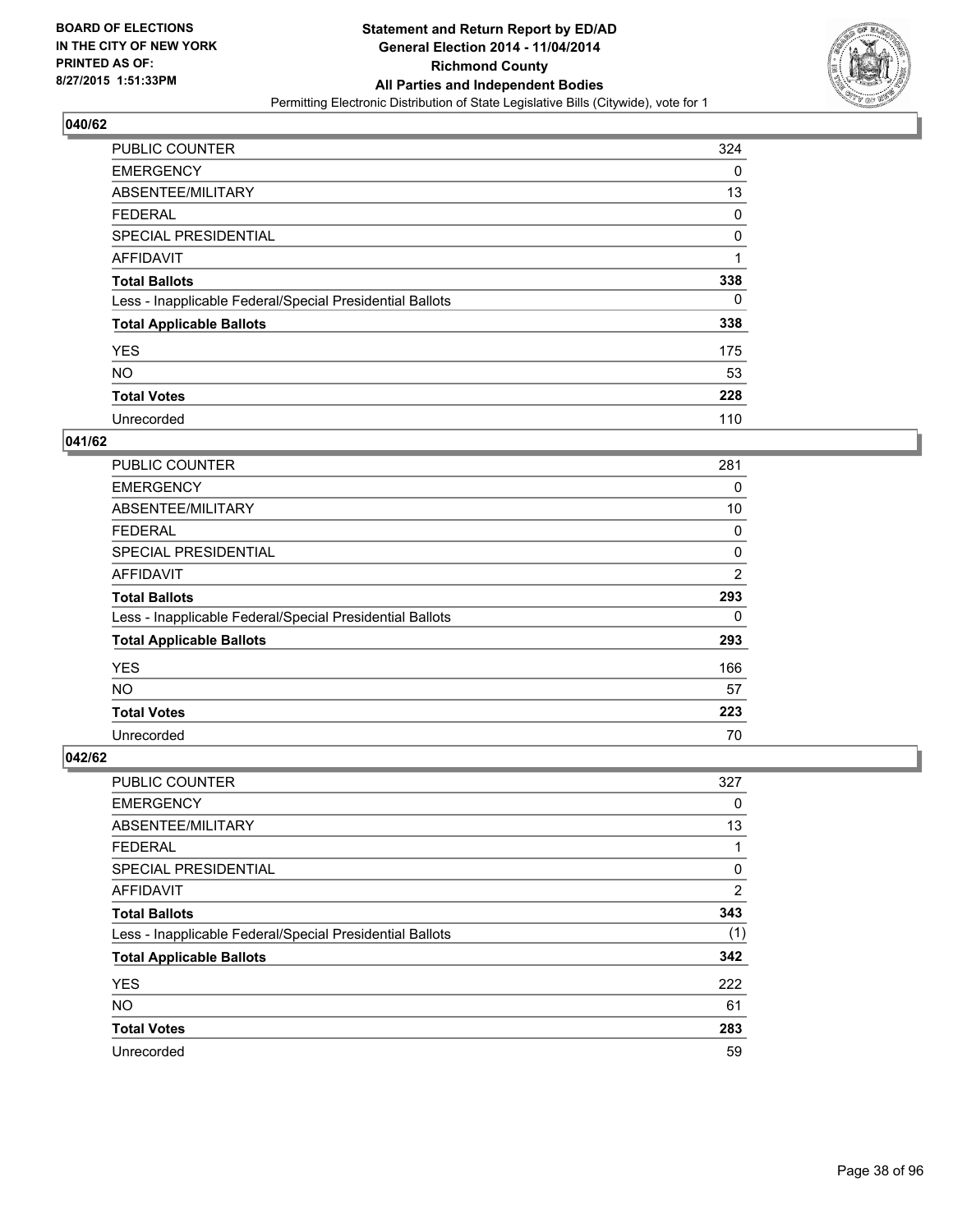

| <b>PUBLIC COUNTER</b>                                    | 320 |
|----------------------------------------------------------|-----|
| <b>EMERGENCY</b>                                         | 0   |
| ABSENTEE/MILITARY                                        | 10  |
| <b>FEDERAL</b>                                           | 0   |
| <b>SPECIAL PRESIDENTIAL</b>                              | 0   |
| AFFIDAVIT                                                | 0   |
| <b>Total Ballots</b>                                     | 330 |
| Less - Inapplicable Federal/Special Presidential Ballots | 0   |
| <b>Total Applicable Ballots</b>                          | 330 |
| <b>YES</b>                                               | 177 |
| <b>NO</b>                                                | 65  |
| <b>Total Votes</b>                                       | 242 |
| Unrecorded                                               | 88  |

#### **044/62**

| <b>PUBLIC COUNTER</b>                                    | 361 |
|----------------------------------------------------------|-----|
| <b>EMERGENCY</b>                                         | 0   |
| ABSENTEE/MILITARY                                        | 17  |
| <b>FEDERAL</b>                                           | 4   |
| <b>SPECIAL PRESIDENTIAL</b>                              | 0   |
| <b>AFFIDAVIT</b>                                         | 1   |
| <b>Total Ballots</b>                                     | 383 |
| Less - Inapplicable Federal/Special Presidential Ballots | (4) |
| <b>Total Applicable Ballots</b>                          | 379 |
| <b>YES</b>                                               | 144 |
| <b>NO</b>                                                | 41  |
| <b>Total Votes</b>                                       | 185 |
| Unrecorded                                               | 194 |

| PUBLIC COUNTER                                           | 276 |
|----------------------------------------------------------|-----|
| <b>EMERGENCY</b>                                         | 0   |
| ABSENTEE/MILITARY                                        | 7   |
| <b>FEDERAL</b>                                           |     |
| <b>SPECIAL PRESIDENTIAL</b>                              | 0   |
| AFFIDAVIT                                                |     |
| <b>Total Ballots</b>                                     | 285 |
| Less - Inapplicable Federal/Special Presidential Ballots | (1) |
| <b>Total Applicable Ballots</b>                          | 284 |
| <b>YES</b>                                               | 138 |
| <b>NO</b>                                                | 49  |
| <b>Total Votes</b>                                       | 187 |
| Unrecorded                                               | 97  |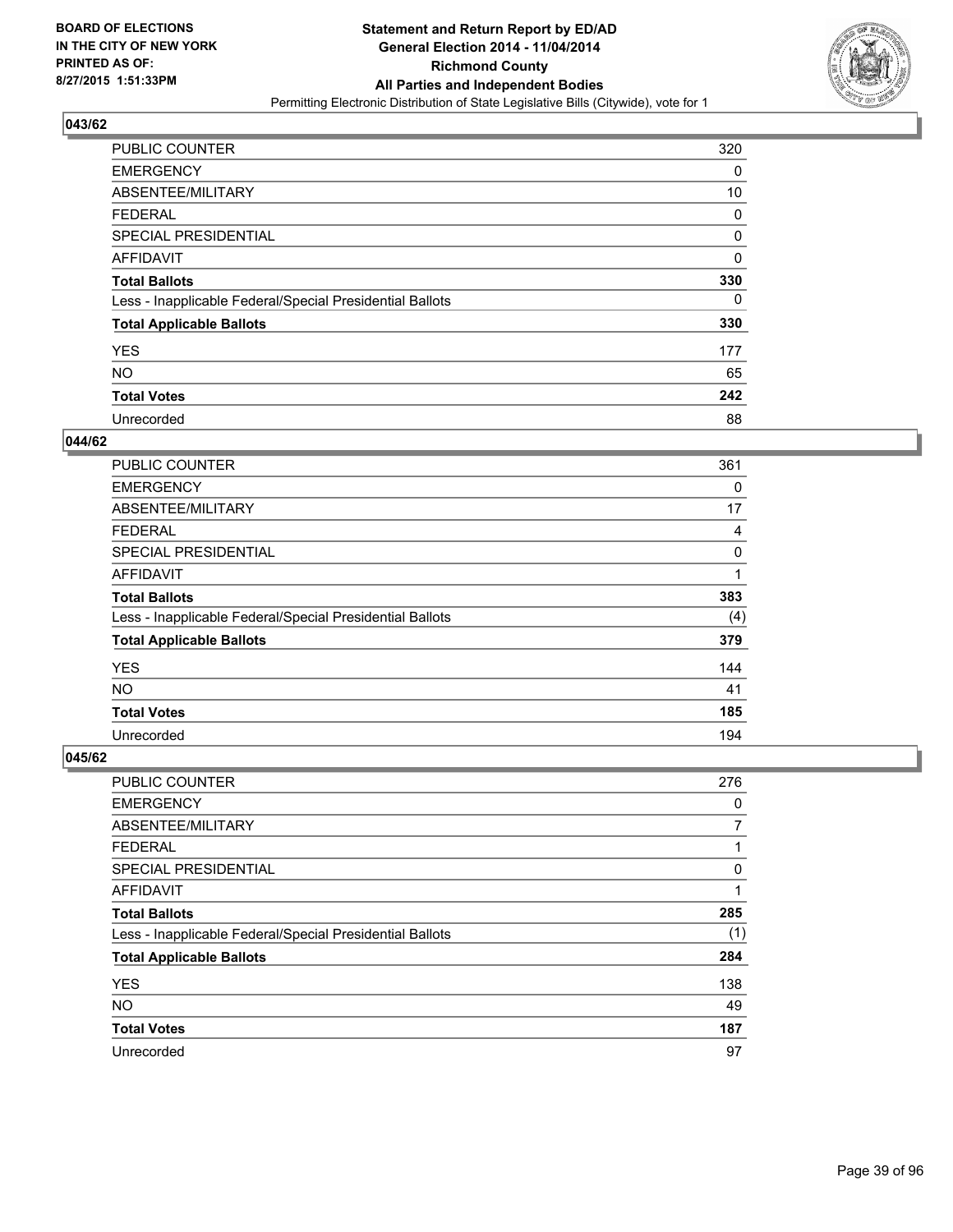

| <b>PUBLIC COUNTER</b>                                    | 342 |
|----------------------------------------------------------|-----|
| <b>EMERGENCY</b>                                         | 0   |
| ABSENTEE/MILITARY                                        | 7   |
| <b>FEDERAL</b>                                           | 0   |
| <b>SPECIAL PRESIDENTIAL</b>                              | 0   |
| AFFIDAVIT                                                | 0   |
| <b>Total Ballots</b>                                     | 349 |
| Less - Inapplicable Federal/Special Presidential Ballots | 0   |
| <b>Total Applicable Ballots</b>                          | 349 |
| <b>YES</b>                                               | 198 |
| <b>NO</b>                                                | 69  |
| <b>Total Votes</b>                                       | 267 |
| Unrecorded                                               | 82  |

### **047/62**

| PUBLIC COUNTER                                           | 318            |
|----------------------------------------------------------|----------------|
| <b>EMERGENCY</b>                                         | 0              |
| ABSENTEE/MILITARY                                        | 6              |
| FEDERAL                                                  | 0              |
| <b>SPECIAL PRESIDENTIAL</b>                              | 0              |
| <b>AFFIDAVIT</b>                                         | $\overline{2}$ |
| <b>Total Ballots</b>                                     | 326            |
| Less - Inapplicable Federal/Special Presidential Ballots | 0              |
| <b>Total Applicable Ballots</b>                          | 326            |
| <b>YES</b>                                               | 162            |
| <b>NO</b>                                                | 65             |
| <b>Total Votes</b>                                       | 227            |
| Unrecorded                                               | 99             |

| PUBLIC COUNTER                                           | 264 |
|----------------------------------------------------------|-----|
| <b>EMERGENCY</b>                                         | 0   |
| ABSENTEE/MILITARY                                        | 7   |
| FEDERAL                                                  | 0   |
| <b>SPECIAL PRESIDENTIAL</b>                              | 0   |
| AFFIDAVIT                                                |     |
| <b>Total Ballots</b>                                     | 272 |
| Less - Inapplicable Federal/Special Presidential Ballots | 0   |
| <b>Total Applicable Ballots</b>                          | 272 |
| <b>YES</b>                                               | 172 |
| <b>NO</b>                                                | 51  |
| <b>Total Votes</b>                                       | 223 |
| Unrecorded                                               | 49  |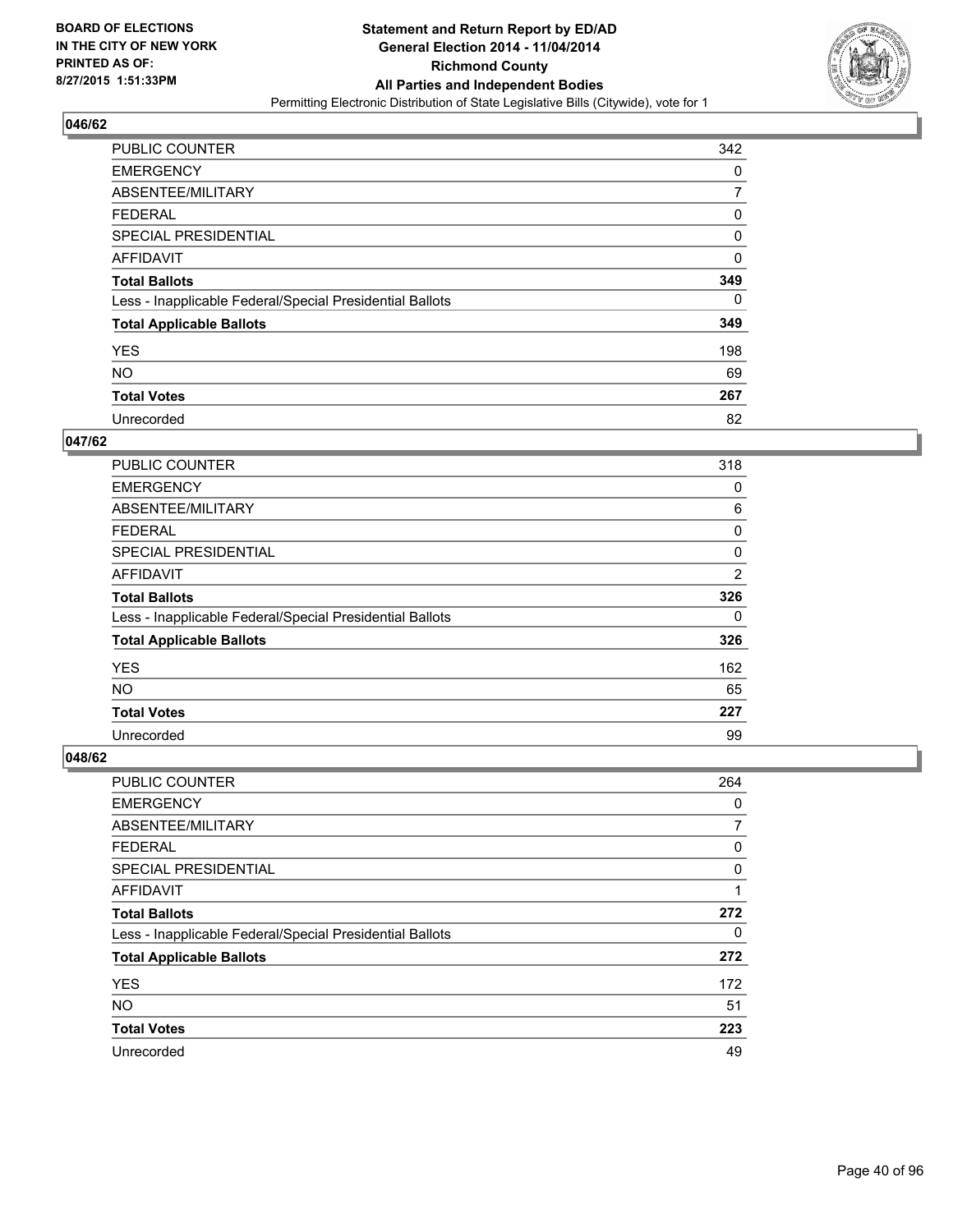

| <b>PUBLIC COUNTER</b>                                    | 359 |
|----------------------------------------------------------|-----|
| <b>EMERGENCY</b>                                         | 0   |
| ABSENTEE/MILITARY                                        | 11  |
| <b>FEDERAL</b>                                           | 0   |
| <b>SPECIAL PRESIDENTIAL</b>                              | 0   |
| AFFIDAVIT                                                | 4   |
| <b>Total Ballots</b>                                     | 374 |
| Less - Inapplicable Federal/Special Presidential Ballots | 0   |
| <b>Total Applicable Ballots</b>                          | 374 |
| <b>YES</b>                                               | 254 |
| <b>NO</b>                                                | 62  |
| <b>Total Votes</b>                                       | 316 |
| Unrecorded                                               | 58  |

#### **050/62**

| PUBLIC COUNTER                                           | 339         |
|----------------------------------------------------------|-------------|
| <b>EMERGENCY</b>                                         | 0           |
| ABSENTEE/MILITARY                                        | 7           |
| <b>FEDERAL</b>                                           | 0           |
| <b>SPECIAL PRESIDENTIAL</b>                              | 0           |
| <b>AFFIDAVIT</b>                                         | $\mathbf 0$ |
| <b>Total Ballots</b>                                     | 346         |
| Less - Inapplicable Federal/Special Presidential Ballots | 0           |
| <b>Total Applicable Ballots</b>                          | 346         |
| <b>YES</b>                                               | 203         |
| NO.                                                      | 87          |
| <b>Total Votes</b>                                       | 290         |
| Unrecorded                                               | 56          |

| PUBLIC COUNTER                                           | 290 |
|----------------------------------------------------------|-----|
| <b>EMERGENCY</b>                                         | 0   |
| ABSENTEE/MILITARY                                        | 9   |
| <b>FEDERAL</b>                                           | 1   |
| <b>SPECIAL PRESIDENTIAL</b>                              | 0   |
| AFFIDAVIT                                                | 4   |
| <b>Total Ballots</b>                                     | 304 |
| Less - Inapplicable Federal/Special Presidential Ballots | (1) |
| <b>Total Applicable Ballots</b>                          | 303 |
| <b>YES</b>                                               | 174 |
| <b>NO</b>                                                | 51  |
| <b>Total Votes</b>                                       | 225 |
| Unrecorded                                               | 78  |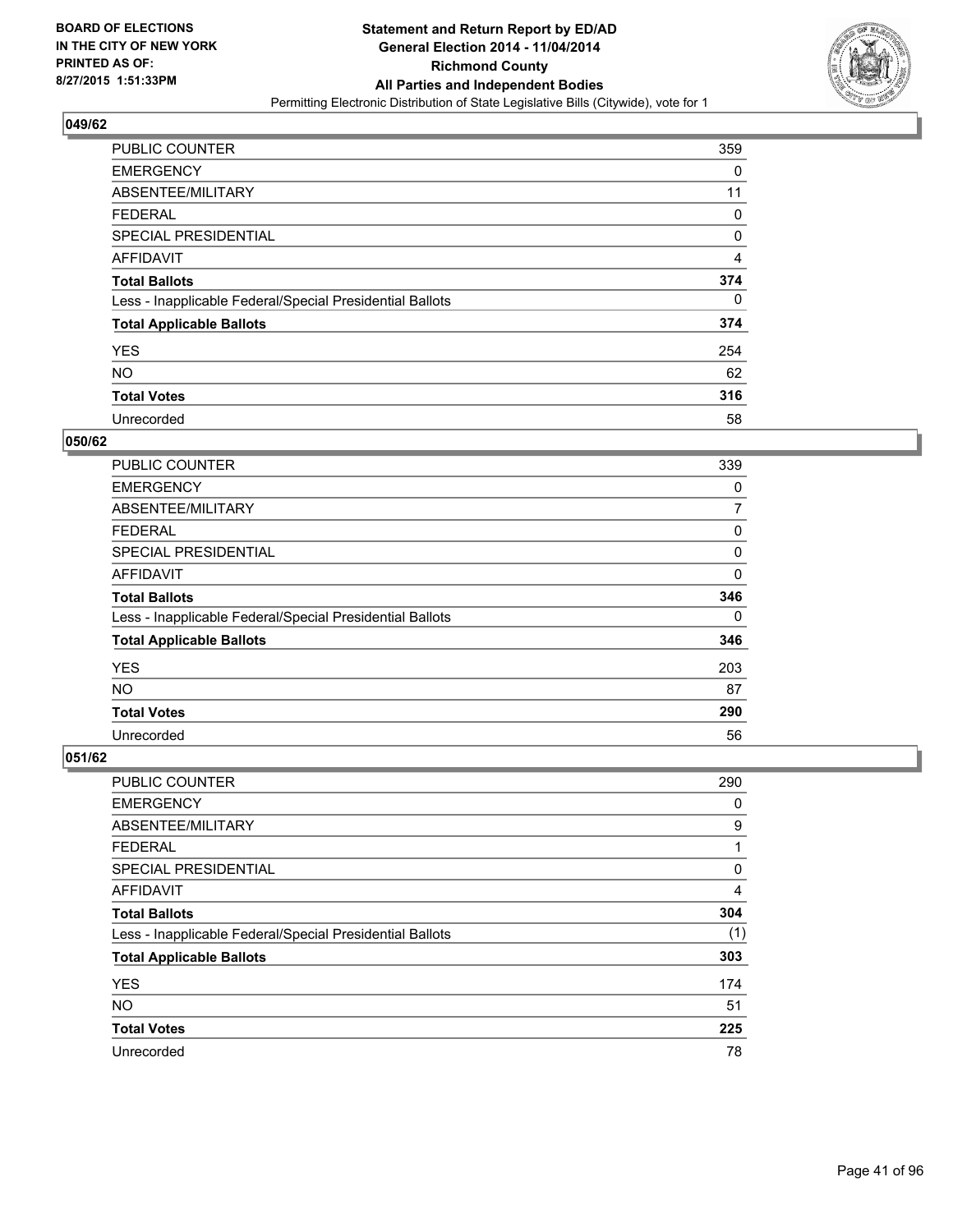

| <b>PUBLIC COUNTER</b>                                    | 349 |
|----------------------------------------------------------|-----|
| <b>EMERGENCY</b>                                         | 0   |
| ABSENTEE/MILITARY                                        | 13  |
| <b>FEDERAL</b>                                           | 0   |
| SPECIAL PRESIDENTIAL                                     | 0   |
| AFFIDAVIT                                                | 1   |
| <b>Total Ballots</b>                                     | 363 |
| Less - Inapplicable Federal/Special Presidential Ballots | 0   |
| <b>Total Applicable Ballots</b>                          | 363 |
| <b>YES</b>                                               | 202 |
| <b>NO</b>                                                | 85  |
| <b>Total Votes</b>                                       | 287 |
| Unrecorded                                               | 76  |

### **053/62**

| PUBLIC COUNTER                                           | 333            |
|----------------------------------------------------------|----------------|
| <b>EMERGENCY</b>                                         | 0              |
| ABSENTEE/MILITARY                                        | 9              |
| FEDERAL                                                  | 0              |
| <b>SPECIAL PRESIDENTIAL</b>                              | 0              |
| <b>AFFIDAVIT</b>                                         | $\overline{2}$ |
| <b>Total Ballots</b>                                     | 344            |
| Less - Inapplicable Federal/Special Presidential Ballots | 0              |
| <b>Total Applicable Ballots</b>                          | 344            |
| <b>YES</b>                                               | 214            |
| <b>NO</b>                                                | 63             |
| <b>Total Votes</b>                                       | 277            |
| Unrecorded                                               | 67             |

| PUBLIC COUNTER                                           | 320            |
|----------------------------------------------------------|----------------|
| <b>EMERGENCY</b>                                         | 0              |
| ABSENTEE/MILITARY                                        | 10             |
| <b>FEDERAL</b>                                           | 1              |
| <b>SPECIAL PRESIDENTIAL</b>                              | 0              |
| AFFIDAVIT                                                | $\overline{2}$ |
| <b>Total Ballots</b>                                     | 333            |
| Less - Inapplicable Federal/Special Presidential Ballots | (1)            |
| <b>Total Applicable Ballots</b>                          | 332            |
| <b>YES</b>                                               | 181            |
| <b>NO</b>                                                | 70             |
| <b>Total Votes</b>                                       | 251            |
| Unrecorded                                               | 81             |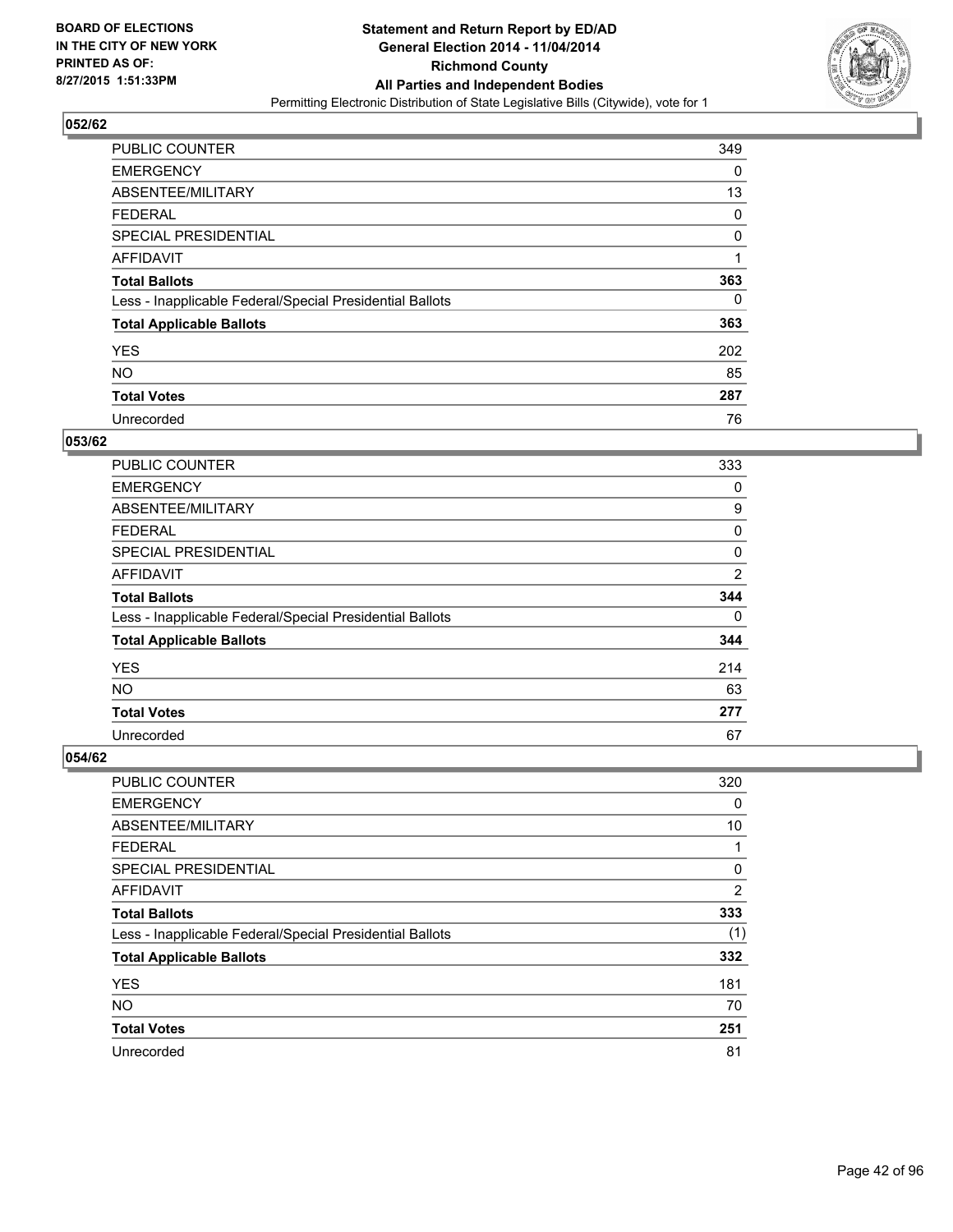

| <b>PUBLIC COUNTER</b>                                    | 328 |
|----------------------------------------------------------|-----|
| <b>EMERGENCY</b>                                         | 0   |
| ABSENTEE/MILITARY                                        | 10  |
| <b>FEDERAL</b>                                           | 0   |
| <b>SPECIAL PRESIDENTIAL</b>                              | 0   |
| AFFIDAVIT                                                | 3   |
| <b>Total Ballots</b>                                     | 341 |
| Less - Inapplicable Federal/Special Presidential Ballots | 0   |
| <b>Total Applicable Ballots</b>                          | 341 |
| <b>YES</b>                                               | 197 |
| <b>NO</b>                                                | 62  |
| <b>Total Votes</b>                                       | 259 |
| Unrecorded                                               | 82  |

#### **056/62**

| <b>PUBLIC COUNTER</b>                                    | 252 |
|----------------------------------------------------------|-----|
| <b>EMERGENCY</b>                                         | 0   |
| ABSENTEE/MILITARY                                        | 5   |
| <b>FEDERAL</b>                                           | 1   |
| <b>SPECIAL PRESIDENTIAL</b>                              | 0   |
| <b>AFFIDAVIT</b>                                         | 1   |
| <b>Total Ballots</b>                                     | 259 |
| Less - Inapplicable Federal/Special Presidential Ballots | (1) |
| <b>Total Applicable Ballots</b>                          | 258 |
| <b>YES</b>                                               | 129 |
| <b>NO</b>                                                | 45  |
| <b>Total Votes</b>                                       | 174 |
| Unrecorded                                               | 84  |

| PUBLIC COUNTER                                           | 289 |
|----------------------------------------------------------|-----|
| <b>EMERGENCY</b>                                         | 0   |
| ABSENTEE/MILITARY                                        | 13  |
| <b>FEDERAL</b>                                           | 0   |
| <b>SPECIAL PRESIDENTIAL</b>                              | 0   |
| AFFIDAVIT                                                | 1   |
| <b>Total Ballots</b>                                     | 303 |
| Less - Inapplicable Federal/Special Presidential Ballots | 0   |
| <b>Total Applicable Ballots</b>                          | 303 |
| <b>YES</b>                                               | 157 |
| <b>NO</b>                                                | 63  |
| <b>Total Votes</b>                                       | 220 |
| Unrecorded                                               | 83  |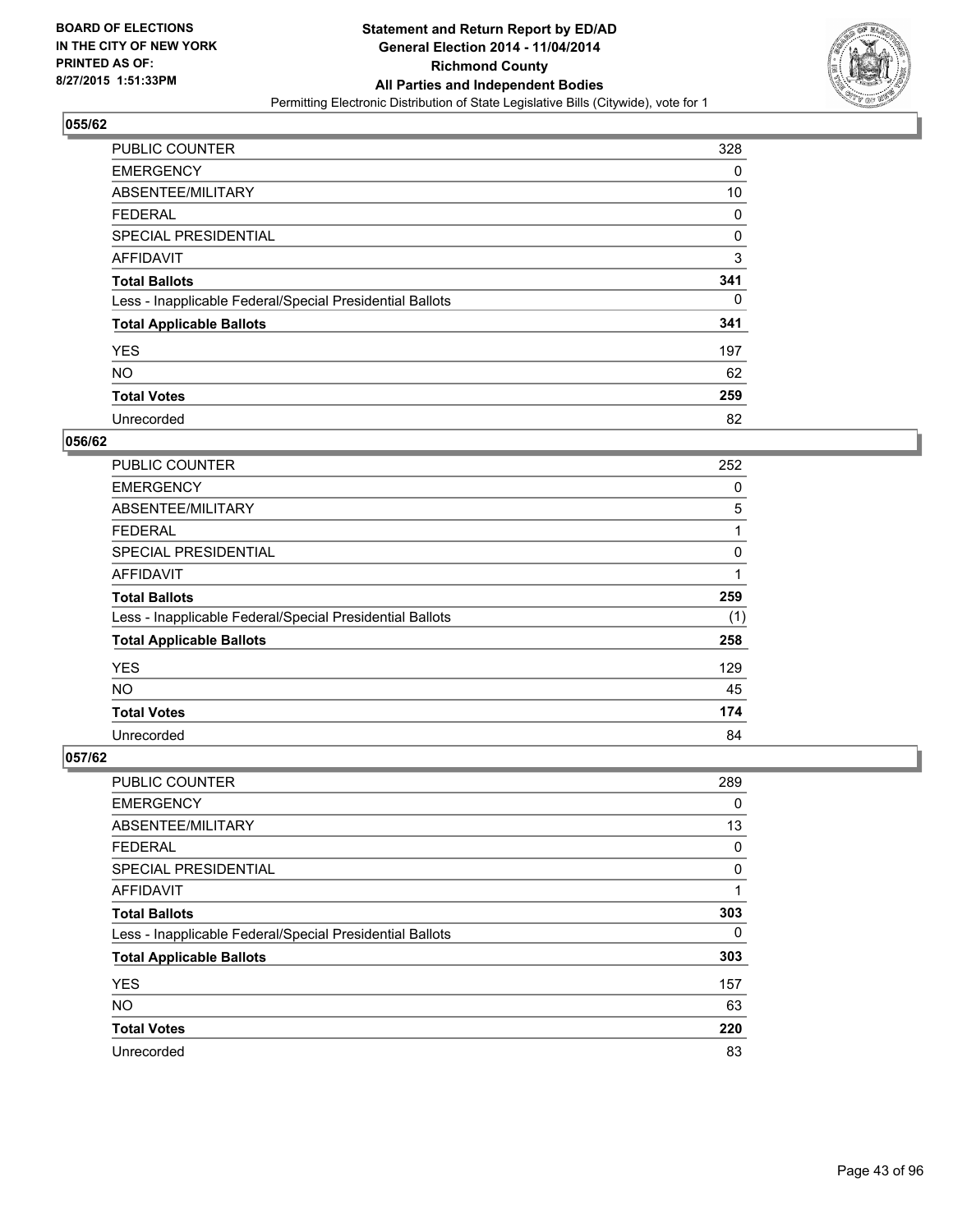

| <b>PUBLIC COUNTER</b>                                    | 356 |
|----------------------------------------------------------|-----|
| <b>EMERGENCY</b>                                         | 0   |
| ABSENTEE/MILITARY                                        | 12  |
| <b>FEDERAL</b>                                           | 0   |
| <b>SPECIAL PRESIDENTIAL</b>                              | 0   |
| AFFIDAVIT                                                | 1   |
| <b>Total Ballots</b>                                     | 369 |
| Less - Inapplicable Federal/Special Presidential Ballots | 0   |
| <b>Total Applicable Ballots</b>                          | 369 |
| <b>YES</b>                                               | 171 |
| <b>NO</b>                                                | 74  |
| <b>Total Votes</b>                                       | 245 |
| Unrecorded                                               | 124 |

#### **059/62**

| PUBLIC COUNTER                                           | 241 |
|----------------------------------------------------------|-----|
| <b>EMERGENCY</b>                                         | 0   |
| ABSENTEE/MILITARY                                        | 8   |
| <b>FEDERAL</b>                                           | 0   |
| <b>SPECIAL PRESIDENTIAL</b>                              | 0   |
| <b>AFFIDAVIT</b>                                         | 3   |
| <b>Total Ballots</b>                                     | 252 |
| Less - Inapplicable Federal/Special Presidential Ballots | 0   |
| <b>Total Applicable Ballots</b>                          | 252 |
| <b>YES</b>                                               | 156 |
| <b>NO</b>                                                | 40  |
| <b>Total Votes</b>                                       | 196 |
| Unrecorded                                               | 56  |

| PUBLIC COUNTER                                           | 161 |
|----------------------------------------------------------|-----|
| <b>EMERGENCY</b>                                         | 0   |
| ABSENTEE/MILITARY                                        | 3   |
| <b>FEDERAL</b>                                           | 0   |
| <b>SPECIAL PRESIDENTIAL</b>                              | 0   |
| AFFIDAVIT                                                | 0   |
| <b>Total Ballots</b>                                     | 164 |
| Less - Inapplicable Federal/Special Presidential Ballots | 0   |
| <b>Total Applicable Ballots</b>                          | 164 |
| <b>YES</b>                                               | 92  |
| <b>NO</b>                                                | 18  |
| <b>Total Votes</b>                                       | 110 |
| Unrecorded                                               | 54  |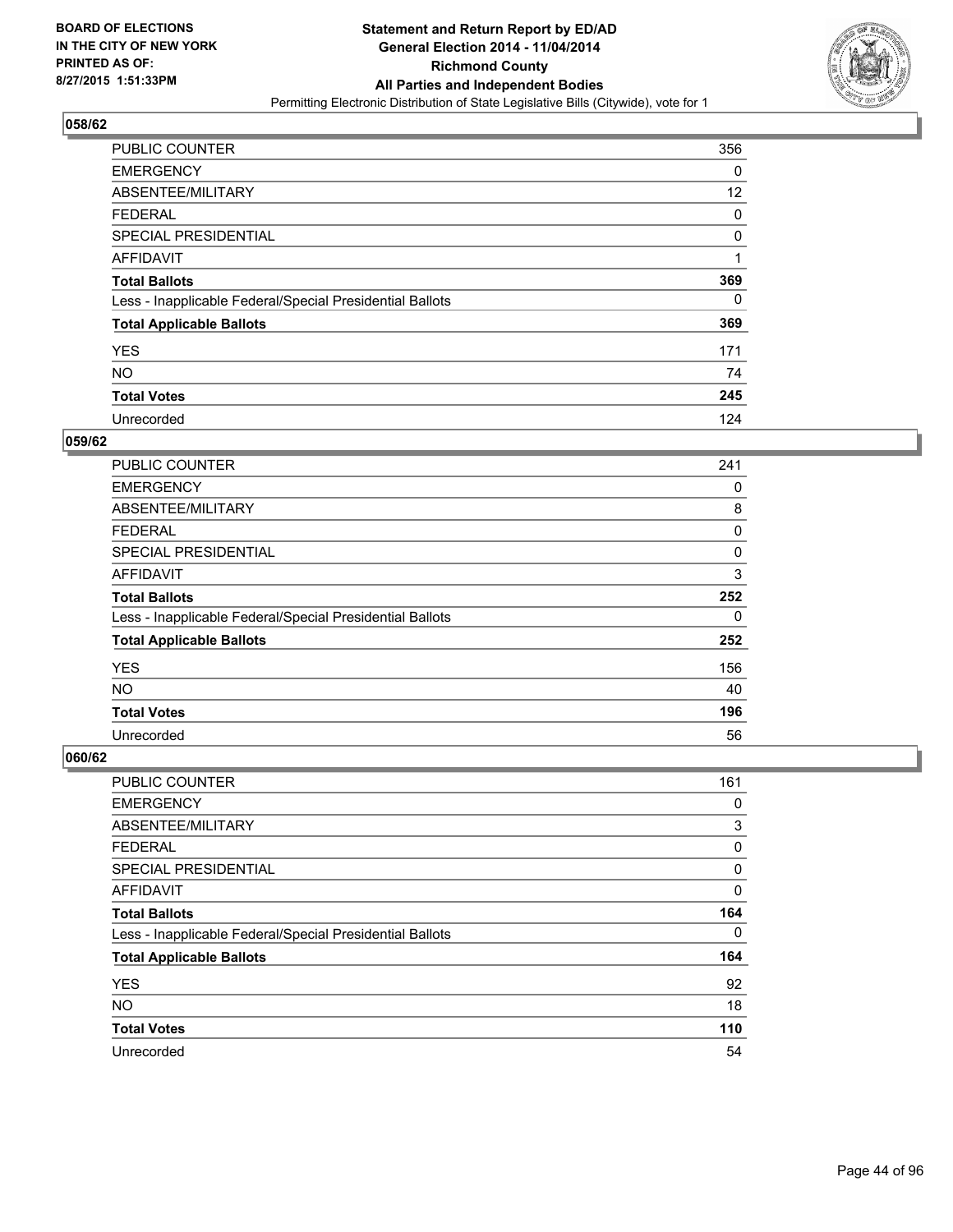

| <b>PUBLIC COUNTER</b>                                    | 228            |
|----------------------------------------------------------|----------------|
| <b>EMERGENCY</b>                                         | 0              |
| ABSENTEE/MILITARY                                        | 6              |
| <b>FEDERAL</b>                                           | 0              |
| SPECIAL PRESIDENTIAL                                     | 0              |
| AFFIDAVIT                                                | $\overline{2}$ |
| <b>Total Ballots</b>                                     | 236            |
| Less - Inapplicable Federal/Special Presidential Ballots | 0              |
| <b>Total Applicable Ballots</b>                          | 236            |
| <b>YES</b>                                               | 134            |
| <b>NO</b>                                                | 35             |
| <b>Total Votes</b>                                       | 169            |
| Unrecorded                                               | 67             |

### **062/62**

| PUBLIC COUNTER                                           | 208            |
|----------------------------------------------------------|----------------|
| <b>EMERGENCY</b>                                         | 0              |
| ABSENTEE/MILITARY                                        | 8              |
| <b>FEDERAL</b>                                           | $\overline{2}$ |
| <b>SPECIAL PRESIDENTIAL</b>                              | 0              |
| <b>AFFIDAVIT</b>                                         | 0              |
| <b>Total Ballots</b>                                     | 218            |
| Less - Inapplicable Federal/Special Presidential Ballots | (2)            |
| <b>Total Applicable Ballots</b>                          | 216            |
| <b>YES</b>                                               | 117            |
| <b>NO</b>                                                | 34             |
| <b>Total Votes</b>                                       | 151            |
| Unrecorded                                               | 65             |

| PUBLIC COUNTER                                           | 184 |
|----------------------------------------------------------|-----|
| <b>EMERGENCY</b>                                         | 0   |
| ABSENTEE/MILITARY                                        | 7   |
| <b>FEDERAL</b>                                           | 1   |
| <b>SPECIAL PRESIDENTIAL</b>                              | 0   |
| AFFIDAVIT                                                | 0   |
| <b>Total Ballots</b>                                     | 192 |
| Less - Inapplicable Federal/Special Presidential Ballots | (1) |
| <b>Total Applicable Ballots</b>                          | 191 |
| <b>YES</b>                                               | 109 |
| <b>NO</b>                                                | 27  |
| <b>Total Votes</b>                                       | 136 |
| Unrecorded                                               | 55  |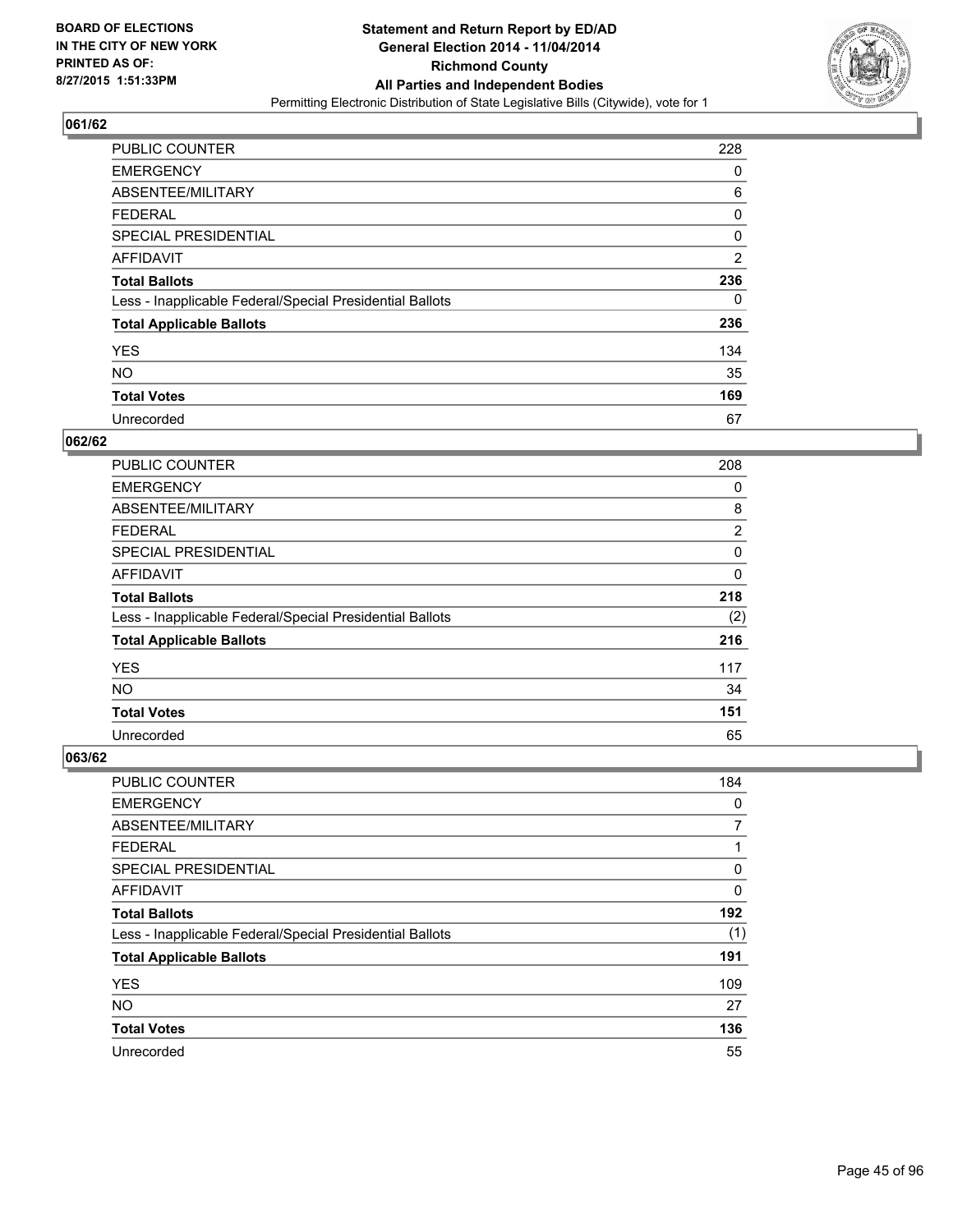

| <b>PUBLIC COUNTER</b>                                    | 162 |
|----------------------------------------------------------|-----|
| <b>EMERGENCY</b>                                         | 0   |
| ABSENTEE/MILITARY                                        | 4   |
| <b>FEDERAL</b>                                           | 0   |
| <b>SPECIAL PRESIDENTIAL</b>                              | 0   |
| AFFIDAVIT                                                | 0   |
| <b>Total Ballots</b>                                     | 166 |
| Less - Inapplicable Federal/Special Presidential Ballots | 0   |
| <b>Total Applicable Ballots</b>                          | 166 |
| <b>YES</b>                                               | 113 |
| <b>NO</b>                                                | 23  |
| <b>Total Votes</b>                                       | 136 |
| Unrecorded                                               | 30  |

#### **065/62**

| PUBLIC COUNTER                                           | 450            |
|----------------------------------------------------------|----------------|
| <b>EMERGENCY</b>                                         | 0              |
| ABSENTEE/MILITARY                                        | 11             |
| <b>FEDERAL</b>                                           | 0              |
| <b>SPECIAL PRESIDENTIAL</b>                              | 0              |
| <b>AFFIDAVIT</b>                                         | $\overline{2}$ |
| <b>Total Ballots</b>                                     | 463            |
| Less - Inapplicable Federal/Special Presidential Ballots | 0              |
| <b>Total Applicable Ballots</b>                          | 463            |
| <b>YES</b>                                               | 248            |
| NO.                                                      | 78             |
| <b>Total Votes</b>                                       | 326            |
| Unrecorded                                               | 137            |

| PUBLIC COUNTER                                           | 433 |
|----------------------------------------------------------|-----|
| <b>EMERGENCY</b>                                         | 0   |
| ABSENTEE/MILITARY                                        | 19  |
| <b>FEDERAL</b>                                           | 1   |
| <b>SPECIAL PRESIDENTIAL</b>                              | 0   |
| AFFIDAVIT                                                | 4   |
| <b>Total Ballots</b>                                     | 457 |
| Less - Inapplicable Federal/Special Presidential Ballots | (1) |
| <b>Total Applicable Ballots</b>                          | 456 |
| <b>YES</b>                                               | 254 |
| <b>NO</b>                                                | 70  |
| <b>Total Votes</b>                                       | 324 |
| Unrecorded                                               | 132 |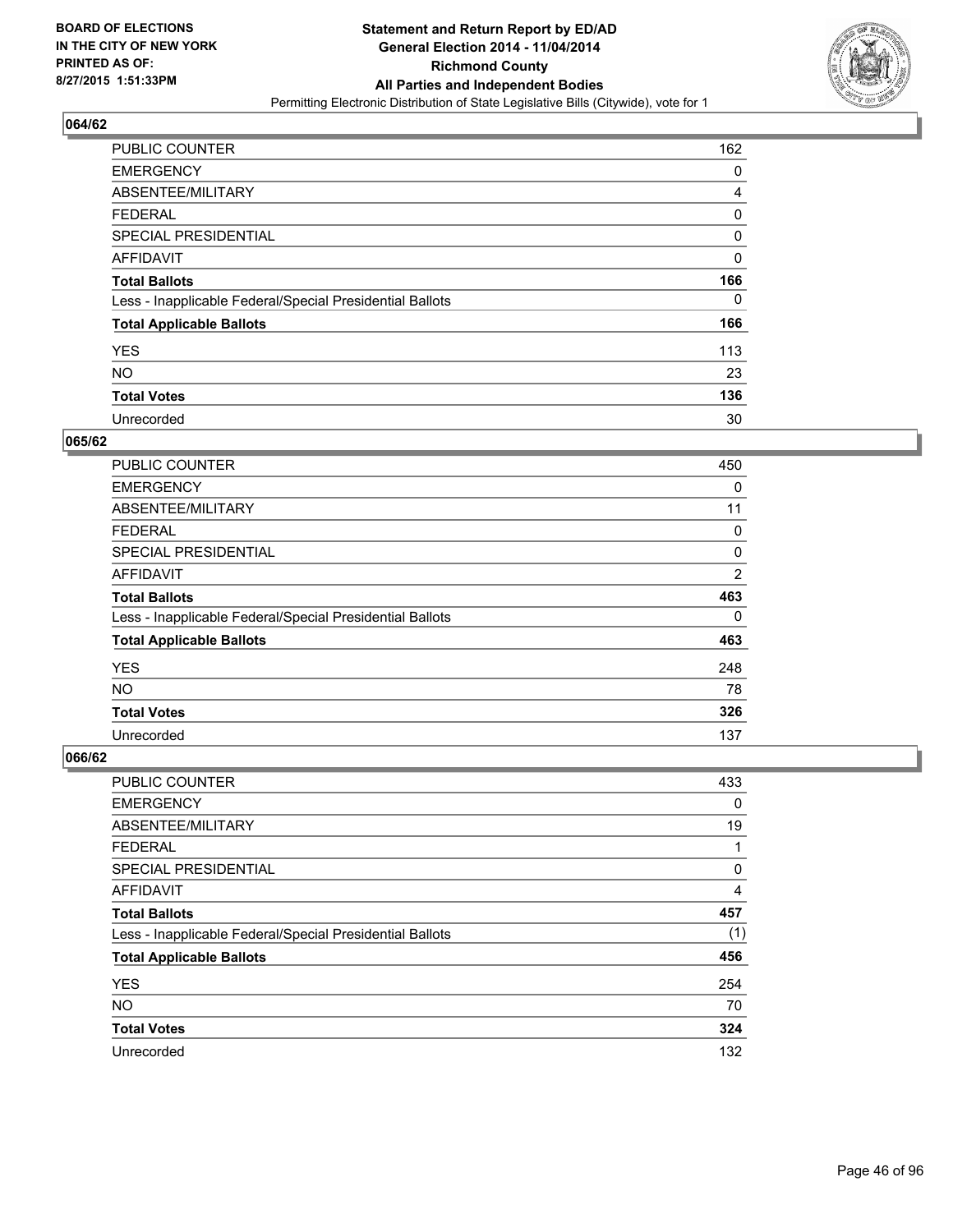

| PUBLIC COUNTER                                           | 364 |
|----------------------------------------------------------|-----|
| <b>EMERGENCY</b>                                         | 0   |
| ABSENTEE/MILITARY                                        | 14  |
| <b>FEDERAL</b>                                           | 0   |
| <b>SPECIAL PRESIDENTIAL</b>                              | 0   |
| AFFIDAVIT                                                | 1   |
| <b>Total Ballots</b>                                     | 379 |
| Less - Inapplicable Federal/Special Presidential Ballots | 0   |
| <b>Total Applicable Ballots</b>                          | 379 |
| <b>YES</b>                                               | 250 |
| <b>NO</b>                                                | 65  |
| <b>Total Votes</b>                                       | 315 |
| Unrecorded                                               | 64  |

#### **068/62**

| PUBLIC COUNTER                                           | 341            |
|----------------------------------------------------------|----------------|
| <b>EMERGENCY</b>                                         | 0              |
| ABSENTEE/MILITARY                                        | 15             |
| <b>FEDERAL</b>                                           | 0              |
| <b>SPECIAL PRESIDENTIAL</b>                              | 0              |
| <b>AFFIDAVIT</b>                                         | $\overline{2}$ |
| <b>Total Ballots</b>                                     | 358            |
| Less - Inapplicable Federal/Special Presidential Ballots | 0              |
| <b>Total Applicable Ballots</b>                          | 358            |
| <b>YES</b>                                               | 184            |
| <b>NO</b>                                                | 48             |
| <b>Total Votes</b>                                       | 232            |
| Unrecorded                                               | 126            |

| PUBLIC COUNTER                                           | 275 |
|----------------------------------------------------------|-----|
| <b>EMERGENCY</b>                                         | 0   |
| ABSENTEE/MILITARY                                        | 13  |
| <b>FEDERAL</b>                                           | 3   |
| <b>SPECIAL PRESIDENTIAL</b>                              | 0   |
| AFFIDAVIT                                                | 5   |
| <b>Total Ballots</b>                                     | 296 |
| Less - Inapplicable Federal/Special Presidential Ballots | (3) |
| <b>Total Applicable Ballots</b>                          | 293 |
| <b>YES</b>                                               | 179 |
| <b>NO</b>                                                | 48  |
| <b>Total Votes</b>                                       | 227 |
| Unrecorded                                               | 66  |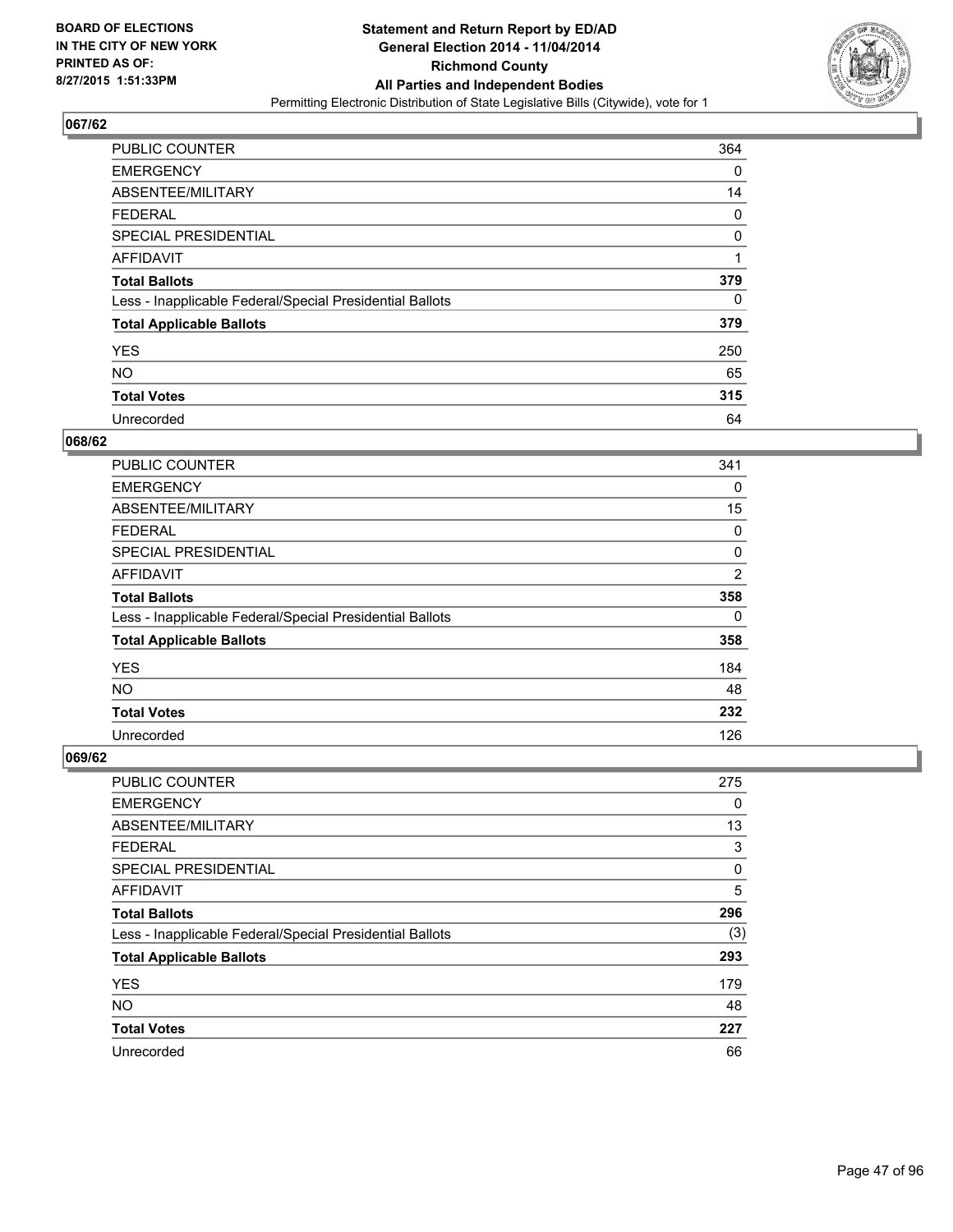

| <b>PUBLIC COUNTER</b>                                    | 165            |
|----------------------------------------------------------|----------------|
| <b>EMERGENCY</b>                                         | 0              |
| ABSENTEE/MILITARY                                        | 9              |
| <b>FEDERAL</b>                                           | 0              |
| SPECIAL PRESIDENTIAL                                     | 0              |
| AFFIDAVIT                                                | $\overline{2}$ |
| <b>Total Ballots</b>                                     | 176            |
| Less - Inapplicable Federal/Special Presidential Ballots | 0              |
| <b>Total Applicable Ballots</b>                          | 176            |
| <b>YES</b>                                               | 98             |
| <b>NO</b>                                                | 33             |
| <b>Total Votes</b>                                       | 131            |
| Unrecorded                                               | 45             |

### **071/62**

| PUBLIC COUNTER                                           | 372            |
|----------------------------------------------------------|----------------|
| <b>EMERGENCY</b>                                         | 0              |
| ABSENTEE/MILITARY                                        | 11             |
| <b>FEDERAL</b>                                           |                |
| <b>SPECIAL PRESIDENTIAL</b>                              | 0              |
| <b>AFFIDAVIT</b>                                         | $\overline{2}$ |
| <b>Total Ballots</b>                                     | 386            |
| Less - Inapplicable Federal/Special Presidential Ballots | (1)            |
| <b>Total Applicable Ballots</b>                          | 385            |
| <b>YES</b>                                               | 226            |
| <b>NO</b>                                                | 68             |
| <b>Total Votes</b>                                       | 294            |
| Unrecorded                                               | 91             |

| <b>PUBLIC COUNTER</b>                                    | 305            |
|----------------------------------------------------------|----------------|
| <b>EMERGENCY</b>                                         | 0              |
| ABSENTEE/MILITARY                                        | 16             |
| <b>FEDERAL</b>                                           | 3              |
| SPECIAL PRESIDENTIAL                                     | 0              |
| AFFIDAVIT                                                | $\overline{2}$ |
| <b>Total Ballots</b>                                     | 326            |
| Less - Inapplicable Federal/Special Presidential Ballots | (3)            |
| <b>Total Applicable Ballots</b>                          | 323            |
| <b>YES</b>                                               | 154            |
| <b>NO</b>                                                | 39             |
| <b>Total Votes</b>                                       | 193            |
| Unrecorded                                               | 130            |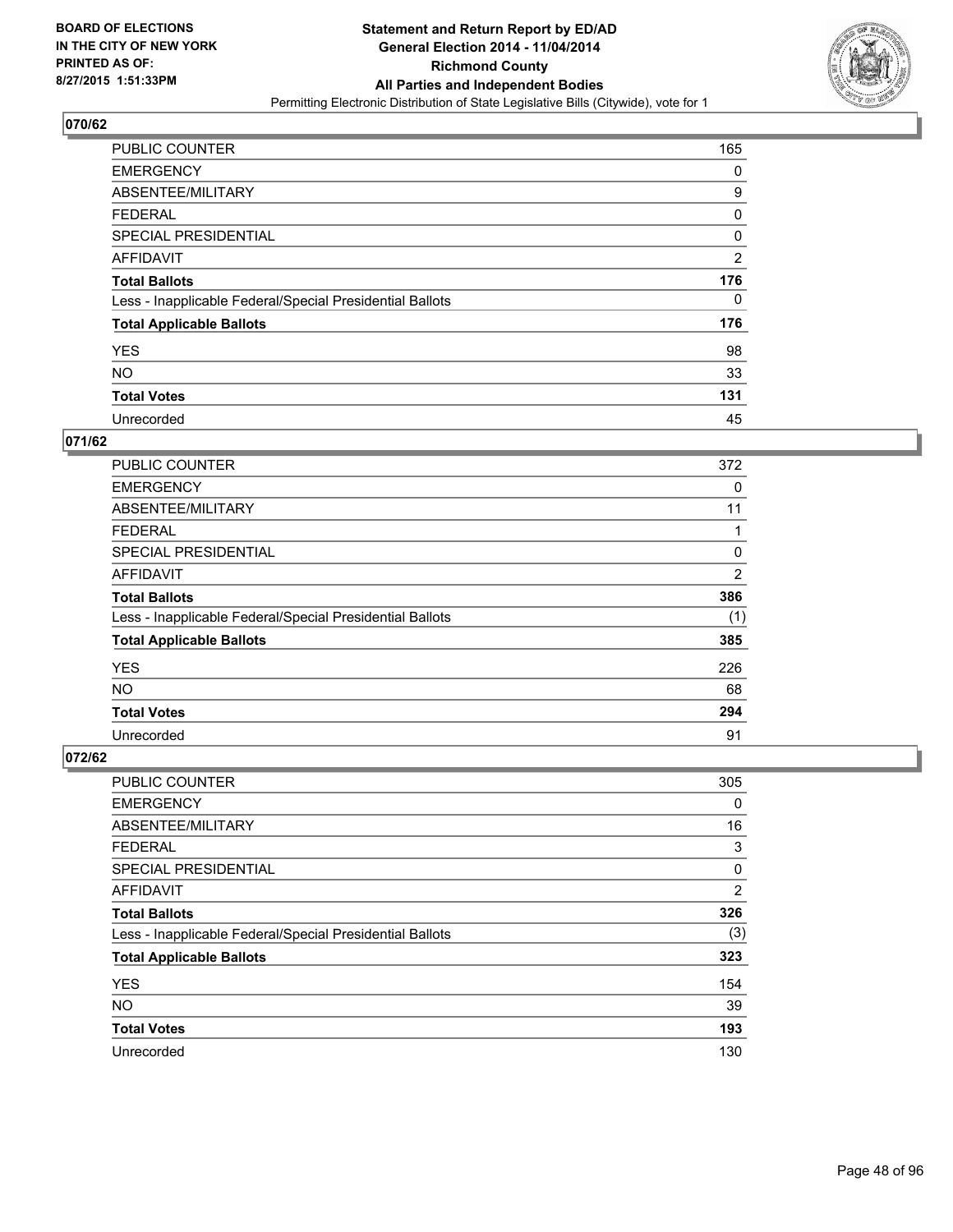

| <b>PUBLIC COUNTER</b>                                    | 330 |
|----------------------------------------------------------|-----|
| <b>EMERGENCY</b>                                         | 0   |
| ABSENTEE/MILITARY                                        | 11  |
| <b>FEDERAL</b>                                           |     |
| <b>SPECIAL PRESIDENTIAL</b>                              | 0   |
| AFFIDAVIT                                                | 3   |
| <b>Total Ballots</b>                                     | 345 |
| Less - Inapplicable Federal/Special Presidential Ballots | (1) |
| <b>Total Applicable Ballots</b>                          | 344 |
| <b>YES</b>                                               | 200 |
| <b>NO</b>                                                | 59  |
| <b>Total Votes</b>                                       | 259 |
| Unrecorded                                               | 85  |

### **074/62**

| <b>PUBLIC COUNTER</b>                                    | 0           |
|----------------------------------------------------------|-------------|
| <b>EMERGENCY</b>                                         | 0           |
| ABSENTEE/MILITARY                                        | 0           |
| <b>FEDERAL</b>                                           | 0           |
| SPECIAL PRESIDENTIAL                                     | 0           |
| AFFIDAVIT                                                | 0           |
| <b>Total Ballots</b>                                     | 0           |
| Less - Inapplicable Federal/Special Presidential Ballots | 0           |
| <b>Total Applicable Ballots</b>                          | 0           |
| <b>YES</b>                                               | 0           |
| <b>NO</b>                                                | 0           |
| <b>Total Votes</b>                                       | $\mathbf 0$ |

| <b>PUBLIC COUNTER</b>                                    | 0 |
|----------------------------------------------------------|---|
| <b>EMERGENCY</b>                                         | 0 |
| ABSENTEE/MILITARY                                        | 0 |
| <b>FEDERAL</b>                                           | 0 |
| SPECIAL PRESIDENTIAL                                     | 0 |
| <b>AFFIDAVIT</b>                                         | 0 |
|                                                          |   |
| <b>Total Ballots</b>                                     | 0 |
| Less - Inapplicable Federal/Special Presidential Ballots | 0 |
| <b>Total Applicable Ballots</b>                          | 0 |
| <b>YES</b>                                               | 0 |
| <b>NO</b>                                                | 0 |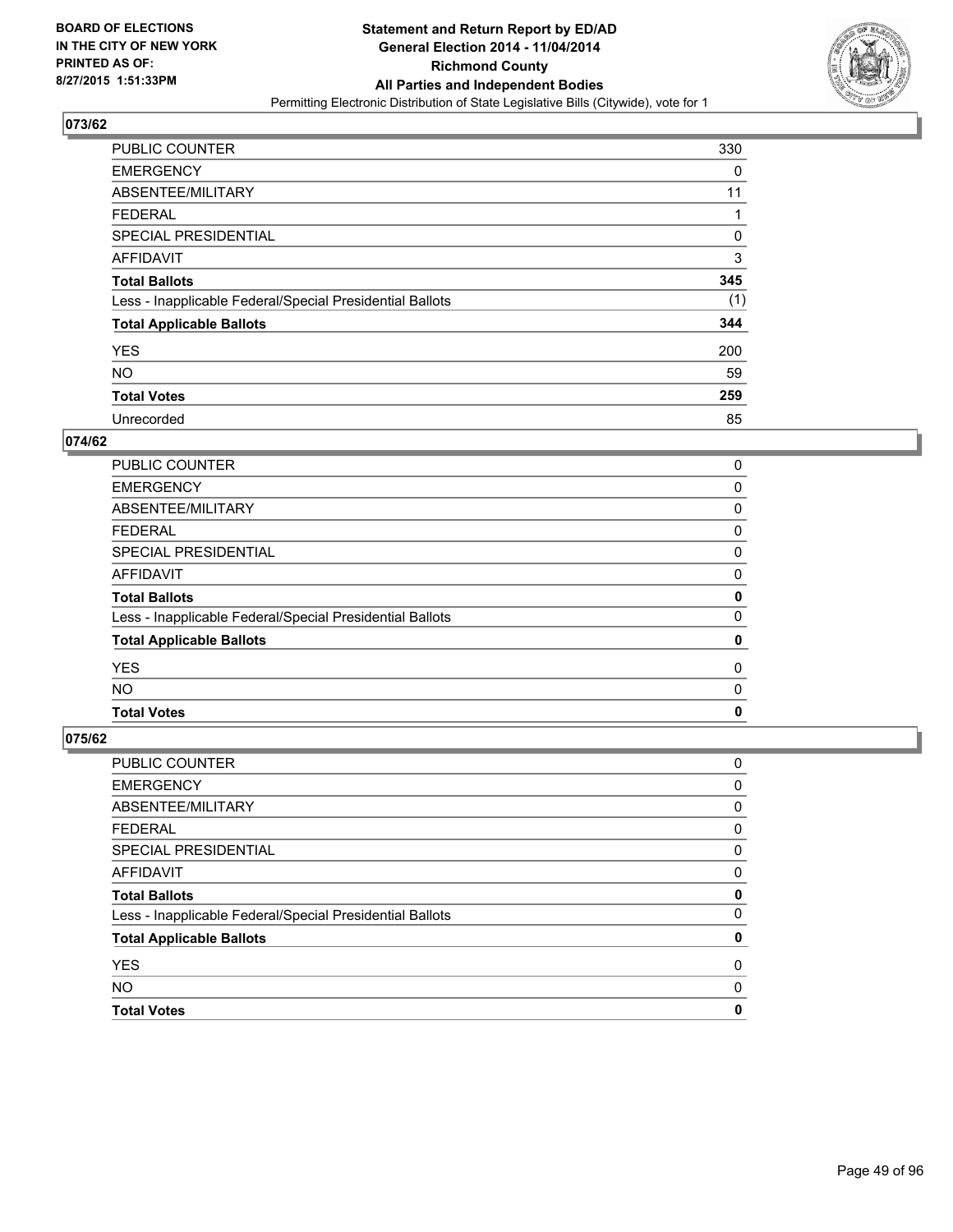

| <b>PUBLIC COUNTER</b>                                    | 288 |
|----------------------------------------------------------|-----|
| <b>EMERGENCY</b>                                         | 0   |
| ABSENTEE/MILITARY                                        | 8   |
| <b>FEDERAL</b>                                           | 1   |
| SPECIAL PRESIDENTIAL                                     | 0   |
| AFFIDAVIT                                                | 3   |
| <b>Total Ballots</b>                                     | 300 |
| Less - Inapplicable Federal/Special Presidential Ballots | (1) |
| <b>Total Applicable Ballots</b>                          | 299 |
| <b>YES</b>                                               | 178 |
| <b>NO</b>                                                | 63  |
| <b>Total Votes</b>                                       | 241 |
| Unrecorded                                               | 58  |

### **002/63**

| <b>PUBLIC COUNTER</b>                                    | 245 |
|----------------------------------------------------------|-----|
| <b>EMERGENCY</b>                                         | 0   |
| ABSENTEE/MILITARY                                        | 12  |
| <b>FEDERAL</b>                                           | 1   |
| <b>SPECIAL PRESIDENTIAL</b>                              | 0   |
| <b>AFFIDAVIT</b>                                         | 4   |
| <b>Total Ballots</b>                                     | 262 |
| Less - Inapplicable Federal/Special Presidential Ballots | (1) |
| <b>Total Applicable Ballots</b>                          | 261 |
| <b>YES</b>                                               | 161 |
| <b>NO</b>                                                | 32  |
| <b>Total Votes</b>                                       | 193 |
| Unrecorded                                               | 68  |

| PUBLIC COUNTER                                           | 220 |
|----------------------------------------------------------|-----|
| <b>EMERGENCY</b>                                         | 0   |
| ABSENTEE/MILITARY                                        | 8   |
| <b>FEDERAL</b>                                           | 0   |
| SPECIAL PRESIDENTIAL                                     | 0   |
| AFFIDAVIT                                                | 1   |
| <b>Total Ballots</b>                                     | 229 |
| Less - Inapplicable Federal/Special Presidential Ballots | 0   |
| <b>Total Applicable Ballots</b>                          | 229 |
| <b>YES</b>                                               | 128 |
| <b>NO</b>                                                | 34  |
| <b>Total Votes</b>                                       | 162 |
| Unrecorded                                               | 67  |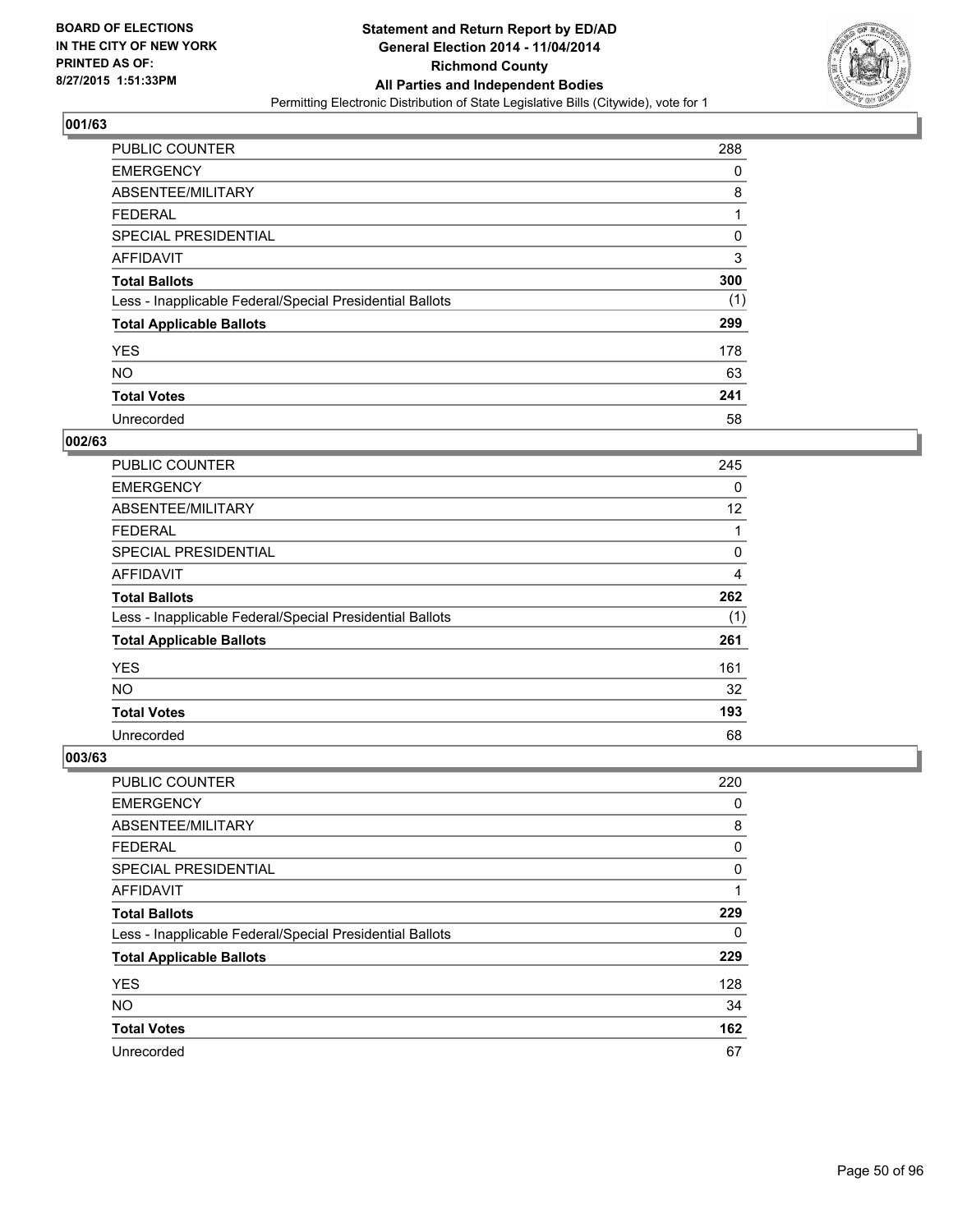

| <b>PUBLIC COUNTER</b>                                    | 242 |
|----------------------------------------------------------|-----|
| <b>EMERGENCY</b>                                         | 0   |
| ABSENTEE/MILITARY                                        | 10  |
| <b>FEDERAL</b>                                           | 0   |
| <b>SPECIAL PRESIDENTIAL</b>                              | 0   |
| <b>AFFIDAVIT</b>                                         | 4   |
| <b>Total Ballots</b>                                     | 253 |
| Less - Inapplicable Federal/Special Presidential Ballots | 0   |
| <b>Total Applicable Ballots</b>                          | 253 |
| <b>YES</b>                                               | 144 |
| <b>NO</b>                                                | 43  |
| <b>Total Votes</b>                                       | 187 |
| Unrecorded                                               | 66  |

#### **005/63**

| PUBLIC COUNTER                                           | 253 |
|----------------------------------------------------------|-----|
| <b>EMERGENCY</b>                                         | 0   |
| ABSENTEE/MILITARY                                        | 10  |
| FEDERAL                                                  | 0   |
| <b>SPECIAL PRESIDENTIAL</b>                              | 0   |
| <b>AFFIDAVIT</b>                                         | 1   |
| <b>Total Ballots</b>                                     | 264 |
| Less - Inapplicable Federal/Special Presidential Ballots | 0   |
| <b>Total Applicable Ballots</b>                          | 264 |
| <b>YES</b>                                               | 128 |
| <b>NO</b>                                                | 43  |
| <b>Total Votes</b>                                       | 171 |
| Unrecorded                                               | 93  |

| PUBLIC COUNTER                                           | 218 |
|----------------------------------------------------------|-----|
| <b>EMERGENCY</b>                                         | 0   |
| ABSENTEE/MILITARY                                        | 9   |
| <b>FEDERAL</b>                                           | 0   |
| <b>SPECIAL PRESIDENTIAL</b>                              | 0   |
| AFFIDAVIT                                                | 0   |
| <b>Total Ballots</b>                                     | 227 |
| Less - Inapplicable Federal/Special Presidential Ballots | 0   |
| <b>Total Applicable Ballots</b>                          | 227 |
| <b>YES</b>                                               | 141 |
| <b>NO</b>                                                | 48  |
| <b>Total Votes</b>                                       | 189 |
| Unrecorded                                               | 38  |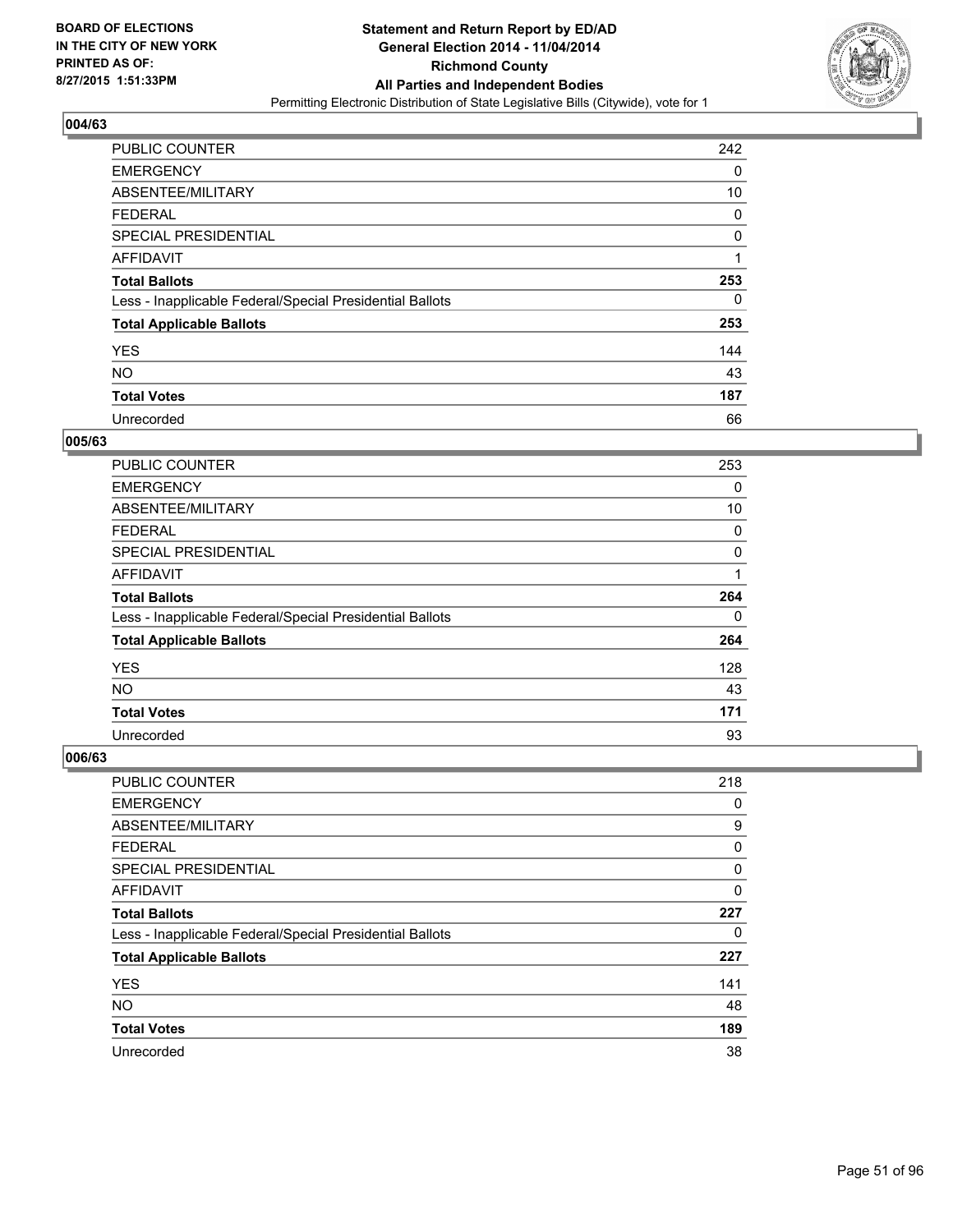

| <b>PUBLIC COUNTER</b>                                    | 217 |
|----------------------------------------------------------|-----|
| <b>EMERGENCY</b>                                         | 0   |
| ABSENTEE/MILITARY                                        | 4   |
| <b>FEDERAL</b>                                           | 0   |
| SPECIAL PRESIDENTIAL                                     | 0   |
| AFFIDAVIT                                                | 1   |
| <b>Total Ballots</b>                                     | 222 |
| Less - Inapplicable Federal/Special Presidential Ballots | 0   |
| <b>Total Applicable Ballots</b>                          | 222 |
| <b>YES</b>                                               | 112 |
| <b>NO</b>                                                | 26  |
| <b>Total Votes</b>                                       | 138 |
| Unrecorded                                               | 84  |

### **008/63**

| PUBLIC COUNTER                                           | 181 |
|----------------------------------------------------------|-----|
| <b>EMERGENCY</b>                                         | 0   |
| ABSENTEE/MILITARY                                        | 5   |
| FEDERAL                                                  | 0   |
| <b>SPECIAL PRESIDENTIAL</b>                              | 0   |
| <b>AFFIDAVIT</b>                                         |     |
| <b>Total Ballots</b>                                     | 187 |
| Less - Inapplicable Federal/Special Presidential Ballots | 0   |
| <b>Total Applicable Ballots</b>                          | 187 |
| <b>YES</b>                                               | 115 |
| <b>NO</b>                                                | 22  |
| <b>Total Votes</b>                                       | 137 |
| Unrecorded                                               | 50  |

| PUBLIC COUNTER                                           | 22 |
|----------------------------------------------------------|----|
| <b>EMERGENCY</b>                                         | 0  |
| ABSENTEE/MILITARY                                        | 0  |
| <b>FEDERAL</b>                                           | 0  |
| <b>SPECIAL PRESIDENTIAL</b>                              | 0  |
| AFFIDAVIT                                                | 0  |
| <b>Total Ballots</b>                                     | 22 |
| Less - Inapplicable Federal/Special Presidential Ballots | 0  |
| <b>Total Applicable Ballots</b>                          | 22 |
| <b>YES</b>                                               | 14 |
| <b>NO</b>                                                | 5  |
| <b>Total Votes</b>                                       | 19 |
| Unrecorded                                               | 3  |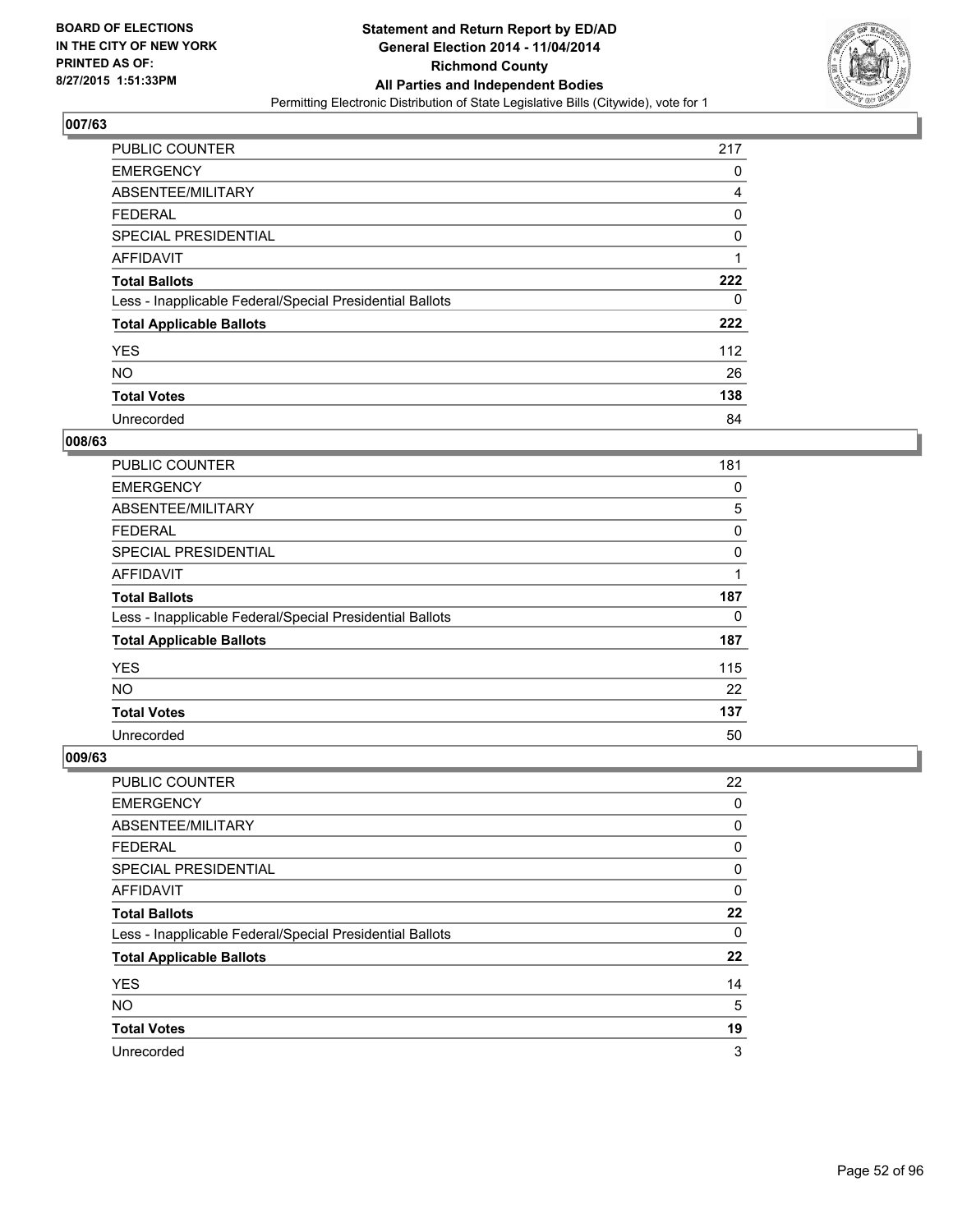

| PUBLIC COUNTER                                           | 146 |
|----------------------------------------------------------|-----|
| <b>EMERGENCY</b>                                         | 0   |
| ABSENTEE/MILITARY                                        | 7   |
| <b>FEDERAL</b>                                           | 1   |
| SPECIAL PRESIDENTIAL                                     | 0   |
| AFFIDAVIT                                                | 0   |
| <b>Total Ballots</b>                                     | 154 |
| Less - Inapplicable Federal/Special Presidential Ballots | (1) |
| <b>Total Applicable Ballots</b>                          | 153 |
| <b>YES</b>                                               | 79  |
| <b>NO</b>                                                | 16  |
| <b>Total Votes</b>                                       | 95  |
| Unrecorded                                               | 58  |

# **011/63**

| PUBLIC COUNTER                                           | 368      |
|----------------------------------------------------------|----------|
| <b>EMERGENCY</b>                                         | $\Omega$ |
| ABSENTEE/MILITARY                                        | 12       |
| FEDERAL                                                  | 0        |
| <b>SPECIAL PRESIDENTIAL</b>                              | 0        |
| <b>AFFIDAVIT</b>                                         | 0        |
| <b>Total Ballots</b>                                     | 380      |
| Less - Inapplicable Federal/Special Presidential Ballots | 0        |
| <b>Total Applicable Ballots</b>                          | 380      |
| <b>YES</b>                                               | 193      |
| <b>NO</b>                                                | 56       |
| <b>Total Votes</b>                                       | 249      |
| Unrecorded                                               | 131      |

| PUBLIC COUNTER                                           | 354 |
|----------------------------------------------------------|-----|
| <b>EMERGENCY</b>                                         | 0   |
| ABSENTEE/MILITARY                                        | 21  |
| <b>FEDERAL</b>                                           | 0   |
| <b>SPECIAL PRESIDENTIAL</b>                              | 0   |
| AFFIDAVIT                                                | 3   |
| <b>Total Ballots</b>                                     | 378 |
| Less - Inapplicable Federal/Special Presidential Ballots | 0   |
| <b>Total Applicable Ballots</b>                          | 378 |
| <b>YES</b>                                               | 232 |
| <b>NO</b>                                                | 54  |
| <b>Total Votes</b>                                       | 286 |
| Unrecorded                                               | 92  |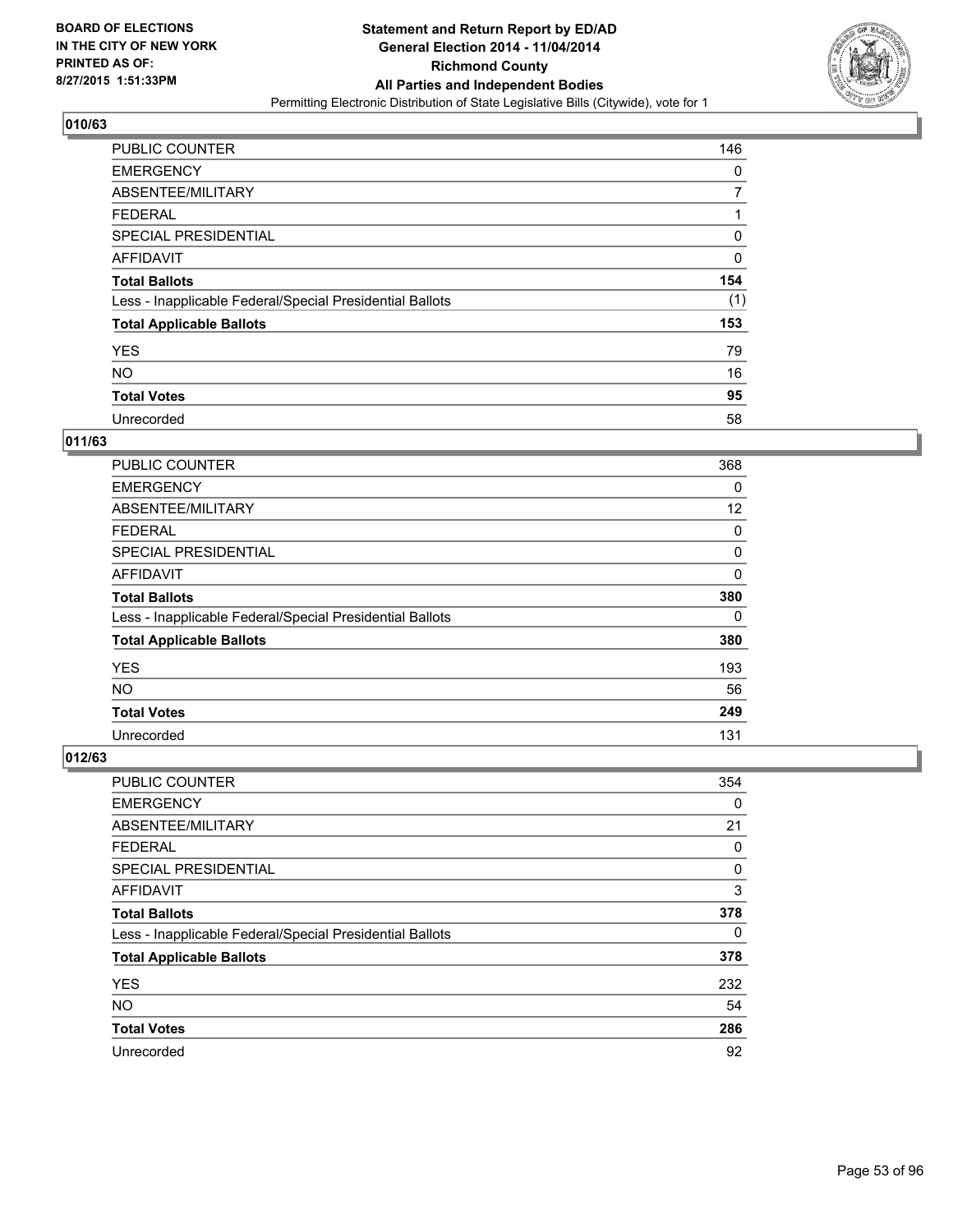

| <b>PUBLIC COUNTER</b>                                    | 255 |
|----------------------------------------------------------|-----|
| <b>EMERGENCY</b>                                         | 0   |
| ABSENTEE/MILITARY                                        | 15  |
| <b>FEDERAL</b>                                           | 0   |
| SPECIAL PRESIDENTIAL                                     | 0   |
| AFFIDAVIT                                                | 4   |
| <b>Total Ballots</b>                                     | 274 |
| Less - Inapplicable Federal/Special Presidential Ballots | 0   |
| <b>Total Applicable Ballots</b>                          | 274 |
| <b>YES</b>                                               | 134 |
| <b>NO</b>                                                | 36  |
| <b>Total Votes</b>                                       | 170 |
| Unrecorded                                               | 104 |

# **014/63**

| PUBLIC COUNTER                                           | 239 |
|----------------------------------------------------------|-----|
| <b>EMERGENCY</b>                                         | 0   |
| ABSENTEE/MILITARY                                        | 17  |
| FEDERAL                                                  | 0   |
| <b>SPECIAL PRESIDENTIAL</b>                              | 0   |
| <b>AFFIDAVIT</b>                                         | 4   |
| <b>Total Ballots</b>                                     | 260 |
| Less - Inapplicable Federal/Special Presidential Ballots | 0   |
| <b>Total Applicable Ballots</b>                          | 260 |
| <b>YES</b>                                               | 127 |
| <b>NO</b>                                                | 31  |
| <b>Total Votes</b>                                       | 158 |
| Unrecorded                                               | 102 |

| PUBLIC COUNTER                                           | 277 |
|----------------------------------------------------------|-----|
| <b>EMERGENCY</b>                                         | 0   |
| ABSENTEE/MILITARY                                        | 5   |
| <b>FEDERAL</b>                                           | 1   |
| <b>SPECIAL PRESIDENTIAL</b>                              | 0   |
| AFFIDAVIT                                                | 0   |
| <b>Total Ballots</b>                                     | 283 |
| Less - Inapplicable Federal/Special Presidential Ballots | (1) |
| <b>Total Applicable Ballots</b>                          | 282 |
| <b>YES</b>                                               | 150 |
| <b>NO</b>                                                | 31  |
| <b>Total Votes</b>                                       | 181 |
| Unrecorded                                               | 101 |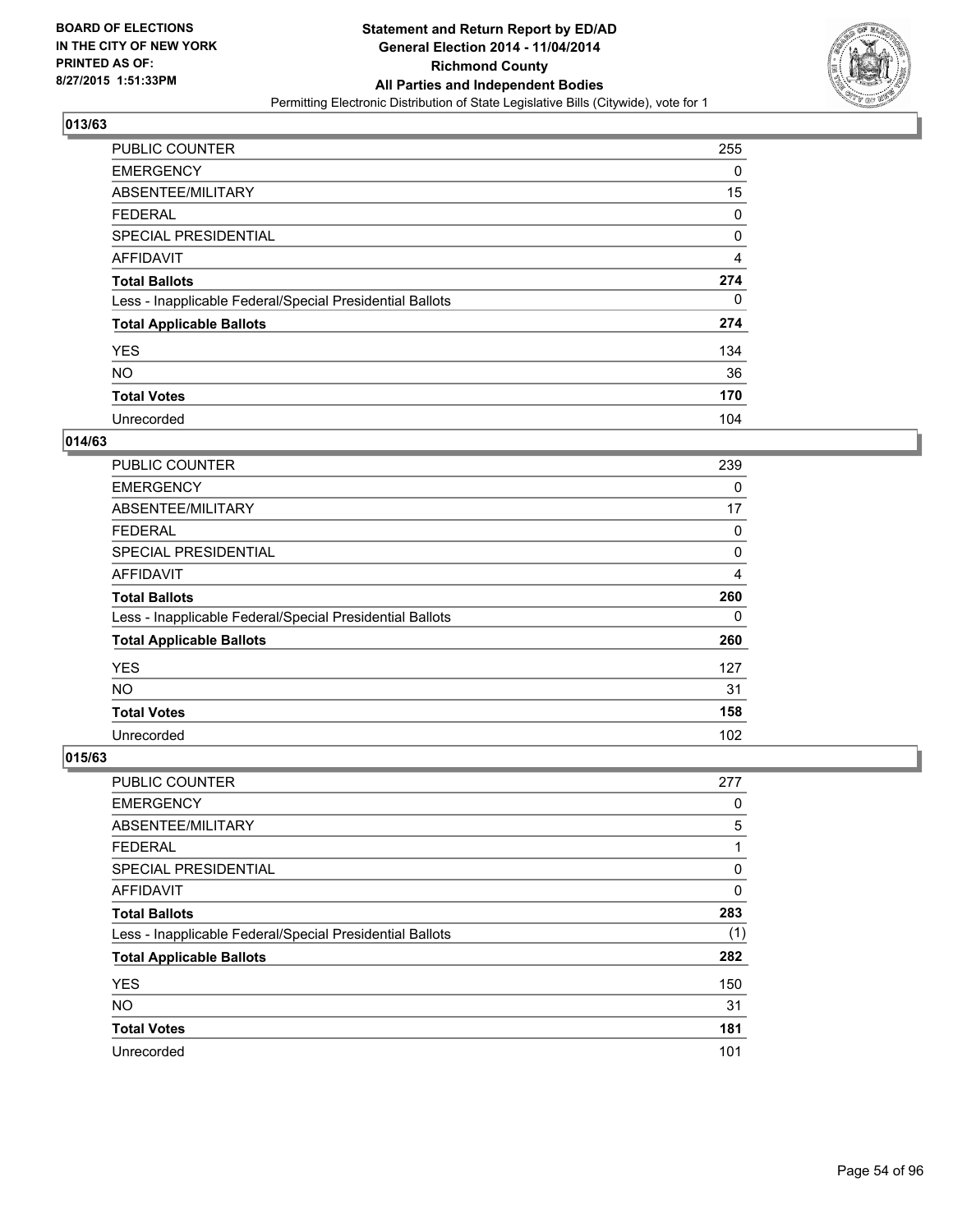

| <b>PUBLIC COUNTER</b>                                    | 267 |
|----------------------------------------------------------|-----|
| <b>EMERGENCY</b>                                         | 0   |
| ABSENTEE/MILITARY                                        | 8   |
| <b>FEDERAL</b>                                           | 0   |
| SPECIAL PRESIDENTIAL                                     | 0   |
| AFFIDAVIT                                                | 1   |
| <b>Total Ballots</b>                                     | 276 |
| Less - Inapplicable Federal/Special Presidential Ballots | 0   |
| <b>Total Applicable Ballots</b>                          | 276 |
| <b>YES</b>                                               | 142 |
| <b>NO</b>                                                | 40  |
| <b>Total Votes</b>                                       | 182 |
| Unrecorded                                               | 94  |

## **017/63**

| <b>PUBLIC COUNTER</b>                                    | 97  |
|----------------------------------------------------------|-----|
| <b>EMERGENCY</b>                                         | 0   |
| ABSENTEE/MILITARY                                        | 9   |
| FEDERAL                                                  | 1   |
| <b>SPECIAL PRESIDENTIAL</b>                              | 0   |
| <b>AFFIDAVIT</b>                                         | 4   |
| <b>Total Ballots</b>                                     | 111 |
| Less - Inapplicable Federal/Special Presidential Ballots | (1) |
| <b>Total Applicable Ballots</b>                          | 110 |
| <b>YES</b>                                               | 64  |
| <b>NO</b>                                                | 10  |
| <b>Total Votes</b>                                       | 74  |
| Unrecorded                                               | 36  |

| PUBLIC COUNTER                                           | 280 |
|----------------------------------------------------------|-----|
| <b>EMERGENCY</b>                                         | 0   |
| ABSENTEE/MILITARY                                        | 4   |
| <b>FEDERAL</b>                                           | 0   |
| <b>SPECIAL PRESIDENTIAL</b>                              | 0   |
| AFFIDAVIT                                                | 1   |
| <b>Total Ballots</b>                                     | 285 |
| Less - Inapplicable Federal/Special Presidential Ballots | 0   |
| <b>Total Applicable Ballots</b>                          | 285 |
| <b>YES</b>                                               | 164 |
| <b>NO</b>                                                | 45  |
| <b>Total Votes</b>                                       | 209 |
| Unrecorded                                               | 76  |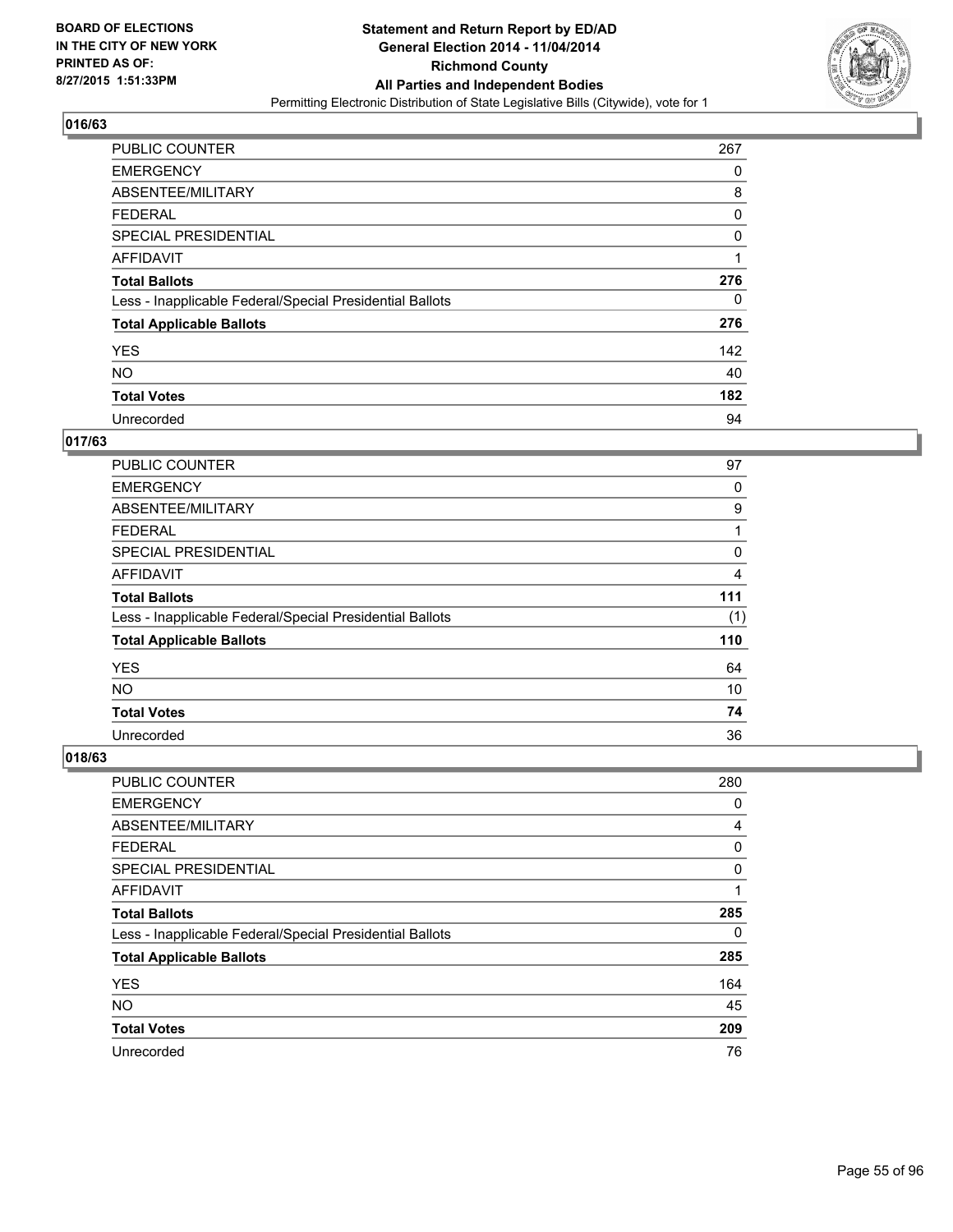

| <b>PUBLIC COUNTER</b>                                    | 157            |
|----------------------------------------------------------|----------------|
| <b>EMERGENCY</b>                                         | 0              |
| ABSENTEE/MILITARY                                        | 3              |
| <b>FEDERAL</b>                                           | 0              |
| SPECIAL PRESIDENTIAL                                     | 0              |
| AFFIDAVIT                                                | $\overline{2}$ |
| <b>Total Ballots</b>                                     | 162            |
| Less - Inapplicable Federal/Special Presidential Ballots | 0              |
| <b>Total Applicable Ballots</b>                          | 162            |
| <b>YES</b>                                               | 102            |
| <b>NO</b>                                                | 34             |
| <b>Total Votes</b>                                       | 136            |
| Unrecorded                                               | 26             |

# **020/63**

| <b>PUBLIC COUNTER</b>                                    | 212 |
|----------------------------------------------------------|-----|
| <b>EMERGENCY</b>                                         | 0   |
| ABSENTEE/MILITARY                                        | 45  |
| <b>FEDERAL</b>                                           |     |
| <b>SPECIAL PRESIDENTIAL</b>                              | 0   |
| <b>AFFIDAVIT</b>                                         |     |
| <b>Total Ballots</b>                                     | 259 |
| Less - Inapplicable Federal/Special Presidential Ballots | (1) |
| <b>Total Applicable Ballots</b>                          | 258 |
| <b>YES</b>                                               | 150 |
| <b>NO</b>                                                | 51  |
| <b>Total Votes</b>                                       | 201 |
| Unrecorded                                               | 57  |

| PUBLIC COUNTER                                           | 272 |
|----------------------------------------------------------|-----|
| <b>EMERGENCY</b>                                         | 0   |
| ABSENTEE/MILITARY                                        | 10  |
| <b>FEDERAL</b>                                           | 2   |
| <b>SPECIAL PRESIDENTIAL</b>                              | 0   |
| AFFIDAVIT                                                | 0   |
| <b>Total Ballots</b>                                     | 284 |
| Less - Inapplicable Federal/Special Presidential Ballots | (2) |
| <b>Total Applicable Ballots</b>                          | 282 |
| <b>YES</b>                                               | 133 |
| <b>NO</b>                                                | 41  |
| <b>Total Votes</b>                                       | 174 |
| Unrecorded                                               | 108 |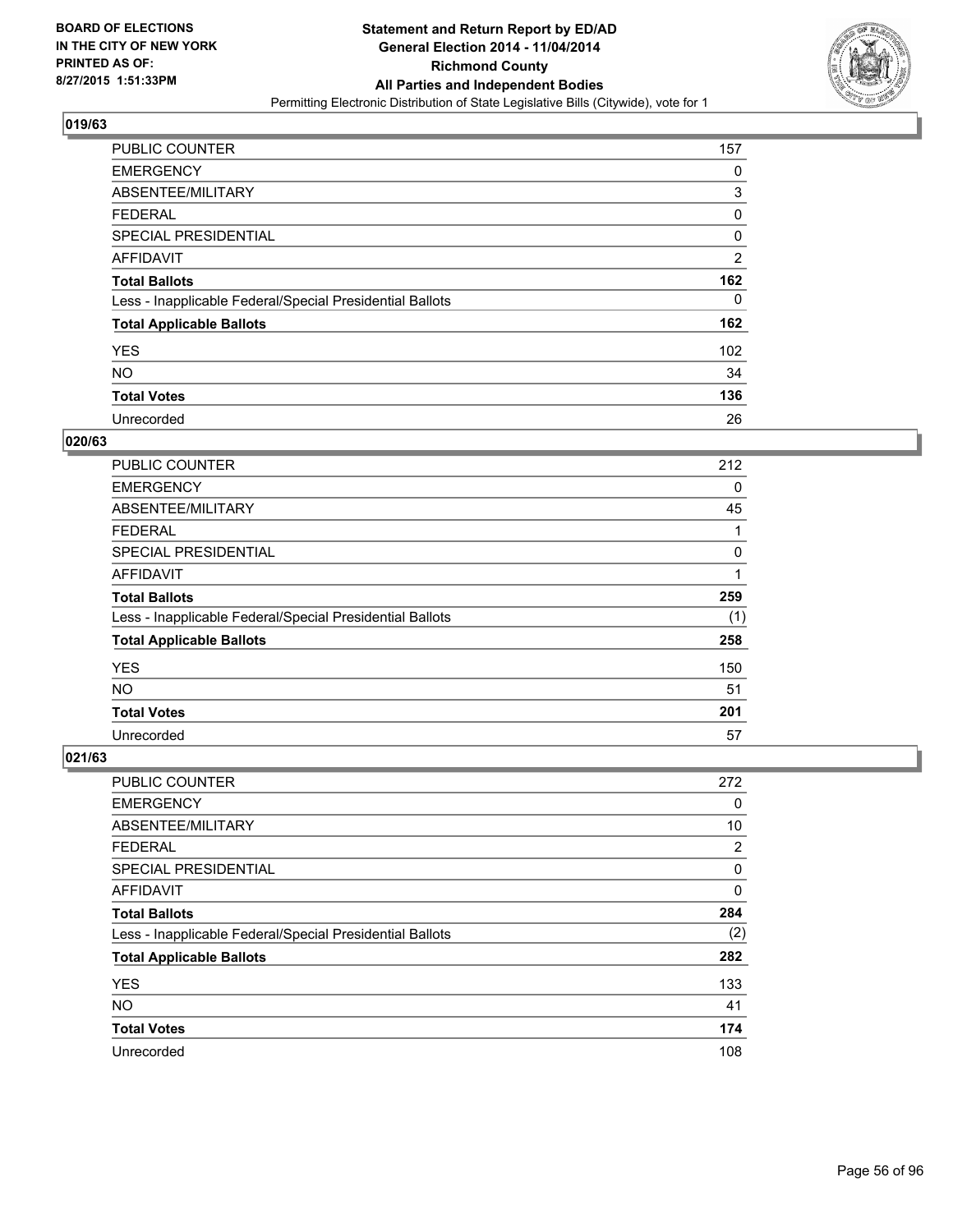

| PUBLIC COUNTER                                           | 305 |
|----------------------------------------------------------|-----|
| <b>EMERGENCY</b>                                         | 0   |
| ABSENTEE/MILITARY                                        | 5   |
| <b>FEDERAL</b>                                           | 0   |
| SPECIAL PRESIDENTIAL                                     | 0   |
| AFFIDAVIT                                                | 0   |
| <b>Total Ballots</b>                                     | 310 |
| Less - Inapplicable Federal/Special Presidential Ballots | 0   |
| <b>Total Applicable Ballots</b>                          | 310 |
| <b>YES</b>                                               | 167 |
| <b>NO</b>                                                | 37  |
| <b>Total Votes</b>                                       | 204 |
| Unrecorded                                               | 106 |

## **023/63**

| PUBLIC COUNTER                                           | 368            |
|----------------------------------------------------------|----------------|
| <b>EMERGENCY</b>                                         | 0              |
| ABSENTEE/MILITARY                                        | 7              |
| <b>FEDERAL</b>                                           |                |
| <b>SPECIAL PRESIDENTIAL</b>                              | 0              |
| <b>AFFIDAVIT</b>                                         | $\overline{2}$ |
| <b>Total Ballots</b>                                     | 378            |
| Less - Inapplicable Federal/Special Presidential Ballots | (1)            |
| <b>Total Applicable Ballots</b>                          | 377            |
| <b>YES</b>                                               | 237            |
| <b>NO</b>                                                | 54             |
| <b>Total Votes</b>                                       | 291            |
| Unrecorded                                               | 86             |

| PUBLIC COUNTER                                           | 290 |
|----------------------------------------------------------|-----|
| <b>EMERGENCY</b>                                         | 0   |
| ABSENTEE/MILITARY                                        | 21  |
| <b>FEDERAL</b>                                           | 0   |
| <b>SPECIAL PRESIDENTIAL</b>                              | 0   |
| AFFIDAVIT                                                | 3   |
| <b>Total Ballots</b>                                     | 314 |
| Less - Inapplicable Federal/Special Presidential Ballots | 0   |
| <b>Total Applicable Ballots</b>                          | 314 |
| <b>YES</b>                                               | 176 |
| <b>NO</b>                                                | 60  |
| <b>Total Votes</b>                                       | 236 |
| Unrecorded                                               | 78  |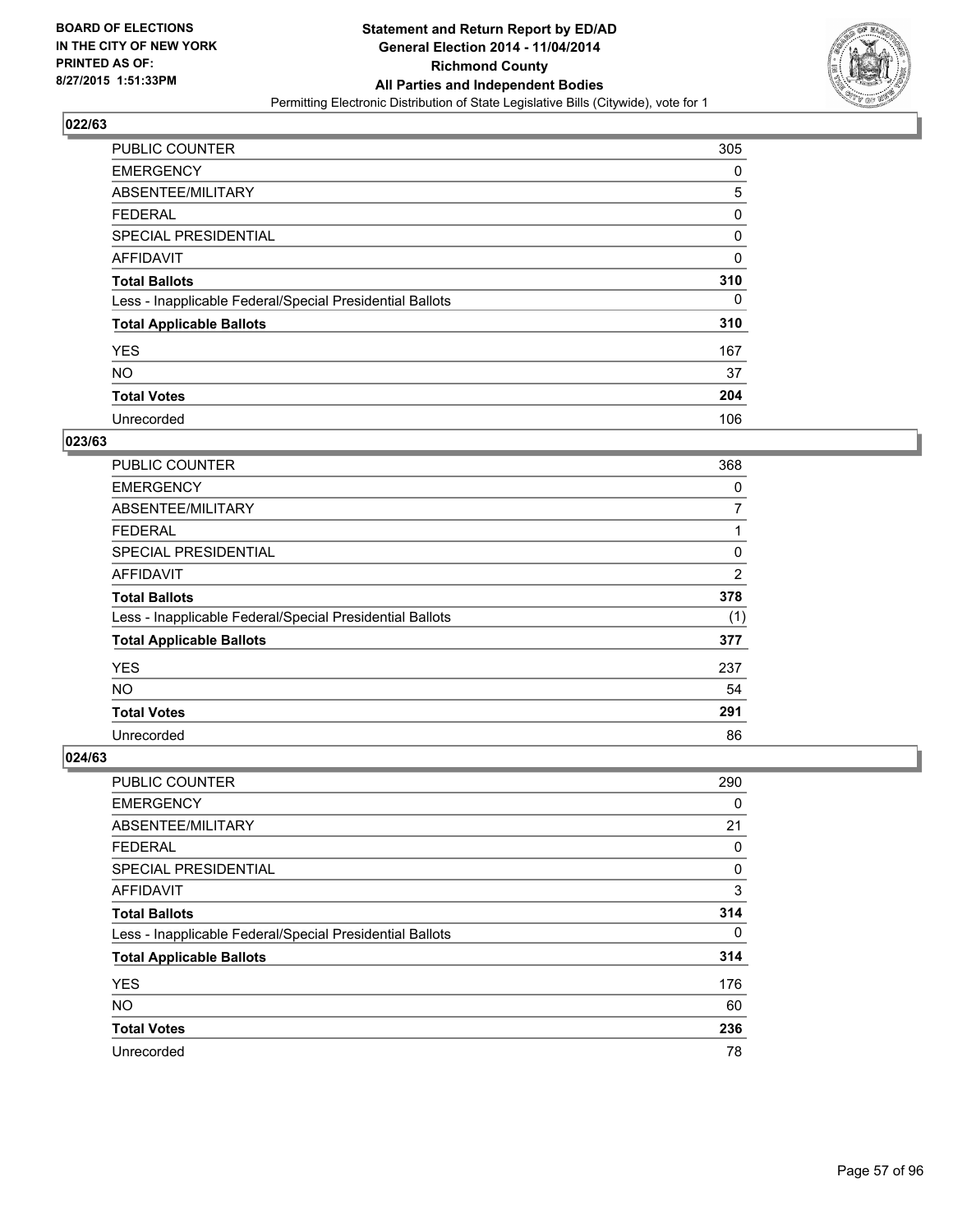

| <b>PUBLIC COUNTER</b>                                    | 314 |
|----------------------------------------------------------|-----|
| <b>EMERGENCY</b>                                         | 0   |
| ABSENTEE/MILITARY                                        | 16  |
| <b>FEDERAL</b>                                           | 4   |
| <b>SPECIAL PRESIDENTIAL</b>                              | 0   |
| AFFIDAVIT                                                | 3   |
| <b>Total Ballots</b>                                     | 337 |
| Less - Inapplicable Federal/Special Presidential Ballots | (4) |
| <b>Total Applicable Ballots</b>                          | 333 |
| <b>YES</b>                                               | 171 |
| <b>NO</b>                                                | 43  |
| <b>Total Votes</b>                                       | 214 |
| Unrecorded                                               | 119 |

### **026/63**

| PUBLIC COUNTER                                           | 366 |
|----------------------------------------------------------|-----|
| <b>EMERGENCY</b>                                         | 0   |
| ABSENTEE/MILITARY                                        | 11  |
| <b>FEDERAL</b>                                           | 9   |
| <b>SPECIAL PRESIDENTIAL</b>                              | 0   |
| <b>AFFIDAVIT</b>                                         | 0   |
| <b>Total Ballots</b>                                     | 386 |
| Less - Inapplicable Federal/Special Presidential Ballots | (9) |
| <b>Total Applicable Ballots</b>                          | 377 |
| <b>YES</b>                                               | 224 |
| <b>NO</b>                                                | 60  |
| <b>Total Votes</b>                                       | 284 |
| Unrecorded                                               | 93  |

| PUBLIC COUNTER                                           | 226 |
|----------------------------------------------------------|-----|
| <b>EMERGENCY</b>                                         | 0   |
| ABSENTEE/MILITARY                                        | 10  |
| <b>FEDERAL</b>                                           | 0   |
| <b>SPECIAL PRESIDENTIAL</b>                              | 0   |
| AFFIDAVIT                                                | 1   |
| <b>Total Ballots</b>                                     | 237 |
| Less - Inapplicable Federal/Special Presidential Ballots | 0   |
| <b>Total Applicable Ballots</b>                          | 237 |
| <b>YES</b>                                               | 154 |
| <b>NO</b>                                                | 29  |
| <b>Total Votes</b>                                       | 183 |
| Unrecorded                                               | 54  |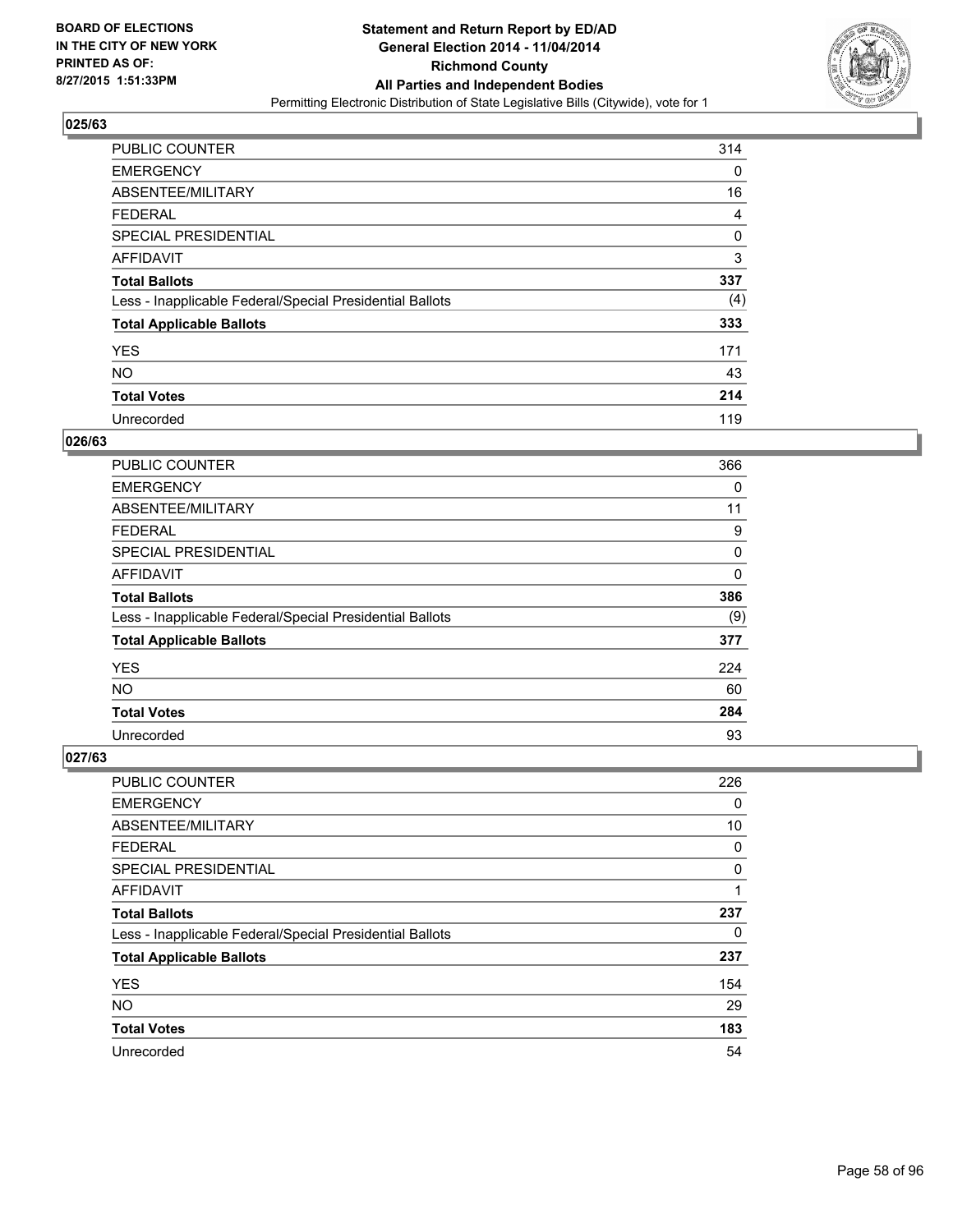

| <b>PUBLIC COUNTER</b>                                    | 330 |
|----------------------------------------------------------|-----|
| <b>EMERGENCY</b>                                         | 0   |
| ABSENTEE/MILITARY                                        | 17  |
| <b>FEDERAL</b>                                           | 0   |
| SPECIAL PRESIDENTIAL                                     | 0   |
| AFFIDAVIT                                                |     |
| <b>Total Ballots</b>                                     | 348 |
| Less - Inapplicable Federal/Special Presidential Ballots | 0   |
| <b>Total Applicable Ballots</b>                          | 348 |
| <b>YES</b>                                               | 219 |
| <b>NO</b>                                                | 74  |
| <b>Total Votes</b>                                       | 293 |
| Unrecorded                                               | 55  |

## **029/63**

| PUBLIC COUNTER                                           | 316            |
|----------------------------------------------------------|----------------|
| <b>EMERGENCY</b>                                         | 0              |
| ABSENTEE/MILITARY                                        | 11             |
| <b>FEDERAL</b>                                           | 0              |
| <b>SPECIAL PRESIDENTIAL</b>                              | 0              |
| <b>AFFIDAVIT</b>                                         | $\overline{2}$ |
| <b>Total Ballots</b>                                     | 329            |
| Less - Inapplicable Federal/Special Presidential Ballots | 0              |
| <b>Total Applicable Ballots</b>                          | 329            |
| <b>YES</b>                                               | 225            |
| <b>NO</b>                                                | 70             |
| <b>Total Votes</b>                                       | 295            |
| Unrecorded                                               | 34             |

| PUBLIC COUNTER                                           | 261 |
|----------------------------------------------------------|-----|
| <b>EMERGENCY</b>                                         | 0   |
| ABSENTEE/MILITARY                                        | 16  |
| <b>FEDERAL</b>                                           | 1   |
| SPECIAL PRESIDENTIAL                                     | 0   |
| AFFIDAVIT                                                | 3   |
| <b>Total Ballots</b>                                     | 281 |
| Less - Inapplicable Federal/Special Presidential Ballots | (1) |
| <b>Total Applicable Ballots</b>                          | 280 |
| <b>YES</b>                                               | 171 |
| <b>NO</b>                                                | 45  |
| <b>Total Votes</b>                                       | 216 |
| Unrecorded                                               | 64  |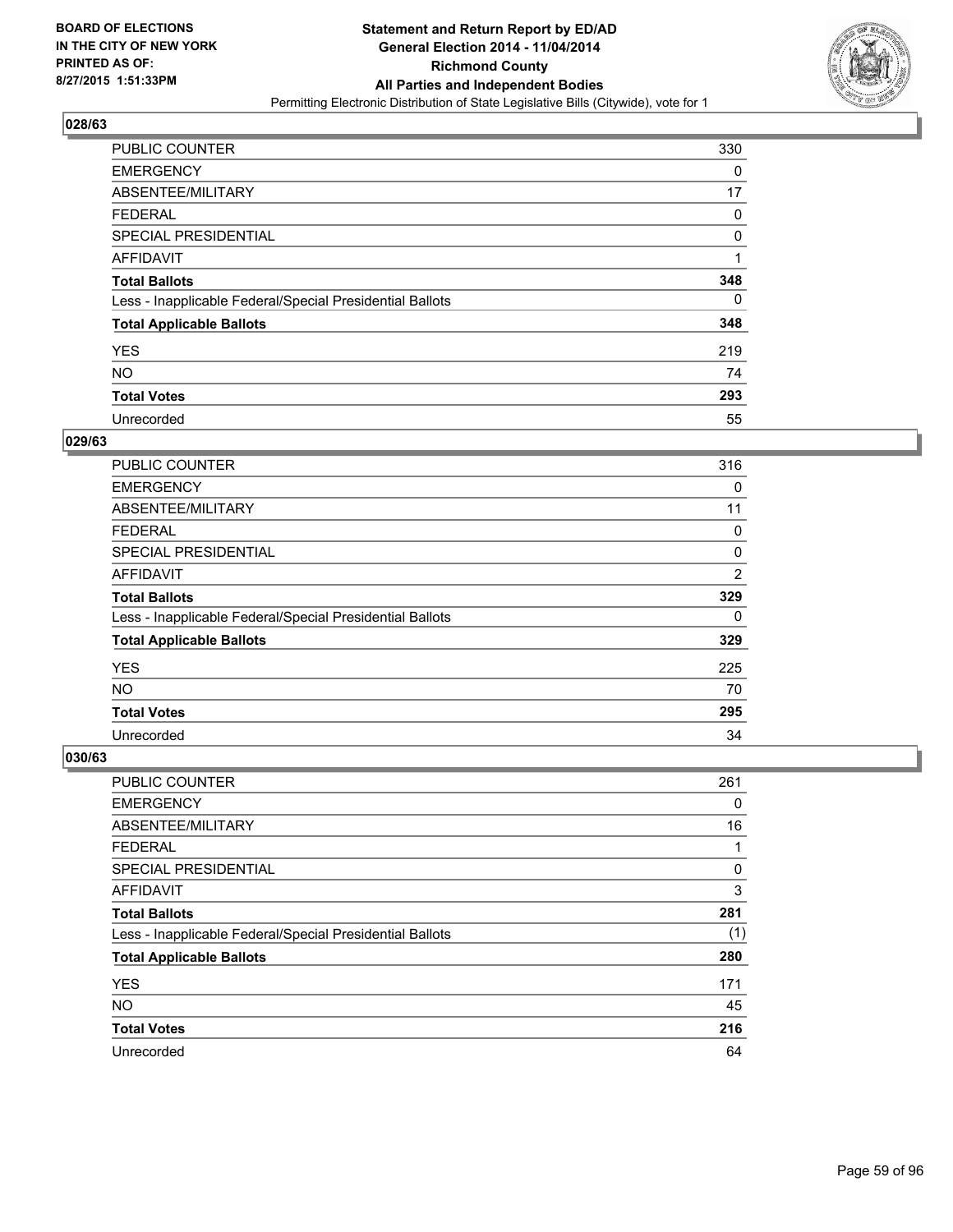

| <b>PUBLIC COUNTER</b>                                    | 293 |
|----------------------------------------------------------|-----|
| <b>EMERGENCY</b>                                         | 0   |
| ABSENTEE/MILITARY                                        | 10  |
| <b>FEDERAL</b>                                           | 0   |
| <b>SPECIAL PRESIDENTIAL</b>                              | 0   |
| AFFIDAVIT                                                | 5   |
| <b>Total Ballots</b>                                     | 308 |
| Less - Inapplicable Federal/Special Presidential Ballots | 0   |
| <b>Total Applicable Ballots</b>                          | 308 |
| <b>YES</b>                                               | 211 |
| <b>NO</b>                                                | 49  |
| <b>Total Votes</b>                                       | 260 |
| Unrecorded                                               | 48  |

# **032/63**

| PUBLIC COUNTER                                           | 335 |
|----------------------------------------------------------|-----|
| <b>EMERGENCY</b>                                         | 0   |
| ABSENTEE/MILITARY                                        | 19  |
| <b>FEDERAL</b>                                           | 0   |
| <b>SPECIAL PRESIDENTIAL</b>                              | 0   |
| <b>AFFIDAVIT</b>                                         |     |
| <b>Total Ballots</b>                                     | 355 |
| Less - Inapplicable Federal/Special Presidential Ballots | 0   |
| <b>Total Applicable Ballots</b>                          | 355 |
| <b>YES</b>                                               | 208 |
| NO.                                                      | 53  |
| <b>Total Votes</b>                                       | 261 |
| Unrecorded                                               | 94  |

| PUBLIC COUNTER                                           | 313 |
|----------------------------------------------------------|-----|
| <b>EMERGENCY</b>                                         | 0   |
| ABSENTEE/MILITARY                                        | 3   |
| <b>FEDERAL</b>                                           | 0   |
| <b>SPECIAL PRESIDENTIAL</b>                              | 0   |
| AFFIDAVIT                                                | 1   |
| <b>Total Ballots</b>                                     | 317 |
| Less - Inapplicable Federal/Special Presidential Ballots | 0   |
| <b>Total Applicable Ballots</b>                          | 317 |
| <b>YES</b>                                               | 184 |
| <b>NO</b>                                                | 66  |
| <b>Total Votes</b>                                       | 250 |
| Unrecorded                                               | 67  |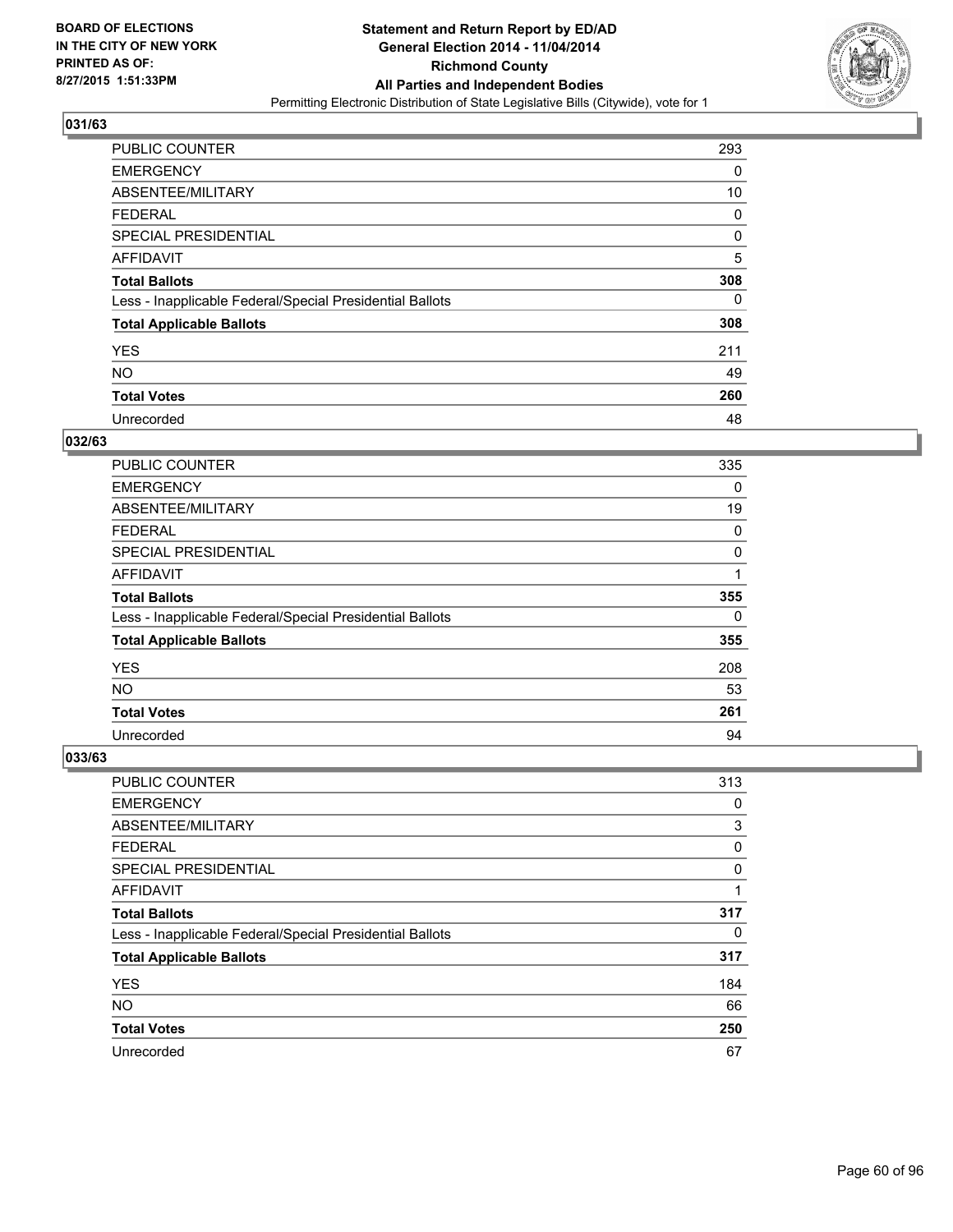

| <b>PUBLIC COUNTER</b>                                    | 187 |
|----------------------------------------------------------|-----|
| <b>EMERGENCY</b>                                         | 0   |
| ABSENTEE/MILITARY                                        | 11  |
| <b>FEDERAL</b>                                           | 2   |
| <b>SPECIAL PRESIDENTIAL</b>                              | 0   |
| AFFIDAVIT                                                | 0   |
| <b>Total Ballots</b>                                     | 200 |
| Less - Inapplicable Federal/Special Presidential Ballots | (2) |
| <b>Total Applicable Ballots</b>                          | 198 |
| <b>YES</b>                                               | 114 |
| <b>NO</b>                                                | 26  |
| <b>Total Votes</b>                                       | 140 |
| Unrecorded                                               | 58  |

## **035/63**

| <b>PUBLIC COUNTER</b>                                    | 253 |
|----------------------------------------------------------|-----|
| <b>EMERGENCY</b>                                         | 0   |
| ABSENTEE/MILITARY                                        | 14  |
| <b>FEDERAL</b>                                           | 0   |
| <b>SPECIAL PRESIDENTIAL</b>                              | 0   |
| <b>AFFIDAVIT</b>                                         | 4   |
| <b>Total Ballots</b>                                     | 271 |
| Less - Inapplicable Federal/Special Presidential Ballots | 0   |
| <b>Total Applicable Ballots</b>                          | 271 |
| <b>YES</b>                                               | 177 |
| <b>NO</b>                                                | 48  |
| <b>Total Votes</b>                                       | 225 |
| Unrecorded                                               | 46  |

| <b>PUBLIC COUNTER</b>                                    | 390 |
|----------------------------------------------------------|-----|
| <b>EMERGENCY</b>                                         | 0   |
| ABSENTEE/MILITARY                                        | 14  |
| <b>FEDERAL</b>                                           | 3   |
| <b>SPECIAL PRESIDENTIAL</b>                              | 0   |
| AFFIDAVIT                                                | 7   |
| <b>Total Ballots</b>                                     | 414 |
| Less - Inapplicable Federal/Special Presidential Ballots | (3) |
| <b>Total Applicable Ballots</b>                          | 411 |
| <b>YES</b>                                               | 228 |
| <b>NO</b>                                                | 78  |
| <b>Total Votes</b>                                       | 306 |
| Unrecorded                                               | 105 |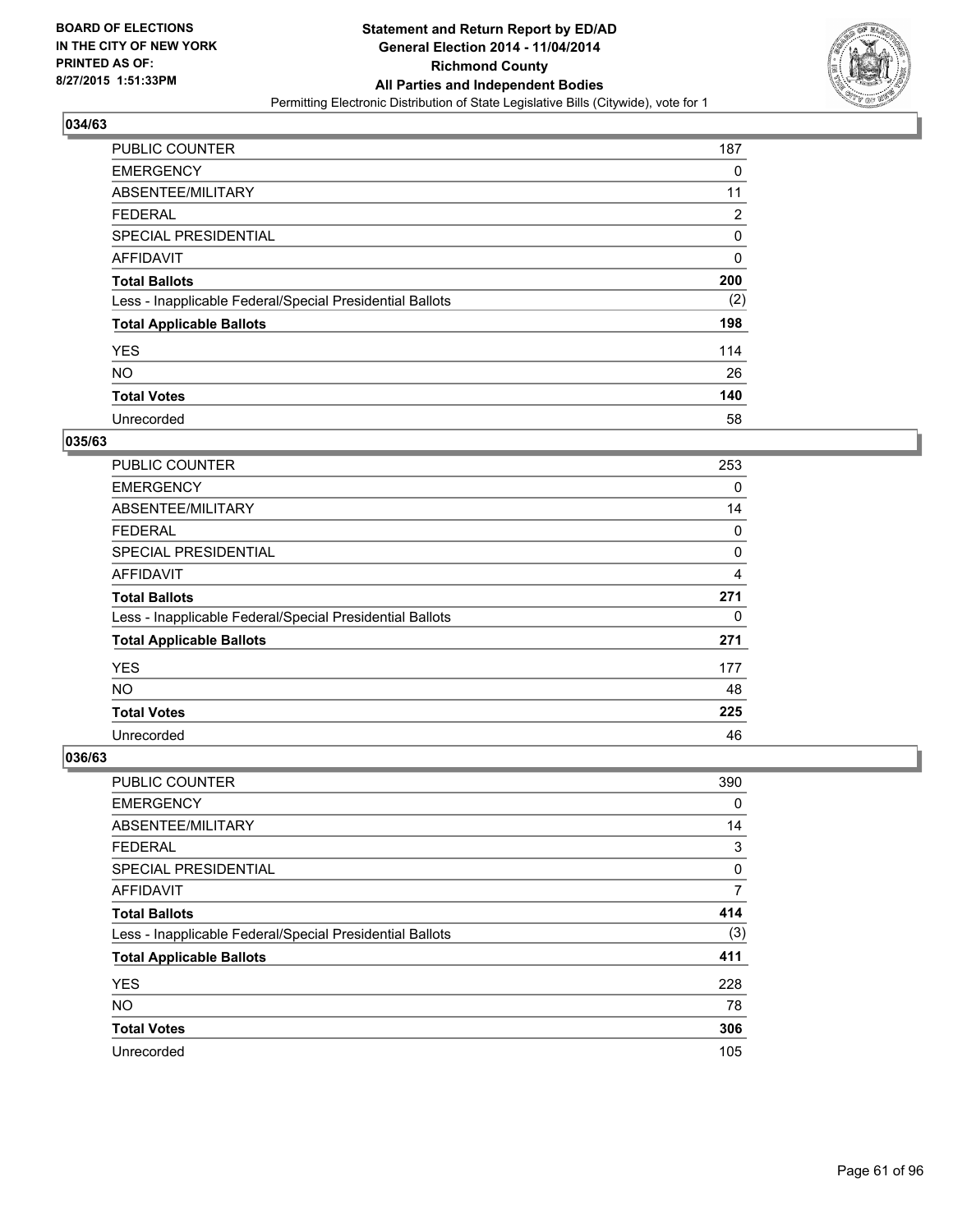

| <b>PUBLIC COUNTER</b>                                    | 269 |
|----------------------------------------------------------|-----|
| <b>EMERGENCY</b>                                         | 0   |
| ABSENTEE/MILITARY                                        | 12  |
| <b>FEDERAL</b>                                           | 0   |
| SPECIAL PRESIDENTIAL                                     | 0   |
| AFFIDAVIT                                                | 4   |
| <b>Total Ballots</b>                                     | 285 |
| Less - Inapplicable Federal/Special Presidential Ballots | 0   |
| <b>Total Applicable Ballots</b>                          | 285 |
| <b>YES</b>                                               | 159 |
| <b>NO</b>                                                | 48  |
| <b>Total Votes</b>                                       | 207 |
| Unrecorded                                               | 78  |

# **038/63**

| PUBLIC COUNTER                                           | 294 |
|----------------------------------------------------------|-----|
| <b>EMERGENCY</b>                                         | 0   |
| ABSENTEE/MILITARY                                        | 9   |
| FEDERAL                                                  | 0   |
| <b>SPECIAL PRESIDENTIAL</b>                              | 0   |
| <b>AFFIDAVIT</b>                                         | 1   |
| <b>Total Ballots</b>                                     | 304 |
| Less - Inapplicable Federal/Special Presidential Ballots | 0   |
| <b>Total Applicable Ballots</b>                          | 304 |
| <b>YES</b>                                               | 213 |
| <b>NO</b>                                                | 43  |
| <b>Total Votes</b>                                       | 256 |
| Unrecorded                                               | 48  |

| PUBLIC COUNTER                                           | 250 |
|----------------------------------------------------------|-----|
| <b>EMERGENCY</b>                                         |     |
| ABSENTEE/MILITARY                                        | 7   |
| <b>FEDERAL</b>                                           |     |
| <b>SPECIAL PRESIDENTIAL</b>                              | 0   |
| AFFIDAVIT                                                | 3   |
| <b>Total Ballots</b>                                     | 262 |
| Less - Inapplicable Federal/Special Presidential Ballots | (1) |
| <b>Total Applicable Ballots</b>                          | 261 |
| <b>YES</b>                                               | 159 |
| <b>NO</b>                                                | 44  |
| <b>Total Votes</b>                                       | 203 |
| Unrecorded                                               | 58  |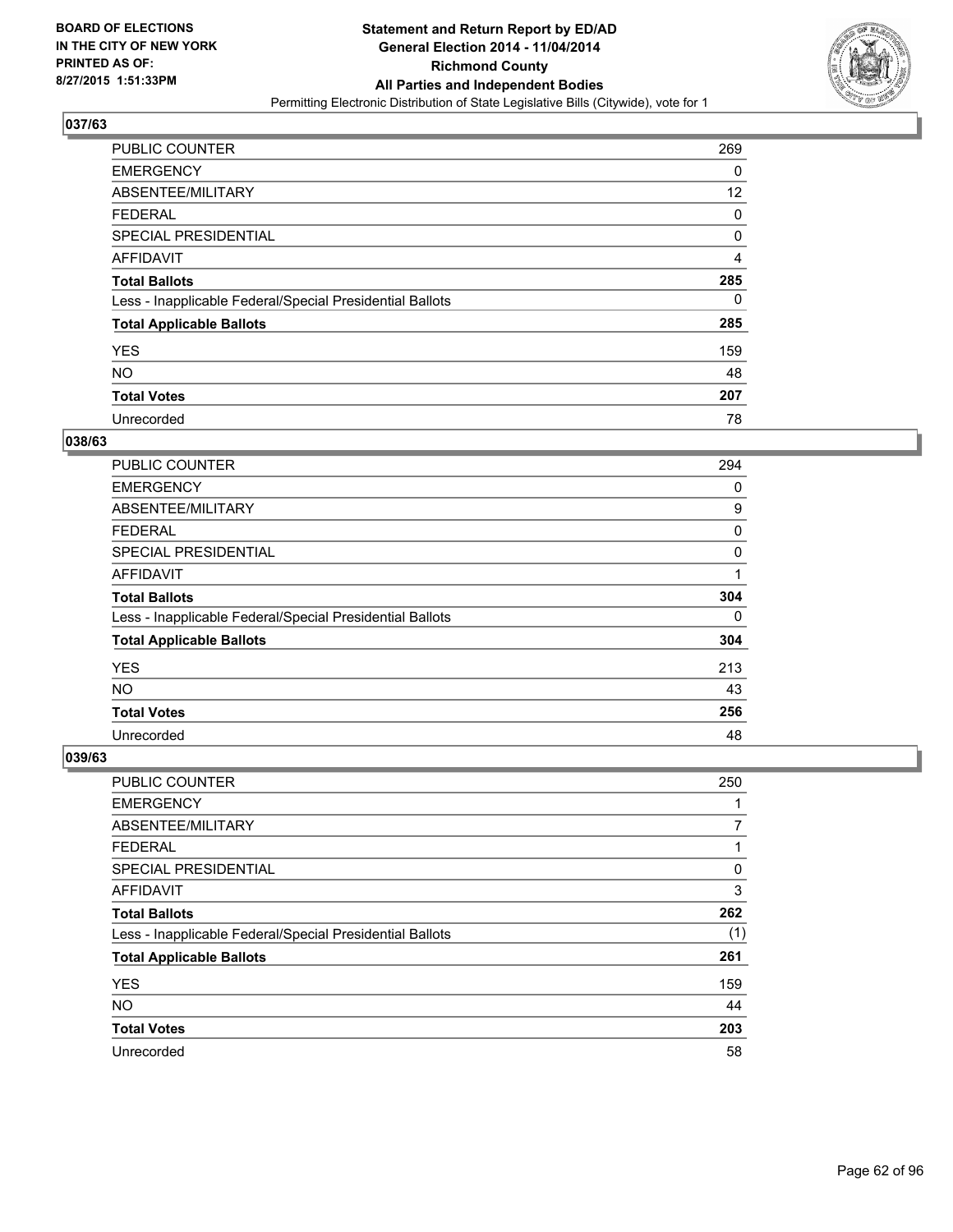

| <b>PUBLIC COUNTER</b>                                    | 176 |
|----------------------------------------------------------|-----|
| <b>EMERGENCY</b>                                         | 0   |
| ABSENTEE/MILITARY                                        | 10  |
| <b>FEDERAL</b>                                           | 0   |
| <b>SPECIAL PRESIDENTIAL</b>                              | 0   |
| AFFIDAVIT                                                | 3   |
| <b>Total Ballots</b>                                     | 189 |
| Less - Inapplicable Federal/Special Presidential Ballots | 0   |
| <b>Total Applicable Ballots</b>                          | 189 |
| <b>YES</b>                                               | 126 |
| <b>NO</b>                                                | 24  |
| <b>Total Votes</b>                                       | 150 |
| Unrecorded                                               | 39  |

### **041/63**

| PUBLIC COUNTER                                           | 130            |
|----------------------------------------------------------|----------------|
| <b>EMERGENCY</b>                                         | 0              |
| ABSENTEE/MILITARY                                        | 5              |
| FEDERAL                                                  | 0              |
| <b>SPECIAL PRESIDENTIAL</b>                              | 0              |
| <b>AFFIDAVIT</b>                                         | $\overline{2}$ |
| <b>Total Ballots</b>                                     | 137            |
| Less - Inapplicable Federal/Special Presidential Ballots | 0              |
| <b>Total Applicable Ballots</b>                          | 137            |
| <b>YES</b>                                               | 79             |
| <b>NO</b>                                                | 25             |
| <b>Total Votes</b>                                       | 104            |
| Unrecorded                                               | 33             |

| PUBLIC COUNTER                                           | 245 |
|----------------------------------------------------------|-----|
| <b>EMERGENCY</b>                                         | 0   |
| ABSENTEE/MILITARY                                        | 9   |
| <b>FEDERAL</b>                                           | 1   |
| <b>SPECIAL PRESIDENTIAL</b>                              | 0   |
| AFFIDAVIT                                                | 3   |
| <b>Total Ballots</b>                                     | 258 |
| Less - Inapplicable Federal/Special Presidential Ballots | (1) |
| <b>Total Applicable Ballots</b>                          | 257 |
| <b>YES</b>                                               | 130 |
| <b>NO</b>                                                | 42  |
| <b>Total Votes</b>                                       | 172 |
| Unrecorded                                               | 85  |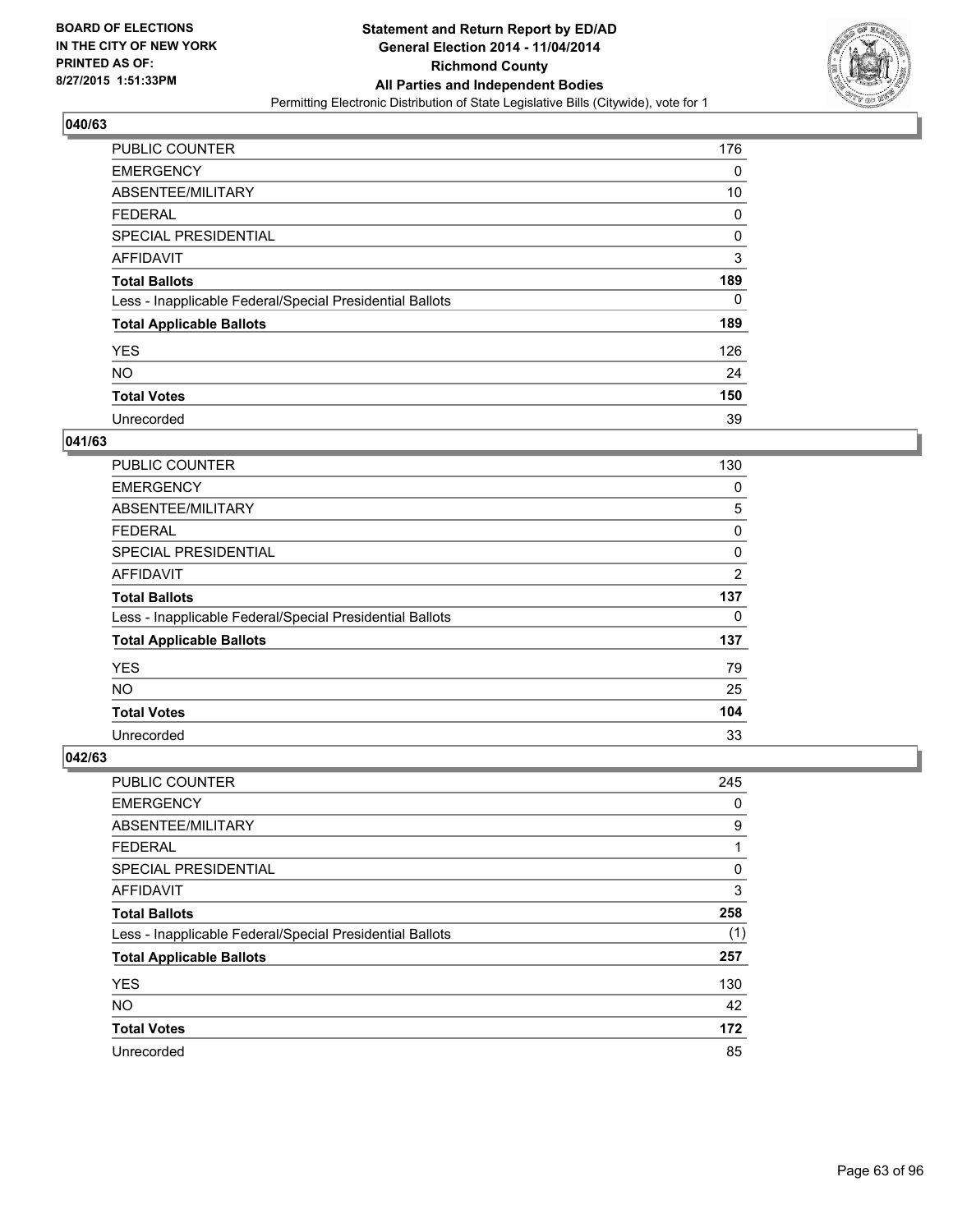

| <b>PUBLIC COUNTER</b>                                    | 261            |
|----------------------------------------------------------|----------------|
| <b>EMERGENCY</b>                                         | 0              |
| ABSENTEE/MILITARY                                        | 6              |
| <b>FEDERAL</b>                                           | 0              |
| <b>SPECIAL PRESIDENTIAL</b>                              | 0              |
| AFFIDAVIT                                                | $\overline{2}$ |
| <b>Total Ballots</b>                                     | 269            |
| Less - Inapplicable Federal/Special Presidential Ballots | 0              |
| <b>Total Applicable Ballots</b>                          | 269            |
| <b>YES</b>                                               | 120            |
| <b>NO</b>                                                | 37             |
| <b>Total Votes</b>                                       | 157            |
| Unrecorded                                               | 112            |

## **044/63**

| <b>PUBLIC COUNTER</b>                                    | 196            |
|----------------------------------------------------------|----------------|
| <b>EMERGENCY</b>                                         | 0              |
| ABSENTEE/MILITARY                                        | $\overline{2}$ |
| <b>FEDERAL</b>                                           | 0              |
| <b>SPECIAL PRESIDENTIAL</b>                              | 0              |
| <b>AFFIDAVIT</b>                                         | 3              |
| <b>Total Ballots</b>                                     | 201            |
| Less - Inapplicable Federal/Special Presidential Ballots | 0              |
| <b>Total Applicable Ballots</b>                          | 201            |
| <b>YES</b>                                               | 103            |
| <b>NO</b>                                                | 43             |
| <b>Total Votes</b>                                       | 146            |
| Unrecorded                                               | 55             |

| PUBLIC COUNTER                                           | 185 |
|----------------------------------------------------------|-----|
| <b>EMERGENCY</b>                                         | 0   |
| ABSENTEE/MILITARY                                        | 10  |
| <b>FEDERAL</b>                                           | 0   |
| <b>SPECIAL PRESIDENTIAL</b>                              | 0   |
| AFFIDAVIT                                                | 7   |
| <b>Total Ballots</b>                                     | 202 |
| Less - Inapplicable Federal/Special Presidential Ballots | 0   |
| <b>Total Applicable Ballots</b>                          | 202 |
| <b>YES</b>                                               | 94  |
| <b>NO</b>                                                | 43  |
| <b>Total Votes</b>                                       | 137 |
| Unrecorded                                               | 65  |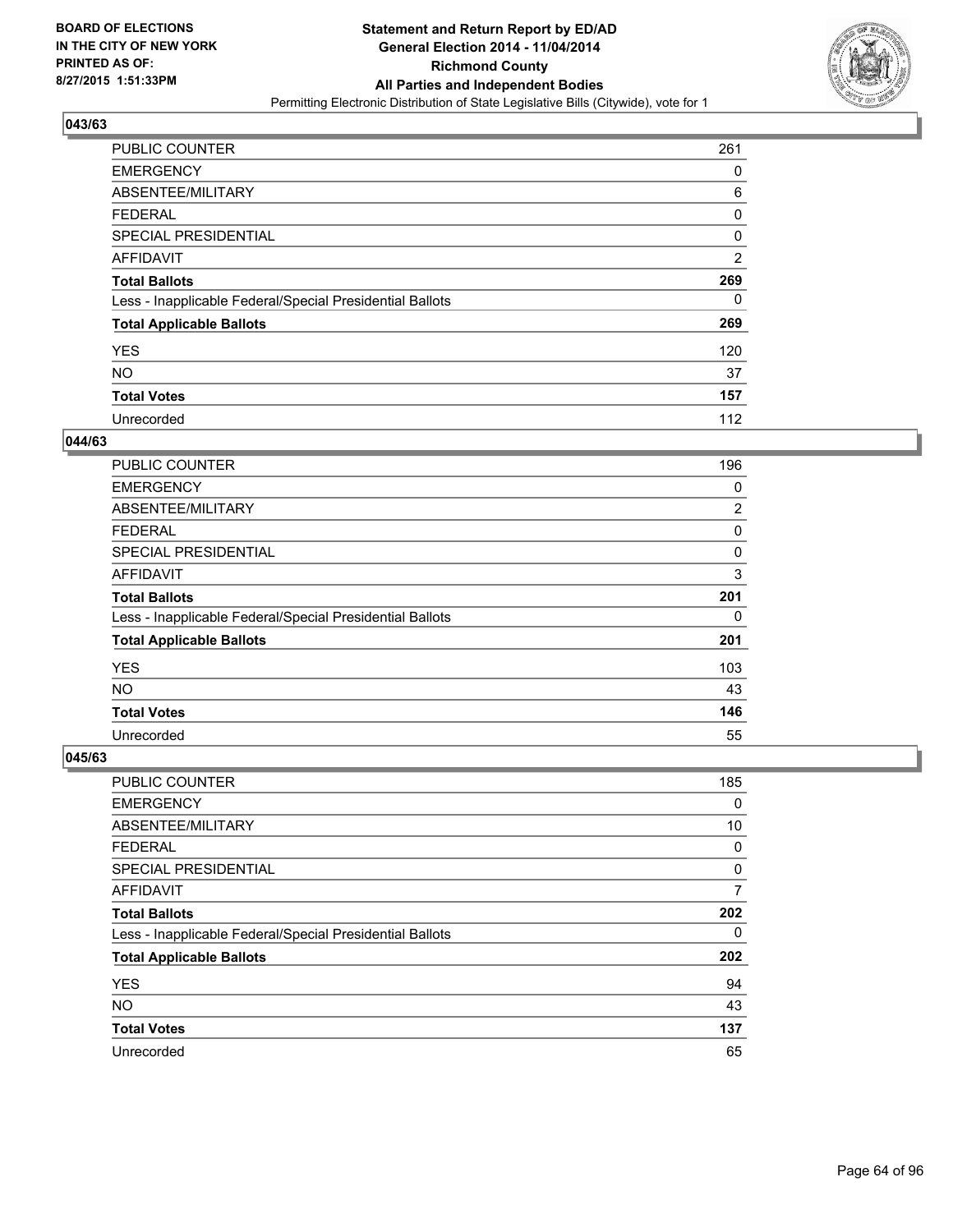

| <b>PUBLIC COUNTER</b>                                    | 163            |
|----------------------------------------------------------|----------------|
| <b>EMERGENCY</b>                                         | 0              |
| ABSENTEE/MILITARY                                        | 15             |
| <b>FEDERAL</b>                                           | $\overline{2}$ |
| SPECIAL PRESIDENTIAL                                     | 0              |
| AFFIDAVIT                                                | $\overline{2}$ |
| <b>Total Ballots</b>                                     | 182            |
| Less - Inapplicable Federal/Special Presidential Ballots | (2)            |
| <b>Total Applicable Ballots</b>                          | 180            |
| <b>YES</b>                                               | 94             |
| <b>NO</b>                                                | 34             |
| <b>Total Votes</b>                                       | 128            |
| Unrecorded                                               | 52             |

#### **047/63**

| PUBLIC COUNTER                                           | 364      |
|----------------------------------------------------------|----------|
| <b>EMERGENCY</b>                                         | $\Omega$ |
| ABSENTEE/MILITARY                                        | 16       |
| FEDERAL                                                  | 0        |
| <b>SPECIAL PRESIDENTIAL</b>                              | 0        |
| <b>AFFIDAVIT</b>                                         | 0        |
| <b>Total Ballots</b>                                     | 380      |
| Less - Inapplicable Federal/Special Presidential Ballots | 0        |
| <b>Total Applicable Ballots</b>                          | 380      |
| <b>YES</b>                                               | 191      |
| <b>NO</b>                                                | 53       |
| <b>Total Votes</b>                                       | 244      |
| Unrecorded                                               | 136      |

| <b>PUBLIC COUNTER</b>                                    | 328            |
|----------------------------------------------------------|----------------|
| <b>EMERGENCY</b>                                         | 0              |
| ABSENTEE/MILITARY                                        | 15             |
| <b>FEDERAL</b>                                           | 3              |
| <b>SPECIAL PRESIDENTIAL</b>                              | 0              |
| AFFIDAVIT                                                | $\overline{2}$ |
| <b>Total Ballots</b>                                     | 348            |
| Less - Inapplicable Federal/Special Presidential Ballots | (3)            |
| <b>Total Applicable Ballots</b>                          | 345            |
| <b>YES</b>                                               | 182            |
| <b>NO</b>                                                | 47             |
| <b>Total Votes</b>                                       | 229            |
| Unrecorded                                               | 116            |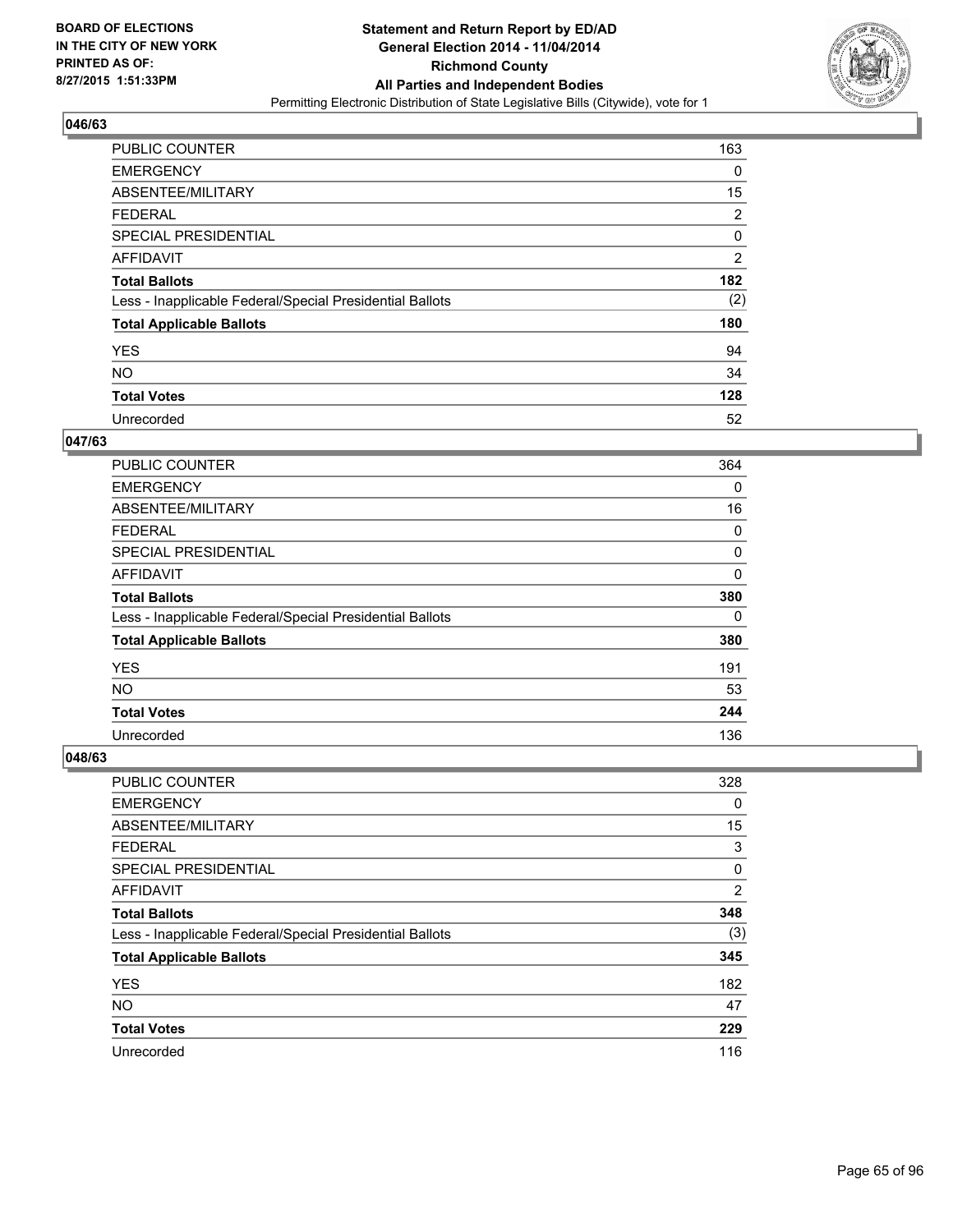

| <b>PUBLIC COUNTER</b>                                    | 345 |
|----------------------------------------------------------|-----|
| <b>EMERGENCY</b>                                         | 0   |
| ABSENTEE/MILITARY                                        | 26  |
| <b>FEDERAL</b>                                           |     |
| <b>SPECIAL PRESIDENTIAL</b>                              | 0   |
| AFFIDAVIT                                                | 2   |
| <b>Total Ballots</b>                                     | 374 |
| Less - Inapplicable Federal/Special Presidential Ballots | (1) |
| <b>Total Applicable Ballots</b>                          | 373 |
| <b>YES</b>                                               | 177 |
| <b>NO</b>                                                | 66  |
| <b>Total Votes</b>                                       | 243 |
| Unrecorded                                               | 130 |

#### **050/63**

| PUBLIC COUNTER                                           | 358      |
|----------------------------------------------------------|----------|
| <b>EMERGENCY</b>                                         | 0        |
| ABSENTEE/MILITARY                                        | 11       |
| FEDERAL                                                  | 0        |
| <b>SPECIAL PRESIDENTIAL</b>                              | 0        |
| <b>AFFIDAVIT</b>                                         | $\Omega$ |
| <b>Total Ballots</b>                                     | 369      |
| Less - Inapplicable Federal/Special Presidential Ballots | 0        |
| <b>Total Applicable Ballots</b>                          | 369      |
| <b>YES</b>                                               | 215      |
| <b>NO</b>                                                | 47       |
| <b>Total Votes</b>                                       | 262      |
| Unrecorded                                               | 107      |

| PUBLIC COUNTER                                           | 288 |
|----------------------------------------------------------|-----|
| <b>EMERGENCY</b>                                         | 0   |
| ABSENTEE/MILITARY                                        | 19  |
| <b>FEDERAL</b>                                           | 0   |
| <b>SPECIAL PRESIDENTIAL</b>                              | 0   |
| AFFIDAVIT                                                | 1   |
| <b>Total Ballots</b>                                     | 308 |
| Less - Inapplicable Federal/Special Presidential Ballots | 0   |
| <b>Total Applicable Ballots</b>                          | 308 |
| <b>YES</b>                                               | 174 |
| <b>NO</b>                                                | 42  |
| <b>Total Votes</b>                                       | 216 |
| Unrecorded                                               | 92  |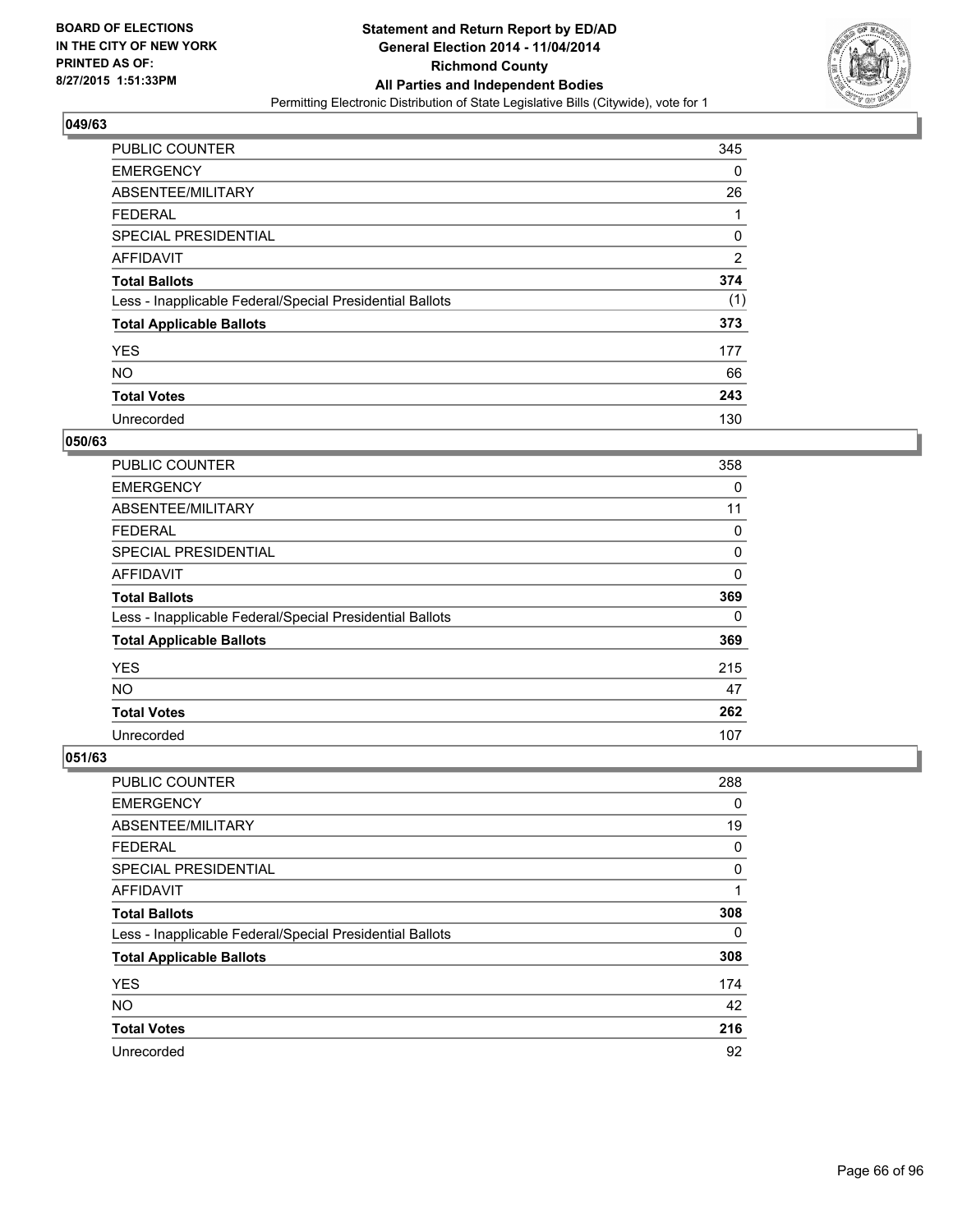

| <b>PUBLIC COUNTER</b>                                    | 238 |
|----------------------------------------------------------|-----|
| <b>EMERGENCY</b>                                         | 0   |
| ABSENTEE/MILITARY                                        | 10  |
| <b>FEDERAL</b>                                           | 0   |
| <b>SPECIAL PRESIDENTIAL</b>                              | 0   |
| AFFIDAVIT                                                | 1   |
| <b>Total Ballots</b>                                     | 249 |
| Less - Inapplicable Federal/Special Presidential Ballots | 0   |
| <b>Total Applicable Ballots</b>                          | 249 |
| <b>YES</b>                                               | 158 |
| <b>NO</b>                                                | 35  |
| <b>Total Votes</b>                                       | 193 |
| Unrecorded                                               | 56  |

# **053/63**

| PUBLIC COUNTER                                           | 215         |
|----------------------------------------------------------|-------------|
| <b>EMERGENCY</b>                                         | 0           |
| ABSENTEE/MILITARY                                        | 4           |
| <b>FEDERAL</b>                                           | 0           |
| <b>SPECIAL PRESIDENTIAL</b>                              | 0           |
| <b>AFFIDAVIT</b>                                         | $\mathbf 0$ |
| <b>Total Ballots</b>                                     | 219         |
| Less - Inapplicable Federal/Special Presidential Ballots | 0           |
| <b>Total Applicable Ballots</b>                          | 219         |
| <b>YES</b>                                               | 124         |
| NO.                                                      | 25          |
| <b>Total Votes</b>                                       | 149         |
| Unrecorded                                               | 70          |

| PUBLIC COUNTER                                           | 365 |
|----------------------------------------------------------|-----|
| <b>EMERGENCY</b>                                         | 0   |
| ABSENTEE/MILITARY                                        | 44  |
| <b>FEDERAL</b>                                           | 1   |
| <b>SPECIAL PRESIDENTIAL</b>                              | 0   |
| AFFIDAVIT                                                | 6   |
| <b>Total Ballots</b>                                     | 416 |
| Less - Inapplicable Federal/Special Presidential Ballots | (1) |
| <b>Total Applicable Ballots</b>                          | 415 |
| <b>YES</b>                                               | 215 |
| <b>NO</b>                                                | 50  |
| <b>Total Votes</b>                                       | 265 |
| Unrecorded                                               | 150 |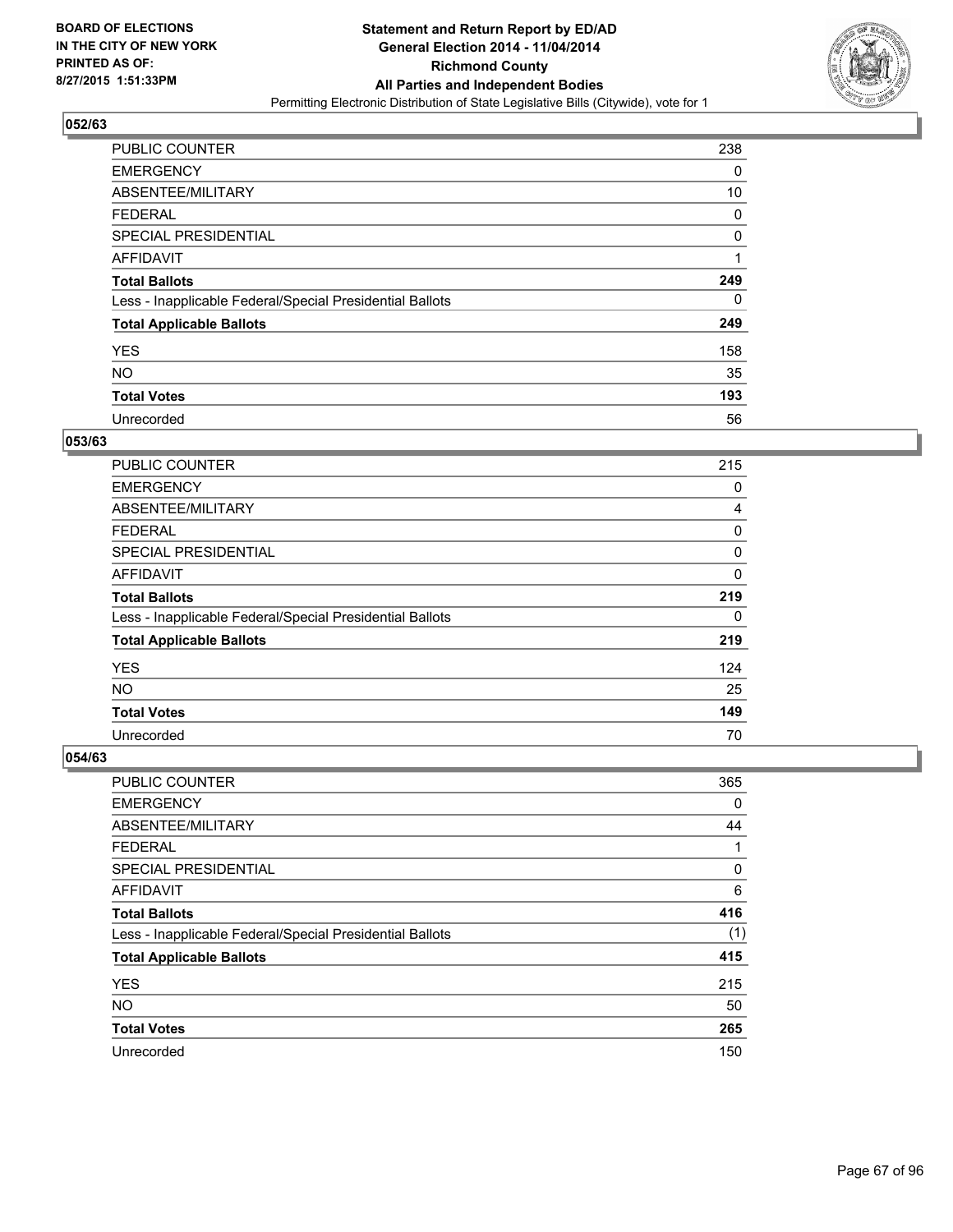

| <b>PUBLIC COUNTER</b>                                    | 244 |
|----------------------------------------------------------|-----|
| <b>EMERGENCY</b>                                         | 0   |
| ABSENTEE/MILITARY                                        | 11  |
| <b>FEDERAL</b>                                           |     |
| <b>SPECIAL PRESIDENTIAL</b>                              | 0   |
| AFFIDAVIT                                                |     |
| <b>Total Ballots</b>                                     | 257 |
| Less - Inapplicable Federal/Special Presidential Ballots | (1) |
| <b>Total Applicable Ballots</b>                          | 256 |
| <b>YES</b>                                               | 167 |
| <b>NO</b>                                                | 45  |
| <b>Total Votes</b>                                       | 212 |
| Unrecorded                                               | 44  |

#### **056/63**

| PUBLIC COUNTER                                           | 265 |
|----------------------------------------------------------|-----|
| <b>EMERGENCY</b>                                         | 0   |
| ABSENTEE/MILITARY                                        | 5   |
| FEDERAL                                                  | 3   |
| <b>SPECIAL PRESIDENTIAL</b>                              | 0   |
| <b>AFFIDAVIT</b>                                         | 4   |
| <b>Total Ballots</b>                                     | 277 |
| Less - Inapplicable Federal/Special Presidential Ballots | (3) |
| <b>Total Applicable Ballots</b>                          | 274 |
| <b>YES</b>                                               | 155 |
| <b>NO</b>                                                | 37  |
| <b>Total Votes</b>                                       | 192 |
| Unrecorded                                               | 82  |

| PUBLIC COUNTER                                           | 404  |
|----------------------------------------------------------|------|
| <b>EMERGENCY</b>                                         | 0    |
| ABSENTEE/MILITARY                                        | 20   |
| <b>FEDERAL</b>                                           | 19   |
| <b>SPECIAL PRESIDENTIAL</b>                              | 0    |
| AFFIDAVIT                                                | 0    |
| <b>Total Ballots</b>                                     | 443  |
| Less - Inapplicable Federal/Special Presidential Ballots | (19) |
| <b>Total Applicable Ballots</b>                          | 424  |
| <b>YES</b>                                               | 235  |
| <b>NO</b>                                                | 75   |
| <b>Total Votes</b>                                       | 310  |
| Unrecorded                                               | 114  |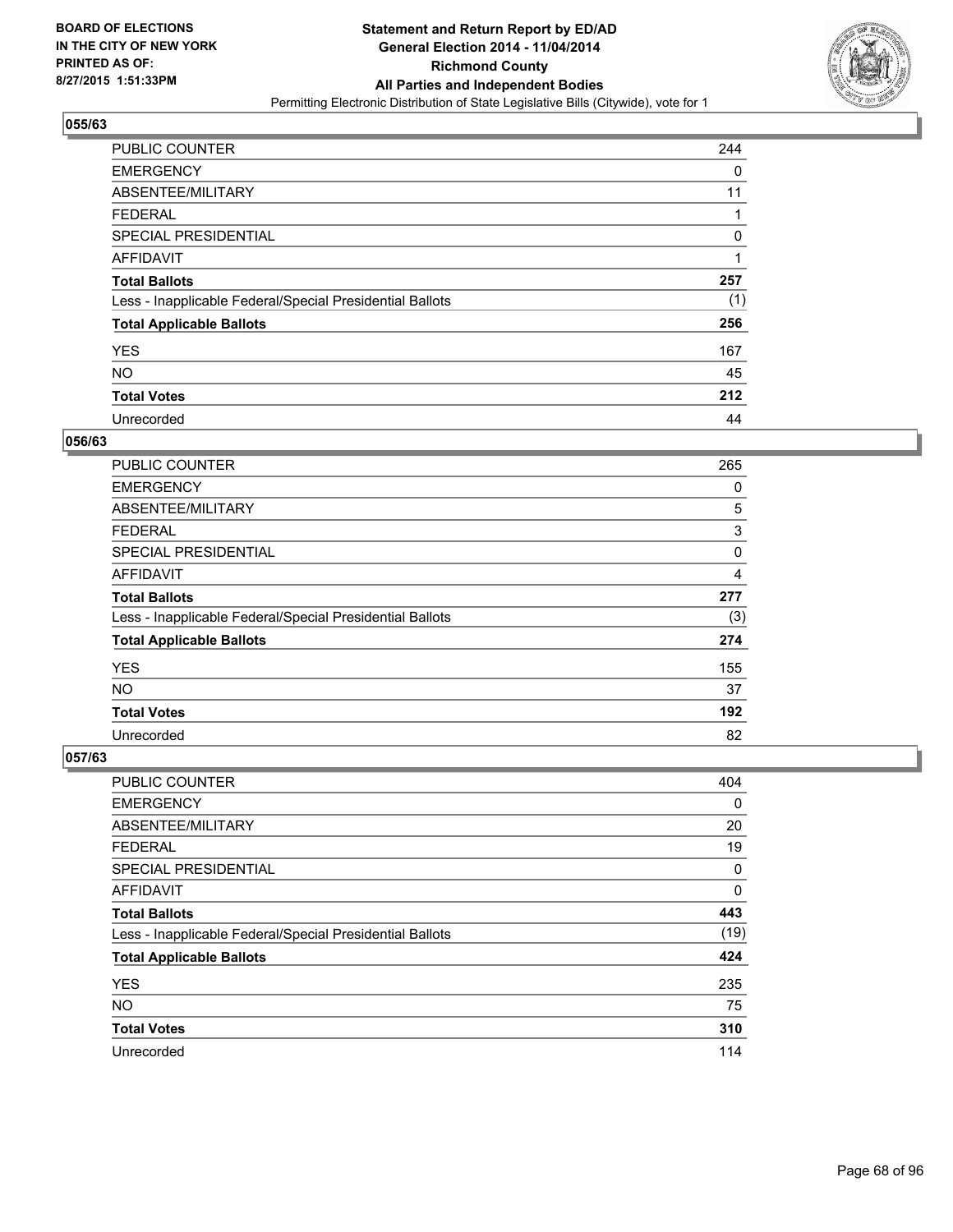

| <b>PUBLIC COUNTER</b>                                    | 356 |
|----------------------------------------------------------|-----|
| <b>EMERGENCY</b>                                         | 0   |
| ABSENTEE/MILITARY                                        | 22  |
| <b>FEDERAL</b>                                           | 7   |
| <b>SPECIAL PRESIDENTIAL</b>                              | 0   |
| AFFIDAVIT                                                | 4   |
| <b>Total Ballots</b>                                     | 389 |
| Less - Inapplicable Federal/Special Presidential Ballots | (7) |
| <b>Total Applicable Ballots</b>                          | 382 |
| <b>YES</b>                                               | 220 |
| <b>NO</b>                                                | 71  |
| <b>Total Votes</b>                                       | 291 |
| Unrecorded                                               | 91  |

#### **059/63**

| PUBLIC COUNTER                                           | 363 |
|----------------------------------------------------------|-----|
| <b>EMERGENCY</b>                                         | 0   |
| ABSENTEE/MILITARY                                        | 21  |
| <b>FEDERAL</b>                                           |     |
| <b>SPECIAL PRESIDENTIAL</b>                              | 0   |
| <b>AFFIDAVIT</b>                                         | 1   |
| <b>Total Ballots</b>                                     | 386 |
| Less - Inapplicable Federal/Special Presidential Ballots | (1) |
| <b>Total Applicable Ballots</b>                          | 385 |
| <b>YES</b>                                               | 250 |
| <b>NO</b>                                                | 90  |
| <b>Total Votes</b>                                       | 340 |
| Unrecorded                                               | 45  |

| <b>PUBLIC COUNTER</b>                                    | 348 |
|----------------------------------------------------------|-----|
| <b>EMERGENCY</b>                                         | 0   |
| ABSENTEE/MILITARY                                        | 15  |
| <b>FEDERAL</b>                                           | 0   |
| SPECIAL PRESIDENTIAL                                     | 0   |
| AFFIDAVIT                                                | 2   |
| <b>Total Ballots</b>                                     | 365 |
| Less - Inapplicable Federal/Special Presidential Ballots | 0   |
| <b>Total Applicable Ballots</b>                          | 365 |
| <b>YES</b>                                               | 184 |
| <b>NO</b>                                                | 56  |
| <b>Total Votes</b>                                       | 240 |
| Unrecorded                                               | 125 |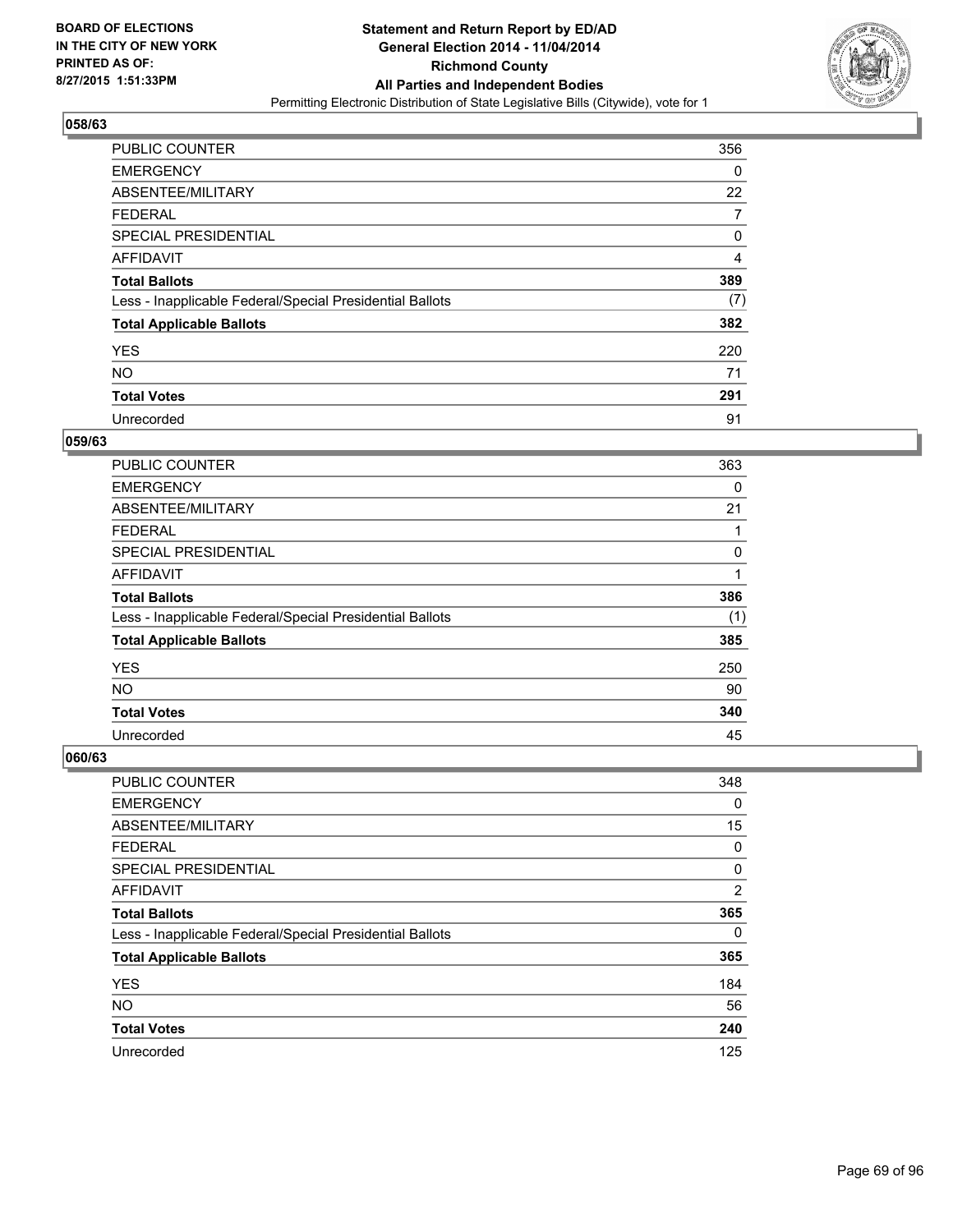

| <b>PUBLIC COUNTER</b>                                    | 271 |
|----------------------------------------------------------|-----|
| <b>EMERGENCY</b>                                         | 0   |
| ABSENTEE/MILITARY                                        | 14  |
| <b>FEDERAL</b>                                           |     |
| <b>SPECIAL PRESIDENTIAL</b>                              | 0   |
| AFFIDAVIT                                                | 0   |
| <b>Total Ballots</b>                                     | 286 |
| Less - Inapplicable Federal/Special Presidential Ballots | (1) |
| <b>Total Applicable Ballots</b>                          | 285 |
| <b>YES</b>                                               | 197 |
| <b>NO</b>                                                | 47  |
| <b>Total Votes</b>                                       | 244 |
| Unrecorded                                               | 41  |

### **062/63**

| PUBLIC COUNTER                                           | 271      |
|----------------------------------------------------------|----------|
| <b>EMERGENCY</b>                                         | 0        |
| ABSENTEE/MILITARY                                        | 4        |
| <b>FEDERAL</b>                                           | 1        |
| <b>SPECIAL PRESIDENTIAL</b>                              | 0        |
| <b>AFFIDAVIT</b>                                         | $\Omega$ |
| <b>Total Ballots</b>                                     | 276      |
| Less - Inapplicable Federal/Special Presidential Ballots | (1)      |
| <b>Total Applicable Ballots</b>                          | 275      |
| <b>YES</b>                                               | 172      |
| NO.                                                      | 48       |
| <b>Total Votes</b>                                       | 220      |
| Unrecorded                                               | 55       |

| PUBLIC COUNTER                                           | 388 |
|----------------------------------------------------------|-----|
| <b>EMERGENCY</b>                                         | 0   |
| ABSENTEE/MILITARY                                        | 6   |
| <b>FEDERAL</b>                                           | 0   |
| SPECIAL PRESIDENTIAL                                     | 0   |
| AFFIDAVIT                                                | 6   |
| <b>Total Ballots</b>                                     | 400 |
| Less - Inapplicable Federal/Special Presidential Ballots | 0   |
| <b>Total Applicable Ballots</b>                          | 400 |
| <b>YES</b>                                               | 261 |
| <b>NO</b>                                                | 68  |
| <b>Total Votes</b>                                       | 329 |
| Unrecorded                                               | 71  |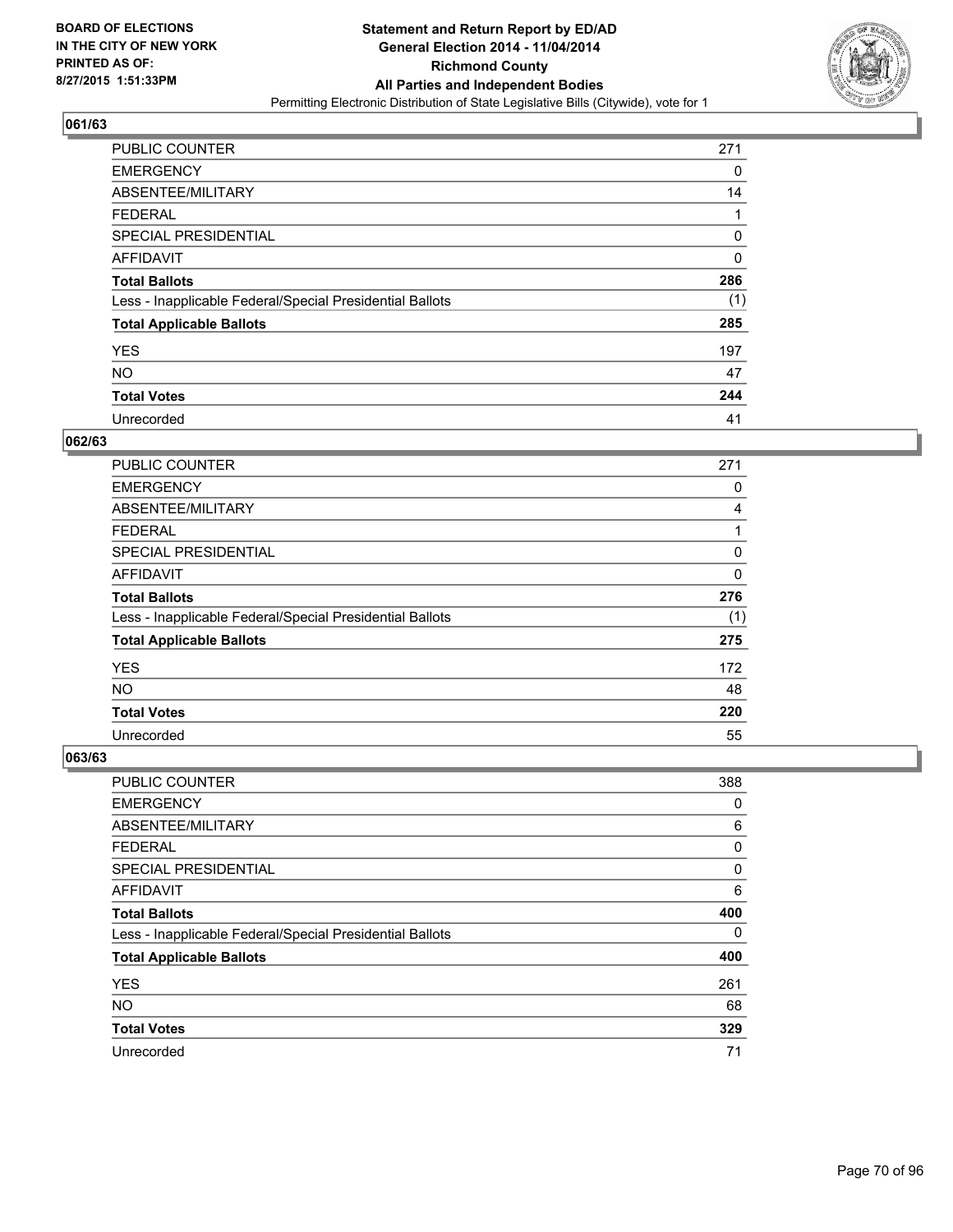

| <b>PUBLIC COUNTER</b>                                    | 471 |
|----------------------------------------------------------|-----|
| <b>EMERGENCY</b>                                         | 0   |
| ABSENTEE/MILITARY                                        | 21  |
| <b>FEDERAL</b>                                           | 2   |
| <b>SPECIAL PRESIDENTIAL</b>                              | 0   |
| <b>AFFIDAVIT</b>                                         | 4   |
| <b>Total Ballots</b>                                     | 498 |
| Less - Inapplicable Federal/Special Presidential Ballots | (2) |
| <b>Total Applicable Ballots</b>                          | 496 |
| <b>YES</b>                                               | 279 |
| <b>NO</b>                                                | 75  |
| <b>Total Votes</b>                                       | 354 |
| Unrecorded                                               | 142 |

#### **065/63**

| PUBLIC COUNTER                                           | 312 |
|----------------------------------------------------------|-----|
| <b>EMERGENCY</b>                                         |     |
| ABSENTEE/MILITARY                                        | 9   |
| FEDERAL                                                  | 0   |
| <b>SPECIAL PRESIDENTIAL</b>                              | 0   |
| <b>AFFIDAVIT</b>                                         |     |
| <b>Total Ballots</b>                                     | 323 |
| Less - Inapplicable Federal/Special Presidential Ballots | 0   |
| <b>Total Applicable Ballots</b>                          | 323 |
| <b>YES</b>                                               | 221 |
| <b>NO</b>                                                | 68  |
| <b>Total Votes</b>                                       | 289 |
| Unrecorded                                               | 34  |

| PUBLIC COUNTER                                           | 398            |
|----------------------------------------------------------|----------------|
| <b>EMERGENCY</b>                                         | 0              |
| ABSENTEE/MILITARY                                        | 7              |
| <b>FEDERAL</b>                                           | 0              |
| <b>SPECIAL PRESIDENTIAL</b>                              | 0              |
| AFFIDAVIT                                                | $\overline{2}$ |
| <b>Total Ballots</b>                                     | 407            |
| Less - Inapplicable Federal/Special Presidential Ballots | 0              |
| <b>Total Applicable Ballots</b>                          | 407            |
| <b>YES</b>                                               | 236            |
| <b>NO</b>                                                | 66             |
| <b>Total Votes</b>                                       | 302            |
| Unrecorded                                               | 105            |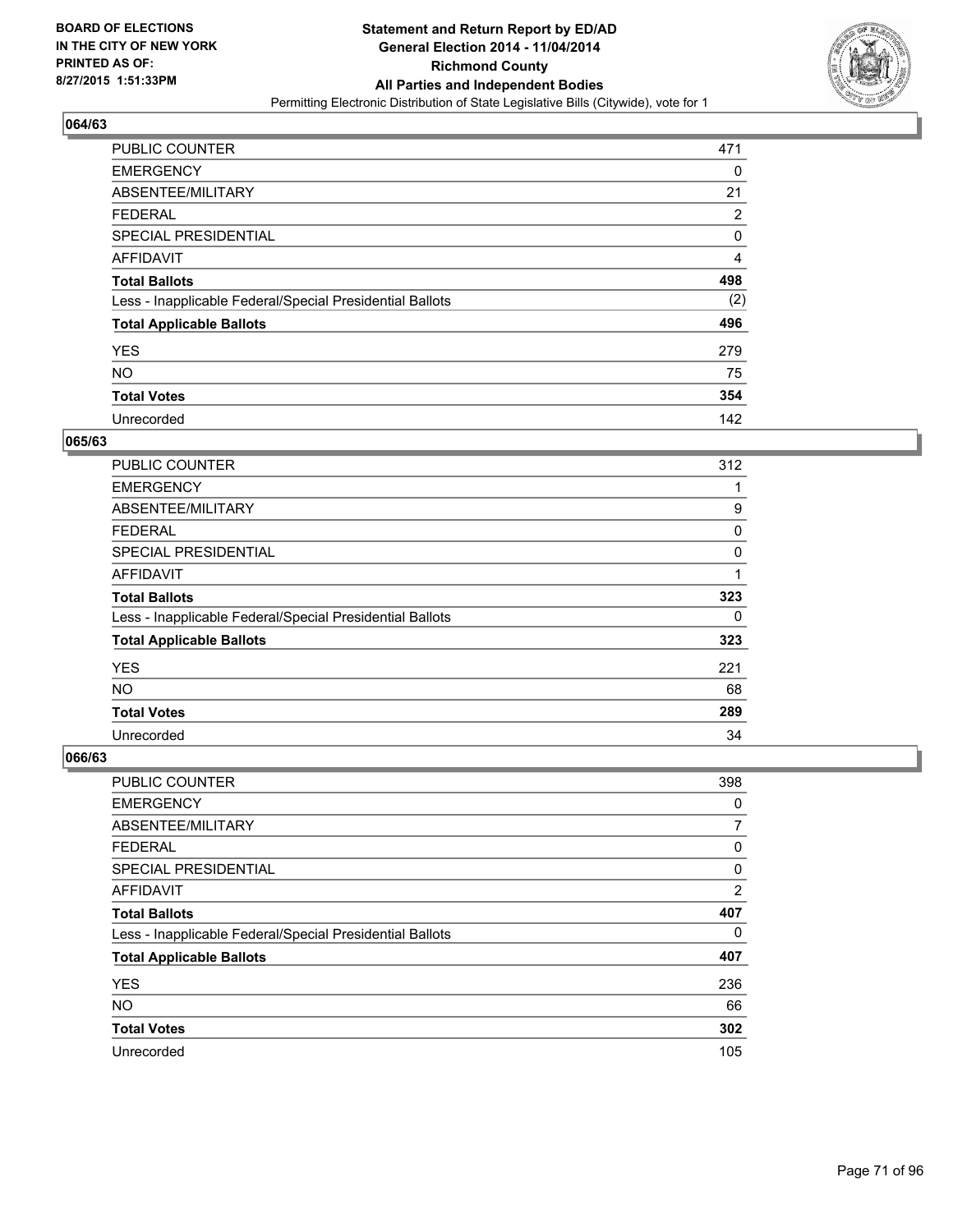

| <b>PUBLIC COUNTER</b>                                    | 310 |
|----------------------------------------------------------|-----|
| <b>EMERGENCY</b>                                         | 0   |
| ABSENTEE/MILITARY                                        | 7   |
| <b>FEDERAL</b>                                           | 1   |
| <b>SPECIAL PRESIDENTIAL</b>                              | 0   |
| AFFIDAVIT                                                | 6   |
| <b>Total Ballots</b>                                     | 324 |
| Less - Inapplicable Federal/Special Presidential Ballots | (1) |
| <b>Total Applicable Ballots</b>                          | 323 |
| <b>YES</b>                                               | 178 |
| <b>NO</b>                                                | 57  |
| <b>Total Votes</b>                                       | 235 |
| Unrecorded                                               | 88  |

#### **068/63**

| PUBLIC COUNTER                                           | 255 |
|----------------------------------------------------------|-----|
| <b>EMERGENCY</b>                                         | 0   |
| ABSENTEE/MILITARY                                        | 33  |
| <b>FEDERAL</b>                                           | 1   |
| <b>SPECIAL PRESIDENTIAL</b>                              | 0   |
| <b>AFFIDAVIT</b>                                         | 1   |
| <b>Total Ballots</b>                                     | 290 |
| Less - Inapplicable Federal/Special Presidential Ballots | (1) |
| <b>Total Applicable Ballots</b>                          | 289 |
| <b>YES</b>                                               | 148 |
| <b>NO</b>                                                | 39  |
| <b>Total Votes</b>                                       | 187 |
| Unrecorded                                               | 102 |

| <b>PUBLIC COUNTER</b>                                    | 151 |
|----------------------------------------------------------|-----|
| <b>EMERGENCY</b>                                         | 1   |
| ABSENTEE/MILITARY                                        | 36  |
| <b>FEDERAL</b>                                           | 1   |
| <b>SPECIAL PRESIDENTIAL</b>                              | 0   |
| AFFIDAVIT                                                | 0   |
| <b>Total Ballots</b>                                     | 189 |
| Less - Inapplicable Federal/Special Presidential Ballots | (1) |
| <b>Total Applicable Ballots</b>                          | 188 |
| <b>YES</b>                                               | 85  |
| <b>NO</b>                                                | 23  |
| <b>Total Votes</b>                                       | 108 |
| Unrecorded                                               | 80  |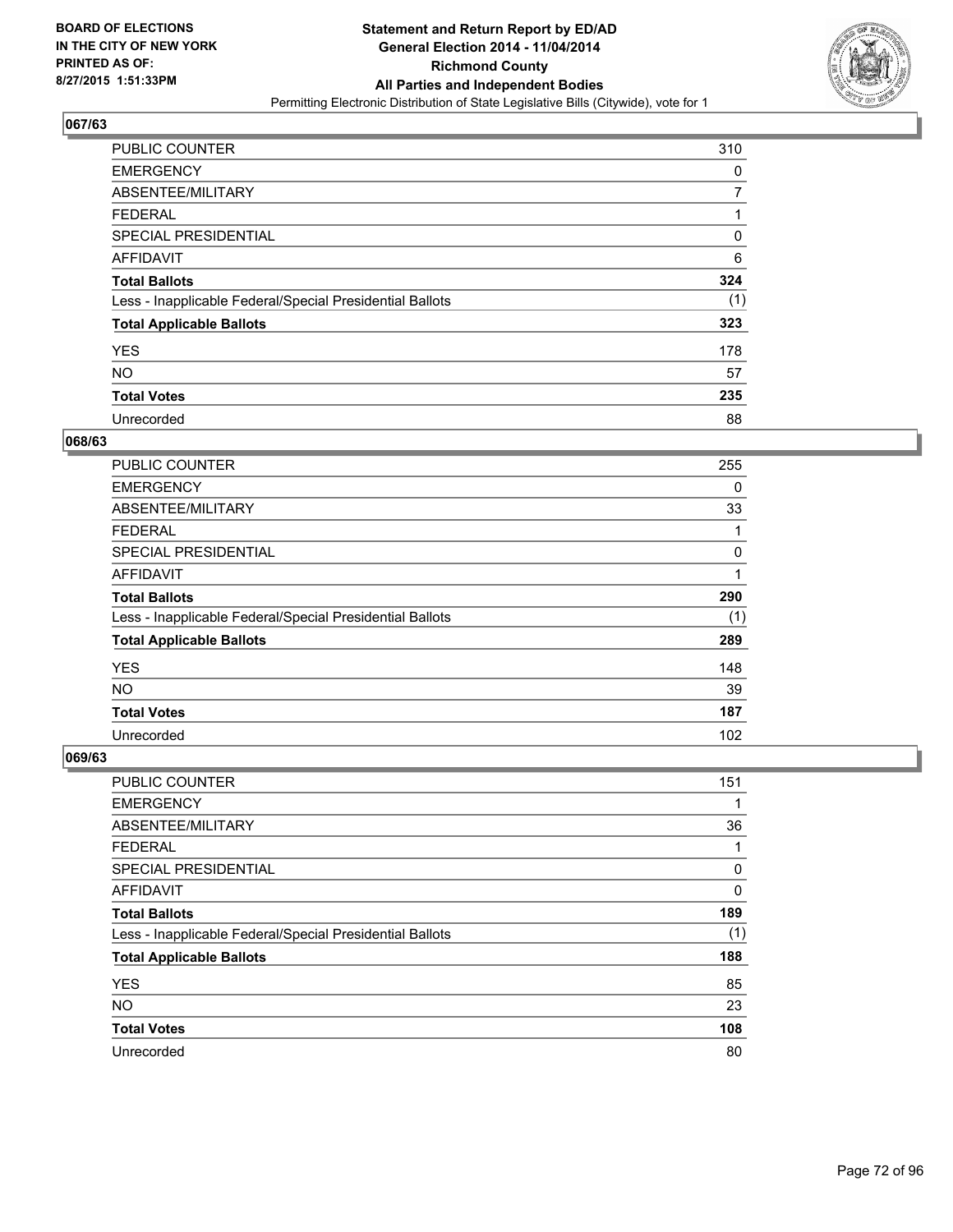

| <b>PUBLIC COUNTER</b>                                    | 167 |
|----------------------------------------------------------|-----|
| <b>EMERGENCY</b>                                         | 0   |
| ABSENTEE/MILITARY                                        | 8   |
| <b>FEDERAL</b>                                           | 0   |
| SPECIAL PRESIDENTIAL                                     | 0   |
| AFFIDAVIT                                                | 0   |
| <b>Total Ballots</b>                                     | 175 |
| Less - Inapplicable Federal/Special Presidential Ballots | 0   |
| <b>Total Applicable Ballots</b>                          | 175 |
| <b>YES</b>                                               | 102 |
| <b>NO</b>                                                | 27  |
| <b>Total Votes</b>                                       | 129 |
| Unrecorded                                               | 46  |

# **071/63**

| PUBLIC COUNTER                                           | 192            |
|----------------------------------------------------------|----------------|
| <b>EMERGENCY</b>                                         | 0              |
| ABSENTEE/MILITARY                                        | 9              |
| FEDERAL                                                  | 0              |
| <b>SPECIAL PRESIDENTIAL</b>                              | 0              |
| <b>AFFIDAVIT</b>                                         | $\overline{2}$ |
| <b>Total Ballots</b>                                     | 203            |
| Less - Inapplicable Federal/Special Presidential Ballots | 0              |
| <b>Total Applicable Ballots</b>                          | 203            |
| <b>YES</b>                                               | 97             |
| <b>NO</b>                                                | 27             |
| <b>Total Votes</b>                                       | 124            |
| Unrecorded                                               | 79             |

| PUBLIC COUNTER                                           | 313            |
|----------------------------------------------------------|----------------|
| <b>EMERGENCY</b>                                         | 0              |
| ABSENTEE/MILITARY                                        | 13             |
| <b>FEDERAL</b>                                           | 1              |
| <b>SPECIAL PRESIDENTIAL</b>                              | 0              |
| AFFIDAVIT                                                | $\overline{2}$ |
| <b>Total Ballots</b>                                     | 329            |
| Less - Inapplicable Federal/Special Presidential Ballots | (1)            |
| <b>Total Applicable Ballots</b>                          | 328            |
| <b>YES</b>                                               | 196            |
| <b>NO</b>                                                | 67             |
| <b>Total Votes</b>                                       | 263            |
| Unrecorded                                               | 65             |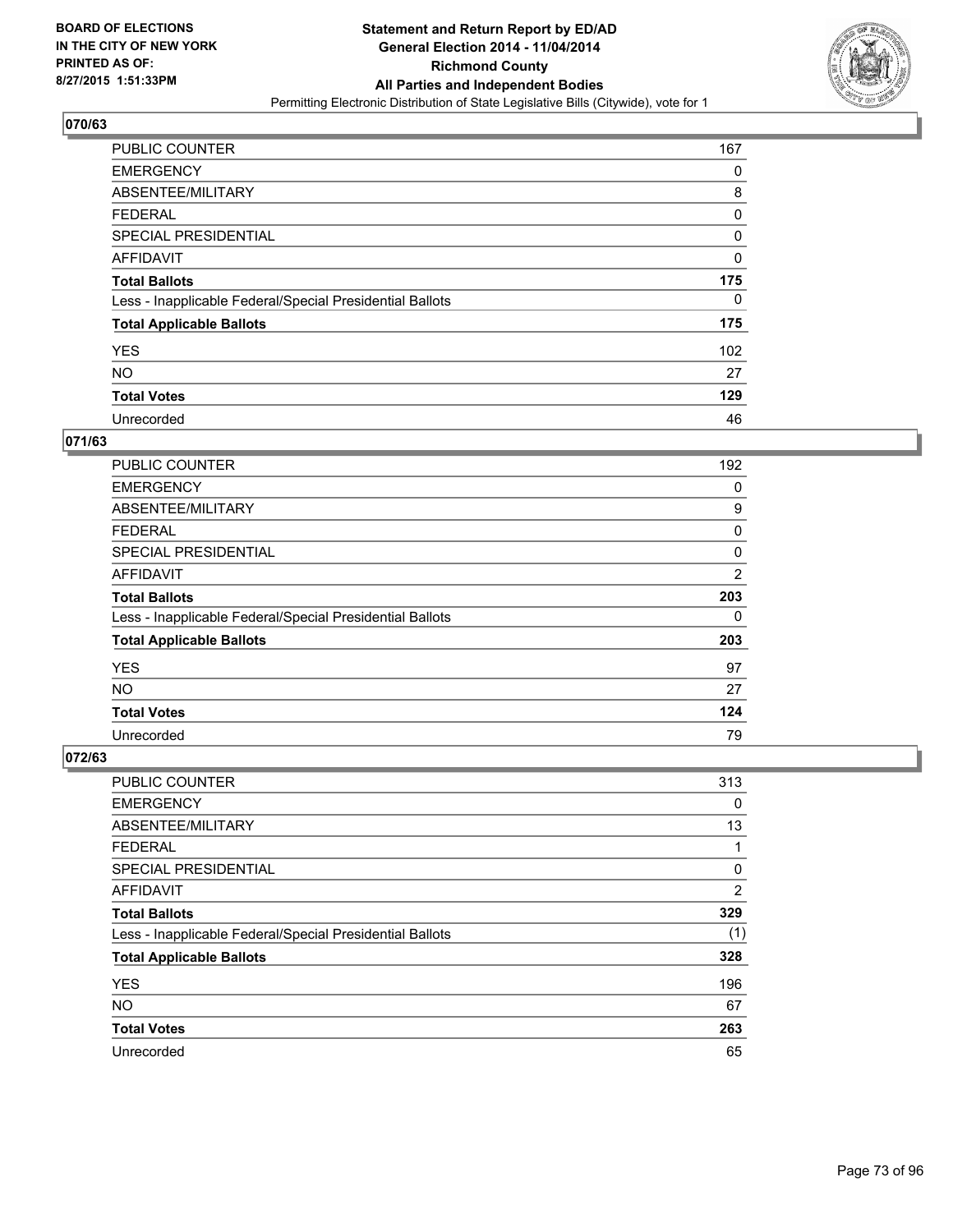

| <b>PUBLIC COUNTER</b>                                    | 252 |
|----------------------------------------------------------|-----|
| <b>EMERGENCY</b>                                         | 0   |
| ABSENTEE/MILITARY                                        | 13  |
| <b>FEDERAL</b>                                           |     |
| <b>SPECIAL PRESIDENTIAL</b>                              | 0   |
| AFFIDAVIT                                                | 3   |
| <b>Total Ballots</b>                                     | 269 |
| Less - Inapplicable Federal/Special Presidential Ballots | (1) |
| <b>Total Applicable Ballots</b>                          | 268 |
| <b>YES</b>                                               | 141 |
| <b>NO</b>                                                | 36  |
| <b>Total Votes</b>                                       | 177 |
| Unrecorded                                               | 91  |

## **074/63**

| PUBLIC COUNTER                                           | 169 |
|----------------------------------------------------------|-----|
| <b>EMERGENCY</b>                                         | 0   |
| ABSENTEE/MILITARY                                        | 17  |
| <b>FEDERAL</b>                                           | 0   |
| <b>SPECIAL PRESIDENTIAL</b>                              | 0   |
| <b>AFFIDAVIT</b>                                         |     |
| <b>Total Ballots</b>                                     | 187 |
| Less - Inapplicable Federal/Special Presidential Ballots | 0   |
| <b>Total Applicable Ballots</b>                          | 187 |
| <b>YES</b>                                               | 132 |
| <b>NO</b>                                                | 29  |
| <b>Total Votes</b>                                       | 161 |
| Unrecorded                                               | 26  |

| PUBLIC COUNTER                                           | 178         |
|----------------------------------------------------------|-------------|
| <b>EMERGENCY</b>                                         | $\mathbf 0$ |
| ABSENTEE/MILITARY                                        | 12          |
| FEDERAL                                                  | 0           |
| <b>SPECIAL PRESIDENTIAL</b>                              | 0           |
| AFFIDAVIT                                                | 0           |
| <b>Total Ballots</b>                                     | 190         |
| Less - Inapplicable Federal/Special Presidential Ballots | 0           |
| <b>Total Applicable Ballots</b>                          | 190         |
| <b>YES</b>                                               | 83          |
| <b>NO</b>                                                | 26          |
| <b>Total Votes</b>                                       | 109         |
| Unrecorded                                               | 81          |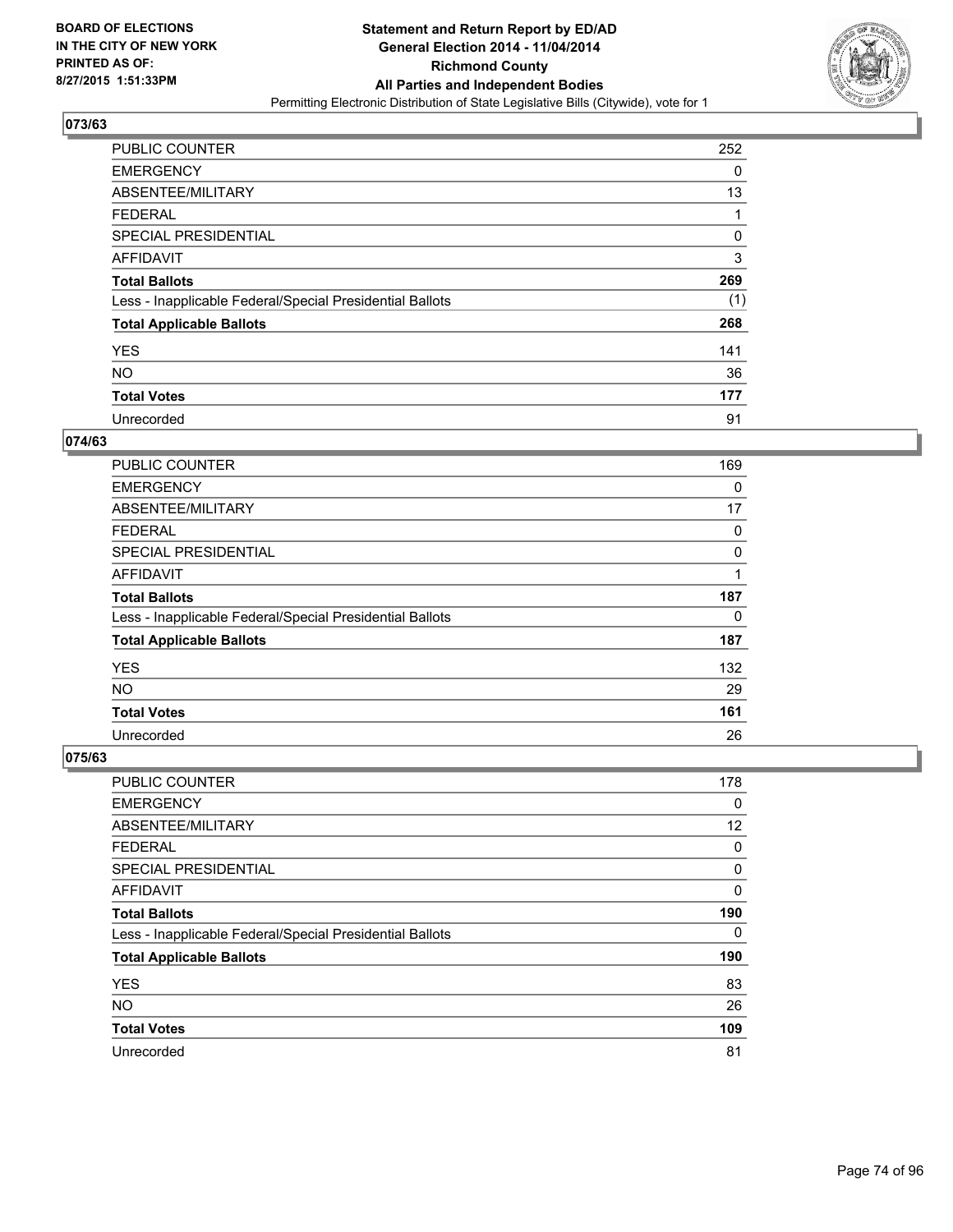

| <b>PUBLIC COUNTER</b>                                    | 0 |
|----------------------------------------------------------|---|
| <b>EMERGENCY</b>                                         | 0 |
| ABSENTEE/MILITARY                                        | 0 |
| <b>FEDERAL</b>                                           | 0 |
| <b>SPECIAL PRESIDENTIAL</b>                              | 0 |
| <b>AFFIDAVIT</b>                                         | 0 |
| <b>Total Ballots</b>                                     | 0 |
| Less - Inapplicable Federal/Special Presidential Ballots | 0 |
| <b>Total Applicable Ballots</b>                          | 0 |
| <b>YES</b>                                               | 0 |
| <b>NO</b>                                                | 0 |
| <b>Total Votes</b>                                       | 0 |

#### **077/63**

| <b>Total Votes</b>                                       | 0 |
|----------------------------------------------------------|---|
| <b>NO</b>                                                | 0 |
| <b>YES</b>                                               | 0 |
| <b>Total Applicable Ballots</b>                          | 0 |
| Less - Inapplicable Federal/Special Presidential Ballots | 0 |
| <b>Total Ballots</b>                                     | 0 |
| <b>AFFIDAVIT</b>                                         | 0 |
| <b>SPECIAL PRESIDENTIAL</b>                              | 0 |
| <b>FEDERAL</b>                                           | 0 |
| ABSENTEE/MILITARY                                        | 0 |
| <b>EMERGENCY</b>                                         | 0 |
| PUBLIC COUNTER                                           | 0 |

| <b>PUBLIC COUNTER</b>                                    | 0 |
|----------------------------------------------------------|---|
| <b>EMERGENCY</b>                                         | 0 |
| ABSENTEE/MILITARY                                        | 0 |
| <b>FEDERAL</b>                                           | 0 |
| <b>SPECIAL PRESIDENTIAL</b>                              | 0 |
| <b>AFFIDAVIT</b>                                         | 0 |
| <b>Total Ballots</b>                                     | 0 |
| Less - Inapplicable Federal/Special Presidential Ballots | 0 |
| <b>Total Applicable Ballots</b>                          | 0 |
| <b>YES</b>                                               | 0 |
| <b>NO</b>                                                | 0 |
| <b>Total Votes</b>                                       | 0 |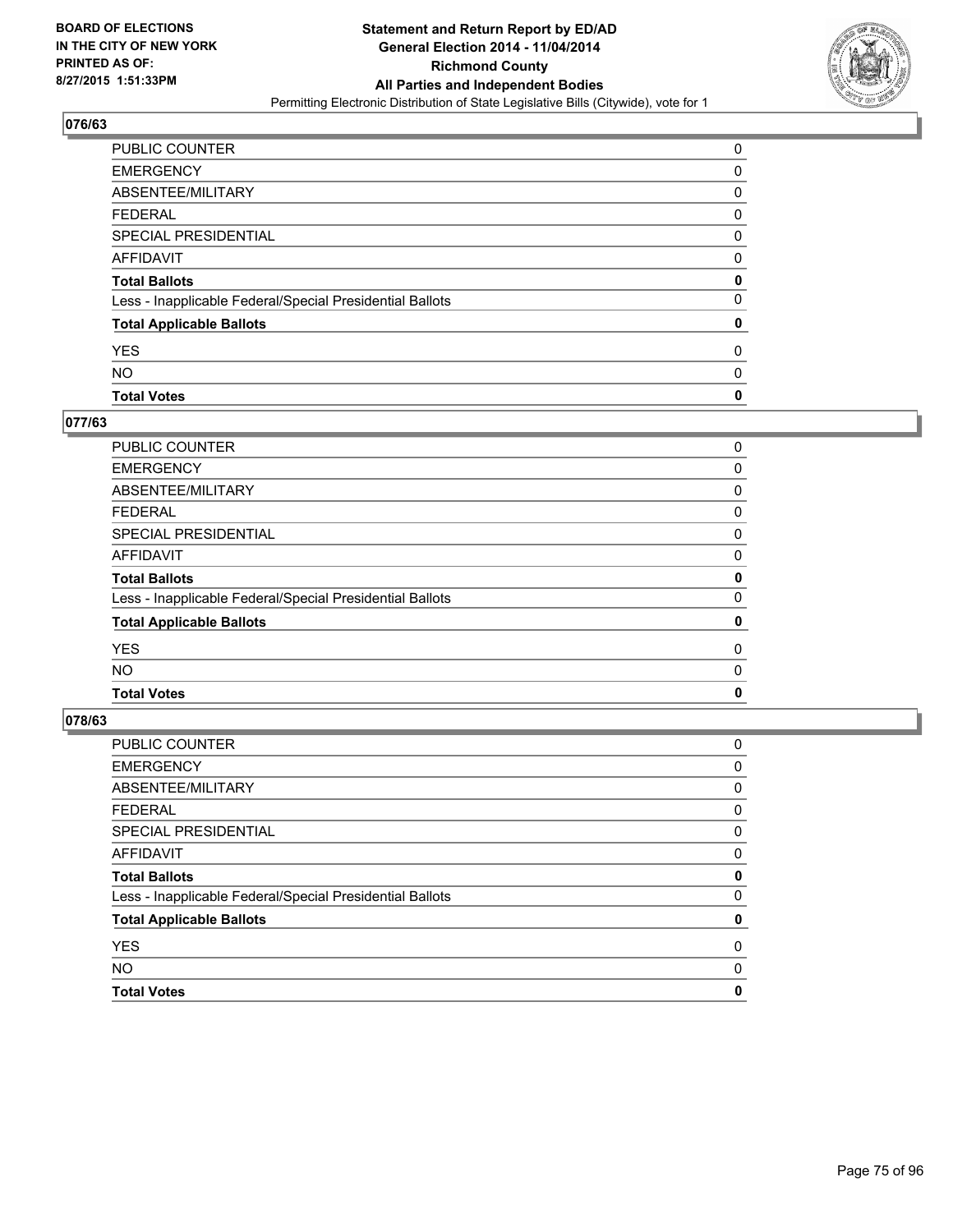

| <b>PUBLIC COUNTER</b>                                    | 0        |
|----------------------------------------------------------|----------|
| <b>EMERGENCY</b>                                         | 0        |
| ABSENTEE/MILITARY                                        | 0        |
| <b>FEDERAL</b>                                           | 0        |
| <b>SPECIAL PRESIDENTIAL</b>                              | 0        |
| <b>AFFIDAVIT</b>                                         | 0        |
| <b>Total Ballots</b>                                     | 0        |
| Less - Inapplicable Federal/Special Presidential Ballots | $\Omega$ |
| <b>Total Applicable Ballots</b>                          | 0        |
| <b>YES</b>                                               | 0        |
| <b>NO</b>                                                | 0        |
| <b>Total Votes</b>                                       | 0        |
| 080/63 COMBINED into: 075/62                             |          |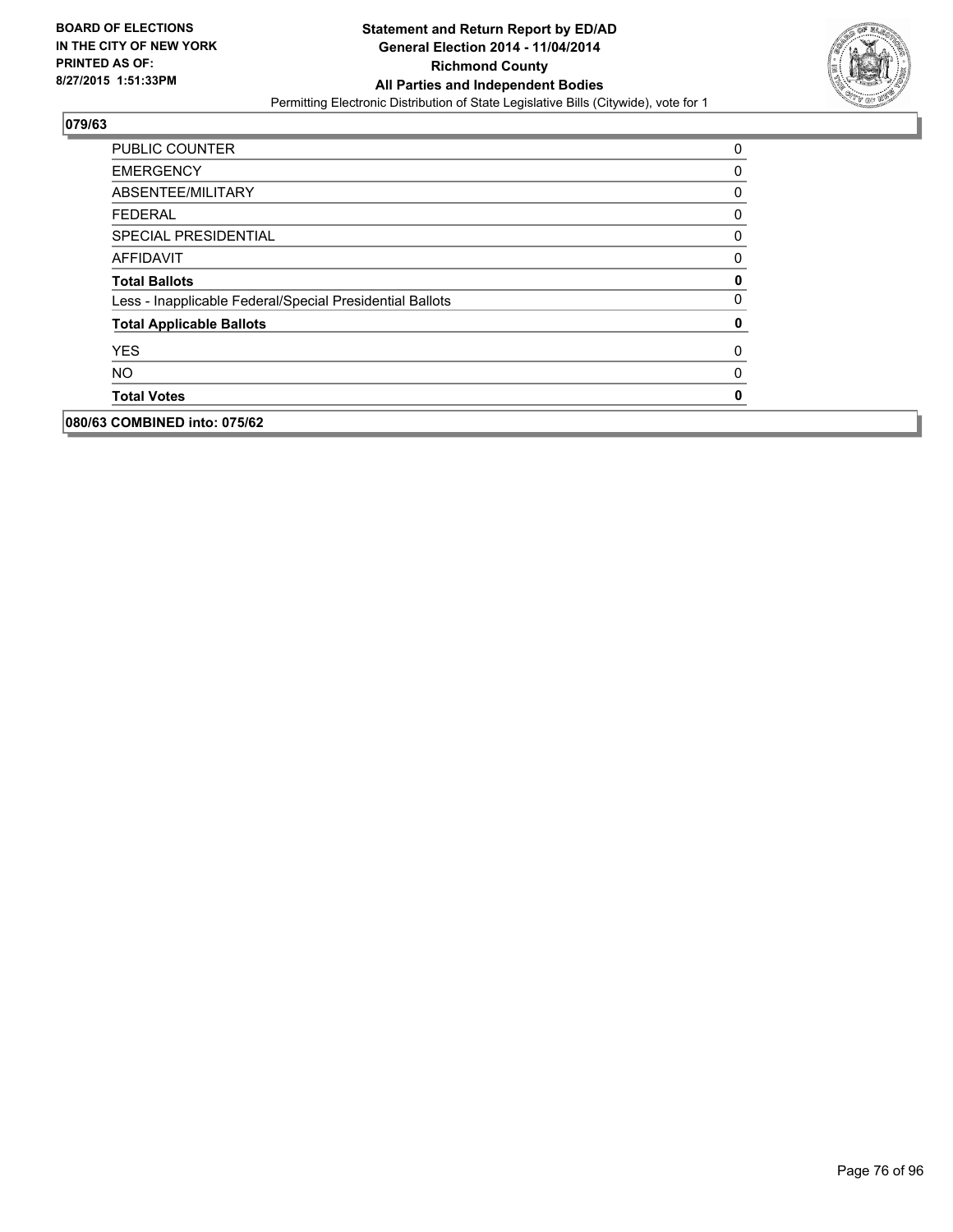

| <b>PUBLIC COUNTER</b>                                    | 292            |
|----------------------------------------------------------|----------------|
| <b>EMERGENCY</b>                                         | 0              |
| ABSENTEE/MILITARY                                        | 16             |
| <b>FEDERAL</b>                                           | 2              |
| <b>SPECIAL PRESIDENTIAL</b>                              | 0              |
| AFFIDAVIT                                                | $\overline{2}$ |
| <b>Total Ballots</b>                                     | 312            |
| Less - Inapplicable Federal/Special Presidential Ballots | (2)            |
| <b>Total Applicable Ballots</b>                          | 310            |
| <b>YES</b>                                               | 145            |
| <b>NO</b>                                                | 55             |
| <b>Total Votes</b>                                       | 200            |
| Unrecorded                                               | 110            |

#### **002/64**

| PUBLIC COUNTER                                           | 372 |
|----------------------------------------------------------|-----|
| <b>EMERGENCY</b>                                         | 0   |
| ABSENTEE/MILITARY                                        | 14  |
| FEDERAL                                                  | 0   |
| <b>SPECIAL PRESIDENTIAL</b>                              | 0   |
| <b>AFFIDAVIT</b>                                         | 1   |
| <b>Total Ballots</b>                                     | 387 |
| Less - Inapplicable Federal/Special Presidential Ballots | 0   |
| <b>Total Applicable Ballots</b>                          | 387 |
| <b>YES</b>                                               | 181 |
| <b>NO</b>                                                | 75  |
| <b>Total Votes</b>                                       | 256 |
| Unrecorded                                               | 131 |

| PUBLIC COUNTER                                           | 412            |
|----------------------------------------------------------|----------------|
| <b>EMERGENCY</b>                                         | 0              |
| ABSENTEE/MILITARY                                        | 25             |
| <b>FEDERAL</b>                                           | 2              |
| <b>SPECIAL PRESIDENTIAL</b>                              | 0              |
| AFFIDAVIT                                                | $\overline{2}$ |
| <b>Total Ballots</b>                                     | 441            |
| Less - Inapplicable Federal/Special Presidential Ballots | (2)            |
| <b>Total Applicable Ballots</b>                          | 439            |
| <b>YES</b>                                               | 196            |
| <b>NO</b>                                                | 88             |
| <b>Total Votes</b>                                       | 284            |
| Unrecorded                                               | 155            |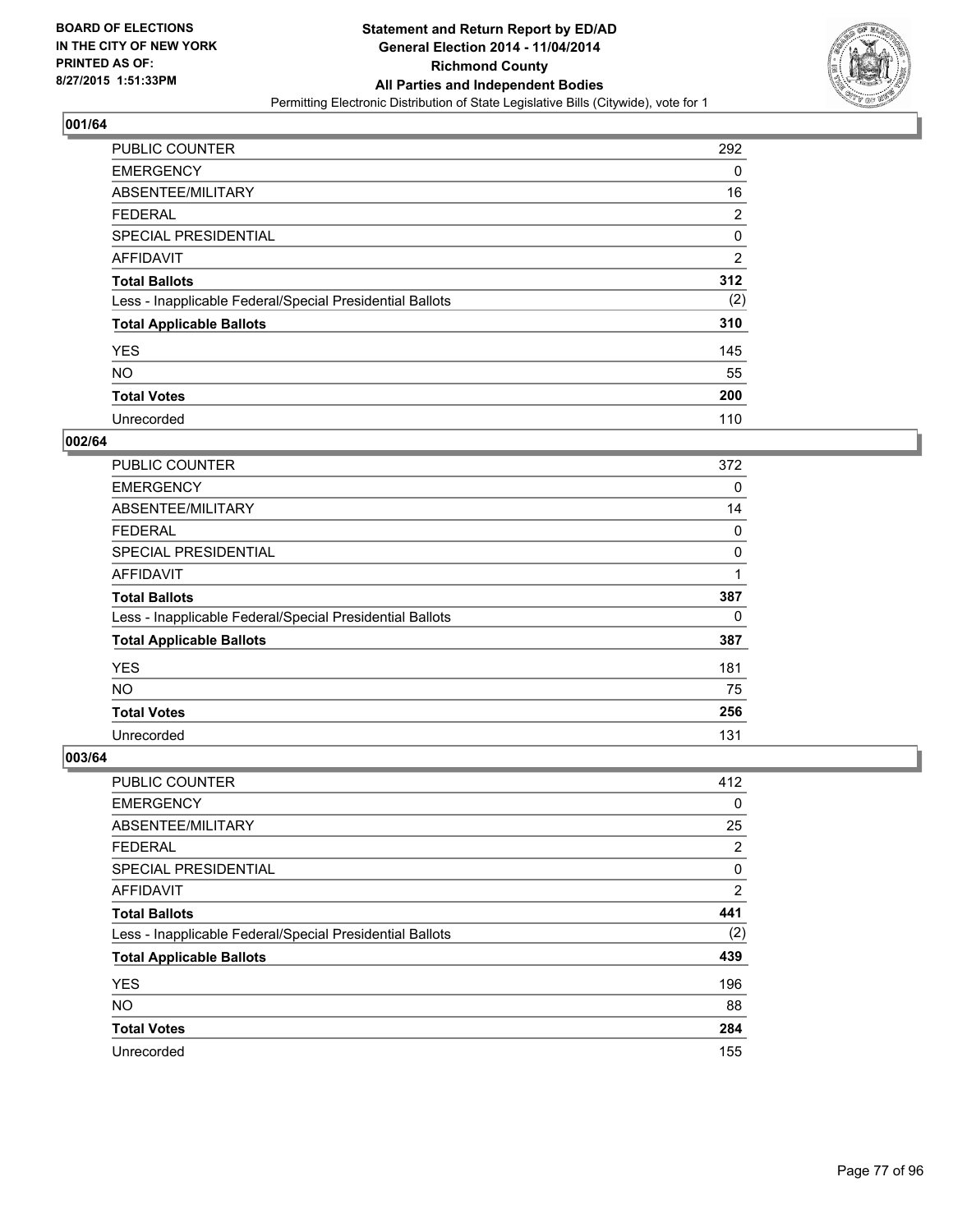

| <b>PUBLIC COUNTER</b>                                    | 314 |
|----------------------------------------------------------|-----|
| <b>EMERGENCY</b>                                         | 0   |
| ABSENTEE/MILITARY                                        | 10  |
| <b>FEDERAL</b>                                           | 0   |
| <b>SPECIAL PRESIDENTIAL</b>                              | 0   |
| AFFIDAVIT                                                | 1   |
| <b>Total Ballots</b>                                     | 325 |
| Less - Inapplicable Federal/Special Presidential Ballots | 0   |
| <b>Total Applicable Ballots</b>                          | 325 |
| <b>YES</b>                                               | 176 |
| <b>NO</b>                                                | 51  |
| <b>Total Votes</b>                                       | 227 |
| Unrecorded                                               | 98  |

#### **005/64**

| <b>PUBLIC COUNTER</b>                                    | 385 |
|----------------------------------------------------------|-----|
| <b>EMERGENCY</b>                                         | 0   |
| ABSENTEE/MILITARY                                        | 11  |
| <b>FEDERAL</b>                                           | 0   |
| <b>SPECIAL PRESIDENTIAL</b>                              | 0   |
| <b>AFFIDAVIT</b>                                         | 6   |
| <b>Total Ballots</b>                                     | 402 |
| Less - Inapplicable Federal/Special Presidential Ballots | 0   |
| <b>Total Applicable Ballots</b>                          | 402 |
| <b>YES</b>                                               | 189 |
| NO.                                                      | 65  |
| <b>Total Votes</b>                                       | 254 |
| Unrecorded                                               | 148 |

| <b>PUBLIC COUNTER</b>                                    | 317            |
|----------------------------------------------------------|----------------|
| <b>EMERGENCY</b>                                         | 0              |
| ABSENTEE/MILITARY                                        | 13             |
| <b>FEDERAL</b>                                           | 0              |
| <b>SPECIAL PRESIDENTIAL</b>                              | 0              |
| AFFIDAVIT                                                | $\overline{2}$ |
| <b>Total Ballots</b>                                     | 332            |
| Less - Inapplicable Federal/Special Presidential Ballots | 0              |
| <b>Total Applicable Ballots</b>                          | 332            |
| <b>YES</b>                                               | 172            |
| <b>NO</b>                                                | 60             |
| <b>Total Votes</b>                                       | 232            |
| Unrecorded                                               | 100            |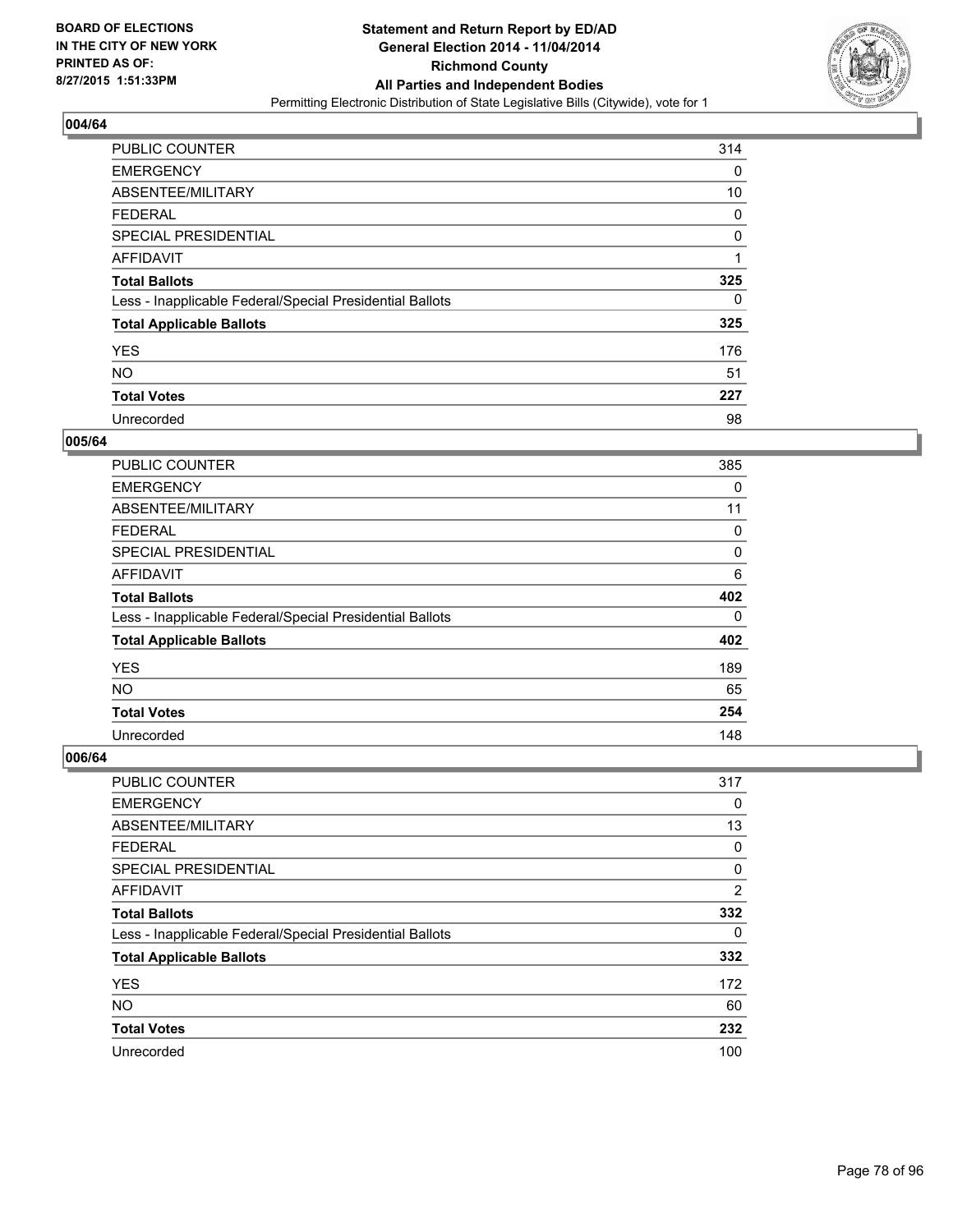

| <b>PUBLIC COUNTER</b>                                    | 362 |
|----------------------------------------------------------|-----|
| <b>EMERGENCY</b>                                         | 0   |
| ABSENTEE/MILITARY                                        | 12  |
| <b>FEDERAL</b>                                           |     |
| <b>SPECIAL PRESIDENTIAL</b>                              | 0   |
| AFFIDAVIT                                                | 7   |
| <b>Total Ballots</b>                                     | 382 |
| Less - Inapplicable Federal/Special Presidential Ballots | (1) |
| <b>Total Applicable Ballots</b>                          | 381 |
| <b>YES</b>                                               | 233 |
| <b>NO</b>                                                | 76  |
| <b>Total Votes</b>                                       | 309 |
| Unrecorded                                               | 72  |

#### **008/64**

| <b>PUBLIC COUNTER</b>                                    | 356 |
|----------------------------------------------------------|-----|
| <b>EMERGENCY</b>                                         | 0   |
| ABSENTEE/MILITARY                                        | 17  |
| FEDERAL                                                  | 2   |
| <b>SPECIAL PRESIDENTIAL</b>                              | 0   |
| <b>AFFIDAVIT</b>                                         | 5   |
| <b>Total Ballots</b>                                     | 380 |
| Less - Inapplicable Federal/Special Presidential Ballots | (2) |
| <b>Total Applicable Ballots</b>                          | 378 |
| <b>YES</b>                                               | 237 |
| <b>NO</b>                                                | 82  |
| <b>Total Votes</b>                                       | 319 |
| Unrecorded                                               | 59  |

| PUBLIC COUNTER                                           | 389            |
|----------------------------------------------------------|----------------|
| <b>EMERGENCY</b>                                         | 0              |
| ABSENTEE/MILITARY                                        | 11             |
| <b>FEDERAL</b>                                           | 0              |
| <b>SPECIAL PRESIDENTIAL</b>                              | 0              |
| AFFIDAVIT                                                | $\overline{2}$ |
| <b>Total Ballots</b>                                     | 402            |
| Less - Inapplicable Federal/Special Presidential Ballots | 0              |
| <b>Total Applicable Ballots</b>                          | 402            |
| <b>YES</b>                                               | 187            |
| <b>NO</b>                                                | 50             |
| <b>Total Votes</b>                                       | 237            |
| Unrecorded                                               | 165            |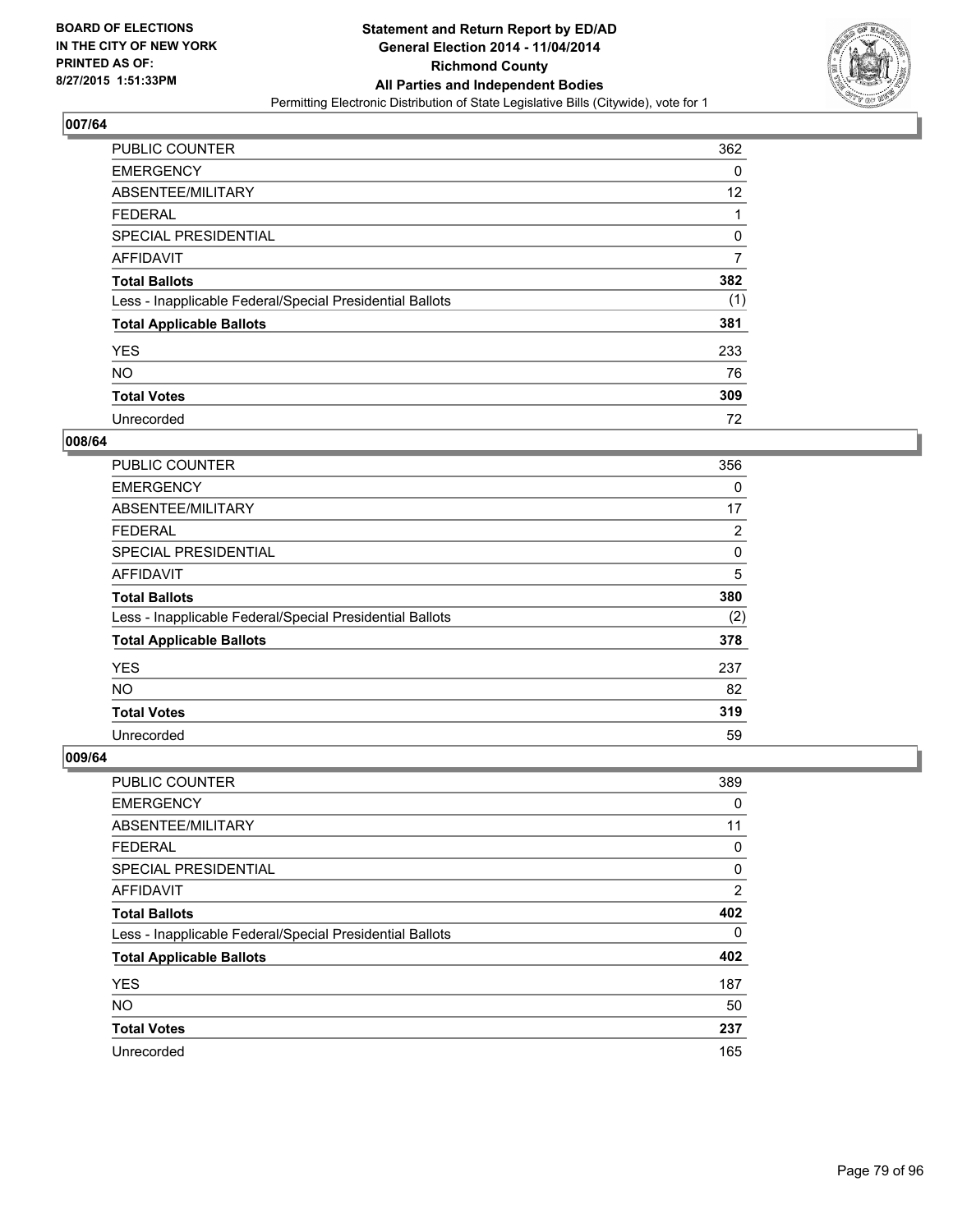

| <b>PUBLIC COUNTER</b>                                    | 373            |
|----------------------------------------------------------|----------------|
| <b>EMERGENCY</b>                                         | 0              |
| ABSENTEE/MILITARY                                        | 7              |
| <b>FEDERAL</b>                                           | $\overline{2}$ |
| SPECIAL PRESIDENTIAL                                     | 0              |
| AFFIDAVIT                                                | $\overline{2}$ |
| <b>Total Ballots</b>                                     | 384            |
| Less - Inapplicable Federal/Special Presidential Ballots | (2)            |
| <b>Total Applicable Ballots</b>                          | 382            |
| <b>YES</b>                                               | 221            |
| <b>NO</b>                                                | 69             |
| <b>Total Votes</b>                                       | 290            |
| Unrecorded                                               | 92             |

# **011/64**

| <b>PUBLIC COUNTER</b>                                    | 111 |
|----------------------------------------------------------|-----|
| <b>EMERGENCY</b>                                         | 0   |
| ABSENTEE/MILITARY                                        | 6   |
| FEDERAL                                                  | 0   |
| <b>SPECIAL PRESIDENTIAL</b>                              | 0   |
| <b>AFFIDAVIT</b>                                         | 0   |
| <b>Total Ballots</b>                                     | 117 |
| Less - Inapplicable Federal/Special Presidential Ballots | 0   |
| <b>Total Applicable Ballots</b>                          | 117 |
| <b>YES</b>                                               | 52  |
| <b>NO</b>                                                | 34  |
| <b>Total Votes</b>                                       | 86  |
| Unrecorded                                               | 31  |

| PUBLIC COUNTER                                           | 246            |
|----------------------------------------------------------|----------------|
| <b>EMERGENCY</b>                                         | 0              |
| ABSENTEE/MILITARY                                        | 3              |
| <b>FEDERAL</b>                                           | 0              |
| <b>SPECIAL PRESIDENTIAL</b>                              | 0              |
| AFFIDAVIT                                                | $\overline{2}$ |
| <b>Total Ballots</b>                                     | 251            |
| Less - Inapplicable Federal/Special Presidential Ballots | 0              |
| <b>Total Applicable Ballots</b>                          | 251            |
| <b>YES</b>                                               | 123            |
| <b>NO</b>                                                | 59             |
| <b>Total Votes</b>                                       | 182            |
| Unrecorded                                               | 69             |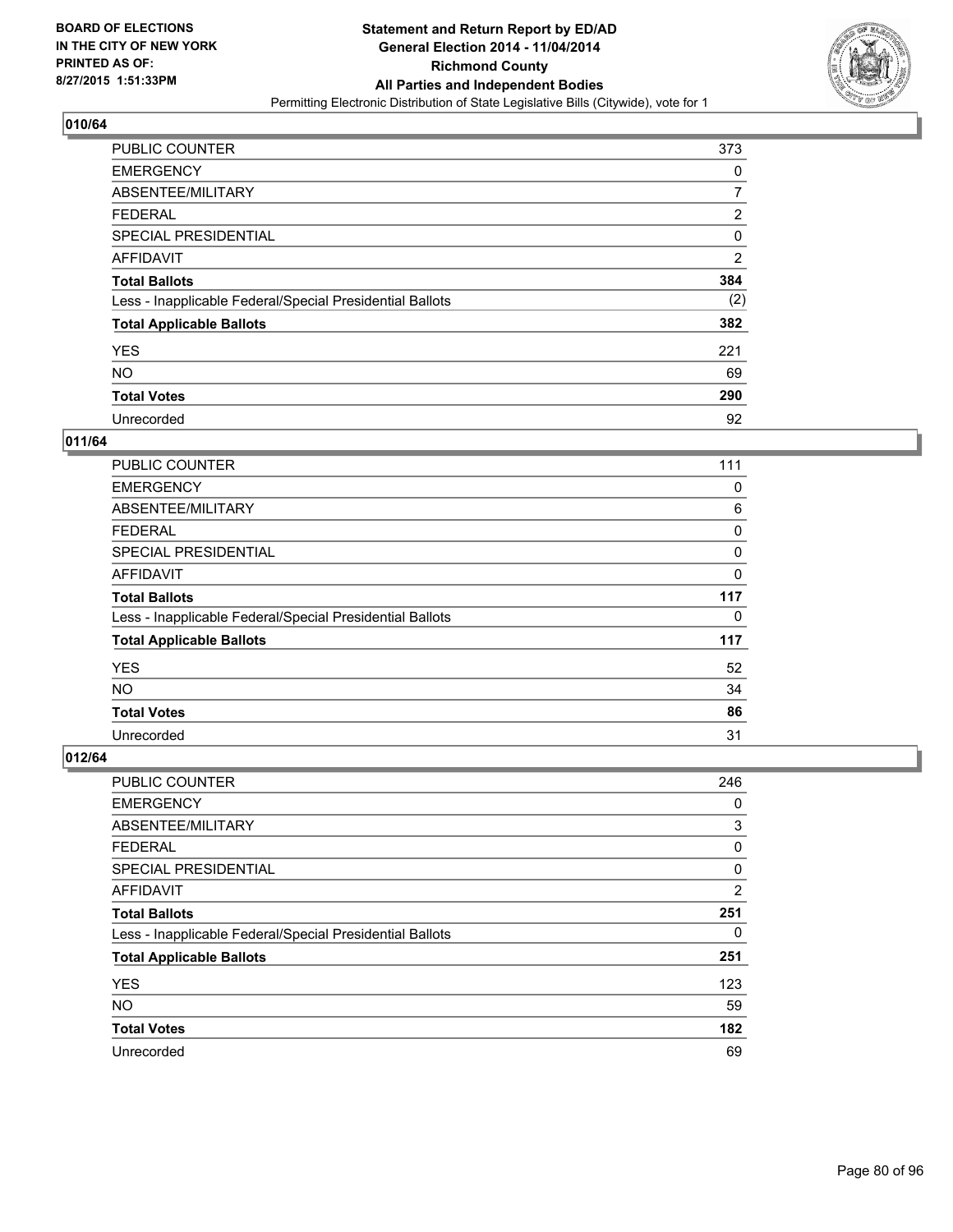

| <b>PUBLIC COUNTER</b>                                    | 108 |
|----------------------------------------------------------|-----|
| <b>EMERGENCY</b>                                         | 0   |
| ABSENTEE/MILITARY                                        | 5   |
| <b>FEDERAL</b>                                           | 0   |
| SPECIAL PRESIDENTIAL                                     | 0   |
| AFFIDAVIT                                                | 3   |
| <b>Total Ballots</b>                                     | 116 |
| Less - Inapplicable Federal/Special Presidential Ballots | 0   |
| <b>Total Applicable Ballots</b>                          | 116 |
| <b>YES</b>                                               | 64  |
| <b>NO</b>                                                | 11  |
| <b>Total Votes</b>                                       | 75  |
| Unrecorded                                               | 41  |

## **014/64**

| <b>PUBLIC COUNTER</b>                                    | 329 |
|----------------------------------------------------------|-----|
| <b>EMERGENCY</b>                                         | 0   |
| ABSENTEE/MILITARY                                        | 14  |
| <b>FEDERAL</b>                                           | 0   |
| <b>SPECIAL PRESIDENTIAL</b>                              | 0   |
| <b>AFFIDAVIT</b>                                         | 3   |
| <b>Total Ballots</b>                                     | 346 |
| Less - Inapplicable Federal/Special Presidential Ballots | 0   |
| <b>Total Applicable Ballots</b>                          | 346 |
| <b>YES</b>                                               | 211 |
| <b>NO</b>                                                | 61  |
| <b>Total Votes</b>                                       | 272 |
| Unrecorded                                               | 74  |

| PUBLIC COUNTER                                           | 402 |
|----------------------------------------------------------|-----|
| <b>EMERGENCY</b>                                         | 0   |
| ABSENTEE/MILITARY                                        | 17  |
| <b>FEDERAL</b>                                           | 1   |
| <b>SPECIAL PRESIDENTIAL</b>                              | 0   |
| AFFIDAVIT                                                | 1   |
| <b>Total Ballots</b>                                     | 421 |
| Less - Inapplicable Federal/Special Presidential Ballots | (1) |
| <b>Total Applicable Ballots</b>                          | 420 |
| <b>YES</b>                                               | 217 |
| <b>NO</b>                                                | 73  |
| <b>Total Votes</b>                                       | 290 |
| Unrecorded                                               | 130 |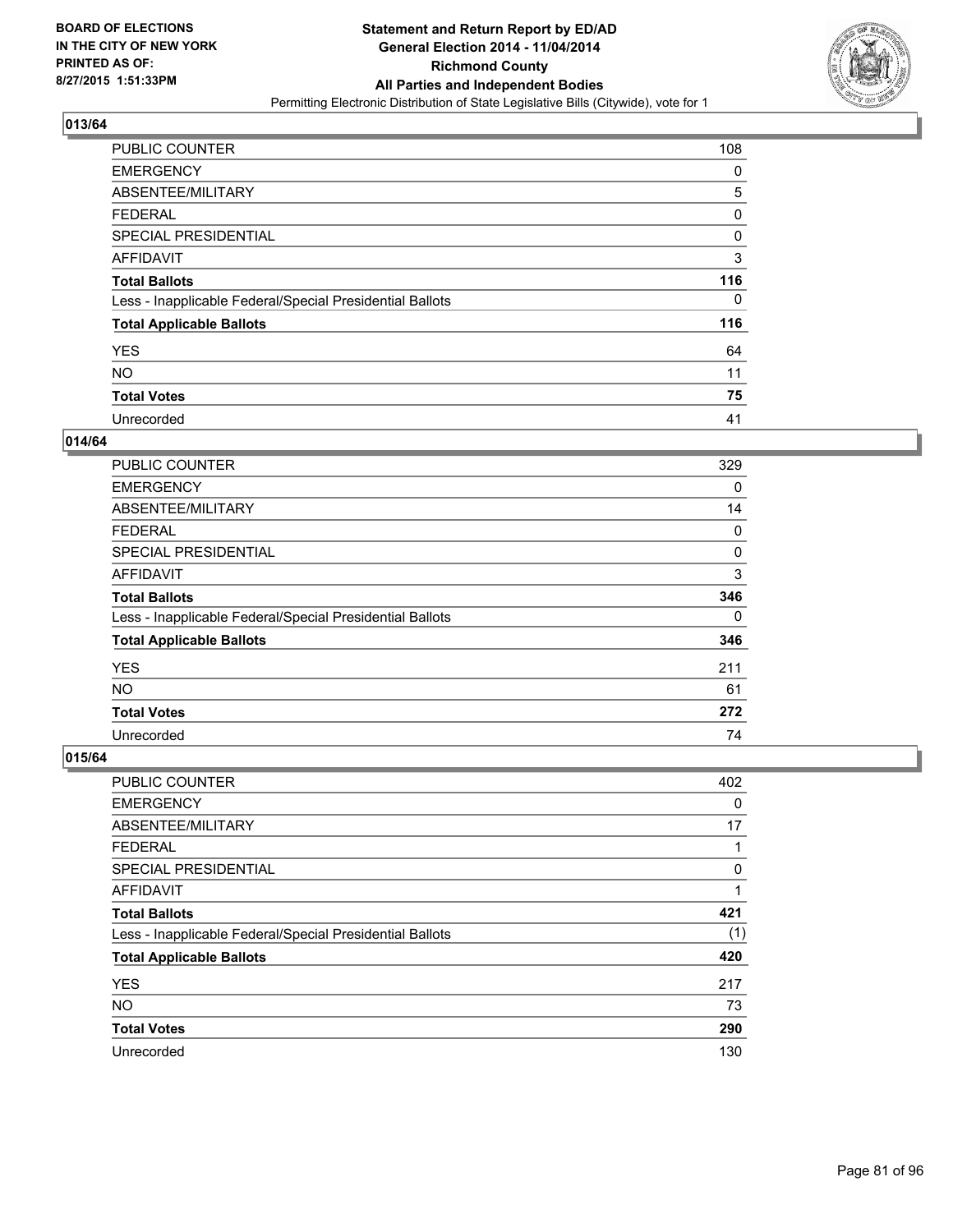

| <b>PUBLIC COUNTER</b>                                    | 414 |
|----------------------------------------------------------|-----|
| <b>EMERGENCY</b>                                         | 0   |
| ABSENTEE/MILITARY                                        | 19  |
| <b>FEDERAL</b>                                           |     |
| <b>SPECIAL PRESIDENTIAL</b>                              | 0   |
| AFFIDAVIT                                                | 4   |
| <b>Total Ballots</b>                                     | 438 |
| Less - Inapplicable Federal/Special Presidential Ballots | (1) |
| <b>Total Applicable Ballots</b>                          | 437 |
| <b>YES</b>                                               | 227 |
| <b>NO</b>                                                | 81  |
| <b>Total Votes</b>                                       | 308 |
| Unrecorded                                               | 129 |

## **017/64**

| PUBLIC COUNTER                                           | 396      |
|----------------------------------------------------------|----------|
| <b>EMERGENCY</b>                                         | $\Omega$ |
| ABSENTEE/MILITARY                                        | 16       |
| <b>FEDERAL</b>                                           |          |
| <b>SPECIAL PRESIDENTIAL</b>                              | 0        |
| <b>AFFIDAVIT</b>                                         | 4        |
| <b>Total Ballots</b>                                     | 417      |
| Less - Inapplicable Federal/Special Presidential Ballots | (1)      |
| <b>Total Applicable Ballots</b>                          | 416      |
| <b>YES</b>                                               | 281      |
| <b>NO</b>                                                | 75       |
| <b>Total Votes</b>                                       | 356      |
| Unrecorded                                               | 60       |

| PUBLIC COUNTER                                           | 305 |
|----------------------------------------------------------|-----|
| <b>EMERGENCY</b>                                         | 0   |
| ABSENTEE/MILITARY                                        | 22  |
| <b>FEDERAL</b>                                           | 2   |
| <b>SPECIAL PRESIDENTIAL</b>                              | 0   |
| AFFIDAVIT                                                | 0   |
| <b>Total Ballots</b>                                     | 329 |
| Less - Inapplicable Federal/Special Presidential Ballots | (2) |
| <b>Total Applicable Ballots</b>                          | 327 |
| <b>YES</b>                                               | 162 |
| <b>NO</b>                                                | 48  |
| <b>Total Votes</b>                                       | 210 |
| Unrecorded                                               | 117 |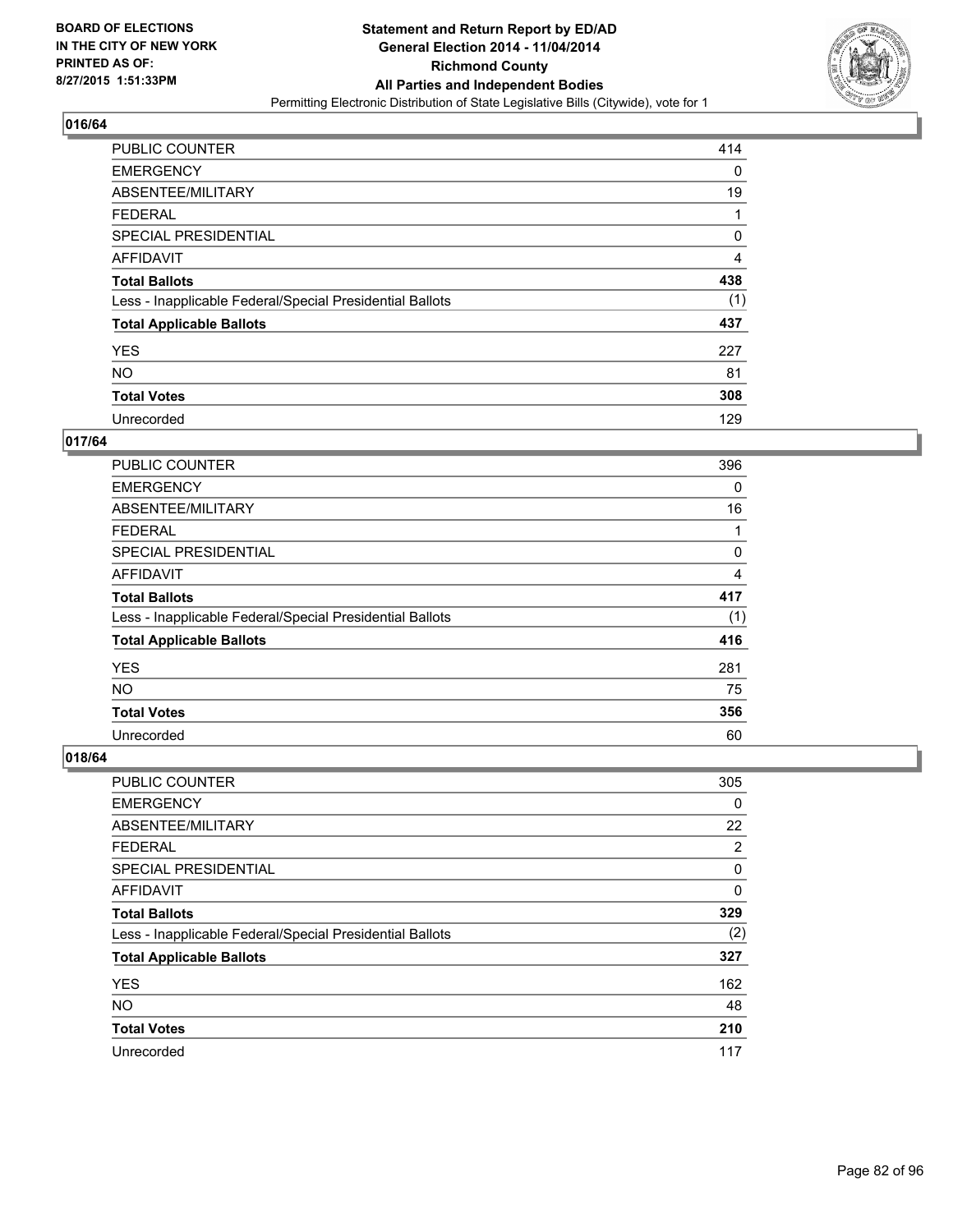

| <b>PUBLIC COUNTER</b>                                    | 259 |
|----------------------------------------------------------|-----|
| <b>EMERGENCY</b>                                         | 0   |
| ABSENTEE/MILITARY                                        | 35  |
| <b>FEDERAL</b>                                           | 0   |
| <b>SPECIAL PRESIDENTIAL</b>                              | 0   |
| AFFIDAVIT                                                | 4   |
| <b>Total Ballots</b>                                     | 298 |
| Less - Inapplicable Federal/Special Presidential Ballots | 0   |
| <b>Total Applicable Ballots</b>                          | 298 |
| <b>YES</b>                                               | 143 |
| <b>NO</b>                                                | 47  |
| <b>Total Votes</b>                                       | 190 |
| Unrecorded                                               | 108 |

## **020/64**

| PUBLIC COUNTER                                           | 309            |
|----------------------------------------------------------|----------------|
| <b>EMERGENCY</b>                                         | $\Omega$       |
| ABSENTEE/MILITARY                                        | 13             |
| FEDERAL                                                  | 0              |
| <b>SPECIAL PRESIDENTIAL</b>                              | 0              |
| <b>AFFIDAVIT</b>                                         | $\overline{2}$ |
| <b>Total Ballots</b>                                     | 324            |
| Less - Inapplicable Federal/Special Presidential Ballots | 0              |
| <b>Total Applicable Ballots</b>                          | 324            |
| <b>YES</b>                                               | 171            |
| <b>NO</b>                                                | 34             |
| <b>Total Votes</b>                                       | 205            |
| Unrecorded                                               | 119            |

| PUBLIC COUNTER                                           | 287 |
|----------------------------------------------------------|-----|
| <b>EMERGENCY</b>                                         | 0   |
| ABSENTEE/MILITARY                                        | 11  |
| <b>FEDERAL</b>                                           | 0   |
| <b>SPECIAL PRESIDENTIAL</b>                              | 0   |
| AFFIDAVIT                                                | 1   |
| <b>Total Ballots</b>                                     | 299 |
| Less - Inapplicable Federal/Special Presidential Ballots | 0   |
| <b>Total Applicable Ballots</b>                          | 299 |
| <b>YES</b>                                               | 163 |
| <b>NO</b>                                                | 41  |
| <b>Total Votes</b>                                       | 204 |
| Unrecorded                                               | 95  |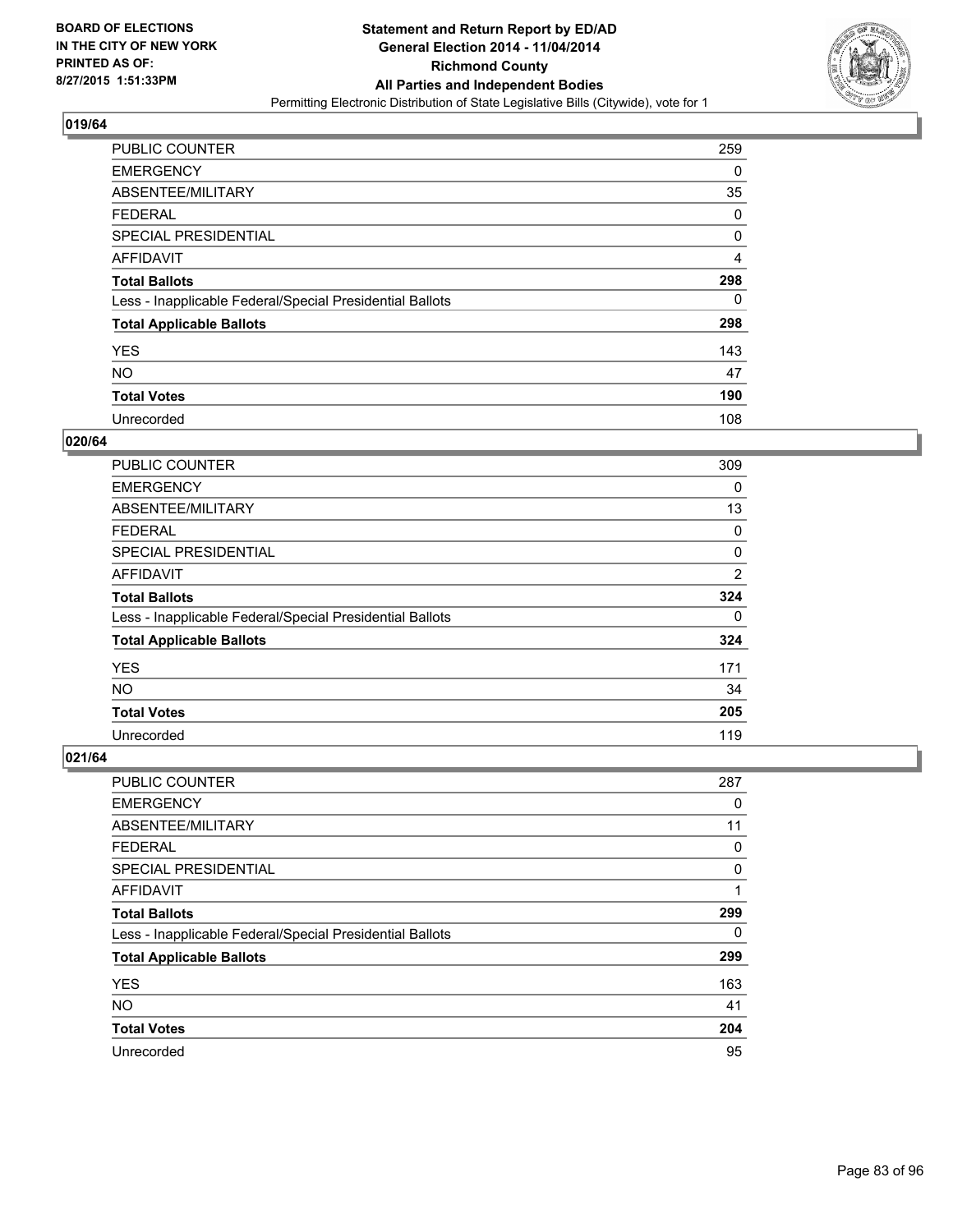

| <b>PUBLIC COUNTER</b>                                    | 366 |
|----------------------------------------------------------|-----|
| <b>EMERGENCY</b>                                         | 0   |
| ABSENTEE/MILITARY                                        | 27  |
| <b>FEDERAL</b>                                           |     |
| SPECIAL PRESIDENTIAL                                     | 0   |
| AFFIDAVIT                                                | 0   |
| <b>Total Ballots</b>                                     | 394 |
| Less - Inapplicable Federal/Special Presidential Ballots | (1) |
| <b>Total Applicable Ballots</b>                          | 393 |
| <b>YES</b>                                               | 216 |
| <b>NO</b>                                                | 81  |
| <b>Total Votes</b>                                       | 297 |
| Unrecorded                                               | 96  |

# **023/64**

| PUBLIC COUNTER                                           | 397 |
|----------------------------------------------------------|-----|
| <b>EMERGENCY</b>                                         | 0   |
| ABSENTEE/MILITARY                                        | 15  |
| <b>FEDERAL</b>                                           | 3   |
| <b>SPECIAL PRESIDENTIAL</b>                              | 0   |
| <b>AFFIDAVIT</b>                                         | 5   |
| <b>Total Ballots</b>                                     | 420 |
| Less - Inapplicable Federal/Special Presidential Ballots | (3) |
| <b>Total Applicable Ballots</b>                          | 417 |
| <b>YES</b>                                               | 213 |
| <b>NO</b>                                                | 64  |
| <b>Total Votes</b>                                       | 277 |
| Unrecorded                                               | 140 |

| <b>PUBLIC COUNTER</b>                                    | 323 |
|----------------------------------------------------------|-----|
| <b>EMERGENCY</b>                                         | 0   |
| ABSENTEE/MILITARY                                        | 5   |
| <b>FEDERAL</b>                                           | 1   |
| SPECIAL PRESIDENTIAL                                     | 0   |
| AFFIDAVIT                                                | 2   |
| <b>Total Ballots</b>                                     | 331 |
| Less - Inapplicable Federal/Special Presidential Ballots | (1) |
| <b>Total Applicable Ballots</b>                          | 330 |
| <b>YES</b>                                               | 172 |
| <b>NO</b>                                                | 48  |
| <b>Total Votes</b>                                       | 220 |
| Unrecorded                                               | 110 |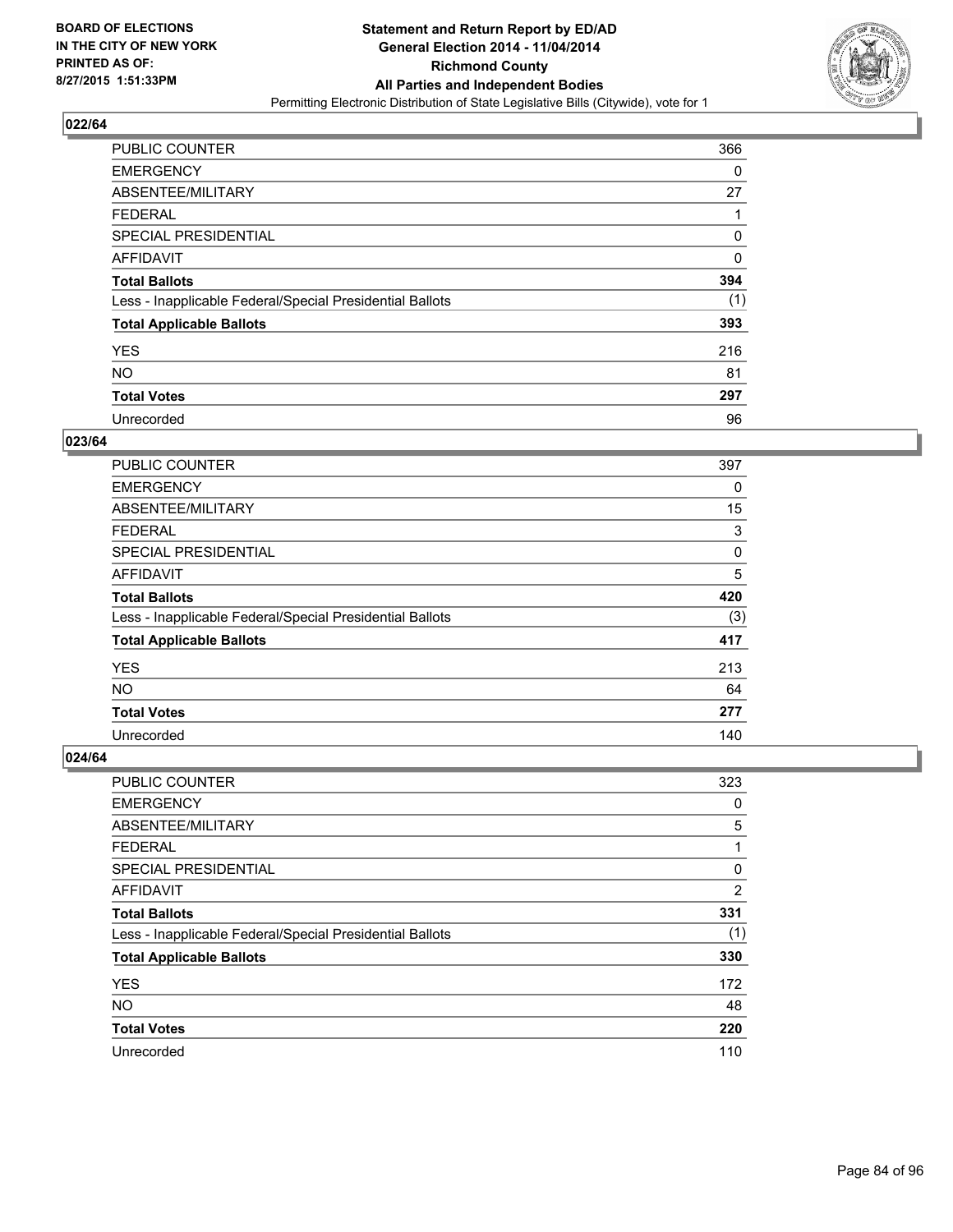

| <b>PUBLIC COUNTER</b>                                    | 269 |
|----------------------------------------------------------|-----|
| <b>EMERGENCY</b>                                         | 0   |
| ABSENTEE/MILITARY                                        | 12  |
| <b>FEDERAL</b>                                           | 0   |
| SPECIAL PRESIDENTIAL                                     | 0   |
| AFFIDAVIT                                                | 7   |
| <b>Total Ballots</b>                                     | 288 |
| Less - Inapplicable Federal/Special Presidential Ballots | 0   |
| <b>Total Applicable Ballots</b>                          | 288 |
| <b>YES</b>                                               | 153 |
| <b>NO</b>                                                | 56  |
| <b>Total Votes</b>                                       | 209 |
| Unrecorded                                               | 79  |

#### **026/64**

| PUBLIC COUNTER                                           | 388            |
|----------------------------------------------------------|----------------|
| <b>EMERGENCY</b>                                         | 0              |
| ABSENTEE/MILITARY                                        | 8              |
| FEDERAL                                                  | 1              |
| <b>SPECIAL PRESIDENTIAL</b>                              | 0              |
| <b>AFFIDAVIT</b>                                         | $\overline{2}$ |
| <b>Total Ballots</b>                                     | 399            |
| Less - Inapplicable Federal/Special Presidential Ballots | (1)            |
| <b>Total Applicable Ballots</b>                          | 398            |
| <b>YES</b>                                               | 231            |
| <b>NO</b>                                                | 64             |
| <b>Total Votes</b>                                       | 295            |
| Unrecorded                                               | 103            |

| PUBLIC COUNTER                                           | 245 |
|----------------------------------------------------------|-----|
| <b>EMERGENCY</b>                                         | 0   |
| ABSENTEE/MILITARY                                        | 6   |
| <b>FEDERAL</b>                                           | 0   |
| <b>SPECIAL PRESIDENTIAL</b>                              | 0   |
| AFFIDAVIT                                                | 4   |
| <b>Total Ballots</b>                                     | 255 |
| Less - Inapplicable Federal/Special Presidential Ballots | 0   |
| <b>Total Applicable Ballots</b>                          | 255 |
| <b>YES</b>                                               | 116 |
| <b>NO</b>                                                | 44  |
| <b>Total Votes</b>                                       | 160 |
| Unrecorded                                               | 95  |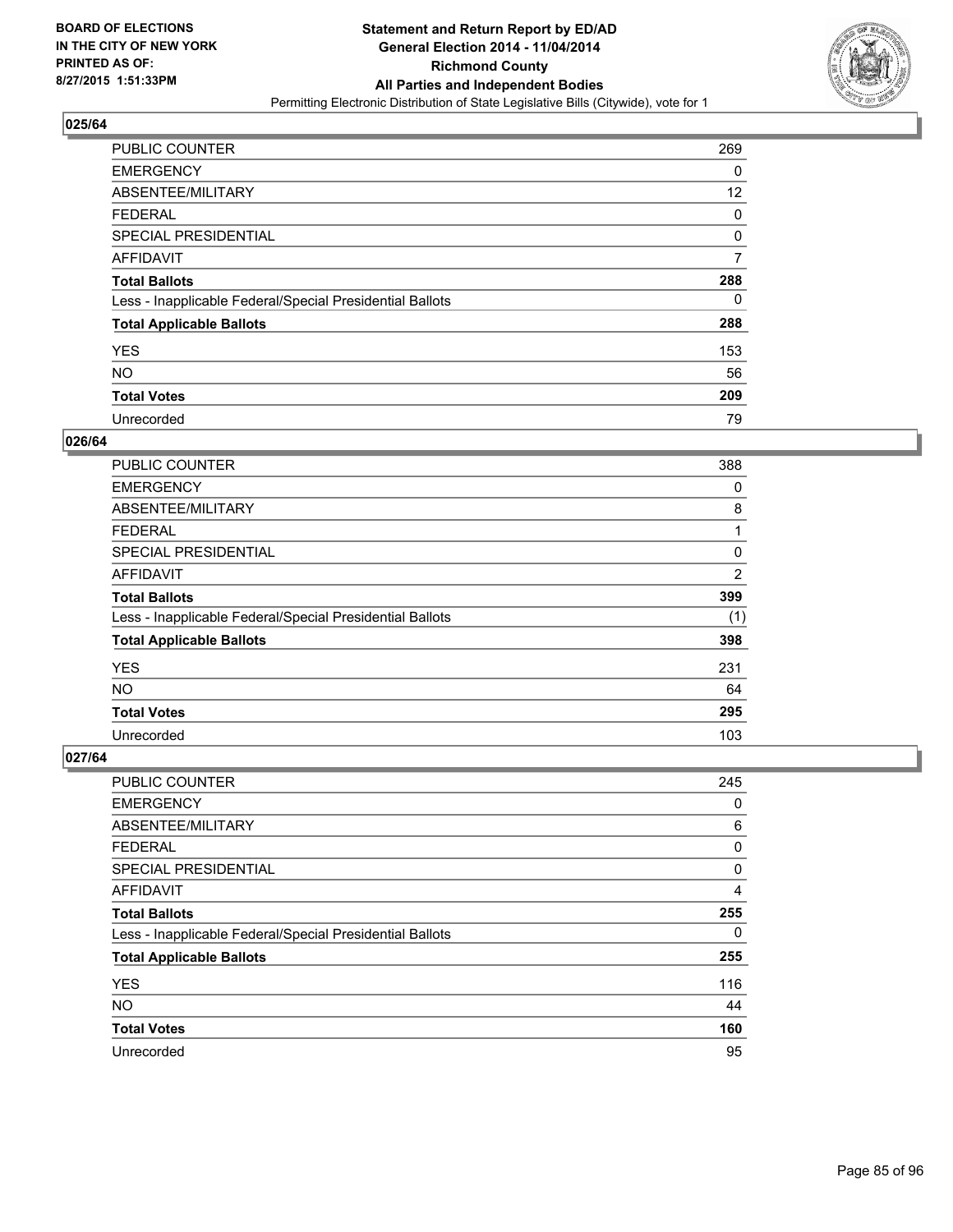

| <b>PUBLIC COUNTER</b>                                    | 212 |
|----------------------------------------------------------|-----|
| <b>EMERGENCY</b>                                         | 0   |
| ABSENTEE/MILITARY                                        | 8   |
| <b>FEDERAL</b>                                           | 0   |
| <b>SPECIAL PRESIDENTIAL</b>                              | 0   |
| AFFIDAVIT                                                | 3   |
| <b>Total Ballots</b>                                     | 223 |
| Less - Inapplicable Federal/Special Presidential Ballots | 0   |
| <b>Total Applicable Ballots</b>                          | 223 |
| <b>YES</b>                                               | 132 |
| <b>NO</b>                                                | 33  |
| <b>Total Votes</b>                                       | 165 |
| Unrecorded                                               | 58  |

## **029/64**

| PUBLIC COUNTER                                           | 332 |
|----------------------------------------------------------|-----|
| <b>EMERGENCY</b>                                         | 0   |
| ABSENTEE/MILITARY                                        | 10  |
| FEDERAL                                                  |     |
| <b>SPECIAL PRESIDENTIAL</b>                              | 0   |
| <b>AFFIDAVIT</b>                                         | 1   |
| <b>Total Ballots</b>                                     | 344 |
| Less - Inapplicable Federal/Special Presidential Ballots | (1) |
| <b>Total Applicable Ballots</b>                          | 343 |
| <b>YES</b>                                               | 153 |
| NO.                                                      | 54  |
| <b>Total Votes</b>                                       | 207 |
| Unrecorded                                               | 136 |

| PUBLIC COUNTER                                           | 250            |
|----------------------------------------------------------|----------------|
| <b>EMERGENCY</b>                                         | 0              |
| ABSENTEE/MILITARY                                        | 3              |
| <b>FEDERAL</b>                                           | $\overline{2}$ |
| <b>SPECIAL PRESIDENTIAL</b>                              | 0              |
| AFFIDAVIT                                                | 3              |
| <b>Total Ballots</b>                                     | 258            |
| Less - Inapplicable Federal/Special Presidential Ballots | (2)            |
| <b>Total Applicable Ballots</b>                          | 256            |
| <b>YES</b>                                               | 125            |
| <b>NO</b>                                                | 32             |
| <b>Total Votes</b>                                       | 157            |
| Unrecorded                                               | 99             |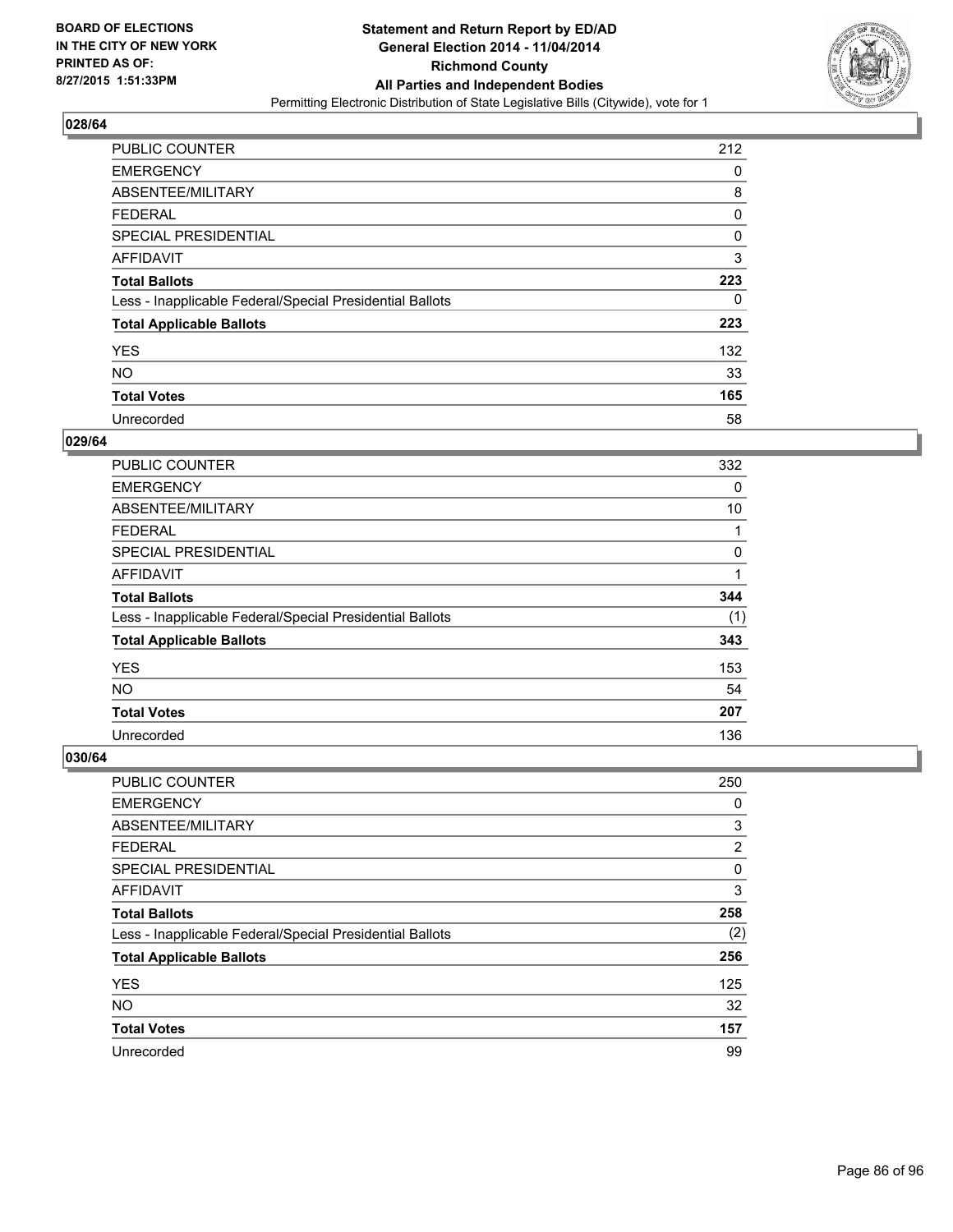

| <b>PUBLIC COUNTER</b>                                    | 293 |
|----------------------------------------------------------|-----|
| <b>EMERGENCY</b>                                         | 0   |
| ABSENTEE/MILITARY                                        | 10  |
| <b>FEDERAL</b>                                           | 0   |
| <b>SPECIAL PRESIDENTIAL</b>                              | 0   |
| AFFIDAVIT                                                | 1   |
| <b>Total Ballots</b>                                     | 304 |
| Less - Inapplicable Federal/Special Presidential Ballots | 0   |
| <b>Total Applicable Ballots</b>                          | 304 |
| <b>YES</b>                                               | 156 |
| <b>NO</b>                                                | 56  |
| <b>Total Votes</b>                                       | 212 |
| Unrecorded                                               | 92  |

## **032/64**

| PUBLIC COUNTER                                           | 331 |
|----------------------------------------------------------|-----|
| <b>EMERGENCY</b>                                         | 0   |
| ABSENTEE/MILITARY                                        | 13  |
| FEDERAL                                                  | 0   |
| <b>SPECIAL PRESIDENTIAL</b>                              | 0   |
| <b>AFFIDAVIT</b>                                         | 5   |
| <b>Total Ballots</b>                                     | 349 |
| Less - Inapplicable Federal/Special Presidential Ballots | 0   |
| <b>Total Applicable Ballots</b>                          | 349 |
| <b>YES</b>                                               | 168 |
| <b>NO</b>                                                | 49  |
| <b>Total Votes</b>                                       | 217 |
| Unrecorded                                               | 132 |

| PUBLIC COUNTER                                           | 264 |
|----------------------------------------------------------|-----|
| <b>EMERGENCY</b>                                         | 0   |
| ABSENTEE/MILITARY                                        | 10  |
| <b>FEDERAL</b>                                           | 0   |
| <b>SPECIAL PRESIDENTIAL</b>                              | 0   |
| AFFIDAVIT                                                | 0   |
| <b>Total Ballots</b>                                     | 274 |
| Less - Inapplicable Federal/Special Presidential Ballots | 0   |
| <b>Total Applicable Ballots</b>                          | 274 |
| <b>YES</b>                                               | 137 |
| <b>NO</b>                                                | 37  |
| <b>Total Votes</b>                                       | 174 |
| Unrecorded                                               | 100 |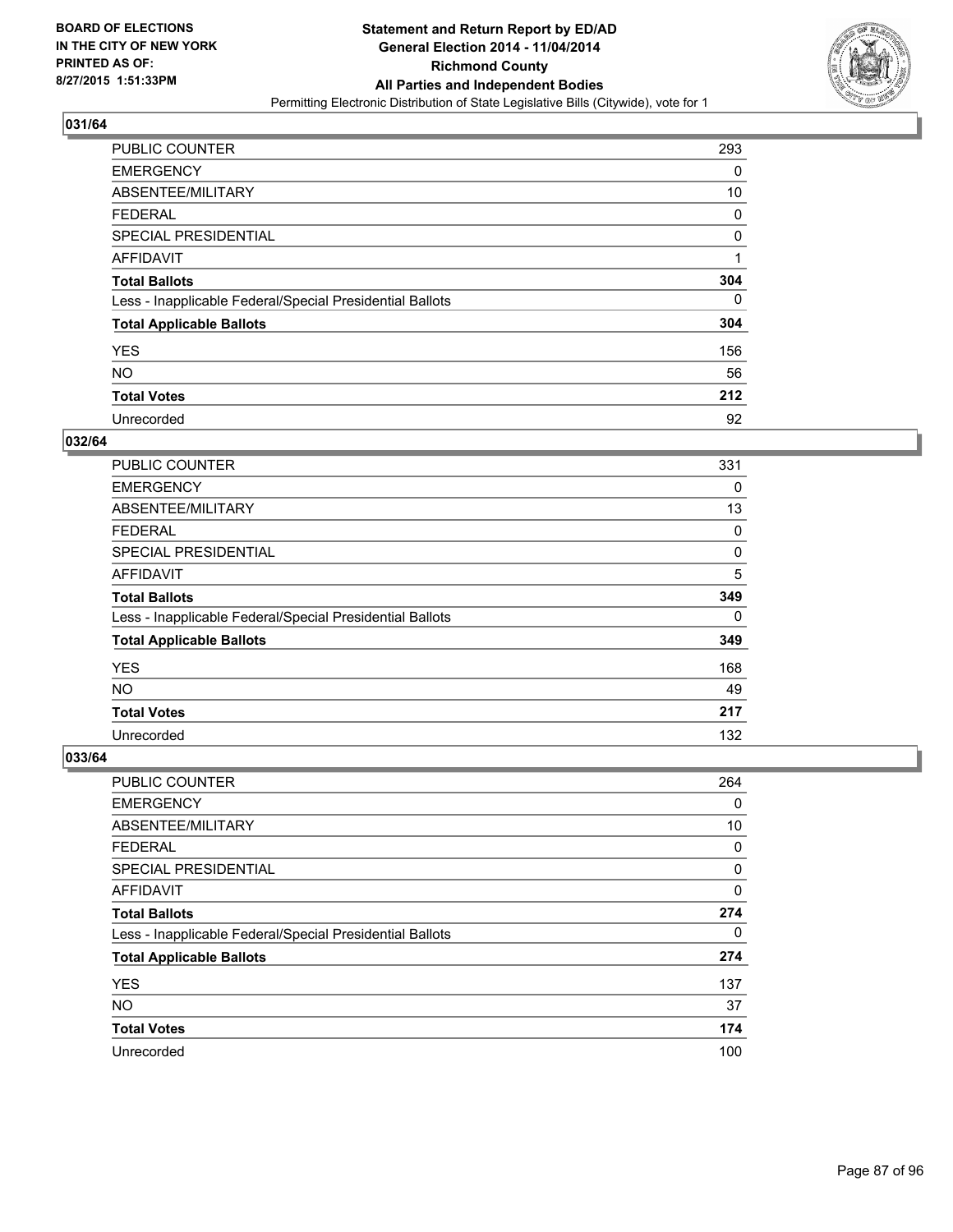

| <b>PUBLIC COUNTER</b>                                    | 267 |
|----------------------------------------------------------|-----|
| <b>EMERGENCY</b>                                         | 0   |
| ABSENTEE/MILITARY                                        | 44  |
| <b>FEDERAL</b>                                           | 0   |
| <b>SPECIAL PRESIDENTIAL</b>                              | 0   |
| <b>AFFIDAVIT</b>                                         | 0   |
| <b>Total Ballots</b>                                     | 311 |
| Less - Inapplicable Federal/Special Presidential Ballots | 0   |
| <b>Total Applicable Ballots</b>                          | 311 |
| <b>YES</b>                                               | 159 |
| <b>NO</b>                                                | 40  |
| <b>Total Votes</b>                                       | 199 |
| Unrecorded                                               | 112 |

## **035/64**

| PUBLIC COUNTER                                           | 333 |
|----------------------------------------------------------|-----|
| <b>EMERGENCY</b>                                         | 0   |
| ABSENTEE/MILITARY                                        | 20  |
| FEDERAL                                                  |     |
| <b>SPECIAL PRESIDENTIAL</b>                              | 0   |
| <b>AFFIDAVIT</b>                                         | 0   |
| <b>Total Ballots</b>                                     | 354 |
| Less - Inapplicable Federal/Special Presidential Ballots | (1) |
| <b>Total Applicable Ballots</b>                          | 353 |
| <b>YES</b>                                               | 205 |
| <b>NO</b>                                                | 61  |
| <b>Total Votes</b>                                       | 266 |
| Unrecorded                                               | 87  |

| PUBLIC COUNTER                                           | 305            |
|----------------------------------------------------------|----------------|
| <b>EMERGENCY</b>                                         | 0              |
| ABSENTEE/MILITARY                                        | 17             |
| <b>FEDERAL</b>                                           | 0              |
| <b>SPECIAL PRESIDENTIAL</b>                              | 0              |
| AFFIDAVIT                                                | $\overline{2}$ |
| <b>Total Ballots</b>                                     | 324            |
| Less - Inapplicable Federal/Special Presidential Ballots | 0              |
| <b>Total Applicable Ballots</b>                          | 324            |
| <b>YES</b>                                               | 165            |
| <b>NO</b>                                                | 35             |
| <b>Total Votes</b>                                       | 200            |
| Unrecorded                                               | 124            |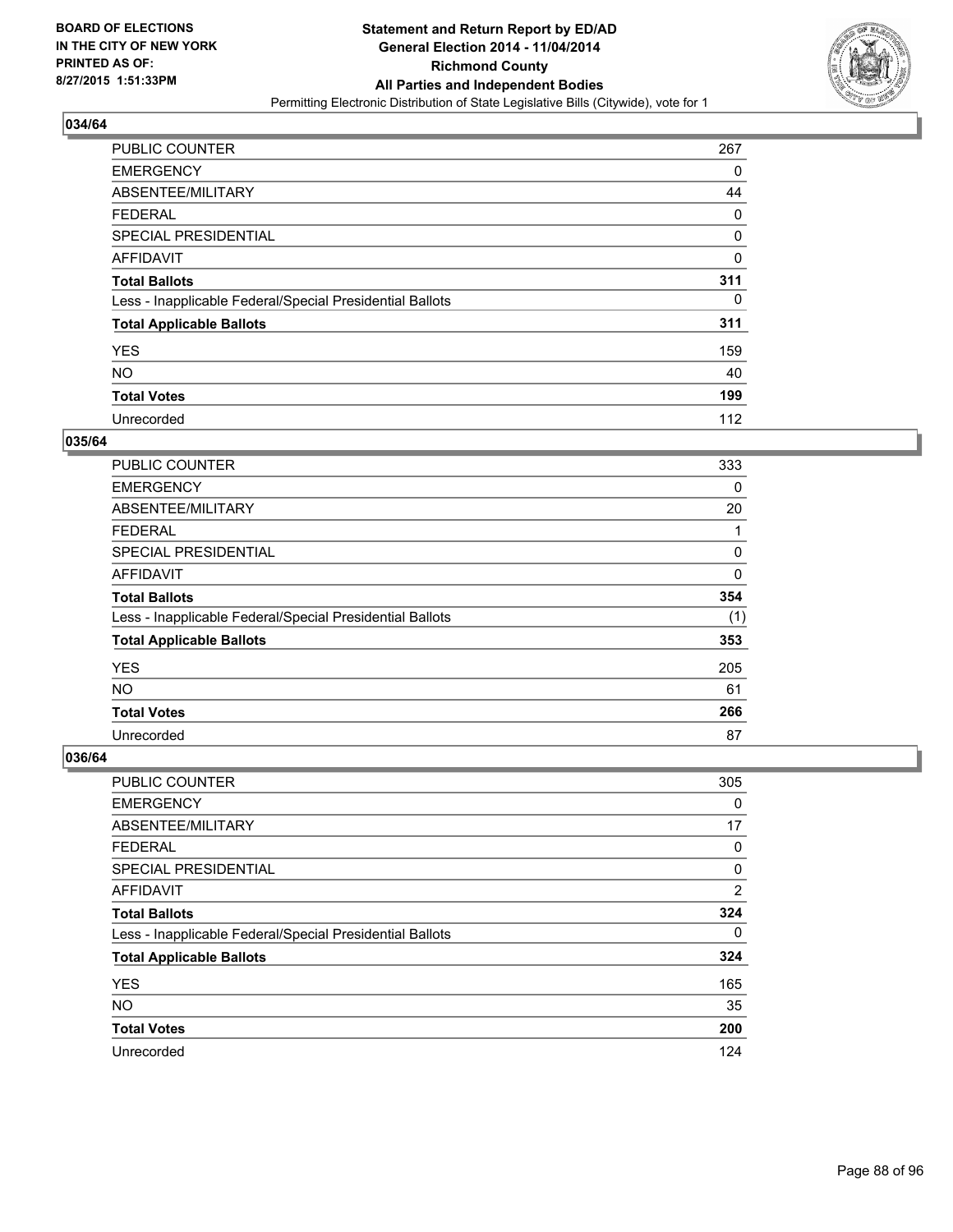

| <b>PUBLIC COUNTER</b>                                    | 257            |
|----------------------------------------------------------|----------------|
| <b>EMERGENCY</b>                                         | 0              |
| ABSENTEE/MILITARY                                        | 11             |
| <b>FEDERAL</b>                                           | 0              |
| SPECIAL PRESIDENTIAL                                     | 0              |
| AFFIDAVIT                                                | $\overline{2}$ |
| <b>Total Ballots</b>                                     | 270            |
| Less - Inapplicable Federal/Special Presidential Ballots | 0              |
| <b>Total Applicable Ballots</b>                          | 270            |
| <b>YES</b>                                               | 175            |
| <b>NO</b>                                                | 51             |
| <b>Total Votes</b>                                       | 226            |
| Unrecorded                                               | 44             |

# **038/64**

| <b>PUBLIC COUNTER</b>                                    | 221            |
|----------------------------------------------------------|----------------|
| <b>EMERGENCY</b>                                         | 0              |
| ABSENTEE/MILITARY                                        | 10             |
| <b>FEDERAL</b>                                           |                |
| <b>SPECIAL PRESIDENTIAL</b>                              | 0              |
| <b>AFFIDAVIT</b>                                         | $\overline{2}$ |
| <b>Total Ballots</b>                                     | 234            |
| Less - Inapplicable Federal/Special Presidential Ballots | (1)            |
| <b>Total Applicable Ballots</b>                          | 233            |
| <b>YES</b>                                               | 110            |
| <b>NO</b>                                                | 27             |
| <b>Total Votes</b>                                       | 137            |
| Unrecorded                                               | 96             |

| PUBLIC COUNTER                                           | 249 |
|----------------------------------------------------------|-----|
| <b>EMERGENCY</b>                                         | 0   |
| ABSENTEE/MILITARY                                        | 8   |
| FEDERAL                                                  | 0   |
| <b>SPECIAL PRESIDENTIAL</b>                              | 0   |
| AFFIDAVIT                                                | 4   |
| <b>Total Ballots</b>                                     | 261 |
| Less - Inapplicable Federal/Special Presidential Ballots | 0   |
| <b>Total Applicable Ballots</b>                          | 261 |
| <b>YES</b>                                               | 154 |
| <b>NO</b>                                                | 61  |
| <b>Total Votes</b>                                       | 215 |
| Unrecorded                                               | 46  |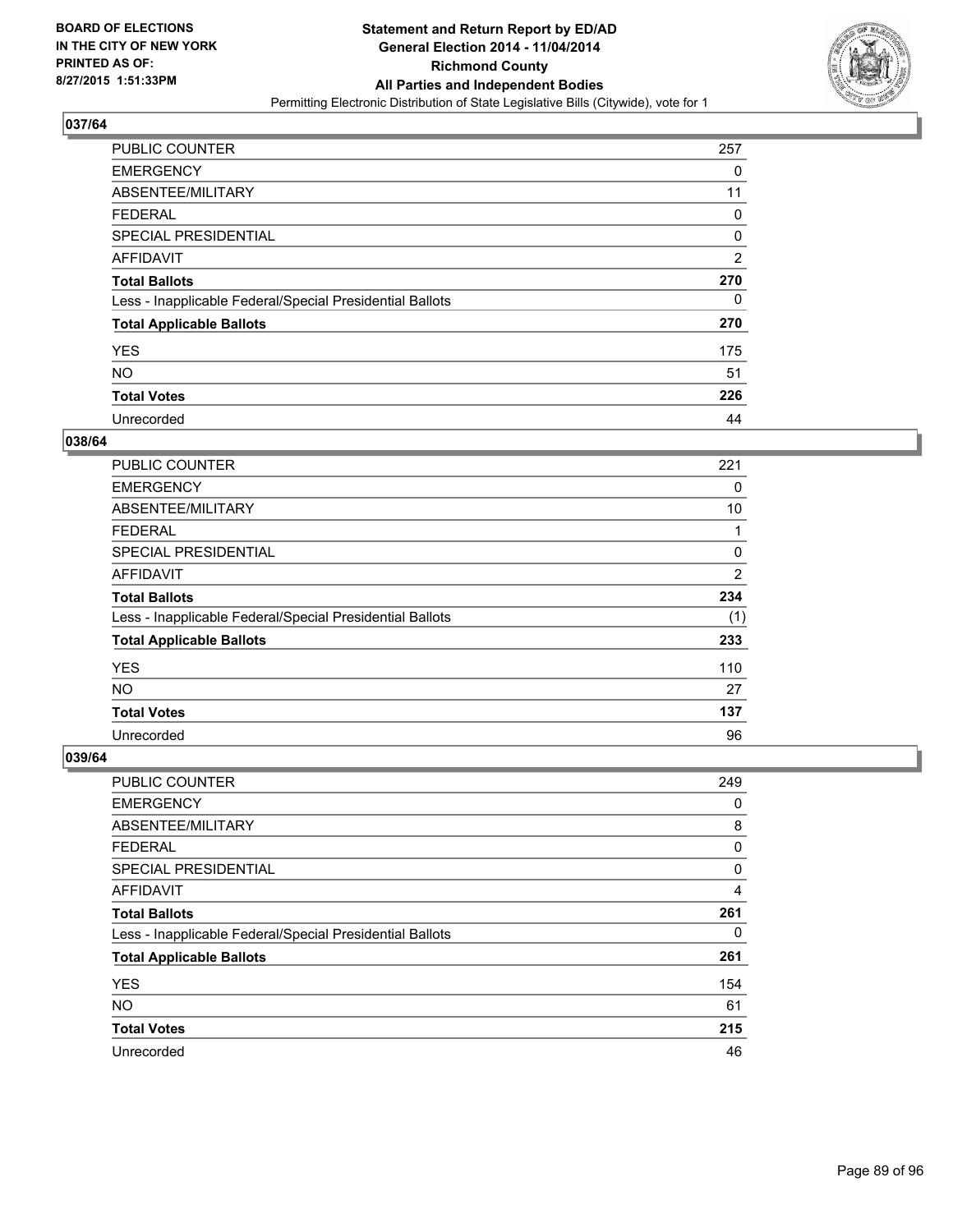

| <b>PUBLIC COUNTER</b>                                    | 234 |
|----------------------------------------------------------|-----|
| <b>EMERGENCY</b>                                         | 0   |
| ABSENTEE/MILITARY                                        | 12  |
| <b>FEDERAL</b>                                           | 0   |
| <b>SPECIAL PRESIDENTIAL</b>                              | 0   |
| AFFIDAVIT                                                | 4   |
| <b>Total Ballots</b>                                     | 247 |
| Less - Inapplicable Federal/Special Presidential Ballots | 0   |
| <b>Total Applicable Ballots</b>                          | 247 |
| <b>YES</b>                                               | 85  |
| <b>NO</b>                                                | 28  |
| <b>Total Votes</b>                                       | 113 |
| Unrecorded                                               | 134 |

## **041/64**

| PUBLIC COUNTER                                           | 280 |
|----------------------------------------------------------|-----|
| <b>EMERGENCY</b>                                         | 0   |
| ABSENTEE/MILITARY                                        | 3   |
| FEDERAL                                                  | 0   |
| <b>SPECIAL PRESIDENTIAL</b>                              | 0   |
| <b>AFFIDAVIT</b>                                         | 4   |
| <b>Total Ballots</b>                                     | 287 |
| Less - Inapplicable Federal/Special Presidential Ballots | 0   |
| <b>Total Applicable Ballots</b>                          | 287 |
| <b>YES</b>                                               | 167 |
| <b>NO</b>                                                | 43  |
| <b>Total Votes</b>                                       | 210 |
| Unrecorded                                               | 77  |

| PUBLIC COUNTER                                           | 224 |
|----------------------------------------------------------|-----|
| <b>EMERGENCY</b>                                         | 0   |
| ABSENTEE/MILITARY                                        | 17  |
| <b>FEDERAL</b>                                           | 0   |
| <b>SPECIAL PRESIDENTIAL</b>                              | 0   |
| AFFIDAVIT                                                | 1   |
| <b>Total Ballots</b>                                     | 242 |
| Less - Inapplicable Federal/Special Presidential Ballots | 0   |
| <b>Total Applicable Ballots</b>                          | 242 |
| <b>YES</b>                                               | 160 |
| <b>NO</b>                                                | 45  |
| <b>Total Votes</b>                                       | 205 |
| Unrecorded                                               | 37  |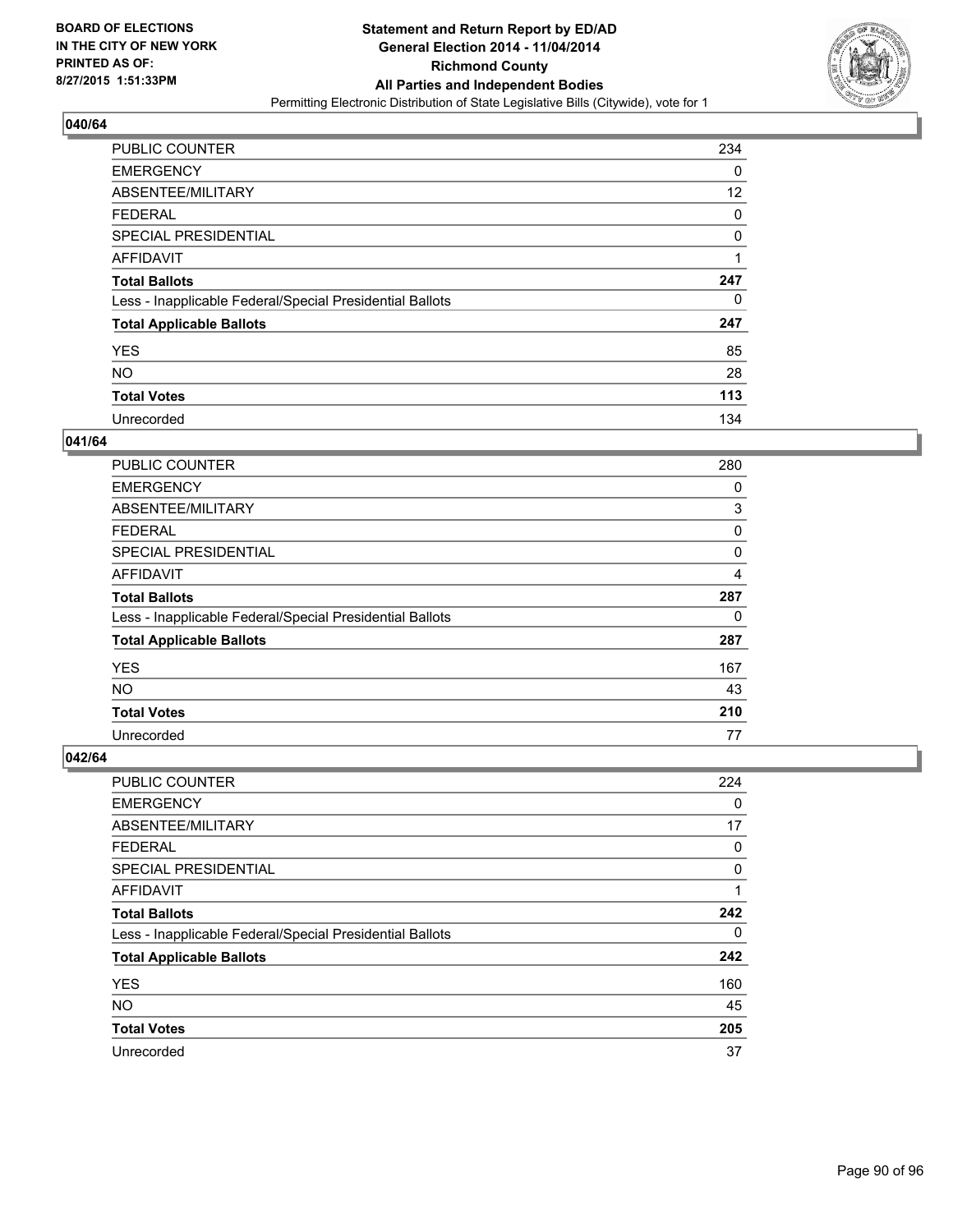

| PUBLIC COUNTER                                           | 184 |
|----------------------------------------------------------|-----|
| <b>EMERGENCY</b>                                         | 0   |
| ABSENTEE/MILITARY                                        | 6   |
| <b>FEDERAL</b>                                           | 0   |
| SPECIAL PRESIDENTIAL                                     | 0   |
| AFFIDAVIT                                                | 1   |
| <b>Total Ballots</b>                                     | 191 |
| Less - Inapplicable Federal/Special Presidential Ballots | 0   |
| <b>Total Applicable Ballots</b>                          | 191 |
| <b>YES</b>                                               | 81  |
| <b>NO</b>                                                | 23  |
| <b>Total Votes</b>                                       | 104 |
| Unrecorded                                               | 87  |

## **044/64**

| PUBLIC COUNTER                                           | 277 |
|----------------------------------------------------------|-----|
| <b>EMERGENCY</b>                                         | 0   |
| ABSENTEE/MILITARY                                        | 8   |
| <b>FEDERAL</b>                                           | 1   |
| <b>SPECIAL PRESIDENTIAL</b>                              | 0   |
| <b>AFFIDAVIT</b>                                         | 7   |
| <b>Total Ballots</b>                                     | 293 |
| Less - Inapplicable Federal/Special Presidential Ballots | (1) |
| <b>Total Applicable Ballots</b>                          | 292 |
| <b>YES</b>                                               | 131 |
| <b>NO</b>                                                | 39  |
| <b>Total Votes</b>                                       | 170 |
| Unrecorded                                               | 122 |

| PUBLIC COUNTER                                           | 160 |
|----------------------------------------------------------|-----|
| <b>EMERGENCY</b>                                         | 0   |
| ABSENTEE/MILITARY                                        | 13  |
| <b>FEDERAL</b>                                           | 4   |
| <b>SPECIAL PRESIDENTIAL</b>                              | 0   |
| AFFIDAVIT                                                | 2   |
| <b>Total Ballots</b>                                     | 179 |
| Less - Inapplicable Federal/Special Presidential Ballots | (4) |
| <b>Total Applicable Ballots</b>                          | 175 |
| <b>YES</b>                                               | 77  |
| <b>NO</b>                                                | 21  |
| <b>Total Votes</b>                                       | 98  |
| Unrecorded                                               | 77  |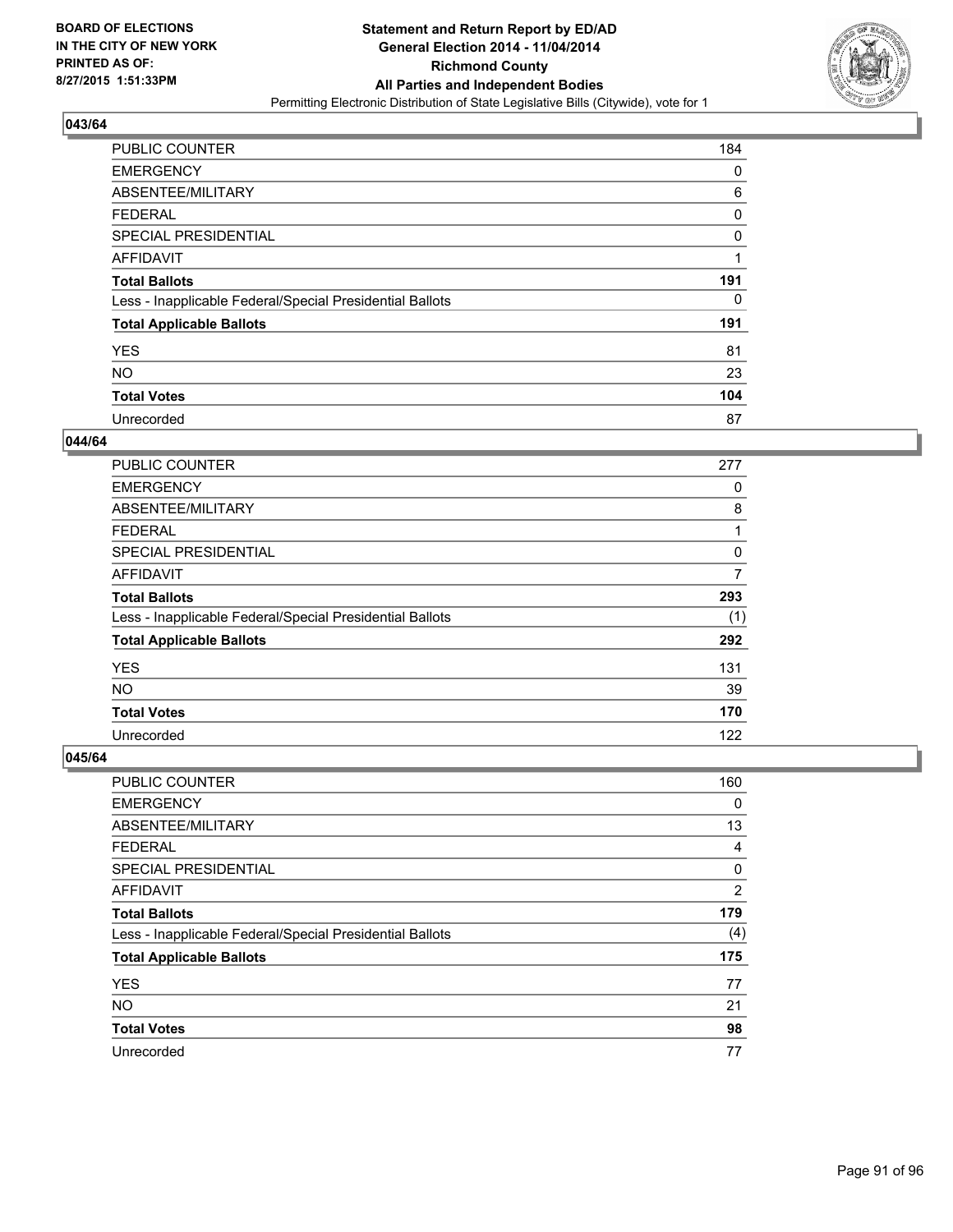

| <b>PUBLIC COUNTER</b>                                    | 206 |
|----------------------------------------------------------|-----|
| <b>EMERGENCY</b>                                         | 0   |
| ABSENTEE/MILITARY                                        | 8   |
| <b>FEDERAL</b>                                           | 3   |
| <b>SPECIAL PRESIDENTIAL</b>                              | 0   |
| AFFIDAVIT                                                | 2   |
| <b>Total Ballots</b>                                     | 219 |
| Less - Inapplicable Federal/Special Presidential Ballots | (3) |
| <b>Total Applicable Ballots</b>                          | 216 |
| <b>YES</b>                                               | 116 |
| <b>NO</b>                                                | 42  |
| <b>Total Votes</b>                                       | 158 |
| Unrecorded                                               | 58  |

#### **047/64**

| PUBLIC COUNTER                                           | 191 |
|----------------------------------------------------------|-----|
| <b>EMERGENCY</b>                                         | 0   |
| ABSENTEE/MILITARY                                        | 8   |
| FEDERAL                                                  | 0   |
| <b>SPECIAL PRESIDENTIAL</b>                              | 0   |
| <b>AFFIDAVIT</b>                                         | 5   |
| <b>Total Ballots</b>                                     | 204 |
| Less - Inapplicable Federal/Special Presidential Ballots | 0   |
| <b>Total Applicable Ballots</b>                          | 204 |
| <b>YES</b>                                               | 145 |
| <b>NO</b>                                                | 30  |
| <b>Total Votes</b>                                       | 175 |
| Unrecorded                                               | 29  |

| PUBLIC COUNTER                                           | 189 |
|----------------------------------------------------------|-----|
| <b>EMERGENCY</b>                                         | 0   |
| ABSENTEE/MILITARY                                        | 14  |
| FEDERAL                                                  |     |
| <b>SPECIAL PRESIDENTIAL</b>                              | 0   |
| AFFIDAVIT                                                |     |
| <b>Total Ballots</b>                                     | 205 |
| Less - Inapplicable Federal/Special Presidential Ballots | (1) |
| <b>Total Applicable Ballots</b>                          | 204 |
| <b>YES</b>                                               | 92  |
| <b>NO</b>                                                | 51  |
| <b>Total Votes</b>                                       | 143 |
| Unrecorded                                               | 61  |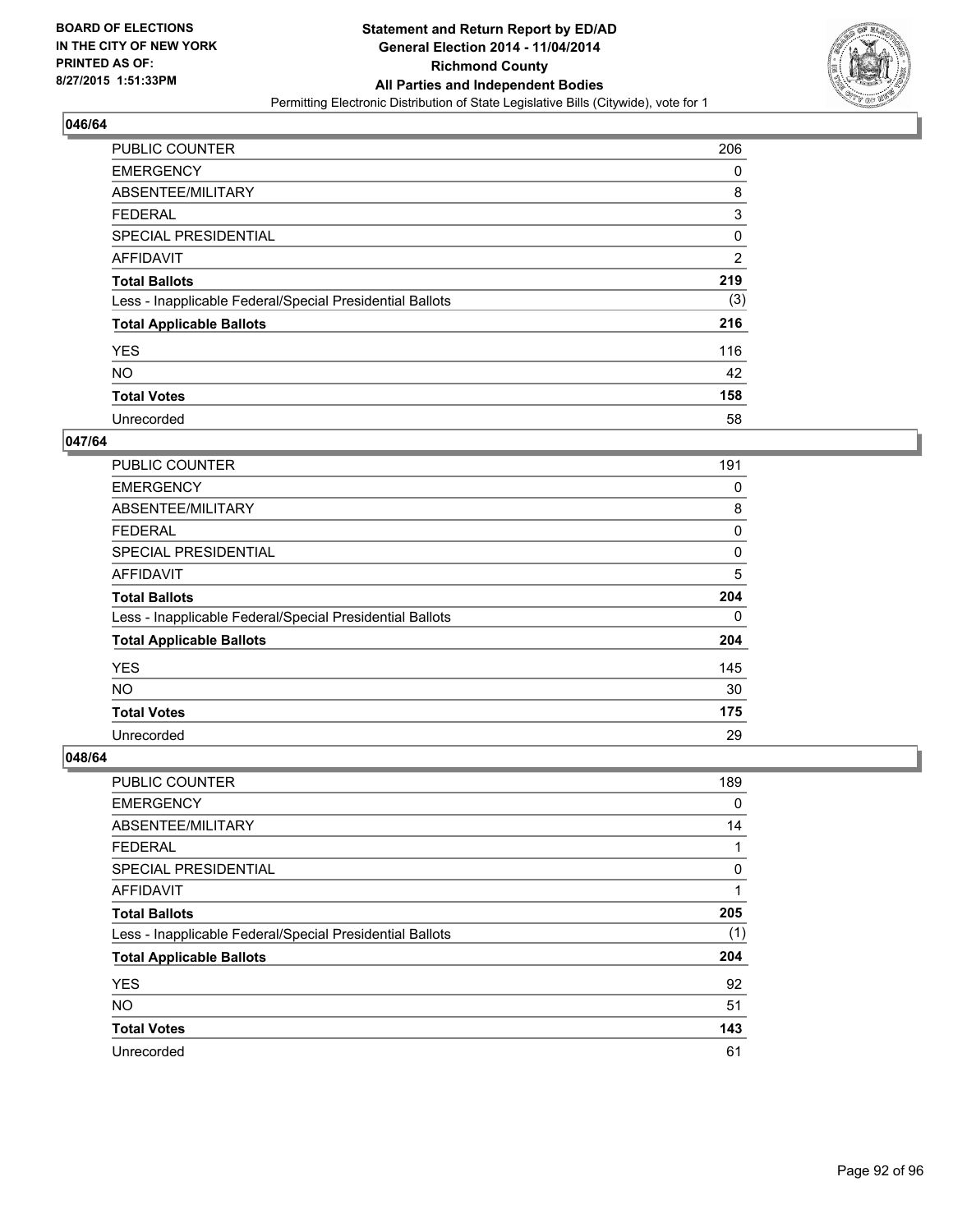

| <b>PUBLIC COUNTER</b>                                    | 355 |
|----------------------------------------------------------|-----|
| <b>EMERGENCY</b>                                         | 0   |
| ABSENTEE/MILITARY                                        | 33  |
| <b>FEDERAL</b>                                           | 0   |
| SPECIAL PRESIDENTIAL                                     | 0   |
| AFFIDAVIT                                                | 6   |
| <b>Total Ballots</b>                                     | 394 |
| Less - Inapplicable Federal/Special Presidential Ballots | 0   |
| <b>Total Applicable Ballots</b>                          | 394 |
| <b>YES</b>                                               | 132 |
| <b>NO</b>                                                | 32  |
| <b>Total Votes</b>                                       | 164 |
| Unrecorded                                               | 230 |

## **050/64**

| <b>PUBLIC COUNTER</b>                                    | 345            |
|----------------------------------------------------------|----------------|
| <b>EMERGENCY</b>                                         | 0              |
| ABSENTEE/MILITARY                                        | 8              |
| FEDERAL                                                  | $\overline{2}$ |
| <b>SPECIAL PRESIDENTIAL</b>                              | 0              |
| <b>AFFIDAVIT</b>                                         | 1              |
| <b>Total Ballots</b>                                     | 356            |
| Less - Inapplicable Federal/Special Presidential Ballots | (2)            |
| <b>Total Applicable Ballots</b>                          | 354            |
| <b>YES</b>                                               | 211            |
| <b>NO</b>                                                | 55             |
| <b>Total Votes</b>                                       | 266            |
| Unrecorded                                               | 88             |

| <b>PUBLIC COUNTER</b>                                    | 262 |
|----------------------------------------------------------|-----|
| <b>EMERGENCY</b>                                         | 0   |
| ABSENTEE/MILITARY                                        | 11  |
| <b>FEDERAL</b>                                           | 0   |
| <b>SPECIAL PRESIDENTIAL</b>                              | 0   |
| AFFIDAVIT                                                | 1   |
| <b>Total Ballots</b>                                     | 274 |
| Less - Inapplicable Federal/Special Presidential Ballots | 0   |
| <b>Total Applicable Ballots</b>                          | 274 |
| <b>YES</b>                                               | 149 |
| <b>NO</b>                                                | 45  |
| <b>Total Votes</b>                                       | 194 |
| Unrecorded                                               | 80  |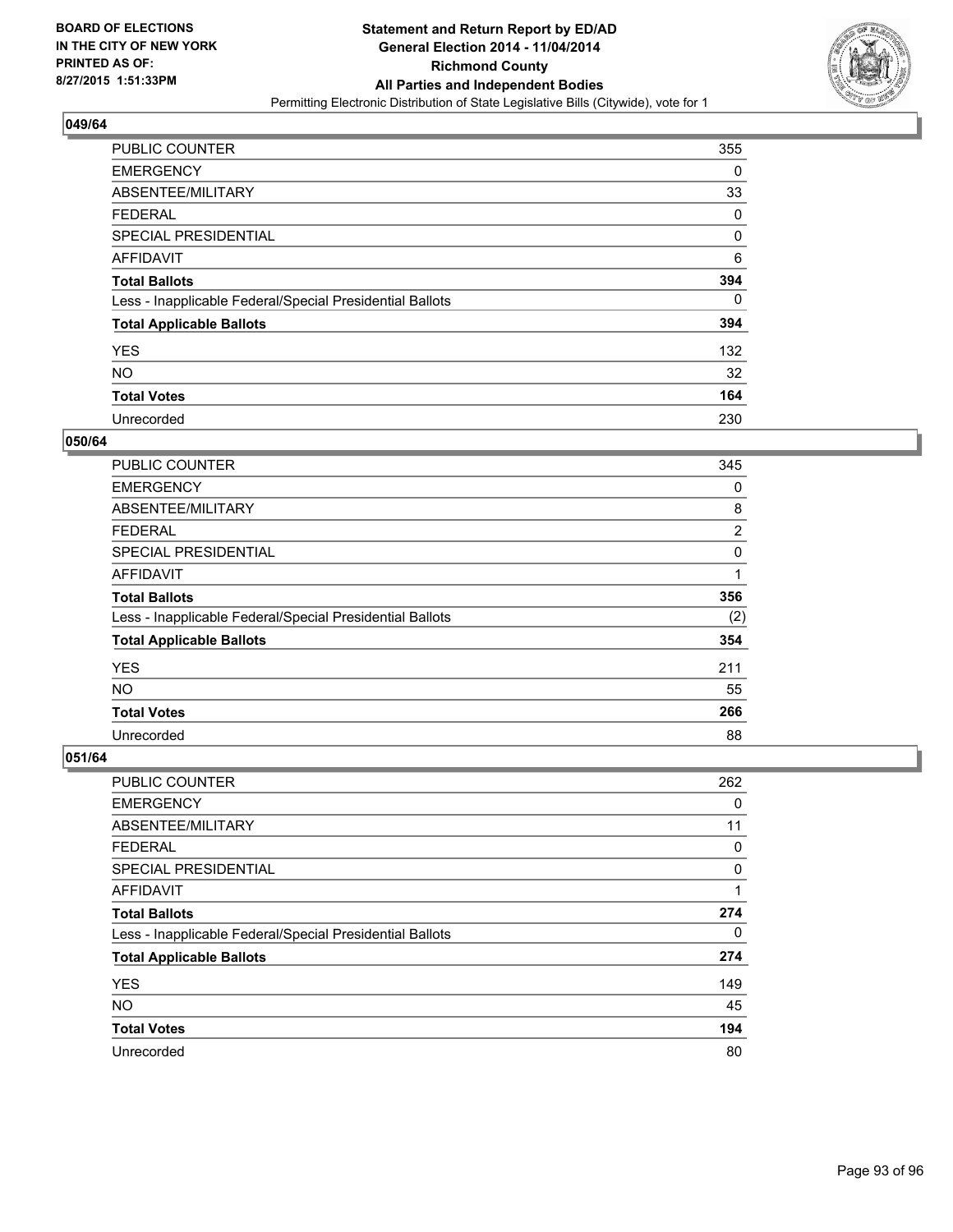

| <b>PUBLIC COUNTER</b>                                    | 306 |
|----------------------------------------------------------|-----|
| <b>EMERGENCY</b>                                         | 0   |
| ABSENTEE/MILITARY                                        | 10  |
| <b>FEDERAL</b>                                           | 0   |
| <b>SPECIAL PRESIDENTIAL</b>                              | 0   |
| AFFIDAVIT                                                | 0   |
| <b>Total Ballots</b>                                     | 316 |
| Less - Inapplicable Federal/Special Presidential Ballots | 0   |
| <b>Total Applicable Ballots</b>                          | 316 |
| <b>YES</b>                                               | 181 |
| <b>NO</b>                                                | 61  |
| <b>Total Votes</b>                                       | 242 |
| Unrecorded                                               | 74  |

#### **053/64**

| <b>PUBLIC COUNTER</b>                                    | 271            |
|----------------------------------------------------------|----------------|
| <b>EMERGENCY</b>                                         | 0              |
| ABSENTEE/MILITARY                                        | 11             |
| FEDERAL                                                  | 2              |
| <b>SPECIAL PRESIDENTIAL</b>                              | 0              |
| <b>AFFIDAVIT</b>                                         | $\overline{2}$ |
| <b>Total Ballots</b>                                     | 286            |
| Less - Inapplicable Federal/Special Presidential Ballots | (2)            |
| <b>Total Applicable Ballots</b>                          | 284            |
| <b>YES</b>                                               | 190            |
| <b>NO</b>                                                | 52             |
| <b>Total Votes</b>                                       | 242            |
| Unrecorded                                               | 42             |

| 055/64 COMBINED into: 054/64                             |              |
|----------------------------------------------------------|--------------|
| <b>Total Votes</b>                                       | 0            |
| <b>NO</b>                                                | 0            |
| <b>YES</b>                                               | 0            |
| <b>Total Applicable Ballots</b>                          | 0            |
| Less - Inapplicable Federal/Special Presidential Ballots | $\mathbf{0}$ |
| <b>Total Ballots</b>                                     | $\mathbf 0$  |
| AFFIDAVIT                                                | 0            |
| <b>SPECIAL PRESIDENTIAL</b>                              | 0            |
| <b>FEDERAL</b>                                           | 0            |
| ABSENTEE/MILITARY                                        | $\mathbf 0$  |
| <b>EMERGENCY</b>                                         | 0            |
| PUBLIC COUNTER                                           | 0            |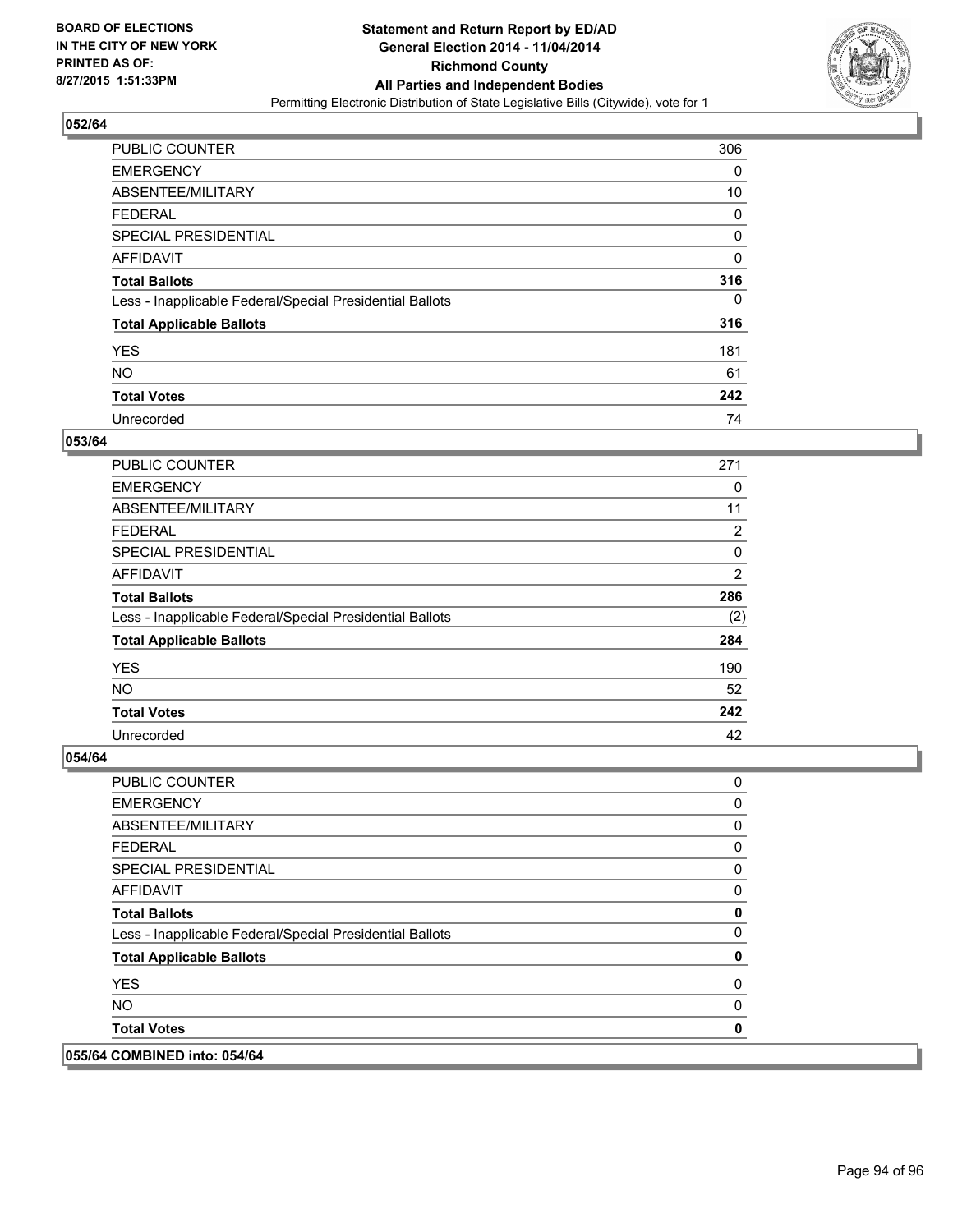

| <b>PUBLIC COUNTER</b>                                    | 0 |
|----------------------------------------------------------|---|
| <b>EMERGENCY</b>                                         | 0 |
| ABSENTEE/MILITARY                                        | 0 |
| <b>FEDERAL</b>                                           | 0 |
| <b>SPECIAL PRESIDENTIAL</b>                              | 0 |
| AFFIDAVIT                                                | 0 |
| <b>Total Ballots</b>                                     | 0 |
| Less - Inapplicable Federal/Special Presidential Ballots | 0 |
| <b>Total Applicable Ballots</b>                          | 0 |
| <b>YES</b>                                               | 0 |
| <b>NO</b>                                                | 0 |
| <b>Total Votes</b>                                       | 0 |

#### **057/64 COMBINED into: 054/64**

## **058/64**

| <b>PUBLIC COUNTER</b>                                    | 0 |
|----------------------------------------------------------|---|
| <b>EMERGENCY</b>                                         | 0 |
| ABSENTEE/MILITARY                                        | 0 |
| <b>FEDERAL</b>                                           | 0 |
| <b>SPECIAL PRESIDENTIAL</b>                              | 0 |
| <b>AFFIDAVIT</b>                                         | 0 |
| <b>Total Ballots</b>                                     | 0 |
| Less - Inapplicable Federal/Special Presidential Ballots | 0 |
| <b>Total Applicable Ballots</b>                          | 0 |
| <b>YES</b>                                               | 0 |
| NO.                                                      | 0 |
| <b>Total Votes</b>                                       | 0 |

**059/64** 

| 061/64 COMBINED into: 059/64                             |          |
|----------------------------------------------------------|----------|
| 060/64 COMBINED into: 058/64                             |          |
| <b>Total Votes</b>                                       | 0        |
| NO.                                                      | $\Omega$ |
| <b>YES</b>                                               | 0        |
| <b>Total Applicable Ballots</b>                          | 0        |
| Less - Inapplicable Federal/Special Presidential Ballots | 0        |
| <b>Total Ballots</b>                                     | 0        |
| <b>AFFIDAVIT</b>                                         | 0        |
| <b>SPECIAL PRESIDENTIAL</b>                              | 0        |
| <b>FEDERAL</b>                                           | 0        |
| ABSENTEE/MILITARY                                        | 0        |
| <b>EMERGENCY</b>                                         | 0        |
| <b>PUBLIC COUNTER</b>                                    | 0        |